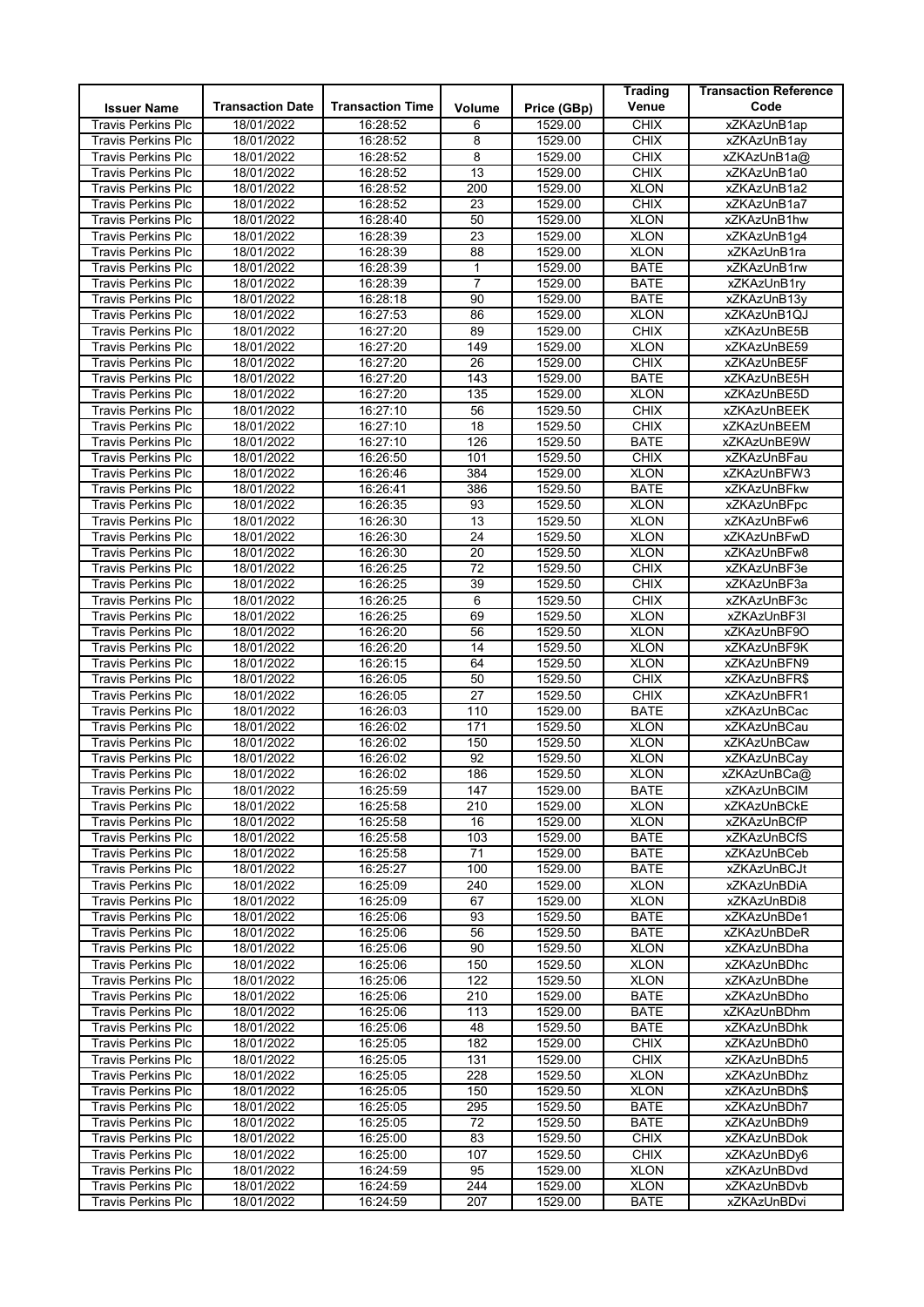| <b>Travis Perkins Plc</b> | 18/01/2022 | 16:24:59 | 51              | 1529.00 | <b>BATE</b> | xZKAzUnBDvp        |
|---------------------------|------------|----------|-----------------|---------|-------------|--------------------|
|                           |            |          | $\overline{27}$ |         |             | xZKAzUnBDv5        |
| <b>Travis Perkins Plc</b> | 18/01/2022 | 16:24:59 |                 | 1528.50 | <b>BATE</b> |                    |
| Travis Perkins Plc        | 18/01/2022 | 16:24:59 | $\overline{7}$  | 1528.50 | <b>BATE</b> | xZKAzUnBDv7        |
| <b>Travis Perkins Plc</b> | 18/01/2022 | 16:24:59 | 250             | 1528.50 | <b>BATE</b> | xZKAzUnBDv9        |
| <b>Travis Perkins Plc</b> | 18/01/2022 | 16:24:59 | 100             | 1528.50 | <b>BATE</b> | xZKAzUnBDvD        |
|                           |            |          |                 |         |             |                    |
| <b>Travis Perkins Plc</b> | 18/01/2022 | 16:24:36 | 56              | 1528.50 | <b>XLON</b> | xZKAzUnBDKE        |
| Travis Perkins Plc        | 18/01/2022 | 16:24:36 | 124             | 1528.50 | <b>XLON</b> | <b>xZKAzUnBDKG</b> |
| Travis Perkins Plc        | 18/01/2022 | 16:24:36 | 44              | 1528.50 | <b>XLON</b> | xZKAzUnBDKI        |
| <b>Travis Perkins Plc</b> | 18/01/2022 | 16:24:00 | 115             | 1528.50 | <b>BATE</b> | xZKAzUnBAs3        |
|                           |            | 16:23:49 |                 | 1528.50 | <b>XLON</b> |                    |
| Travis Perkins Plc        | 18/01/2022 |          | 100             |         |             | xZKAzUnBAvA        |
| <b>Travis Perkins Plc</b> | 18/01/2022 | 16:23:49 | 181             | 1528.50 | <b>XLON</b> | xZKAzUnBAv8        |
| <b>Travis Perkins Plc</b> | 18/01/2022 | 16:23:49 | 35              | 1528.50 | <b>XLON</b> | xZKAzUnBAv6        |
| <b>Travis Perkins Plc</b> | 18/01/2022 | 16:23:49 | 216             | 1528.50 | <b>XLON</b> | xZKAzUnBAvC        |
| <b>Travis Perkins Plc</b> |            |          | 12              |         | <b>CHIX</b> |                    |
|                           | 18/01/2022 | 16:23:49 |                 | 1528.50 |             | xZKAzUnBAvS        |
| Travis Perkins Plc        | 18/01/2022 | 16:23:49 | 132             | 1528.50 | <b>CHIX</b> | xZKAzUnBAvO        |
| <b>Travis Perkins Plc</b> | 18/01/2022 | 16:23:49 | 167             | 1528.50 | <b>CHIX</b> | xZKAzUnBAvQ        |
| Travis Perkins Plc        | 18/01/2022 | 16:22:29 | 9               | 1528.00 | <b>BATE</b> | xZKAzUnBBuu        |
| <b>Travis Perkins Plc</b> | 18/01/2022 | 16:22:29 | 12              | 1528.00 | <b>BATE</b> | xZKAzUnBBuw        |
|                           |            |          |                 |         |             |                    |
| <b>Travis Perkins Plc</b> | 18/01/2022 | 16:22:29 | 18              | 1528.00 | <b>BATE</b> | xZKAzUnBBu\$       |
| Travis Perkins Plc        | 18/01/2022 | 16:22:29 | 36              | 1528.00 | <b>BATE</b> | xZKAzUnBBu3        |
| <b>Travis Perkins Plc</b> | 18/01/2022 | 16:22:29 | 122             | 1528.00 | <b>BATE</b> | xZKAzUnBBu1        |
| <b>Travis Perkins Plc</b> | 18/01/2022 | 16:22:20 | 3               | 1528.00 | <b>CHIX</b> | xZKAzUnBB3m        |
|                           |            |          |                 |         |             |                    |
| <b>Travis Perkins Plc</b> | 18/01/2022 | 16:22:20 | 180             | 1528.00 | <b>CHIX</b> | xZKAzUnBB3u        |
| <b>Travis Perkins Plc</b> | 18/01/2022 | 16:22:20 | 41              | 1528.00 | <b>CHIX</b> | xZKAzUnBB3s        |
| <b>Travis Perkins Plc</b> | 18/01/2022 | 16:22:20 | $\overline{12}$ | 1528.00 | <b>CHIX</b> | xZKAzUnBB3@        |
| <b>Travis Perkins Plc</b> | 18/01/2022 | 16:22:20 | 42              | 1528.00 | <b>CHIX</b> | xZKAzUnBB3w        |
|                           |            |          | 91              |         | <b>CHIX</b> |                    |
| Travis Perkins Plc        | 18/01/2022 | 16:22:20 |                 | 1528.00 |             | xZKAzUnBB30        |
| <b>Travis Perkins Plc</b> | 18/01/2022 | 16:22:20 | 45              | 1528.00 | <b>CHIX</b> | xZKAzUnBB34        |
| <b>Travis Perkins Plc</b> | 18/01/2022 | 16:22:20 | 13              | 1528.00 | <b>CHIX</b> | xZKAzUnBB32        |
| Travis Perkins Plc        | 18/01/2022 | 16:22:12 | 76              | 1528.00 | <b>XLON</b> | xZKAzUnBBEC        |
|                           |            |          | 7               |         |             |                    |
| Travis Perkins Plc        | 18/01/2022 | 16:22:12 |                 | 1528.00 | <b>XLON</b> | xZKAzUnBBEA        |
| <b>Travis Perkins Plc</b> | 18/01/2022 | 16:21:30 | $\overline{34}$ | 1528.00 | <b>XLON</b> | xZKAzUnB8z7        |
| Travis Perkins Plc        | 18/01/2022 | 16:21:30 | 43              | 1528.00 | <b>XLON</b> | xZKAzUnB8zJ        |
| Travis Perkins Plc        | 18/01/2022 | 16:21:30 | 48              | 1528.00 | <b>XLON</b> | xZKAzUnB8zB        |
|                           | 18/01/2022 | 16:21:30 | 370             | 1528.00 | <b>XLON</b> | xZKAzUnB8z9        |
| Travis Perkins Plc        |            |          |                 |         |             |                    |
| <b>Travis Perkins Plc</b> | 18/01/2022 | 16:21:30 | 193             | 1528.00 | <b>XLON</b> | xZKAzUnB8zH        |
| Travis Perkins Plc        | 18/01/2022 | 16:21:30 | 112             | 1528.00 | <b>XLON</b> | xZKAzUnB8zF        |
| <b>Travis Perkins Plc</b> | 18/01/2022 | 16:20:48 | 28              | 1528.00 | <b>XLON</b> | xZKAzUnB9dR        |
| Travis Perkins Plc        | 18/01/2022 | 16:20:48 | 49              | 1528.00 | <b>XLON</b> | xZKAzUnB9dT        |
|                           |            |          | 118             |         | <b>XLON</b> |                    |
| Travis Perkins Plc        | 18/01/2022 | 16:20:06 |                 | 1527.00 |             | xZKAzUnB984        |
| Travis Perkins Plc        | 18/01/2022 | 16:20:06 | 35              | 1527.00 | <b>XLON</b> | xZKAzUnB986        |
| <b>Travis Perkins Plc</b> | 18/01/2022 | 16:20:06 | 196             | 1527.00 | <b>XLON</b> | xZKAzUnB98C        |
| Travis Perkins Plc        | 18/01/2022 | 16:20:06 | 66              | 1527.00 | <b>XLON</b> | xZKAzUnB988        |
| <b>Travis Perkins Plc</b> | 18/01/2022 | 16:20:06 | 28              | 1527.00 | <b>XLON</b> | xZKAzUnB98A        |
|                           |            |          |                 |         |             |                    |
| <b>Travis Perkins Plc</b> | 18/01/2022 | 16:20:06 | 111             | 1527.00 | <b>XLON</b> | xZKAzUnB98E        |
| <b>Travis Perkins Plc</b> | 18/01/2022 | 16:20:06 | 168             | 1527.00 | <b>XLON</b> | xZKAzUnB98G        |
| <b>Travis Perkins Plc</b> | 18/01/2022 | 16:19:42 | 79              | 1527.00 | <b>CHIX</b> | xZKAzUn4szf        |
| <b>Travis Perkins Plc</b> | 18/01/2022 | 16:19:42 | 106             | 1527.00 | <b>CHIX</b> | xZKAzUn4szd        |
| <b>Travis Perkins Plc</b> | 18/01/2022 |          |                 | 1527.00 | <b>CHIX</b> | xZKAzUn4szh        |
|                           |            | 16:19:42 | 101             |         |             |                    |
| <b>Travis Perkins Plc</b> | 18/01/2022 | 16:19:24 | 84              | 1527.00 | <b>XLON</b> | xZKAzUn4sFT        |
| <b>Travis Perkins Plc</b> | 18/01/2022 | 16:19:24 | 1               | 1527.00 | <b>XLON</b> | xZKAzUn4sFV        |
| <b>Travis Perkins Plc</b> | 18/01/2022 | 16:18:20 | 69              | 1527.00 | <b>CHIX</b> | xZKAzUn4t71        |
| <b>Travis Perkins Plc</b> | 18/01/2022 | 16:18:20 | 103             | 1527.00 | <b>XLON</b> | xZKAzUn4t7w        |
| <b>Travis Perkins Plc</b> |            |          |                 |         |             |                    |
|                           | 18/01/2022 | 16:18:20 | 237             | 1527.00 | <b>XLON</b> | xZKAzUn4t7y        |
| <b>Travis Perkins Plc</b> | 18/01/2022 | 16:18:20 | 55              | 1527.00 | <b>CHIX</b> | xZKAzUn4t73        |
| <b>Travis Perkins Plc</b> | 18/01/2022 | 16:18:20 | 260             | 1527.00 | <b>BATE</b> | xZKAzUn4t7C        |
| <b>Travis Perkins Plc</b> | 18/01/2022 | 16:18:12 | 33              | 1527.00 | <b>BATE</b> | xZKAzUn4tEQ        |
| <b>Travis Perkins Plc</b> | 18/01/2022 | 16:18:12 | 250             | 1527.00 | <b>BATE</b> | xZKAzUn4tES        |
|                           |            |          |                 |         |             |                    |
| <b>Travis Perkins Plc</b> | 18/01/2022 | 16:18:00 | 213             | 1527.00 | <b>XLON</b> | xZKAzUn4tPP        |
| <b>Travis Perkins Plc</b> | 18/01/2022 | 16:18:00 | 41              | 1527.00 | <b>XLON</b> | xZKAzUn4tPL        |
| <b>Travis Perkins Plc</b> | 18/01/2022 | 16:18:00 | 14              | 1527.00 | <b>XLON</b> | xZKAzUn4tPF        |
| <b>Travis Perkins Plc</b> | 18/01/2022 | 16:18:00 | 187             | 1527.00 | <b>XLON</b> | xZKAzUn4tPJ        |
|                           |            |          |                 |         |             |                    |
| <b>Travis Perkins Plc</b> | 18/01/2022 | 16:18:00 | $\overline{27}$ | 1527.00 | <b>XLON</b> | xZKAzUn4tPB        |
| <b>Travis Perkins Plc</b> | 18/01/2022 | 16:18:00 | 1               | 1527.00 | <b>XLON</b> | xZKAzUn4tPD        |
| <b>Travis Perkins Plc</b> | 18/01/2022 | 16:18:00 | $\overline{71}$ | 1527.00 | <b>XLON</b> | xZKAzUn4tP9        |
| <b>Travis Perkins Plc</b> | 18/01/2022 | 16:17:36 | 144             | 1527.00 | <b>CHIX</b> | xZKAzUn4qms        |
| Travis Perkins Plc        | 18/01/2022 | 16:17:36 | 50              | 1527.00 | <b>CHIX</b> | xZKAzUn4qmo        |
|                           |            |          |                 |         |             |                    |
| <b>Travis Perkins Plc</b> | 18/01/2022 | 16:17:30 | $\overline{74}$ | 1527.00 | <b>BATE</b> | xZKAzUn4qvh        |
| <b>Travis Perkins Plc</b> | 18/01/2022 | 16:17:30 | 1               | 1527.00 | <b>BATE</b> | xZKAzUn4qvf        |
| <b>Travis Perkins Plc</b> | 18/01/2022 | 16:17:18 | 1               | 1527.00 | <b>XLON</b> | xZKAzUn4q3L        |
| <b>Travis Perkins Plc</b> | 18/01/2022 | 16:17:18 | 110             | 1527.00 | <b>XLON</b> | xZKAzUn4q3P        |
|                           |            |          |                 |         |             |                    |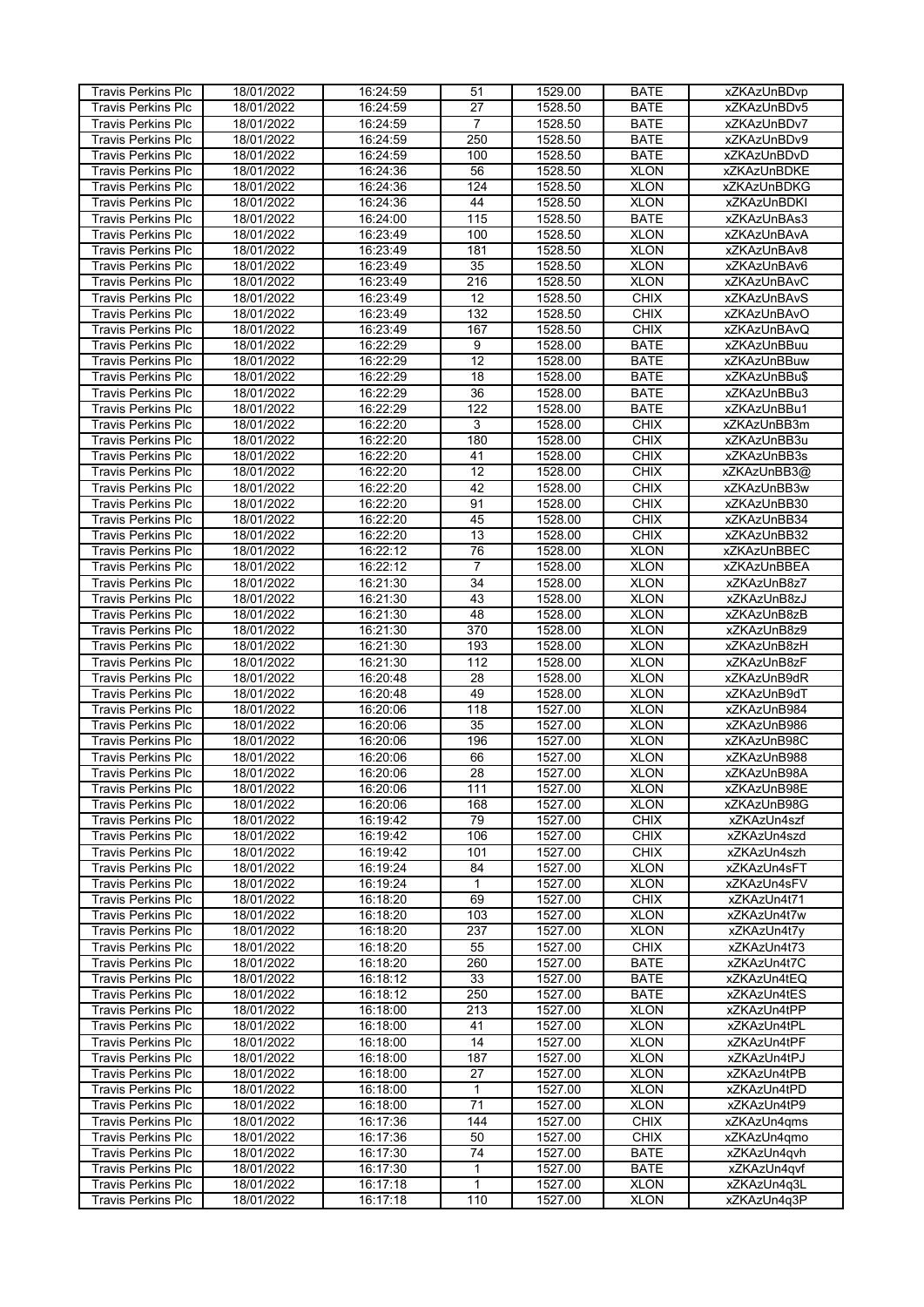| <b>Travis Perkins Plc</b> | 18/01/2022 | 16:17:18 | 106             | 1527.00 | <b>XLON</b> | xZKAzUn4q3N  |
|---------------------------|------------|----------|-----------------|---------|-------------|--------------|
|                           |            |          |                 |         |             | xZKAzUn4qS2  |
| <b>Travis Perkins Plc</b> | 18/01/2022 | 16:16:58 | 96              | 1527.00 | <b>XLON</b> |              |
| <b>Travis Perkins Plc</b> | 18/01/2022 | 16:16:58 | 14              | 1527.00 | <b>BATE</b> | xZKAzUn4qSK  |
| Travis Perkins Plc        | 18/01/2022 | 16:16:58 | 130             | 1527.00 | <b>BATE</b> | xZKAzUn4qSM  |
| <b>Travis Perkins Plc</b> | 18/01/2022 | 16:16:58 | 123             | 1527.00 | <b>XLON</b> | xZKAzUn4qVk  |
|                           |            |          |                 |         |             |              |
| <b>Travis Perkins Plc</b> | 18/01/2022 | 16:16:58 | 115             | 1527.00 | <b>XLON</b> | xZKAzUn4qVm  |
| Travis Perkins Plc        | 18/01/2022 | 16:16:58 | 146             | 1527.00 | <b>XLON</b> | xZKAzUn4qVo  |
| <b>Travis Perkins Plc</b> | 18/01/2022 | 16:16:58 | 134             | 1527.00 | <b>CHIX</b> | xZKAzUn4qVw  |
| <b>Travis Perkins Plc</b> | 18/01/2022 | 16:16:58 | 208             | 1527.00 | <b>BATE</b> | xZKAzUn4qVy  |
| Travis Perkins Plc        | 18/01/2022 | 16:14:10 | 30              | 1526.50 | <b>CHIX</b> | xZKAzUn4p3B  |
|                           |            |          |                 |         |             |              |
| <b>Travis Perkins Plc</b> | 18/01/2022 | 16:14:10 | $\overline{28}$ | 1526.50 | <b>CHIX</b> | xZKAzUn4p3D  |
| <b>Travis Perkins Plc</b> | 18/01/2022 | 16:14:10 | $\overline{21}$ | 1526.50 | <b>CHIX</b> | xZKAzUn4p3F  |
| <b>Travis Perkins Plc</b> | 18/01/2022 | 16:14:00 | 19              | 1527.00 | <b>XLON</b> | xZKAzUn4pKb  |
| <b>Travis Perkins Plc</b> | 18/01/2022 | 16:13:55 | 76              | 1527.50 | <b>XLON</b> | xZKAzUn4pJc  |
|                           |            |          |                 |         |             |              |
| Travis Perkins Plc        | 18/01/2022 | 16:13:55 | 78              | 1527.50 | <b>BATE</b> | xZKAzUn4pJe  |
| <b>Travis Perkins Plc</b> | 18/01/2022 | 16:13:55 | 67              | 1528.00 | <b>BATE</b> | xZKAzUn4pl5  |
| Travis Perkins Plc        | 18/01/2022 | 16:13:55 | 127             | 1528.00 | <b>XLON</b> | xZKAzUn4pl1  |
| <b>Travis Perkins Plc</b> | 18/01/2022 | 16:13:55 | $\mathbf{1}$    | 1528.00 | <b>XLON</b> | xZKAzUn4pl3  |
|                           |            |          |                 |         |             | xZKAzUn4pSU  |
| <b>Travis Perkins Plc</b> | 18/01/2022 | 16:13:54 | 295             | 1528.50 | <b>XLON</b> |              |
| Travis Perkins Plc        | 18/01/2022 | 16:13:54 | 38              | 1528.50 | <b>BATE</b> | xZKAzUn4pVW  |
| <b>Travis Perkins Plc</b> | 18/01/2022 | 16:13:54 | 93              | 1528.50 | <b>CHIX</b> | xZKAzUn4pVY  |
| <b>Travis Perkins Plc</b> | 18/01/2022 | 16:13:54 | 64              | 1528.50 | <b>BATE</b> | xZKAzUn4pVa  |
| <b>Travis Perkins Plc</b> | 18/01/2022 | 16:13:32 | 288             | 1529.00 | <b>XLON</b> | xZKAzUn4mfh  |
|                           |            |          |                 |         |             |              |
| <b>Travis Perkins Plc</b> | 18/01/2022 | 16:13:32 | 120             | 1529.00 | <b>CHIX</b> | xZKAzUn4mfi  |
| <b>Travis Perkins Plc</b> | 18/01/2022 | 16:13:32 | 138             | 1529.00 | <b>BATE</b> | xZKAzUn4mfl  |
| <b>Travis Perkins Plc</b> | 18/01/2022 | 16:13:32 | 46              | 1529.00 | <b>BATE</b> | xZKAzUn4mfn  |
| <b>Travis Perkins Plc</b> | 18/01/2022 | 16:12:39 | 174             | 1529.50 | <b>XLON</b> | xZKAzUn4mUJ  |
|                           |            |          |                 |         |             |              |
| <b>Travis Perkins Plc</b> | 18/01/2022 | 16:12:39 | 108             | 1529.50 | <b>CHIX</b> | xZKAzUn4mUM  |
| <b>Travis Perkins Plc</b> | 18/01/2022 | 16:12:29 | 184             | 1529.50 | <b>BATE</b> | xZKAzUn4nXw  |
| Travis Perkins Plc        | 18/01/2022 | 16:12:29 | 564             | 1529.50 | <b>XLON</b> | xZKAzUn4nX9  |
| <b>Travis Perkins Plc</b> | 18/01/2022 | 16:12:29 | 173             | 1529.50 | <b>CHIX</b> | xZKAzUn4nXF  |
| <b>Travis Perkins Plc</b> | 18/01/2022 | 16:12:29 | 274             | 1529.50 | <b>BATE</b> | xZKAzUn4nXD  |
|                           |            |          |                 |         |             |              |
| <b>Travis Perkins Plc</b> | 18/01/2022 | 16:12:24 | $\overline{75}$ | 1530.00 | <b>XLON</b> | xZKAzUn4njh  |
| <b>Travis Perkins Plc</b> | 18/01/2022 | 16:11:42 | 11              | 1530.00 | <b>XLON</b> | xZKAzUn4nEi  |
| <b>Travis Perkins Plc</b> | 18/01/2022 | 16:11:42 | 204             | 1530.00 | <b>XLON</b> | xZKAzUn4nEd  |
| <b>Travis Perkins Plc</b> | 18/01/2022 | 16:11:42 | 14              | 1530.00 | <b>XLON</b> | xZKAzUn4nEf  |
|                           |            |          |                 |         |             |              |
| Travis Perkins Plc        | 18/01/2022 | 16:11:42 | 69              | 1530.00 | <b>XLON</b> | xZKAzUn4nEb  |
| <b>Travis Perkins Plc</b> | 18/01/2022 | 16:11:42 | 70              | 1530.00 | <b>XLON</b> | xZKAzUn4nEX  |
| <b>Travis Perkins Plc</b> | 18/01/2022 | 16:11:42 | $\overline{24}$ | 1530.00 | <b>XLON</b> | xZKAzUn4nEZ  |
| Travis Perkins Plc        | 18/01/2022 | 16:11:42 | $\overline{31}$ | 1530.00 | <b>XLON</b> | xZKAzUn4nFV  |
| <b>Travis Perkins Plc</b> | 18/01/2022 | 16:11:18 | 295             | 1530.00 | <b>CHIX</b> | xZKAzUn4nRc  |
|                           |            |          |                 |         |             |              |
| <b>Travis Perkins Plc</b> | 18/01/2022 | 16:11:12 | 140             | 1530.00 | <b>BATE</b> | xZKAzUn4@cc  |
| <b>Travis Perkins Plc</b> | 18/01/2022 | 16:11:12 | 62              | 1530.00 | <b>BATE</b> | xZKAzUn4@ce  |
| <b>Travis Perkins Plc</b> | 18/01/2022 | 16:11:12 | 162             | 1530.00 | <b>BATE</b> | xZKAzUn4@cq  |
| <b>Travis Perkins Plc</b> | 18/01/2022 | 16:11:00 | 238             | 1530.00 | <b>XLON</b> | xZKAzUn4@e8  |
|                           |            |          | 44              |         | <b>BATE</b> |              |
| <b>Travis Perkins Plc</b> | 18/01/2022 | 16:10:18 |                 | 1530.00 |             | xZKAzUn4@GX  |
| Travis Perkins Plc        | 18/01/2022 | 16:10:18 | 55              | 1530.00 | <b>BATE</b> | xZKAzUn4@GY  |
| <b>Travis Perkins Plc</b> | 18/01/2022 | 16:10:18 | 231             | 1530.00 | <b>XLON</b> | xZKAzUn4@Gi  |
| <b>Travis Perkins Plc</b> | 18/01/2022 | 16:10:18 | 46              | 1530.00 | <b>XLON</b> | xZKAzUn4@Gp  |
| <b>Travis Perkins Plc</b> | 18/01/2022 | 16:10:18 | 123             | 1530.00 | <b>XLON</b> | xZKAzUn4@Gn  |
| <b>Travis Perkins Plc</b> |            |          | 88              | 1530.00 | <b>XLON</b> |              |
|                           | 18/01/2022 | 16:09:36 |                 |         |             | xZKAzUn4\$7i |
| <b>Travis Perkins Plc</b> | 18/01/2022 | 16:09:06 | 140             | 1530.00 | <b>BATE</b> | xZKAzUn4\$QL |
| <b>Travis Perkins Plc</b> | 18/01/2022 | 16:09:06 | $\overline{77}$ | 1530.00 | <b>BATE</b> | xZKAzUn4\$QN |
| <b>Travis Perkins Plc</b> | 18/01/2022 | 16:09:06 | 35              | 1530.00 | <b>BATE</b> | xZKAzUn4\$QR |
| <b>Travis Perkins Plc</b> | 18/01/2022 | 16:09:06 | 56              | 1530.00 | <b>BATE</b> | xZKAzUn4\$QT |
| <b>Travis Perkins Plc</b> |            |          | 54              |         |             | xZKAzUn4\$QP |
|                           | 18/01/2022 | 16:09:06 |                 | 1530.00 | <b>BATE</b> |              |
| <b>Travis Perkins Plc</b> | 18/01/2022 | 16:08:54 | 158             | 1530.00 | <b>XLON</b> | xZKAzUn4yfZ  |
| <b>Travis Perkins Plc</b> | 18/01/2022 | 16:08:54 | 201             | 1530.00 | <b>XLON</b> | xZKAzUn4yfX  |
| <b>Travis Perkins Plc</b> | 18/01/2022 | 16:08:54 | 24              | 1530.00 | <b>XLON</b> | xZKAzUn4ykV  |
| <b>Travis Perkins Plc</b> | 18/01/2022 | 16:08:06 | 74              | 1530.00 | <b>BATE</b> | xZKAzUn4yHH  |
|                           |            |          |                 |         |             |              |
| <b>Travis Perkins Plc</b> | 18/01/2022 | 16:08:06 | 86              | 1530.00 | <b>CHIX</b> | xZKAzUn4yGc  |
| <b>Travis Perkins Plc</b> | 18/01/2022 | 16:08:06 | $\overline{32}$ | 1530.00 | <b>CHIX</b> | xZKAzUn4yGe  |
| <b>Travis Perkins Plc</b> | 18/01/2022 | 16:08:06 | 480             | 1530.00 | <b>XLON</b> | xZKAzUn4yGY  |
| <b>Travis Perkins Plc</b> | 18/01/2022 | 16:08:06 | 177             | 1530.00 | <b>BATE</b> | xZKAzUn4yGg  |
| <b>Travis Perkins Plc</b> | 18/01/2022 | 16:07:03 | 184             | 1530.00 | <b>XLON</b> | xZKAzUn4zK4  |
|                           |            |          |                 |         |             |              |
| <b>Travis Perkins Plc</b> | 18/01/2022 | 16:07:03 | 210             | 1530.00 | <b>XLON</b> | xZKAzUn4zKA  |
| Travis Perkins Plc        | 18/01/2022 | 16:07:03 | 177             | 1530.00 | <b>BATE</b> | xZKAzUn4zNf  |
| <b>Travis Perkins Plc</b> | 18/01/2022 | 16:07:03 | 23              | 1530.00 | <b>XLON</b> | xZKAzUn4zNb  |
| <b>Travis Perkins Plc</b> | 18/01/2022 | 16:07:03 | 302             | 1530.00 | <b>XLON</b> | xZKAzUn4zNd  |
|                           |            |          |                 |         |             |              |
| <b>Travis Perkins Plc</b> | 18/01/2022 | 16:07:03 | 131             | 1530.00 | <b>CHIX</b> | xZKAzUn4zNh  |
| Travis Perkins Plc        | 18/01/2022 | 16:06:54 | 85              | 1530.00 | <b>CHIX</b> | xZKAzUn4zOd  |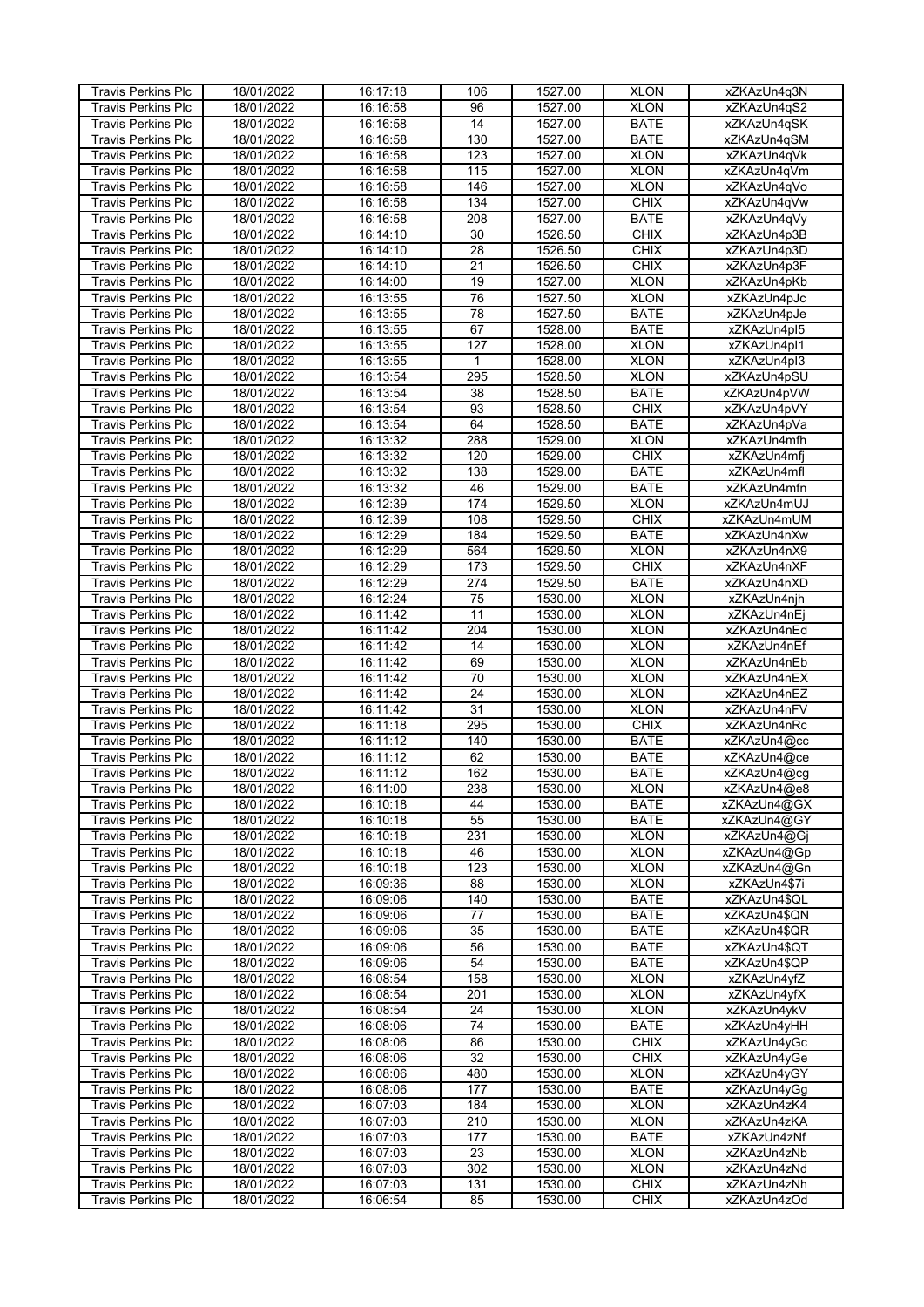| <b>Travis Perkins Plc</b>                       | 18/01/2022               | 16:05:17             | 78              | 1530.50            | <b>XLON</b>                | xZKAzUn4xrG                |
|-------------------------------------------------|--------------------------|----------------------|-----------------|--------------------|----------------------------|----------------------------|
| <b>Travis Perkins Plc</b>                       | 18/01/2022               |                      | 240             | 1530.50            | <b>XLON</b>                | xZKAzUn4xrl                |
|                                                 |                          | 16:05:17             |                 |                    |                            |                            |
| <b>Travis Perkins Plc</b>                       | 18/01/2022               | 16:05:17             | 137             | 1530.50            | <b>CHIX</b>                | xZKAzUn4xrP                |
| <b>Travis Perkins Plc</b>                       | 18/01/2022               | 16:05:16             | 44              | 1531.00            | <b>BATE</b>                | xZKAzUn4xtj                |
| <b>Travis Perkins Plc</b>                       | 18/01/2022               | 16:05:16             | $\overline{38}$ | 1531.00            | <b>BATE</b>                | xZKAzUn4xtr                |
| <b>Travis Perkins Plc</b>                       | 18/01/2022               | 16:05:16             | 147             | 1531.00            | <b>BATE</b>                | xZKAzUn4xtn                |
|                                                 |                          |                      |                 |                    |                            |                            |
| Travis Perkins Plc                              | 18/01/2022               | 16:05:16             | 12              | 1531.00            | <b>BATE</b>                | xZKAzUn4xtp                |
| <b>Travis Perkins Plc</b>                       | 18/01/2022               | 16:05:16             | 170             | 1531.00            | <b>BATE</b>                | xZKAzUn4xtl                |
| <b>Travis Perkins Plc</b>                       | 18/01/2022               | 16:05:15             | 300             | 1530.50            | <b>XLON</b>                | xZKAzUn4xtE                |
| Travis Perkins Plc                              | 18/01/2022               | 16:05:15             | 320             | 1530.50            | <b>XLON</b>                | xZKAzUn4xsb                |
| <b>Travis Perkins Plc</b>                       | 18/01/2022               | 16:05:15             | 159             | 1530.50            | <b>CHIX</b>                | xZKAzUn4xsi                |
|                                                 | 18/01/2022               |                      |                 |                    | <b>BATE</b>                |                            |
| <b>Travis Perkins Plc</b>                       |                          | 16:05:15             | 171             | 1530.50            |                            | xZKAzUn4xsh                |
| <b>Travis Perkins Plc</b>                       | 18/01/2022               | 16:04:18             | 33              | 1531.00            | <b>CHIX</b>                | xZKAzUn4uiP                |
| <b>Travis Perkins Plc</b>                       | 18/01/2022               | 16:04:18             | 63              | 1531.00            | <b>CHIX</b>                | xZKAzUn4uiL                |
| Travis Perkins Plc                              | 18/01/2022               | 16:04:18             | $\overline{23}$ | 1531.00            | <b>CHIX</b>                | xZKAzUn4uiJ                |
| <b>Travis Perkins Plc</b>                       | 18/01/2022               | 16:04:18             | 162             | 1531.00            | <b>CHIX</b>                | xZKAzUn4uiH                |
| Travis Perkins Plc                              | 18/01/2022               | 16:02:23             | 6               | 1530.50            | <b>BATE</b>                | xZKAzUn4v8Q                |
| <b>Travis Perkins Plc</b>                       | 18/01/2022               | 16:02:10             | 54              | 1530.00            | <b>BATE</b>                | xZKAzUn4vUp                |
|                                                 |                          |                      |                 |                    |                            |                            |
| <b>Travis Perkins Plc</b>                       | 18/01/2022               | 16:01:49             | 5               | 1530.50            | <b>BATE</b>                | xZKAzUn4cpw                |
| Travis Perkins Plc                              | 18/01/2022               | 16:01:49             | 83              | 1530.50            | <b>BATE</b>                | xZKAzUn4cpy                |
| <b>Travis Perkins Plc</b>                       | 18/01/2022               | 16:01:49             | 30              | 1530.50            | <b>BATE</b>                | xZKAzUn4cp0                |
| <b>Travis Perkins Plc</b>                       | 18/01/2022               | 16:01:49             | 105             | 1530.50            | <b>CHIX</b>                | xZKAzUn4cp2                |
| <b>Travis Perkins Plc</b>                       | 18/01/2022               | 16:01:49             | 160             | 1530.50            | <b>XLON</b>                | xZKAzUn4cp@                |
| <b>Travis Perkins Plc</b>                       | 18/01/2022               | 16:01:16             | 90              | 1531.00            | <b>BATE</b>                | xZKAzUn4cAQ                |
|                                                 |                          |                      |                 |                    |                            |                            |
| <b>Travis Perkins Plc</b>                       | 18/01/2022               | 16:01:16             | $\overline{73}$ | 1531.00            | <b>CHIX</b>                | xZKAzUn4cLY                |
| <b>Travis Perkins Plc</b>                       | 18/01/2022               | 16:01:16             | 5               | 1531.00            | <b>BATE</b>                | xZKAzUn4cAS                |
| <b>Travis Perkins Plc</b>                       | 18/01/2022               | 16:01:16             | $\overline{3}$  | 1531.00            | <b>BATE</b>                | xZKAzUn4cLW                |
| <b>Travis Perkins Plc</b>                       | 18/01/2022               | 16:01:16             | 45              | 1531.00            | <b>CHIX</b>                | xZKAzUn4cLa                |
| <b>Travis Perkins Plc</b>                       | 18/01/2022               | 16:01:16             | 323             | 1531.00            | <b>XLON</b>                | xZKAzUn4cAM                |
| Travis Perkins Plc                              | 18/01/2022               | 16:01:16             | 10              | 1531.00            | <b>XLON</b>                | xZKAzUn4cAO                |
|                                                 |                          |                      |                 |                    |                            |                            |
| <b>Travis Perkins Plc</b>                       | 18/01/2022               | 16:00:48             | 395             | 1531.50            | <b>XLON</b>                | xZKAzUn4dnn                |
| <b>Travis Perkins Plc</b>                       | 18/01/2022               | 16:00:48             | 47              | 1531.50            | <b>BATE</b>                | xZKAzUn4dnp                |
| <b>Travis Perkins Plc</b>                       | 18/01/2022               | 16:00:48             | 173             | 1531.50            | <b>CHIX</b>                | xZKAzUn4dnr                |
| <b>Travis Perkins Plc</b>                       | 18/01/2022               | 16:00:48             | 170             | 1531.50            | <b>BATE</b>                | xZKAzUn4dnt                |
| <b>Travis Perkins Plc</b>                       | 18/01/2022               | 16:00:30             | 144             | 1532.00            | <b>XLON</b>                | xZKAzUn4dCy                |
| <b>Travis Perkins Plc</b>                       | 18/01/2022               | 16:00:30             | 162             | 1532.00            | <b>XLON</b>                | xZKAzUn4dC@                |
|                                                 |                          |                      |                 |                    |                            |                            |
| Travis Perkins Plc                              | 18/01/2022               | 16:00:30             | $\overline{7}$  | 1532.00            | <b>XLON</b>                | xZKAzUn4dC0                |
| <b>Travis Perkins Plc</b>                       | 18/01/2022               | 16:00:16             | 255             | 1532.00            | <b>BATE</b>                | xZKAzUn4dVw                |
| <b>Travis Perkins Plc</b>                       | 18/01/2022               | 15:59:56             | 51              | 1532.00            | <b>BATE</b>                | xZKAzUn4a@@                |
| Travis Perkins Plc                              | 18/01/2022               | 15:59:56             | 10              | 1532.00            | <b>BATE</b>                | xZKAzUn4a@0                |
| <b>Travis Perkins Plc</b>                       | 18/01/2022               | 15:59:56             | 48              | 1532.00            | <b>BATE</b>                | xZKAzUn4a@4                |
| <b>Travis Perkins Plc</b>                       | 18/01/2022               | 15:59:56             | 15              | 1532.00            | <b>BATE</b>                | xZKAzUn4a@2                |
| <b>Travis Perkins Plc</b>                       | 18/01/2022               | 15:59:56             | 81              | 1532.00            | <b>XLON</b>                | xZKAzUn4a@J                |
|                                                 |                          |                      |                 |                    |                            |                            |
| <b>Travis Perkins Plc</b>                       | 18/01/2022               | 15:59:56             | 166             | 1532.00            | <b>XLON</b>                | xZKAzUn4a@K                |
| <b>Travis Perkins Plc</b>                       | 18/01/2022               | 15:59:56             | 55              | 1532.00            | <b>XLON</b>                | xZKAzUn4avh                |
| <b>Travis Perkins Plc</b>                       | 18/01/2022               | 15:59:56             | 250             | 1532.00            | <b>XLON</b>                | xZKAzUn4avj                |
| Travis Perkins Plc                              | 18/01/2022               | 15:59:56             | 172             | 1532.00            | <b>XLON</b>                | xZKAzUn4avp                |
| <b>Travis Perkins Plc</b>                       | 18/01/2022               | 15:59:56             | $\overline{2}$  | 1532.00            | <b>XLON</b>                | xZKAzUn4avn                |
| <b>Travis Perkins Plc</b>                       | 18/01/2022               | 15:59:56             | 172             | 1532.00            | <b>XLON</b>                | xZKAzUn4avl                |
| <b>Travis Perkins Plc</b>                       |                          |                      |                 |                    | <b>XLON</b>                |                            |
|                                                 | 18/01/2022               | 15:59:56             | 10              | 1532.00            |                            | xZKAzUn4avr                |
| <b>Travis Perkins Plc</b>                       | 18/01/2022               | 15:59:24             | 153             | 1532.00            | <b>CHIX</b>                | xZKAzUn4aQw                |
| <b>Travis Perkins Plc</b>                       | 18/01/2022               | 15:59:24             | 132             | 1532.00            | <b>CHIX</b>                | xZKAzUn4aQy                |
| <b>Travis Perkins Plc</b>                       | 18/01/2022               | 15:58:36             | 43              | 1532.00            | <b>BATE</b>                | xZKAzUn4b1D                |
| <b>Travis Perkins Plc</b>                       | 18/01/2022               | 15:58:36             | 8               | 1532.00            | <b>BATE</b>                | xZKAzUn4b1F                |
| <b>Travis Perkins Plc</b>                       | 18/01/2022               | 15:58:36             | 15              | 1532.00            | <b>BATE</b>                | xZKAzUn4b1H                |
| <b>Travis Perkins Plc</b>                       | 18/01/2022               | 15:58:36             | 93              | 1532.00            | <b>BATE</b>                | xZKAzUn4b1J                |
|                                                 |                          |                      |                 |                    |                            |                            |
| Travis Perkins Plc                              | 18/01/2022               | 15:58:36             | 56              | 1532.00            | <b>BATE</b>                | xZKAzUn4b1N                |
| <b>Travis Perkins Plc</b>                       | 18/01/2022               | 15:58:36             | 9               | 1532.00            | <b>BATE</b>                | xZKAzUn4b1P                |
| <b>Travis Perkins Plc</b>                       | 18/01/2022               | 15:58:36             | 35              | 1532.00            | <b>BATE</b>                | xZKAzUn4b1L                |
| <b>Travis Perkins Plc</b>                       | 18/01/2022               | 15:58:09             | 79              | 1532.00            | <b>CHIX</b>                | xZKAzUn4bVD                |
| <b>Travis Perkins Plc</b>                       | 18/01/2022               | 15:58:09             | 6               | 1532.00            | <b>CHIX</b>                | xZKAzUn4bVF                |
| <b>Travis Perkins Plc</b>                       | 18/01/2022               | 15:58:09             | 35              | 1532.00            | <b>CHIX</b>                | xZKAzUn4bVH                |
|                                                 |                          | 15:58:00             |                 |                    |                            |                            |
| <b>Travis Perkins Plc</b>                       |                          |                      | 54              | 1532.00            | <b>CHIX</b>                | xZKAzUn4YcV                |
|                                                 | 18/01/2022               |                      |                 |                    |                            |                            |
| <b>Travis Perkins Plc</b>                       | 18/01/2022               | 15:58:00             | 10              | 1532.00            | <b>CHIX</b>                | xZKAzUn4YXX                |
| <b>Travis Perkins Plc</b>                       | 18/01/2022               | 15:57:54             | $\overline{34}$ | 1532.00            | <b>BATE</b>                | xZKAzUn4Yjy                |
| <b>Travis Perkins Plc</b>                       | 18/01/2022               | 15:57:54             | 43              | 1532.00            | <b>BATE</b>                | xZKAzUn4Yjw                |
| Travis Perkins Plc                              |                          |                      |                 |                    |                            |                            |
|                                                 | 18/01/2022               | 15:57:12             | 70              | 1532.00            | <b>BATE</b>                | xZKAzUn4Y80                |
| <b>Travis Perkins Plc</b>                       | 18/01/2022               | 15:57:12             | 46              | 1532.00            | <b>BATE</b>                | xZKAzUn4Y82                |
| <b>Travis Perkins Plc</b>                       | 18/01/2022               | 15:57:12             | $\overline{57}$ | 1532.00            | BATE                       | xZKAzUn4Y84                |
| <b>Travis Perkins Plc</b><br>Travis Perkins Plc | 18/01/2022<br>18/01/2022 | 15:57:01<br>15:57:00 | 39<br>124       | 1532.00<br>1531.50 | <b>BATE</b><br><b>BATE</b> | xZKAzUn4YVi<br>xZKAzUn4YUI |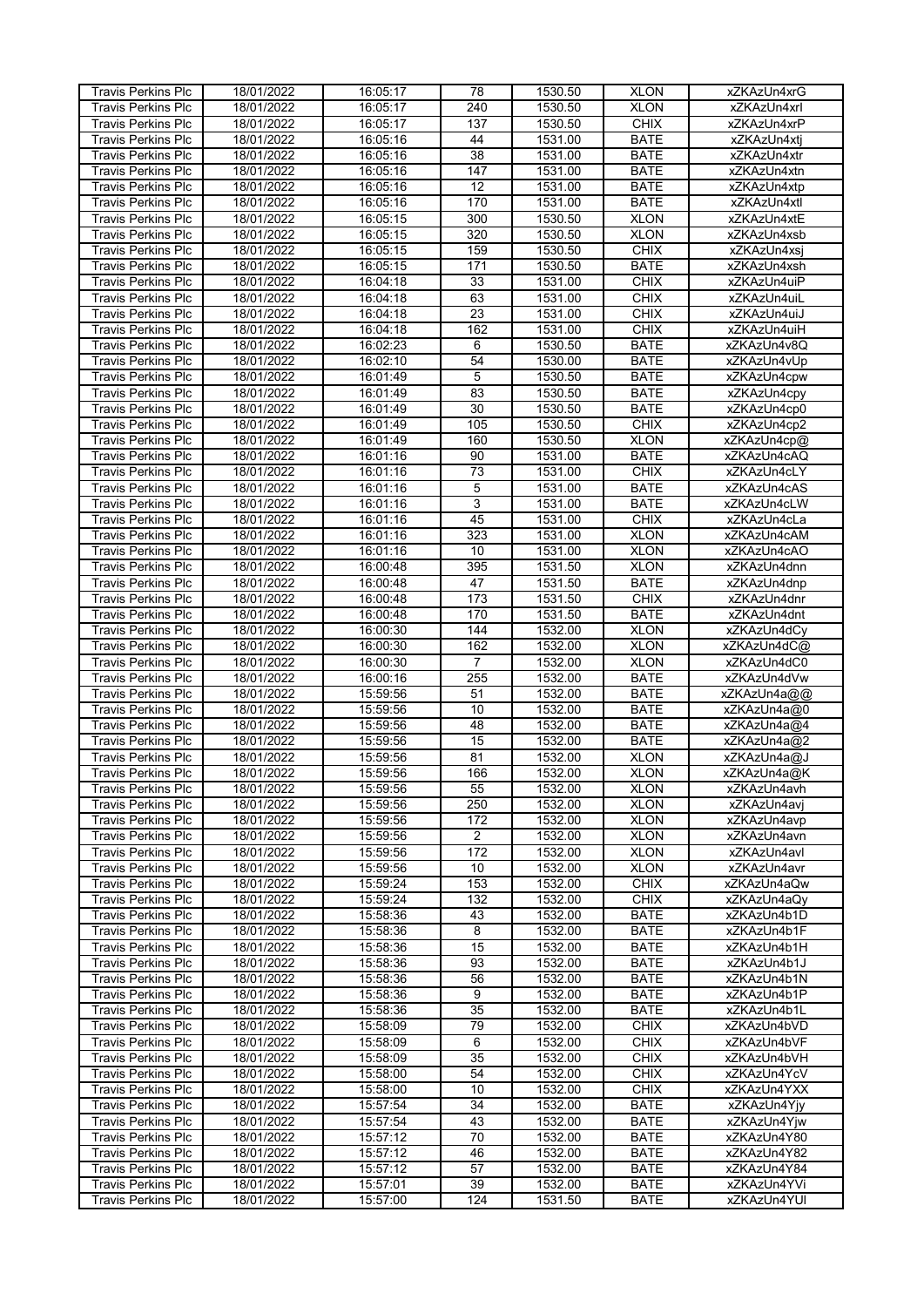| <b>Travis Perkins Plc</b> | 18/01/2022 | 15:57:00 | 41              | 1531.50 | <b>XLON</b> | xZKAzUn4YUU  |
|---------------------------|------------|----------|-----------------|---------|-------------|--------------|
|                           |            |          | $\overline{21}$ |         | <b>XLON</b> |              |
| <b>Travis Perkins Plc</b> | 18/01/2022 | 15:57:00 |                 | 1531.50 |             | xZKAzUn4YPq  |
| <b>Travis Perkins Plc</b> | 18/01/2022 | 15:57:00 | 88              | 1531.50 | <b>XLON</b> | xZKAzUn4YPi  |
| <b>Travis Perkins Plc</b> | 18/01/2022 | 15:57:00 | 27              | 1531.50 | <b>XLON</b> | xZKAzUn4YPc  |
| <b>Travis Perkins Plc</b> | 18/01/2022 | 15:57:00 | 203             | 1531.50 | <b>XLON</b> | xZKAzUn4YPW  |
| <b>Travis Perkins Plc</b> | 18/01/2022 | 15:57:00 | 107             | 1531.50 | <b>XLON</b> | xZKAzUn4YPa  |
|                           |            |          |                 |         |             |              |
| <b>Travis Perkins Plc</b> | 18/01/2022 | 15:57:00 | 95              | 1531.50 | <b>XLON</b> | xZKAzUn4YPe  |
| <b>Travis Perkins Plc</b> | 18/01/2022 | 15:54:50 | 153             | 1531.00 | <b>BATE</b> | xZKAzUn4WLF  |
| <b>Travis Perkins Plc</b> | 18/01/2022 | 15:54:50 | 108             | 1531.00 | <b>CHIX</b> | xZKAzUn4WLH  |
| Travis Perkins Plc        | 18/01/2022 | 15:54:50 | 145             | 1531.00 | <b>XLON</b> | xZKAzUn4WLD  |
| <b>Travis Perkins Plc</b> | 18/01/2022 | 15:54:29 | 184             | 1532.00 | <b>BATE</b> | xZKAzUn4Xb2  |
|                           | 18/01/2022 | 15:54:29 | 6               |         | <b>BATE</b> |              |
| <b>Travis Perkins Plc</b> |            |          |                 | 1532.00 |             | xZKAzUn4Xb4  |
| <b>Travis Perkins Plc</b> | 18/01/2022 | 15:54:29 | 8               | 1532.00 | <b>BATE</b> | xZKAzUn4Xb6  |
| <b>Travis Perkins Plc</b> | 18/01/2022 | 15:54:29 | 29              | 1532.00 | <b>BATE</b> | xZKAzUn4Xb8  |
| Travis Perkins Plc        | 18/01/2022 | 15:54:29 | 6               | 1532.00 | <b>BATE</b> | xZKAzUn4XbE  |
| <b>Travis Perkins Plc</b> | 18/01/2022 | 15:54:29 | 6               | 1532.00 | <b>BATE</b> | xZKAzUn4XbA  |
| Travis Perkins Plc        | 18/01/2022 | 15:54:29 | 90              | 1532.00 | <b>BATE</b> | xZKAzUn4XbC  |
| <b>Travis Perkins Plc</b> | 18/01/2022 | 15:54:29 | 36              | 1531.50 | <b>CHIX</b> | xZKAzUn4XbK  |
|                           |            |          |                 |         |             |              |
| <b>Travis Perkins Plc</b> | 18/01/2022 | 15:54:29 | 60              | 1531.50 | <b>CHIX</b> | xZKAzUn4XbM  |
| Travis Perkins Plc        | 18/01/2022 | 15:54:29 | 133             | 1531.50 | <b>XLON</b> | xZKAzUn4XaZ  |
| <b>Travis Perkins Plc</b> | 18/01/2022 | 15:54:29 | 201             | 1531.50 | <b>XLON</b> | xZKAzUn4XaX  |
| <b>Travis Perkins Plc</b> | 18/01/2022 | 15:54:29 | 161             | 1531.50 | <b>BATE</b> | xZKAzUn4Xaa  |
| <b>Travis Perkins Plc</b> | 18/01/2022 | 15:54:29 | 175             | 1531.50 | <b>CHIX</b> | xZKAzUn4Xaw  |
| <b>Travis Perkins Plc</b> | 18/01/2022 | 15:54:29 | 155             | 1531.50 | <b>BATE</b> | xZKAzUn4Xau  |
|                           | 18/01/2022 | 15:54:29 | 438             | 1531.50 | <b>XLON</b> | xZKAzUn4Xaq  |
| <b>Travis Perkins Plc</b> |            |          |                 |         |             |              |
| <b>Travis Perkins Plc</b> | 18/01/2022 | 15:53:29 | 170             | 1531.50 | <b>XLON</b> | xZKAzUn4XJi  |
| Travis Perkins Plc        | 18/01/2022 | 15:53:29 | 146             | 1531.50 | <b>XLON</b> | xZKAzUn4XJm  |
| <b>Travis Perkins Plc</b> | 18/01/2022 | 15:53:29 | $\overline{38}$ | 1531.50 | <b>CHIX</b> | xZKAzUn4XJr  |
| <b>Travis Perkins Plc</b> | 18/01/2022 | 15:53:29 | 42              | 1531.50 | <b>CHIX</b> | xZKAzUn4XJt  |
| Travis Perkins Plc        | 18/01/2022 | 15:52:54 | 8               | 1531.50 | <b>BATE</b> | xZKAzUn4k\$u |
| <b>Travis Perkins Plc</b> | 18/01/2022 | 15:52:54 | 6               | 1531.50 | <b>BATE</b> | xZKAzUn4k\$w |
|                           |            |          |                 |         |             |              |
| <b>Travis Perkins Plc</b> | 18/01/2022 | 15:52:54 | 45              | 1531.50 | <b>BATE</b> | xZKAzUn4k\$y |
| <b>Travis Perkins Plc</b> | 18/01/2022 | 15:52:54 | 5               | 1531.50 | <b>BATE</b> | xZKAzUn4k\$@ |
| <b>Travis Perkins Plc</b> | 18/01/2022 | 15:52:54 | 150             | 1531.50 | <b>XLON</b> | xZKAzUn4k@e  |
| Travis Perkins Plc        | 18/01/2022 | 15:51:45 | 163             | 1530.00 | <b>CHIX</b> | xZKAzUn4lpu  |
| <b>Travis Perkins Plc</b> | 18/01/2022 | 15:51:45 | 10              | 1530.00 | <b>CHIX</b> | xZKAzUn4lpw  |
| Travis Perkins Plc        | 18/01/2022 | 15:51:45 | 92              | 1530.00 | <b>BATE</b> | xZKAzUn4lpy  |
|                           |            |          |                 |         |             |              |
| <b>Travis Perkins Plc</b> | 18/01/2022 | 15:51:45 | 60              | 1530.00 | <b>BATE</b> | xZKAzUn4lp@  |
| <b>Travis Perkins Plc</b> | 18/01/2022 | 15:51:45 | 444             | 1530.00 | <b>XLON</b> | xZKAzUn4lpt  |
| <b>Travis Perkins Plc</b> | 18/01/2022 | 15:51:24 | 6               | 1530.00 | <b>XLON</b> | xZKAzUn4IE0  |
| <b>Travis Perkins Plc</b> | 18/01/2022 | 15:51:24 | 31              | 1530.00 | <b>XLON</b> | xZKAzUn4IE@  |
| <b>Travis Perkins Plc</b> | 18/01/2022 | 15:51:24 | 29              | 1530.00 | <b>XLON</b> | xZKAzUn4IEy  |
| Travis Perkins Plc        | 18/01/2022 | 15:50:52 | 42              | 1530.00 | <b>BATE</b> | xZKAzUn4ii@  |
|                           |            |          |                 |         |             |              |
| <b>Travis Perkins Plc</b> | 18/01/2022 | 15:50:52 | 46              | 1530.00 | <b>BATE</b> | xZKAzUn4ijy  |
| <b>Travis Perkins Plc</b> | 18/01/2022 | 15:50:40 | 79              | 1529.50 | <b>CHIX</b> | xZKAzUn4irC  |
| <b>Travis Perkins Plc</b> | 18/01/2022 | 15:50:40 | 34              | 1529.50 | <b>BATE</b> | xZKAzUn4irE  |
| <b>Travis Perkins Plc</b> | 18/01/2022 | 15:49:52 | 152             | 1530.00 | XLON        | xZKAzUn4iOl  |
| <b>Travis Perkins Plc</b> | 18/01/2022 | 15:49:52 | 120             | 1530.00 | <b>CHIX</b> | xZKAzUn4iOp  |
| <b>Travis Perkins Plc</b> | 18/01/2022 | 15:49:52 | 47              | 1530.00 | <b>CHIX</b> | xZKAzUn4iOr  |
| <b>Travis Perkins Plc</b> | 18/01/2022 | 15:49:36 | 102             | 1530.50 | <b>CHIX</b> | xZKAzUn4jiq  |
|                           |            |          |                 |         |             |              |
| <b>Travis Perkins Plc</b> | 18/01/2022 | 15:49:30 | 251             | 1531.00 | <b>BATE</b> | xZKAzUn4jg@  |
| <b>Travis Perkins Plc</b> | 18/01/2022 | 15:49:29 | 258             | 1530.50 | <b>XLON</b> | xZKAzUn4jrZ  |
| <b>Travis Perkins Plc</b> | 18/01/2022 | 15:49:29 | 75              | 1530.50 | <b>XLON</b> | xZKAzUn4jrb  |
| <b>Travis Perkins Plc</b> | 18/01/2022 | 15:49:24 | 336             | 1531.00 | <b>XLON</b> | xZKAzUn4jsP  |
| <b>Travis Perkins Plc</b> | 18/01/2022 | 15:49:24 | 14              | 1531.00 | <b>XLON</b> | xZKAzUn4jsQ  |
| <b>Travis Perkins Plc</b> | 18/01/2022 | 15:49:24 | 56              | 1531.00 | <b>XLON</b> | xZKAzUn4jsU  |
| Travis Perkins Plc        | 18/01/2022 | 15:47:17 | 69              | 1527.50 | <b>BATE</b> | xZKAzUn4hXK  |
|                           |            |          |                 |         |             |              |
| <b>Travis Perkins Plc</b> | 18/01/2022 | 15:47:17 | 33              | 1527.50 | <b>XLON</b> | xZKAzUn4hXG  |
| <b>Travis Perkins Plc</b> | 18/01/2022 | 15:47:17 | 246             | 1527.50 | <b>XLON</b> | xZKAzUn4hXI  |
| <b>Travis Perkins Plc</b> | 18/01/2022 | 15:47:12 | 37              | 1528.00 | <b>XLON</b> | xZKAzUn4hZT  |
| <b>Travis Perkins Plc</b> | 18/01/2022 | 15:47:12 | 150             | 1528.00 | <b>XLON</b> | xZKAzUn4hYZ  |
| <b>Travis Perkins Plc</b> | 18/01/2022 | 15:47:12 | 240             | 1528.00 | <b>XLON</b> | xZKAzUn4hYb  |
| <b>Travis Perkins Plc</b> | 18/01/2022 | 15:47:12 | 50              | 1528.00 | <b>XLON</b> | xZKAzUn4hYX  |
| <b>Travis Perkins Plc</b> | 18/01/2022 | 15:46:51 | 62              | 1528.00 | <b>CHIX</b> | xZKAzUn4hnt  |
|                           |            |          |                 |         |             |              |
| <b>Travis Perkins Plc</b> | 18/01/2022 | 15:46:51 | 103             | 1528.00 | <b>BATE</b> | xZKAzUn4hnv  |
| <b>Travis Perkins Plc</b> | 18/01/2022 | 15:46:51 | 24              | 1528.00 | <b>CHIX</b> | xZKAzUn4hnx  |
| Travis Perkins Plc        | 18/01/2022 | 15:46:48 | 205             | 1528.00 | <b>XLON</b> | xZKAzUn4hmF  |
| <b>Travis Perkins Plc</b> | 18/01/2022 | 15:46:48 | 182             | 1528.00 | <b>CHIX</b> | xZKAzUn4hmH  |
| <b>Travis Perkins Plc</b> | 18/01/2022 | 15:46:48 | 13              | 1528.00 | <b>XLON</b> | xZKAzUn4hmL  |
| <b>Travis Perkins Plc</b> | 18/01/2022 | 15:46:48 | 223             | 1528.00 | <b>BATE</b> | xZKAzUn4hmR  |
|                           |            |          |                 |         |             |              |
| Travis Perkins Plc        | 18/01/2022 | 15:46:48 | 59              | 1528.00 | <b>XLON</b> | xZKAzUn4hmN  |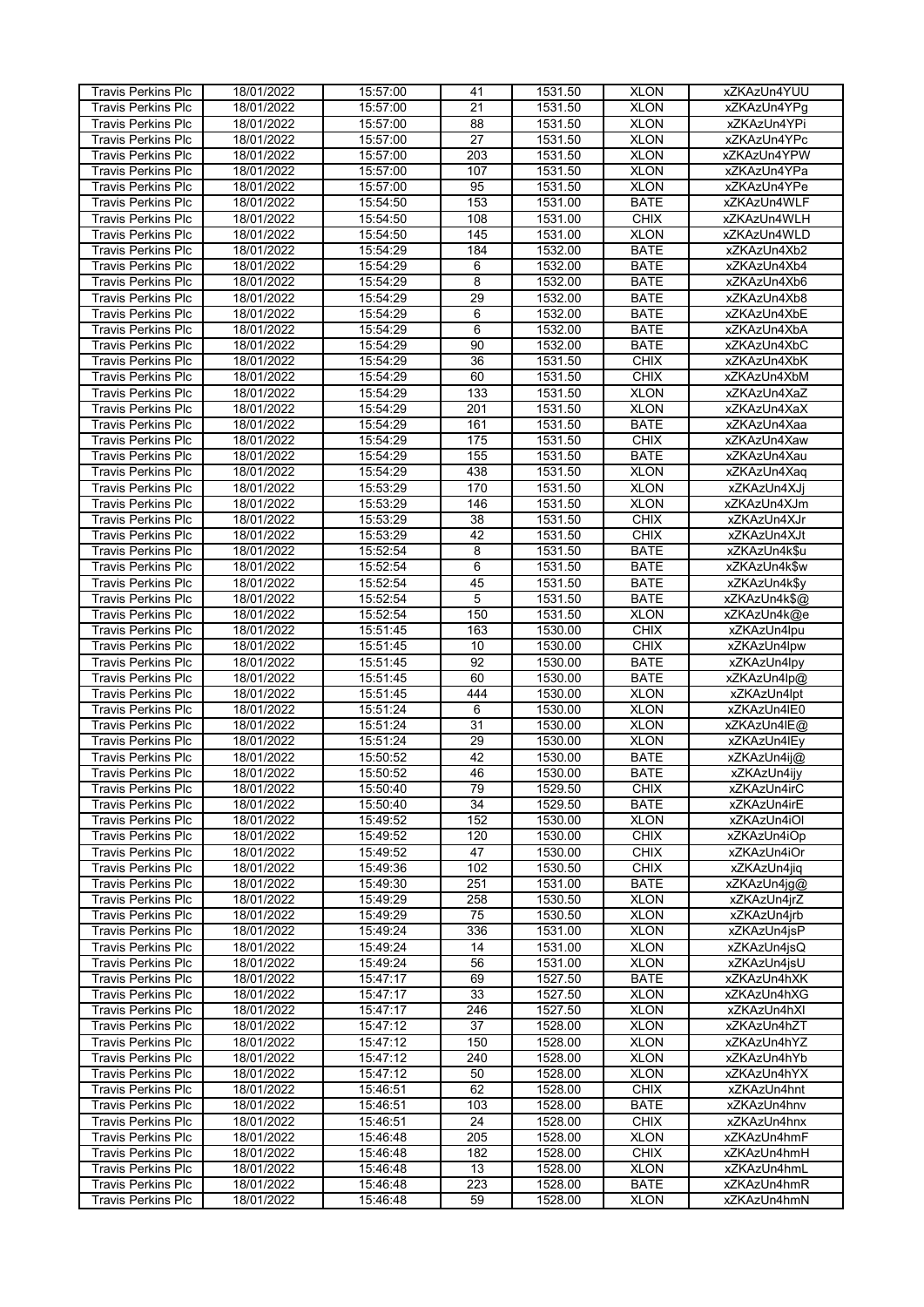| <b>Travis Perkins Plc</b> | 18/01/2022 | 15:46:00 | 203             | 1528.00 | <b>BATE</b> | xZKAzUn4hUW |
|---------------------------|------------|----------|-----------------|---------|-------------|-------------|
|                           |            |          |                 |         |             |             |
| <b>Travis Perkins Plc</b> | 18/01/2022 | 15:46:00 | 71              | 1528.00 | <b>BATE</b> | xZKAzUn4hUY |
| <b>Travis Perkins Plc</b> | 18/01/2022 | 15:45:16 | 31              | 1526.50 | <b>XLON</b> | xZKAzUn4e@1 |
| <b>Travis Perkins Plc</b> | 18/01/2022 | 15:45:16 | 33              | 1526.50 | <b>XLON</b> | xZKAzUn4e@3 |
| <b>Travis Perkins Plc</b> | 18/01/2022 | 15:45:16 | 191             | 1526.50 | <b>XLON</b> | xZKAzUn4e@5 |
| <b>Travis Perkins Plc</b> |            |          |                 |         | <b>XLON</b> |             |
|                           | 18/01/2022 | 15:45:16 | 150             | 1526.50 |             | xZKAzUn4e@7 |
| Travis Perkins Plc        | 18/01/2022 | 15:45:16 | 163             | 1526.50 | <b>XLON</b> | xZKAzUn4e@E |
| <b>Travis Perkins Plc</b> | 18/01/2022 | 15:45:16 | 102             | 1526.50 | <b>CHIX</b> | xZKAzUn4e@G |
| <b>Travis Perkins Plc</b> | 18/01/2022 | 15:43:47 | 150             | 1526.00 | <b>XLON</b> | xZKAzUn4fG6 |
| <b>Travis Perkins Plc</b> | 18/01/2022 | 15:43:47 | 25              | 1526.00 | <b>XLON</b> | xZKAzUn4fG4 |
|                           |            |          |                 |         |             |             |
| <b>Travis Perkins Plc</b> | 18/01/2022 | 15:43:47 | 119             | 1525.50 | <b>XLON</b> | xZKAzUn4fGG |
| <b>Travis Perkins Plc</b> | 18/01/2022 | 15:43:47 | 107             | 1525.50 | <b>BATE</b> | xZKAzUn4fGI |
| <b>Travis Perkins Plc</b> | 18/01/2022 | 15:43:47 | 104             | 1525.50 | <b>CHIX</b> | xZKAzUn4fGK |
| <b>Travis Perkins Plc</b> | 18/01/2022 | 15:43:47 | 1               | 1525.50 | <b>CHIX</b> | xZKAzUn4fGM |
|                           |            |          |                 |         |             |             |
| <b>Travis Perkins Plc</b> | 18/01/2022 | 15:43:47 | 125             | 1526.00 | <b>CHIX</b> | xZKAzUn4fGQ |
| <b>Travis Perkins Plc</b> | 18/01/2022 | 15:43:47 | 157             | 1526.00 | <b>BATE</b> | xZKAzUn4fGS |
| Travis Perkins Plc        | 18/01/2022 | 15:43:47 | 30              | 1526.00 | <b>CHIX</b> | xZKAzUn4fGU |
| <b>Travis Perkins Plc</b> | 18/01/2022 | 15:43:47 | 274             | 1526.00 | <b>XLON</b> | xZKAzUn4fGO |
| <b>Travis Perkins Plc</b> | 18/01/2022 | 15:43:20 | 33              | 1526.00 | <b>XLON</b> | xZKAzUn4MfE |
|                           |            |          |                 |         |             |             |
| Travis Perkins Plc        | 18/01/2022 | 15:43:17 | 20              | 1525.50 | <b>XLON</b> | xZKAzUn4Mrv |
| <b>Travis Perkins Plc</b> | 18/01/2022 | 15:43:17 | 45              | 1525.50 | <b>XLON</b> | xZKAzUn4Mrx |
| <b>Travis Perkins Plc</b> | 18/01/2022 | 15:43:15 | 45              | 1525.50 | <b>XLON</b> | xZKAzUn4MnD |
| <b>Travis Perkins Plc</b> | 18/01/2022 | 15:43:15 | $\overline{9}$  | 1525.00 | <b>XLON</b> | xZKAzUn4MyZ |
|                           |            |          |                 | 1525.00 |             |             |
| <b>Travis Perkins Plc</b> | 18/01/2022 | 15:43:15 | $\overline{3}$  |         | <b>CHIX</b> | xZKAzUn4Mye |
| <b>Travis Perkins Plc</b> | 18/01/2022 | 15:43:15 | 326             | 1525.00 | <b>BATE</b> | xZKAzUn4Myx |
| <b>Travis Perkins Plc</b> | 18/01/2022 | 15:43:01 | 86              | 1524.50 | <b>XLON</b> | xZKAzUn4M1P |
| Travis Perkins Plc        | 18/01/2022 | 15:43:01 | 106             | 1524.50 | <b>XLON</b> | xZKAzUn4M0a |
| <b>Travis Perkins Plc</b> | 18/01/2022 | 15:43:01 | $\overline{71}$ | 1524.50 | <b>XLON</b> | xZKAzUn4M0f |
|                           |            |          |                 |         |             |             |
| <b>Travis Perkins Plc</b> | 18/01/2022 | 15:42:50 | 105             | 1524.50 | <b>XLON</b> | xZKAzUn4M9A |
| Travis Perkins Plc        | 18/01/2022 | 15:42:30 | 108             | 1524.50 | <b>BATE</b> | xZKAzUn4NbT |
| <b>Travis Perkins Plc</b> | 18/01/2022 | 15:42:30 | 24              | 1524.50 | <b>CHIX</b> | xZKAzUn4NaZ |
| <b>Travis Perkins Plc</b> | 18/01/2022 | 15:42:30 | $\overline{16}$ | 1524.50 | <b>BATE</b> | xZKAzUn4NbV |
|                           |            |          |                 |         |             |             |
| <b>Travis Perkins Plc</b> | 18/01/2022 | 15:42:30 | $\overline{21}$ | 1524.50 | <b>BATE</b> | xZKAzUn4NaX |
| <b>Travis Perkins Plc</b> | 18/01/2022 | 15:42:30 | 128             | 1524.50 | <b>CHIX</b> | xZKAzUn4Nab |
| <b>Travis Perkins Plc</b> | 18/01/2022 | 15:42:30 | 292             | 1524.50 | <b>XLON</b> | xZKAzUn4NbR |
| <b>Travis Perkins Plc</b> | 18/01/2022 | 15:39:56 | 138             | 1524.50 | <b>CHIX</b> | xZKAzUn4LZc |
| Travis Perkins Plc        | 18/01/2022 | 15:39:56 | 110             | 1524.50 | <b>XLON</b> | xZKAzUn4LZq |
|                           |            |          |                 |         |             |             |
| <b>Travis Perkins Plc</b> | 18/01/2022 | 15:39:27 | 103             | 1524.50 | <b>BATE</b> | xZKAzUn4Lw9 |
| <b>Travis Perkins Plc</b> | 18/01/2022 | 15:39:27 | 103             | 1524.50 | <b>CHIX</b> | xZKAzUn4LwB |
| <b>Travis Perkins Plc</b> | 18/01/2022 | 15:39:24 | 14              | 1524.50 | <b>CHIX</b> | xZKAzUn4L3u |
| <b>Travis Perkins Plc</b> | 18/01/2022 | 15:39:24 | 96              | 1524.50 | <b>BATE</b> | xZKAzUn4L3y |
|                           | 18/01/2022 | 15:39:09 | 149             | 1524.50 | <b>BATE</b> |             |
| <b>Travis Perkins Plc</b> |            |          |                 |         |             | xZKAzUn4LTI |
| Travis Perkins Plc        | 18/01/2022 | 15:38:50 | 287             | 1524.50 | <b>XLON</b> | xZKAzUn4lia |
| <b>Travis Perkins Plc</b> | 18/01/2022 | 15:38:26 | 389             | 1524.50 | <b>XLON</b> | xZKAzUn4lwh |
| <b>Travis Perkins Plc</b> | 18/01/2022 | 15:38:26 | 69              | 1524.50 | <b>CHIX</b> | xZKAzUn4lwj |
| <b>Travis Perkins Plc</b> | 18/01/2022 | 15:38:26 | 110             | 1524.50 | <b>BATE</b> | xZKAzUn4lwl |
|                           |            |          |                 |         |             |             |
| Travis Perkins Plc        | 18/01/2022 | 15:38:17 | 163             | 1525.00 | <b>BATE</b> | xZKAzUn4ICs |
| <b>Travis Perkins Plc</b> | 18/01/2022 | 15:38:17 | 102             | 1525.00 | <b>CHIX</b> | xZKAzUn4ICu |
| <b>Travis Perkins Plc</b> | 18/01/2022 | 15:36:49 | 183             | 1525.00 | <b>XLON</b> | xZKAzUn4JG4 |
| <b>Travis Perkins Plc</b> | 18/01/2022 | 15:36:49 | 54              | 1525.00 | <b>BATE</b> | xZKAzUn4JG8 |
| <b>Travis Perkins Plc</b> | 18/01/2022 | 15:36:49 | 35              | 1525.00 | <b>BATE</b> | xZKAzUn4JGA |
| <b>Travis Perkins Plc</b> |            | 15:36:47 | 421             |         | <b>XLON</b> | xZKAzUn4Jlk |
|                           | 18/01/2022 |          |                 | 1525.50 |             |             |
| <b>Travis Perkins Plc</b> | 18/01/2022 | 15:36:47 | 131             | 1525.50 | <b>BATE</b> | xZKAzUn4Jlo |
| <b>Travis Perkins Plc</b> | 18/01/2022 | 15:36:47 | 87              | 1525.50 | <b>CHIX</b> | xZKAzUn4Jlq |
| <b>Travis Perkins Plc</b> | 18/01/2022 | 15:36:47 | 10              | 1525.50 | <b>CHIX</b> | xZKAzUn4JIs |
| <b>Travis Perkins Plc</b> | 18/01/2022 | 15:36:47 | 53              | 1525.50 | <b>CHIX</b> | xZKAzUn4Jlu |
| <b>Travis Perkins Plc</b> | 18/01/2022 | 15:35:09 | 100             | 1525.00 | <b>XLON</b> | xZKAzUn4HYG |
|                           |            |          |                 |         |             |             |
| <b>Travis Perkins Plc</b> | 18/01/2022 | 15:35:09 | 29              | 1525.00 | <b>XLON</b> | xZKAzUn4HYI |
| <b>Travis Perkins Plc</b> | 18/01/2022 | 15:35:09 | 156             | 1525.50 | <b>BATE</b> | xZKAzUn4HYR |
| <b>Travis Perkins Plc</b> | 18/01/2022 | 15:35:09 | 106             | 1525.50 | <b>CHIX</b> | xZKAzUn4HYT |
| <b>Travis Perkins Plc</b> | 18/01/2022 | 15:35:09 | 298             | 1525.50 | <b>XLON</b> | xZKAzUn4HYP |
| <b>Travis Perkins Plc</b> |            |          |                 |         | <b>XLON</b> | xZKAzUn4HeP |
|                           | 18/01/2022 | 15:35:04 | 157             | 1526.00 |             |             |
| <b>Travis Perkins Plc</b> | 18/01/2022 | 15:35:04 | 150             | 1526.00 | <b>XLON</b> | xZKAzUn4HeR |
| <b>Travis Perkins Plc</b> | 18/01/2022 | 15:35:04 | 55              | 1526.00 | <b>XLON</b> | xZKAzUn4Hhp |
| <b>Travis Perkins Plc</b> | 18/01/2022 | 15:35:04 | 91              | 1526.00 | <b>XLON</b> | xZKAzUn4Hhr |
| <b>Travis Perkins Plc</b> | 18/01/2022 | 15:35:04 | 118             | 1526.00 | <b>XLON</b> | xZKAzUn4Hht |
|                           |            |          |                 |         |             |             |
| Travis Perkins Plc        | 18/01/2022 | 15:35:04 | 53              | 1526.00 | <b>CHIX</b> | xZKAzUn4Hhx |
| <b>Travis Perkins Plc</b> | 18/01/2022 | 15:35:04 | 137             | 1526.00 | <b>BATE</b> | xZKAzUn4Hhv |
| <b>Travis Perkins Plc</b> | 18/01/2022 | 15:35:04 | 94              | 1526.00 | <b>CHIX</b> | xZKAzUn4Hhz |
| <b>Travis Perkins Plc</b> | 18/01/2022 | 15:34:48 | 10              | 1526.50 | <b>BATE</b> | xZKAzUn4H@e |
| Travis Perkins Plc        | 18/01/2022 | 15:34:48 | 62              | 1526.50 | <b>BATE</b> | xZKAzUn4H@g |
|                           |            |          |                 |         |             |             |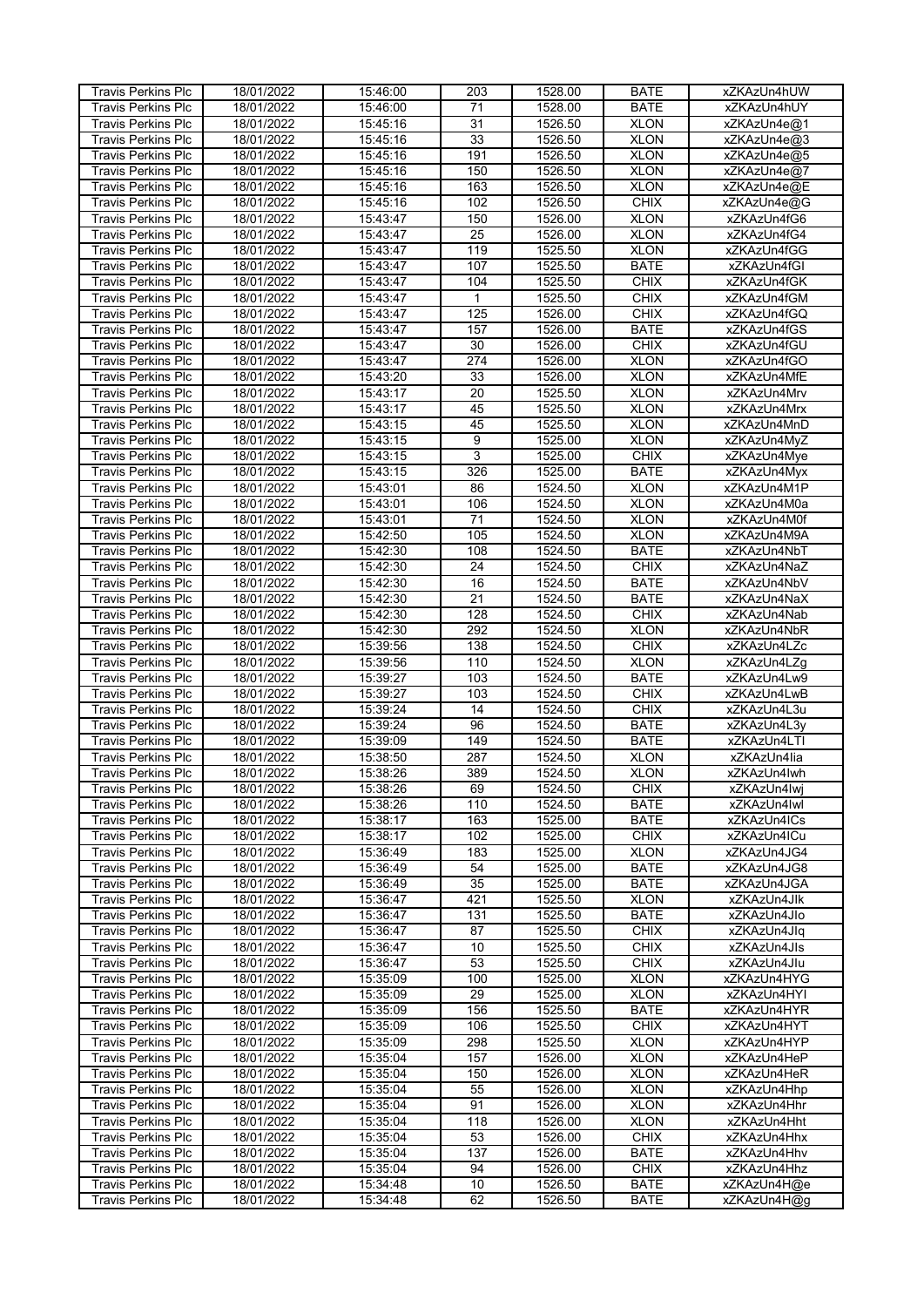| <b>Travis Perkins Plc</b> | 18/01/2022 | 15:34:48 | 250            | 1526.50 | <b>BATE</b> | xZKAzUn4H@i  |
|---------------------------|------------|----------|----------------|---------|-------------|--------------|
| <b>Travis Perkins Plc</b> |            |          | 148            |         | <b>CHIX</b> |              |
|                           | 18/01/2022 | 15:34:12 |                | 1526.00 |             | xZKAzUn4Hlu  |
| <b>Travis Perkins Plc</b> | 18/01/2022 | 15:34:12 | 42             | 1526.00 | <b>CHIX</b> | xZKAzUn4Hly  |
| <b>Travis Perkins Plc</b> | 18/01/2022 | 15:34:12 | $\overline{7}$ | 1526.00 | <b>CHIX</b> | xZKAzUn4Hlw  |
| <b>Travis Perkins Plc</b> | 18/01/2022 | 15:34:12 | 81             | 1526.00 | <b>CHIX</b> | xZKAzUn4HI0  |
| <b>Travis Perkins Plc</b> | 18/01/2022 | 15:33:54 | 135            | 1526.00 | <b>XLON</b> | xZKAzUn4UZV  |
|                           |            |          |                |         |             |              |
| Travis Perkins Plc        | 18/01/2022 | 15:33:24 | 91             | 1526.00 | <b>BATE</b> | xZKAzUn4U5e  |
| Travis Perkins Plc        | 18/01/2022 | 15:33:24 | 108            | 1526.00 | <b>BATE</b> | xZKAzUn4U5k  |
| <b>Travis Perkins Plc</b> | 18/01/2022 | 15:32:42 | 160            | 1526.00 | <b>BATE</b> | xZKAzUn4VZp  |
| <b>Travis Perkins Plc</b> | 18/01/2022 | 15:32:38 | 367            | 1526.00 | <b>XLON</b> | xZKAzUn4Vic  |
| Travis Perkins Plc        | 18/01/2022 | 15:31:18 | 65             | 1525.00 | <b>CHIX</b> | xZKAzUn4Sf8  |
|                           |            |          | 86             |         | <b>XLON</b> |              |
| <b>Travis Perkins Plc</b> | 18/01/2022 | 15:31:18 |                | 1525.00 |             | xZKAzUn4SfE  |
| <b>Travis Perkins Plc</b> | 18/01/2022 | 15:31:01 | 109            | 1525.00 | <b>XLON</b> | xZKAzUn4S3i  |
| <b>Travis Perkins Plc</b> | 18/01/2022 | 15:30:58 | 37             | 1525.50 | <b>CHIX</b> | xZKAzUn4SC\$ |
| <b>Travis Perkins Plc</b> | 18/01/2022 | 15:30:58 | 184            | 1525.50 | <b>BATE</b> | xZKAzUn4SC1  |
| <b>Travis Perkins Plc</b> | 18/01/2022 | 15:30:58 | 66             | 1525.50 | <b>CHIX</b> | xZKAzUn4SC3  |
| Travis Perkins Plc        | 18/01/2022 | 15:30:58 | 4              | 1525.50 | <b>XLON</b> | xZKAzUn4SEs  |
| <b>Travis Perkins Plc</b> | 18/01/2022 | 15:30:58 | 216            | 1525.50 | <b>XLON</b> | xZKAzUn4SEu  |
|                           |            |          |                |         |             |              |
| <b>Travis Perkins Plc</b> | 18/01/2022 | 15:30:58 | 6              | 1525.50 | <b>BATE</b> | xZKAzUn4SE3  |
| Travis Perkins Plc        | 18/01/2022 | 15:30:58 | 66             | 1525.50 | <b>BATE</b> | xZKAzUn4SE5  |
| Travis Perkins Plc        | 18/01/2022 | 15:30:58 | 28             | 1525.50 | <b>CHIX</b> | xZKAzUn4SE7  |
| <b>Travis Perkins Plc</b> | 18/01/2022 | 15:30:58 | 334            | 1525.50 | <b>XLON</b> | xZKAzUn4SE1  |
| <b>Travis Perkins Plc</b> | 18/01/2022 | 15:30:54 | 162            | 1526.00 | <b>BATE</b> | xZKAzUn4SAN  |
|                           |            |          |                | 1526.00 | <b>CHIX</b> | xZKAzUn4Tb0  |
| <b>Travis Perkins Plc</b> | 18/01/2022 | 15:30:32 | 107            |         |             |              |
| <b>Travis Perkins Plc</b> | 18/01/2022 | 15:30:05 | 86             | 1526.00 | <b>BATE</b> | xZKAzUn4T1I  |
| <b>Travis Perkins Plc</b> | 18/01/2022 | 15:30:05 | 86             | 1526.00 | <b>XLON</b> | xZKAzUn4T1G  |
| <b>Travis Perkins Plc</b> | 18/01/2022 | 15:29:04 | 11             | 1525.50 | <b>CHIX</b> | xZKAzUn4Rf3  |
| <b>Travis Perkins Plc</b> | 18/01/2022 | 15:29:04 | 85             | 1525.50 | <b>CHIX</b> | xZKAzUn4Rf7  |
| <b>Travis Perkins Plc</b> | 18/01/2022 | 15:29:04 | 126            | 1525.50 | <b>BATE</b> | xZKAzUn4Rf\$ |
|                           |            |          | 49             | 1525.50 | <b>BATE</b> |              |
| <b>Travis Perkins Plc</b> | 18/01/2022 | 15:29:04 |                |         |             | xZKAzUn4Rf1  |
| Travis Perkins Plc        | 18/01/2022 | 15:29:04 | 60             | 1525.50 | <b>CHIX</b> | xZKAzUn4Rf9  |
| <b>Travis Perkins Plc</b> | 18/01/2022 | 15:29:04 | 15             | 1525.50 | <b>BATE</b> | xZKAzUn4Rf5  |
| <b>Travis Perkins Plc</b> | 18/01/2022 | 15:29:04 | 346            | 1525.50 | <b>XLON</b> | xZKAzUn4Rfm  |
| Travis Perkins Plc        | 18/01/2022 | 15:29:04 | 150            | 1525.00 | <b>XLON</b> | xZKAzUn4Rfk  |
| Travis Perkins Plc        | 18/01/2022 | 15:28:11 | 52             | 1525.50 | <b>CHIX</b> | xZKAzUn4OZk  |
|                           |            | 15:28:11 | 160            | 1525.50 | <b>BATE</b> |              |
| <b>Travis Perkins Plc</b> | 18/01/2022 |          |                |         |             | xZKAzUn4OZi  |
| <b>Travis Perkins Plc</b> | 18/01/2022 | 15:28:11 | 65             | 1525.50 | <b>CHIX</b> | xZKAzUn4OZo  |
| <b>Travis Perkins Plc</b> | 18/01/2022 | 15:28:11 | 93             | 1525.50 | <b>BATE</b> | xZKAzUn4OZm  |
| <b>Travis Perkins Plc</b> | 18/01/2022 | 15:28:11 | 132            | 1525.50 | <b>XLON</b> | xZKAzUn4OZe  |
| Travis Perkins Plc        | 18/01/2022 | 15:28:11 | 39             | 1526.00 | <b>CHIX</b> | xZKAzUn4OZs  |
| Travis Perkins Plc        | 18/01/2022 | 15:28:11 | 61             | 1526.00 | <b>CHIX</b> | xZKAzUn4OZu  |
| <b>Travis Perkins Plc</b> | 18/01/2022 | 15:28:11 | 304            | 1526.00 | <b>XLON</b> | xZKAzUn4OZq  |
|                           |            |          |                |         |             |              |
| <b>Travis Perkins Plc</b> | 18/01/2022 | 15:26:22 | 122            | 1523.00 | <b>XLON</b> | xZKAzUn4P5i  |
| <b>Travis Perkins Plc</b> | 18/01/2022 | 15:25:53 | 16             | 1524.00 | <b>XLON</b> | xZKAzUn4PP3  |
| <b>Travis Perkins Plc</b> | 18/01/2022 | 15:25:52 | 114            | 1524.50 | <b>XLON</b> | xZKAzUn4POV  |
| <b>Travis Perkins Plc</b> | 18/01/2022 | 15:25:49 | 141            | 1525.00 | <b>XLON</b> | xZKAzUn46dq  |
| Travis Perkins Plc        | 18/01/2022 | 15:25:30 | 113            | 1525.50 | <b>XLON</b> | xZKAzUn46nh  |
| <b>Travis Perkins Plc</b> | 18/01/2022 | 15:25:29 | 155            | 1526.00 | <b>BATE</b> | xZKAzUn46mY  |
|                           |            |          |                |         |             |              |
| <b>Travis Perkins Plc</b> | 18/01/2022 | 15:25:29 | 261            | 1526.00 | <b>XLON</b> | xZKAzUn46mW  |
| <b>Travis Perkins Plc</b> | 18/01/2022 | 15:25:29 | 87             | 1526.00 | <b>CHIX</b> | xZKAzUn46mf  |
| <b>Travis Perkins Plc</b> | 18/01/2022 | 15:25:29 | 171            | 1526.00 | <b>BATE</b> | xZKAzUn46mh  |
| <b>Travis Perkins Plc</b> | 18/01/2022 | 15:25:29 | 98             | 1526.00 | <b>CHIX</b> | xZKAzUn46m5  |
| <b>Travis Perkins Plc</b> | 18/01/2022 | 15:25:17 | 387            | 1526.50 | <b>XLON</b> | xZKAzUn467i  |
| <b>Travis Perkins Plc</b> | 18/01/2022 | 15:25:17 | 177            | 1526.50 | <b>CHIX</b> | xZKAzUn467m  |
| <b>Travis Perkins Plc</b> | 18/01/2022 | 15:25:17 | 213            | 1526.50 | <b>BATE</b> | xZKAzUn467k  |
|                           |            |          |                |         |             |              |
| <b>Travis Perkins Plc</b> | 18/01/2022 | 15:23:38 | 72             | 1526.00 | <b>XLON</b> | xZKAzUn47V9  |
| <b>Travis Perkins Plc</b> | 18/01/2022 | 15:23:38 | 31             | 1526.00 | <b>XLON</b> | xZKAzUn47VB  |
| <b>Travis Perkins Plc</b> | 18/01/2022 | 15:23:38 | 137            | 1526.00 | <b>XLON</b> | xZKAzUn47V7  |
| <b>Travis Perkins Plc</b> | 18/01/2022 | 15:22:39 | 167            | 1526.00 | <b>XLON</b> | xZKAzUn44DK  |
| <b>Travis Perkins Plc</b> | 18/01/2022 | 15:22:39 | 154            | 1526.00 | BATE        | xZKAzUn44DQ  |
| <b>Travis Perkins Plc</b> | 18/01/2022 | 15:22:39 | 5              | 1526.00 | <b>BATE</b> | xZKAzUn44DU  |
|                           |            |          |                |         |             |              |
| <b>Travis Perkins Plc</b> | 18/01/2022 | 15:22:32 | 122            | 1526.50 | <b>XLON</b> | xZKAzUn44Kk  |
| <b>Travis Perkins Plc</b> | 18/01/2022 | 15:22:32 | 29             | 1526.50 | <b>XLON</b> | xZKAzUn44Km  |
| <b>Travis Perkins Plc</b> | 18/01/2022 | 15:22:32 | 155            | 1526.50 | <b>CHIX</b> | xZKAzUn44Kq  |
| <b>Travis Perkins Plc</b> | 18/01/2022 | 15:22:32 | 148            | 1526.50 | <b>BATE</b> | xZKAzUn44Ko  |
| <b>Travis Perkins Plc</b> | 18/01/2022 | 15:21:18 | 68             | 1526.00 | <b>XLON</b> | xZKAzUn45M8  |
| Travis Perkins Plc        | 18/01/2022 | 15:21:16 | 109            | 1526.50 | <b>XLON</b> | xZKAzUn45J7  |
|                           |            |          | 144            |         |             |              |
| <b>Travis Perkins Plc</b> | 18/01/2022 | 15:21:03 |                | 1526.50 | <b>XLON</b> | xZKAzUn42aD  |
| <b>Travis Perkins Plc</b> | 18/01/2022 | 15:21:03 | 123            | 1527.00 | <b>BATE</b> | xZKAzUn42dW  |
| <b>Travis Perkins Plc</b> | 18/01/2022 | 15:21:03 | 141            | 1527.00 | <b>CHIX</b> | xZKAzUn42dY  |
| Travis Perkins Plc        | 18/01/2022 | 15:21:03 | 183            | 1527.00 | <b>XLON</b> | xZKAzUn42aU  |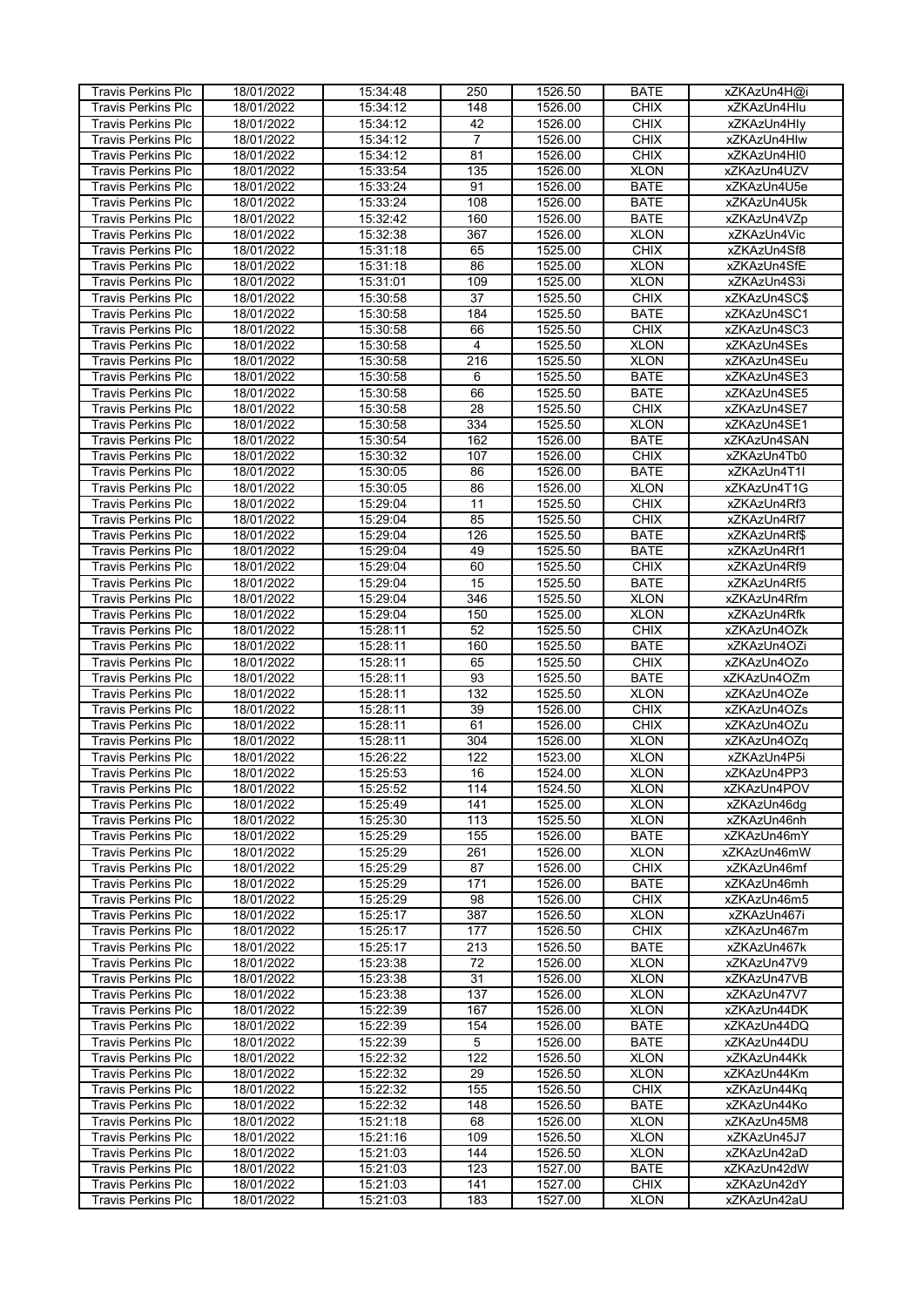| <b>Travis Perkins Plc</b> | 18/01/2022 | 15:20:43 | 38              | 1527.50 | <b>BATE</b> | xZKAzUn42zH  |
|---------------------------|------------|----------|-----------------|---------|-------------|--------------|
|                           |            |          |                 |         |             | xZKAzUn42zF  |
| <b>Travis Perkins Plc</b> | 18/01/2022 | 15:20:43 | 421             | 1527.50 | <b>XLON</b> |              |
| Travis Perkins Plc        | 18/01/2022 | 15:20:43 | 79              | 1527.50 | <b>CHIX</b> | xZKAzUn42zJ  |
| Travis Perkins Plc        | 18/01/2022 | 15:20:43 | 107             | 1527.50 | <b>BATE</b> | xZKAzUn42zL  |
| <b>Travis Perkins Plc</b> | 18/01/2022 | 15:20:43 | 6               | 1527.50 | <b>CHIX</b> | xZKAzUn42zN  |
| <b>Travis Perkins Plc</b> | 18/01/2022 | 15:20:43 | $\overline{11}$ | 1527.50 | <b>CHIX</b> | xZKAzUn42zP  |
|                           |            |          |                 |         |             |              |
| Travis Perkins Plc        | 18/01/2022 | 15:19:21 | 91              | 1528.00 | <b>BATE</b> | xZKAzUn436y  |
| Travis Perkins Plc        | 18/01/2022 | 15:19:21 | 3               | 1528.00 | <b>BATE</b> | xZKAzUn436@  |
| <b>Travis Perkins Plc</b> | 18/01/2022 | 15:19:17 | 67              | 1528.00 | <b>BATE</b> | xZKAzUn43DG  |
| Travis Perkins Plc        | 18/01/2022 | 15:19:17 | 63              | 1528.00 | <b>CHIX</b> | xZKAzUn43DI  |
| <b>Travis Perkins Plc</b> | 18/01/2022 | 15:19:17 | 18              | 1528.00 | <b>CHIX</b> | xZKAzUn43DK  |
|                           | 18/01/2022 | 15:18:47 | 123             |         | <b>XLON</b> | xZKAzUn40YP  |
| <b>Travis Perkins Plc</b> |            |          |                 | 1528.00 |             |              |
| <b>Travis Perkins Plc</b> | 18/01/2022 | 15:18:47 | 104             | 1528.00 | <b>BATE</b> | xZKAzUn40YV  |
| <b>Travis Perkins Plc</b> | 18/01/2022 | 15:18:47 | 173             | 1528.00 | <b>XLON</b> | xZKAzUn40jY  |
| <b>Travis Perkins Plc</b> | 18/01/2022 | 15:18:47 | 228             | 1528.00 | <b>BATE</b> | xZKAzUn40ja  |
| <b>Travis Perkins Plc</b> | 18/01/2022 | 15:18:32 | 64              | 1529.00 | <b>BATE</b> | xZKAzUn40px  |
| Travis Perkins Plc        | 18/01/2022 | 15:18:32 | 303             | 1528.50 | <b>XLON</b> | xZKAzUn40p@  |
| <b>Travis Perkins Plc</b> | 18/01/2022 | 15:18:32 | 148             | 1528.50 | <b>BATE</b> | xZKAzUn40p0  |
|                           |            |          |                 |         |             |              |
| <b>Travis Perkins Plc</b> | 18/01/2022 | 15:18:18 | 336             | 1529.50 | <b>XLON</b> | xZKAzUn401v  |
| Travis Perkins Plc        | 18/01/2022 | 15:18:18 | 150             | 1529.50 | <b>XLON</b> | xZKAzUn401x  |
| <b>Travis Perkins Plc</b> | 18/01/2022 | 15:18:18 | 109             | 1529.00 | <b>XLON</b> | xZKAzUn400X  |
| <b>Travis Perkins Plc</b> | 18/01/2022 | 15:18:18 | 105             | 1529.00 | <b>CHIX</b> | xZKAzUn400b  |
| <b>Travis Perkins Plc</b> | 18/01/2022 | 15:18:18 | 90              | 1529.00 | <b>BATE</b> | xZKAzUn400d  |
| <b>Travis Perkins Plc</b> |            |          |                 |         |             |              |
|                           | 18/01/2022 | 15:18:18 | 134             | 1529.50 | <b>BATE</b> | xZKAzUn400h  |
| <b>Travis Perkins Plc</b> | 18/01/2022 | 15:18:18 | 154             | 1529.50 | <b>CHIX</b> | xZKAzUn400I  |
| <b>Travis Perkins Plc</b> | 18/01/2022 | 15:18:18 | 252             | 1529.50 | <b>XLON</b> | xZKAzUn400Z  |
| <b>Travis Perkins Plc</b> | 18/01/2022 | 15:16:25 | 89              | 1528.50 | <b>XLON</b> | xZKAzUn4EeR  |
| <b>Travis Perkins Plc</b> | 18/01/2022 | 15:16:24 | 118             | 1528.50 | <b>XLON</b> | xZKAzUn4Eh9  |
| <b>Travis Perkins Plc</b> | 18/01/2022 | 15:16:00 | 69              | 1527.00 | <b>CHIX</b> | xZKAzUn4ECt  |
|                           |            |          | 244             | 1526.00 | <b>CHIX</b> |              |
| Travis Perkins Plc        | 18/01/2022 | 15:15:24 |                 |         |             | xZKAzUn4F7H  |
| <b>Travis Perkins Plc</b> | 18/01/2022 | 15:15:24 | 106             | 1526.00 | <b>BATE</b> | xZKAzUn4F7F  |
| <b>Travis Perkins Plc</b> | 18/01/2022 | 15:15:23 | 148             | 1526.50 | <b>CHIX</b> | xZKAzUn4F6x  |
| <b>Travis Perkins Plc</b> | 18/01/2022 | 15:15:23 | 152             | 1526.50 | <b>CHIX</b> | xZKAzUn4F61  |
| <b>Travis Perkins Plc</b> | 18/01/2022 | 15:15:22 | 239             | 1526.50 | <b>CHIX</b> | xZKAzUn4F16  |
| Travis Perkins Plc        | 18/01/2022 | 15:14:09 | 66              | 1526.00 | <b>XLON</b> | xZKAzUn4CSL  |
|                           |            |          | 103             | 1526.50 | <b>XLON</b> | xZKAzUn4DZx  |
| <b>Travis Perkins Plc</b> | 18/01/2022 | 15:14:01 |                 |         |             |              |
| <b>Travis Perkins Plc</b> | 18/01/2022 | 15:14:01 | 68              | 1526.50 | <b>XLON</b> | xZKAzUn4DZz  |
| <b>Travis Perkins Plc</b> | 18/01/2022 | 15:14:01 | $\overline{7}$  | 1526.50 | <b>BATE</b> | xZKAzUn4DZ\$ |
| <b>Travis Perkins Plc</b> | 18/01/2022 | 15:13:51 | 110             | 1527.00 | <b>BATE</b> | xZKAzUn4Dse  |
| <b>Travis Perkins Plc</b> | 18/01/2022 | 15:13:51 | 9               | 1527.00 | <b>BATE</b> | xZKAzUn4Dsg  |
| <b>Travis Perkins Plc</b> | 18/01/2022 | 15:13:51 | 171             | 1527.00 | <b>XLON</b> | xZKAzUn4DsW  |
| <b>Travis Perkins Plc</b> | 18/01/2022 | 15:13:51 | 157             | 1527.50 | <b>BATE</b> | xZKAzUn4Dss  |
|                           |            |          |                 |         |             |              |
| <b>Travis Perkins Plc</b> | 18/01/2022 | 15:13:51 | 392             | 1527.50 | <b>XLON</b> | xZKAzUn4Dsq  |
| <b>Travis Perkins Plc</b> | 18/01/2022 | 15:13:48 | 192             | 1528.00 | <b>BATE</b> | xZKAzUn4DoZ  |
| <b>Travis Perkins Plc</b> | 18/01/2022 | 15:13:48 | 49              | 1528.00 | <b>BATE</b> | xZKAzUn4Dog  |
| <b>Travis Perkins Plc</b> | 18/01/2022 | 15:13:48 | 6               | 1528.00 | <b>BATE</b> | xZKAzUn4Doi  |
| Travis Perkins Plc        | 18/01/2022 | 15:13:48 | 9               | 1528.00 | <b>BATE</b> | xZKAzUn4Dok  |
| <b>Travis Perkins Plc</b> | 18/01/2022 | 15:13:12 | 13              | 1528.00 | <b>CHIX</b> | xZKAzUn4DOL  |
|                           |            |          |                 |         |             |              |
| <b>Travis Perkins Plc</b> | 18/01/2022 | 15:13:12 | 34              | 1528.00 | <b>CHIX</b> | xZKAzUn4DON  |
| <b>Travis Perkins Plc</b> | 18/01/2022 | 15:13:12 | 38              | 1528.00 | <b>CHIX</b> | xZKAzUn4DRW  |
| <b>Travis Perkins Plc</b> | 18/01/2022 | 15:13:11 | 79              | 1528.00 | <b>CHIX</b> | xZKAzUn4DRc  |
| <b>Travis Perkins Plc</b> | 18/01/2022 | 15:13:11 | 44              | 1528.00 | <b>BATE</b> | xZKAzUn4DRw  |
| <b>Travis Perkins Plc</b> | 18/01/2022 | 15:12:54 | 86              | 1528.00 | <b>CHIX</b> | xZKAzUn4AgK  |
| <b>Travis Perkins Plc</b> | 18/01/2022 | 15:12:54 | $\overline{2}$  | 1528.00 | <b>CHIX</b> | xZKAzUn4ArY  |
| <b>Travis Perkins Plc</b> | 18/01/2022 | 15:12:54 | $\overline{11}$ | 1528.00 | <b>CHIX</b> | xZKAzUn4ArW  |
|                           |            |          |                 |         |             |              |
| <b>Travis Perkins Plc</b> | 18/01/2022 | 15:12:54 | 53              | 1528.00 | <b>XLON</b> | xZKAzUn4Ar1  |
| Travis Perkins Plc        | 18/01/2022 | 15:12:54 | 76              | 1528.00 | <b>XLON</b> | xZKAzUn4Ar5  |
| <b>Travis Perkins Plc</b> | 18/01/2022 | 15:12:54 | 152             | 1528.00 | <b>XLON</b> | xZKAzUn4Ar3  |
| <b>Travis Perkins Plc</b> | 18/01/2022 | 15:12:54 | 57              | 1528.00 | <b>XLON</b> | xZKAzUn4Ar7  |
| <b>Travis Perkins Plc</b> | 18/01/2022 | 15:12:54 | 78              | 1528.00 | <b>XLON</b> | xZKAzUn4ArB  |
| <b>Travis Perkins Plc</b> | 18/01/2022 | 15:12:28 | 138             | 1528.00 | <b>BATE</b> | xZKAzUn4AER  |
| <b>Travis Perkins Plc</b> |            |          | 53              |         | <b>BATE</b> | xZKAzUn4AET  |
|                           | 18/01/2022 | 15:12:28 |                 | 1528.00 |             |              |
| <b>Travis Perkins Plc</b> | 18/01/2022 | 15:12:28 | 196             | 1528.00 | <b>BATE</b> | xZKAzUn4A8k  |
| <b>Travis Perkins Plc</b> | 18/01/2022 | 15:12:28 | 115             | 1528.00 | <b>XLON</b> | xZKAzUn4A8r  |
| <b>Travis Perkins Plc</b> | 18/01/2022 | 15:12:28 | 190             | 1528.00 | <b>XLON</b> | xZKAzUn4A8u  |
| <b>Travis Perkins Plc</b> | 18/01/2022 | 15:12:28 | 64              | 1528.00 | <b>XLON</b> | xZKAzUn4A8w  |
| Travis Perkins Plc        | 18/01/2022 | 15:12:28 | 150             | 1528.00 | <b>XLON</b> | xZKAzUn4A8t  |
| <b>Travis Perkins Plc</b> | 18/01/2022 | 15:12:28 | 240             | 1527.50 | <b>XLON</b> | xZKAzUn4A8y  |
|                           |            |          |                 |         |             |              |
| <b>Travis Perkins Plc</b> | 18/01/2022 | 15:12:28 | 58              | 1527.50 | <b>CHIX</b> | xZKAzUn4A89  |
| <b>Travis Perkins Plc</b> | 18/01/2022 | 15:12:28 | 120             | 1527.50 | <b>BATE</b> | xZKAzUn4A8D  |
| Travis Perkins Plc        | 18/01/2022 | 15:12:28 | 82              | 1527.50 | <b>CHIX</b> | xZKAzUn4A8B  |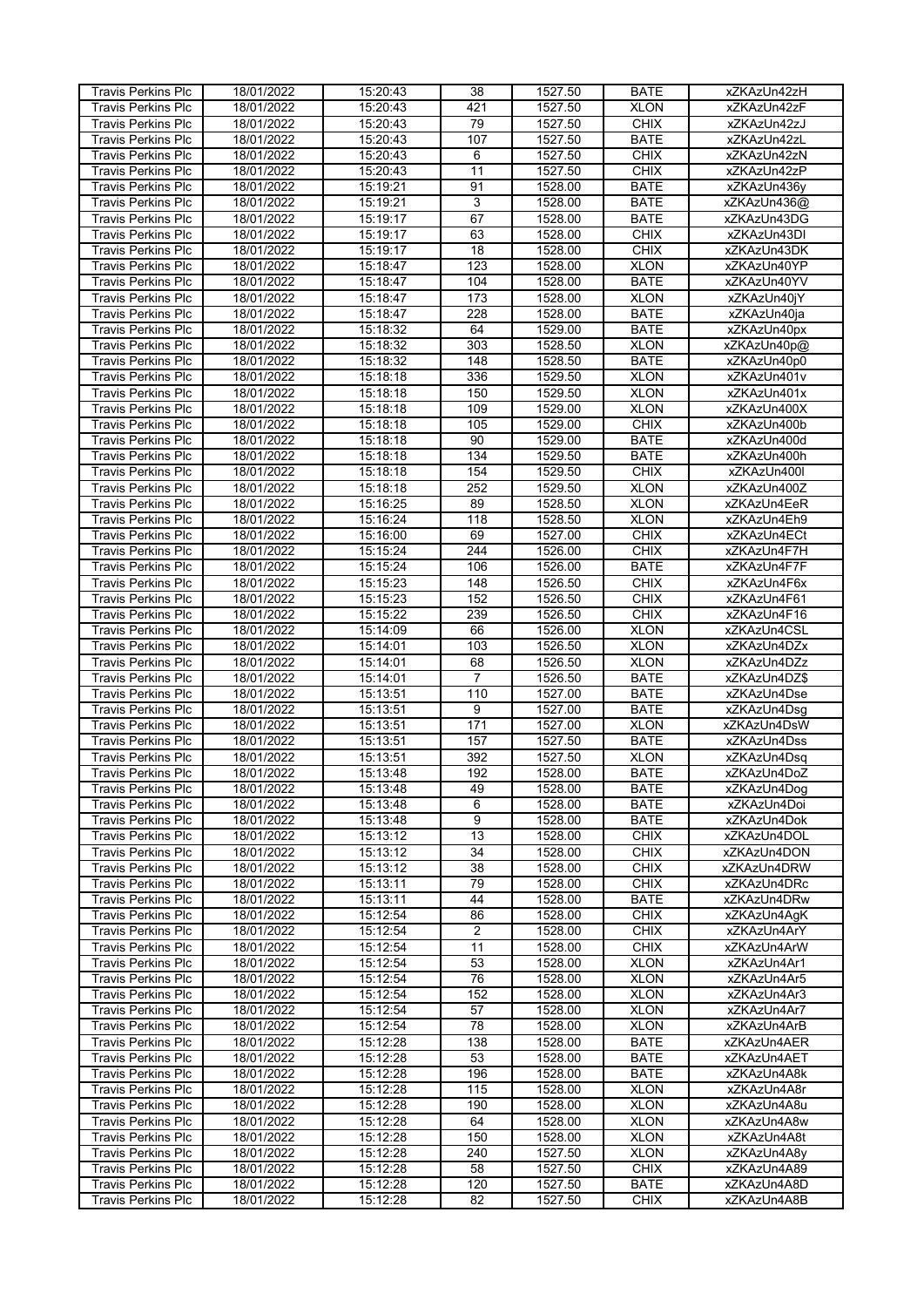| <b>Travis Perkins Plc</b> | 18/01/2022 | 15:12:28 | 248             | 1527.50 | <b>XLON</b> | xZKAzUn4A83  |
|---------------------------|------------|----------|-----------------|---------|-------------|--------------|
| <b>Travis Perkins Plc</b> | 18/01/2022 | 15:12:28 | $\overline{12}$ |         | <b>BATE</b> | xZKAzUn4A8F  |
|                           |            |          |                 | 1527.50 |             |              |
| Travis Perkins Plc        | 18/01/2022 | 15:09:30 | 105             | 1528.00 | <b>XLON</b> | xZKAzUn49He  |
| <b>Travis Perkins Plc</b> | 18/01/2022 | 15:09:30 | 71              | 1528.00 | <b>XLON</b> | xZKAzUn49Hq  |
| <b>Travis Perkins Plc</b> | 18/01/2022 | 15:09:30 | 146             | 1528.00 | <b>CHIX</b> | xZKAzUn49Ht  |
| <b>Travis Perkins Plc</b> | 18/01/2022 | 15:09:30 | 86              | 1528.00 | <b>BATE</b> | xZKAzUn49Hz  |
|                           |            |          |                 |         |             |              |
| Travis Perkins Plc        | 18/01/2022 | 15:09:30 | 72              | 1528.00 | <b>BATE</b> | xZKAzUn49H\$ |
| Travis Perkins Plc        | 18/01/2022 | 15:09:30 | $\overline{28}$ | 1528.00 | <b>XLON</b> | xZKAzUn49H2  |
| <b>Travis Perkins Plc</b> | 18/01/2022 | 15:09:30 | 250             | 1528.00 | <b>XLON</b> | xZKAzUn49H4  |
| <b>Travis Perkins Plc</b> | 18/01/2022 | 15:09:30 | 124             | 1528.00 | <b>XLON</b> | xZKAzUn49H6  |
| <b>Travis Perkins Plc</b> | 18/01/2022 | 15:09:30 | 430             | 1528.00 | <b>XLON</b> | xZKAzUn49H8  |
|                           |            |          |                 |         |             |              |
| <b>Travis Perkins Plc</b> | 18/01/2022 | 15:09:30 | 71              | 1528.00 | <b>XLON</b> | xZKAzUn49HA  |
| <b>Travis Perkins Plc</b> | 18/01/2022 | 15:09:30 | 349             | 1528.00 | <b>XLON</b> | xZKAzUn49HC  |
| <b>Travis Perkins Plc</b> | 18/01/2022 | 15:09:30 | 15              | 1528.00 | <b>XLON</b> | xZKAzUn49HE  |
| <b>Travis Perkins Plc</b> | 18/01/2022 | 15:09:30 | $\overline{71}$ | 1528.00 | <b>XLON</b> | xZKAzUn49HG  |
| <b>Travis Perkins Plc</b> | 18/01/2022 | 15:09:30 | 194             | 1528.00 | <b>BATE</b> | xZKAzUn49Ga  |
| Travis Perkins Plc        | 18/01/2022 | 15:09:30 | 25              | 1528.00 | <b>BATE</b> | xZKAzUn49Gc  |
|                           |            |          | 47              |         | <b>BATE</b> |              |
| <b>Travis Perkins Plc</b> | 18/01/2022 | 15:09:30 |                 | 1528.00 |             | xZKAzUn49Ge  |
| <b>Travis Perkins Plc</b> | 18/01/2022 | 15:09:30 | 14              | 1528.00 | <b>XLON</b> | xZKAzUn49Gq  |
| Travis Perkins Plc        | 18/01/2022 | 15:09:30 | 40              | 1528.00 | <b>XLON</b> | xZKAzUn49Gm  |
| Travis Perkins Plc        | 18/01/2022 | 15:09:30 | 17              | 1528.00 | <b>XLON</b> | xZKAzUn49Go  |
| <b>Travis Perkins Plc</b> | 18/01/2022 | 15:09:30 | $\overline{20}$ | 1528.00 | <b>BATE</b> | xZKAzUn49G5  |
| <b>Travis Perkins Plc</b> | 18/01/2022 | 15:09:30 | 27              | 1528.00 | <b>BATE</b> | xZKAzUn49G7  |
| <b>Travis Perkins Plc</b> | 18/01/2022 | 15:09:30 | 88              | 1528.00 | <b>XLON</b> | xZKAzUn49GP  |
|                           |            |          |                 |         |             |              |
| <b>Travis Perkins Plc</b> | 18/01/2022 | 15:09:30 | 155             | 1528.00 | <b>XLON</b> | xZKAzUn49GR  |
| <b>Travis Perkins Plc</b> | 18/01/2022 | 15:09:30 | 123             | 1528.00 | <b>CHIX</b> | xZKAzUn49GS  |
| <b>Travis Perkins Plc</b> | 18/01/2022 | 15:09:30 | 121             | 1528.00 | <b>BATE</b> | xZKAzUn49Jr  |
| <b>Travis Perkins Plc</b> | 18/01/2022 | 15:09:30 | 44              | 1528.00 | <b>BATE</b> | xZKAzUn49Jt  |
| <b>Travis Perkins Plc</b> | 18/01/2022 | 15:09:30 | 250             | 1528.00 | <b>BATE</b> | xZKAzUn49Ju  |
| Travis Perkins Plc        | 18/01/2022 | 15:09:30 | 124             | 1528.00 | <b>XLON</b> | xZKAzUn49J4  |
|                           |            |          |                 |         |             |              |
| Travis Perkins Plc        | 18/01/2022 | 15:09:30 | 240             | 1528.00 | <b>XLON</b> | xZKAzUn49J6  |
| <b>Travis Perkins Plc</b> | 18/01/2022 | 15:09:30 | 136             | 1528.00 | <b>BATE</b> | xZKAzUn49JR  |
| <b>Travis Perkins Plc</b> | 18/01/2022 | 15:09:30 | 145             | 1528.00 | <b>CHIX</b> | xZKAzUn49JT  |
| <b>Travis Perkins Plc</b> | 18/01/2022 | 15:09:30 | 264             | 1528.00 | <b>XLON</b> | xZKAzUn49JP  |
| Travis Perkins Plc        | 18/01/2022 | 15:04:25 | 132             | 1522.00 | <b>BATE</b> | xZKAzUn5oF3  |
| <b>Travis Perkins Plc</b> | 18/01/2022 | 15:01:53 | 126             | 1521.50 | <b>BATE</b> | xZKAzUn5mGU  |
|                           |            |          |                 |         |             |              |
| <b>Travis Perkins Plc</b> | 18/01/2022 | 15:01:53 | 100             | 1521.50 | <b>XLON</b> | xZKAzUn5mGS  |
| <b>Travis Perkins Plc</b> | 18/01/2022 | 15:01:49 | 65              | 1522.00 | <b>CHIX</b> | xZKAzUn5mVn  |
| <b>Travis Perkins Plc</b> | 18/01/2022 | 15:01:49 | 31              | 1522.00 | <b>XLON</b> | xZKAzUn5mV@  |
| Travis Perkins Plc        | 18/01/2022 | 15:01:49 | 138             | 1522.00 | <b>XLON</b> | xZKAzUn5mV0  |
| Travis Perkins Plc        | 18/01/2022 | 15:01:49 | $\overline{72}$ | 1522.00 | <b>CHIX</b> | xZKAzUn5mV4  |
| <b>Travis Perkins Plc</b> | 18/01/2022 | 15:01:49 | 144             | 1522.00 | <b>BATE</b> | xZKAzUn5mV2  |
|                           | 18/01/2022 | 15:01:49 | 19              | 1522.00 | <b>CHIX</b> | xZKAzUn5mV6  |
| <b>Travis Perkins Plc</b> |            |          |                 |         |             |              |
| <b>Travis Perkins Plc</b> | 18/01/2022 | 15:01:45 | 169             | 1522.50 | <b>XLON</b> | xZKAzUn5mO2  |
| <b>Travis Perkins Plc</b> | 18/01/2022 | 15:01:45 | 11              | 1522.50 | <b>XLON</b> | xZKAzUn5mO4  |
| <b>Travis Perkins Plc</b> | 18/01/2022 | 15:01:42 | 188             | 1522.50 | <b>XLON</b> | xZKAzUn5nbX  |
| Travis Perkins Plc        | 18/01/2022 | 15:01:03 | 244             | 1522.50 | <b>XLON</b> | xZKAzUn5n1f  |
| <b>Travis Perkins Plc</b> | 18/01/2022 | 15:00:45 | 192             | 1523.00 | <b>XLON</b> | xZKAzUn5nJx  |
| <b>Travis Perkins Plc</b> | 18/01/2022 | 15:00:45 | 74              | 1523.00 | <b>CHIX</b> | xZKAzUn5nJQ  |
|                           |            |          | 98              |         | <b>BATE</b> |              |
| <b>Travis Perkins Plc</b> | 18/01/2022 | 15:00:45 |                 | 1523.00 |             | xZKAzUn5nJO  |
| <b>Travis Perkins Plc</b> | 18/01/2022 | 15:00:20 | 33              | 1521.50 | <b>BATE</b> | xZKAzUn5@st  |
| <b>Travis Perkins Plc</b> | 18/01/2022 | 15:00:20 | $\overline{37}$ | 1521.50 | <b>BATE</b> | xZKAzUn5@sv  |
| <b>Travis Perkins Plc</b> | 18/01/2022 | 15:00:12 | 105             | 1521.50 | <b>CHIX</b> | xZKAzUn5@5P  |
| <b>Travis Perkins Plc</b> | 18/01/2022 | 15:00:01 | 220             | 1521.50 | <b>XLON</b> | xZKAzUn5@NZ  |
| <b>Travis Perkins Plc</b> | 18/01/2022 | 15:00:01 | 107             | 1521.50 | <b>BATE</b> | xZKAzUn5@M0  |
| <b>Travis Perkins Plc</b> | 18/01/2022 | 15:00:01 | 223             | 1521.50 | <b>BATE</b> | xZKAzUn5@HY  |
|                           |            |          |                 |         |             |              |
| <b>Travis Perkins Plc</b> | 18/01/2022 | 15:00:01 | 149             | 1521.50 | <b>CHIX</b> | xZKAzUn5@Ha  |
| <b>Travis Perkins Plc</b> | 18/01/2022 | 15:00:01 | 245             | 1521.50 | <b>XLON</b> | xZKAzUn5@HW  |
| <b>Travis Perkins Plc</b> | 18/01/2022 | 14:59:27 | 23              | 1521.50 | <b>BATE</b> | xZKAzUn5\$@W |
| <b>Travis Perkins Plc</b> | 18/01/2022 | 14:58:39 | 153             | 1521.50 | <b>BATE</b> | xZKAzUn5ynl  |
| <b>Travis Perkins Plc</b> | 18/01/2022 | 14:58:39 | 98              | 1521.50 | <b>CHIX</b> | xZKAzUn5ynn  |
| <b>Travis Perkins Plc</b> | 18/01/2022 | 14:57:57 | 50              | 1521.50 | <b>BATE</b> | xZKAzUn5zWB  |
| <b>Travis Perkins Plc</b> | 18/01/2022 | 14:57:57 | 127             | 1521.50 | <b>BATE</b> | xZKAzUn5zWD  |
|                           |            |          |                 |         |             |              |
| <b>Travis Perkins Plc</b> | 18/01/2022 | 14:57:57 | 333             | 1521.50 | <b>XLON</b> | xZKAzUn5zW9  |
| <b>Travis Perkins Plc</b> | 18/01/2022 | 14:57:10 | 107             | 1521.50 | <b>CHIX</b> | xZKAzUn5zHp  |
| <b>Travis Perkins Plc</b> | 18/01/2022 | 14:57:10 | 152             | 1521.50 | <b>CHIX</b> | xZKAzUn5zHT  |
| Travis Perkins Plc        | 18/01/2022 | 14:57:10 | 218             | 1521.50 | <b>BATE</b> | xZKAzUn5zHV  |
| <b>Travis Perkins Plc</b> | 18/01/2022 | 14:57:10 | 387             | 1521.50 | <b>XLON</b> | xZKAzUn5zHR  |
| <b>Travis Perkins Plc</b> | 18/01/2022 | 14:55:27 | 67              | 1521.50 | <b>CHIX</b> | xZKAzUn5x4y  |
|                           |            |          |                 |         |             |              |
| <b>Travis Perkins Plc</b> | 18/01/2022 | 14:55:27 | 73              | 1521.50 | <b>BATE</b> | xZKAzUn5x4w  |
| Travis Perkins Plc        | 18/01/2022 | 14:55:27 | 264             | 1521.50 | <b>XLON</b> | xZKAzUn5x4u  |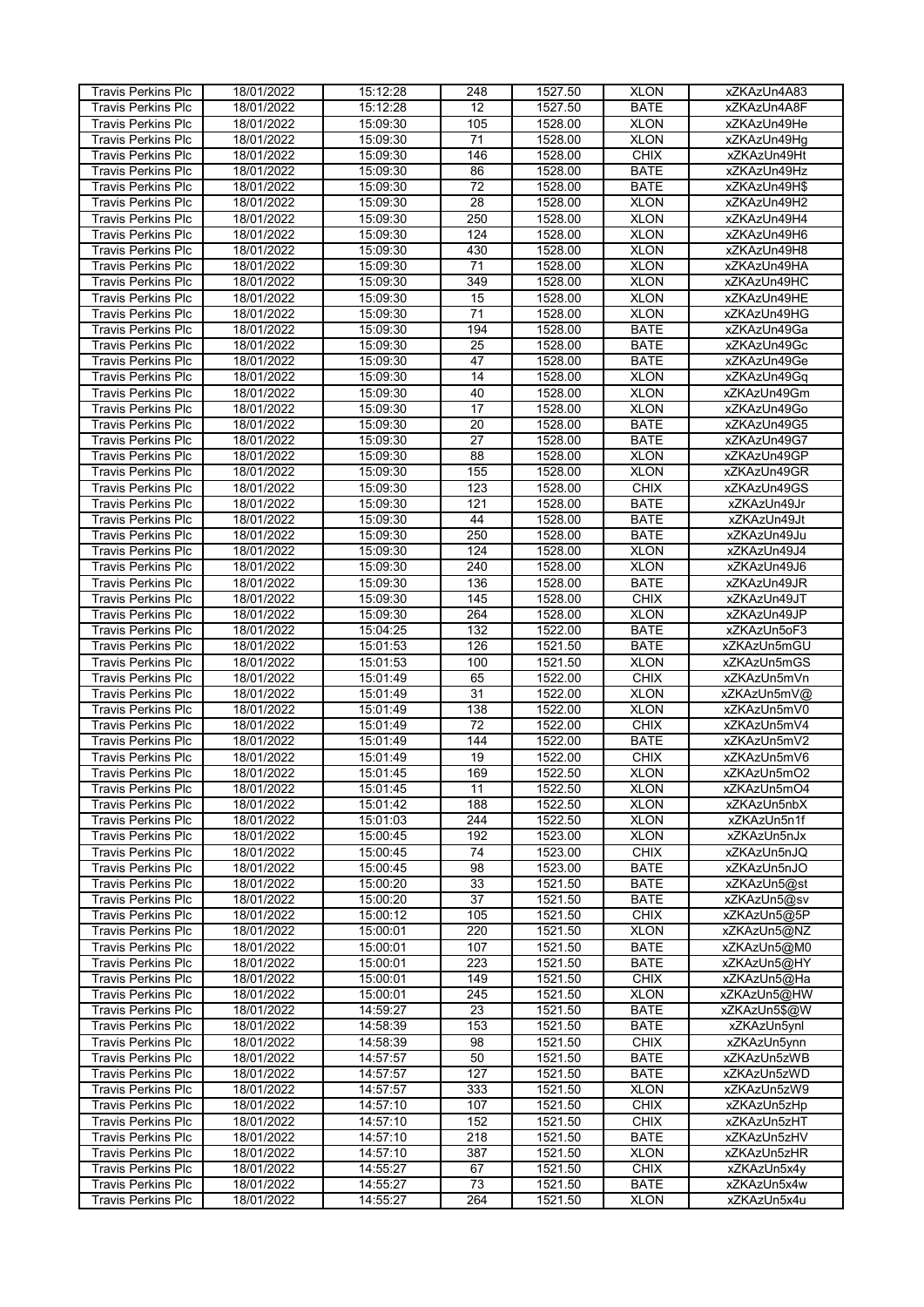| <b>Travis Perkins Plc</b> | 18/01/2022               | 14:55:01 | 110             | 1522.00 | <b>BATE</b> | xZKAzUn5xVN |
|---------------------------|--------------------------|----------|-----------------|---------|-------------|-------------|
|                           |                          |          |                 |         | <b>XLON</b> |             |
| <b>Travis Perkins Plc</b> | 18/01/2022               | 14:55:01 | 66              | 1522.00 |             | xZKAzUn5xUn |
| <b>Travis Perkins Plc</b> | 18/01/2022               | 14:55:01 | 208             | 1522.00 | <b>XLON</b> | xZKAzUn5xUp |
| <b>Travis Perkins Plc</b> | 18/01/2022               | 14:55:01 | 101             | 1522.00 | <b>CHIX</b> | xZKAzUn5xUt |
| <b>Travis Perkins Plc</b> | 18/01/2022               | 14:55:01 | 234             | 1522.00 | <b>BATE</b> | xZKAzUn5xUr |
| <b>Travis Perkins Plc</b> | 18/01/2022               | 14:54:19 | 84              | 1522.50 | <b>CHIX</b> | xZKAzUn5u6Z |
|                           |                          |          |                 |         |             |             |
| Travis Perkins Plc        | 18/01/2022               | 14:54:19 | 200             | 1522.50 | <b>XLON</b> | xZKAzUn5u7U |
| <b>Travis Perkins Plc</b> | 18/01/2022               | 14:53:04 | 102             | 1521.50 | <b>XLON</b> | xZKAzUn5vSr |
| <b>Travis Perkins Plc</b> | 18/01/2022               | 14:53:04 | 123             | 1521.50 | <b>XLON</b> | xZKAzUn5vSA |
| Travis Perkins Plc        | 18/01/2022               | 14:53:04 | 8               | 1521.50 | <b>CHIX</b> | xZKAzUn5vSE |
| <b>Travis Perkins Plc</b> | 18/01/2022               | 14:53:04 | 78              | 1521.50 | <b>BATE</b> | xZKAzUn5vSC |
|                           | 18/01/2022               | 14:53:04 | $\overline{74}$ |         | <b>CHIX</b> |             |
| <b>Travis Perkins Plc</b> |                          |          |                 | 1521.50 |             | xZKAzUn5vSG |
| Travis Perkins Plc        | 18/01/2022               | 14:52:50 | 6               | 1522.00 | <b>BATE</b> | xZKAzUn5ckn |
| <b>Travis Perkins Plc</b> | 18/01/2022               | 14:52:50 | 30              | 1522.00 | <b>BATE</b> | xZKAzUn5ckp |
| Travis Perkins Plc        | 18/01/2022               | 14:52:50 | 184             | 1522.00 | <b>XLON</b> | xZKAzUn5ckr |
| <b>Travis Perkins Plc</b> | 18/01/2022               | 14:52:24 | $\overline{25}$ | 1522.00 | <b>BATE</b> | xZKAzUn5c0x |
| Travis Perkins Plc        | 18/01/2022               | 14:52:24 | 257             | 1522.00 | <b>XLON</b> | xZKAzUn5c0v |
| <b>Travis Perkins Plc</b> | 18/01/2022               | 14:52:14 | 109             | 1522.50 | <b>XLON</b> | xZKAzUn5cAn |
|                           |                          |          |                 |         |             |             |
| <b>Travis Perkins Plc</b> | 18/01/2022               | 14:52:14 | 71              | 1522.50 | <b>BATE</b> | xZKAzUn5cAp |
| Travis Perkins Plc        | 18/01/2022               | 14:52:14 | 83              | 1522.50 | <b>BATE</b> | xZKAzUn5cAr |
| <b>Travis Perkins Plc</b> | 18/01/2022               | 14:52:13 | 140             | 1523.00 | <b>CHIX</b> | xZKAzUn5cLT |
| <b>Travis Perkins Plc</b> | 18/01/2022               | 14:51:17 | 112             | 1522.50 | <b>BATE</b> | xZKAzUn5dA0 |
| <b>Travis Perkins Plc</b> | 18/01/2022               | 14:51:17 | 98              | 1522.50 | <b>BATE</b> | xZKAzUn5dAH |
| <b>Travis Perkins Plc</b> | 18/01/2022               | 14:51:17 | 251             | 1522.5  | <b>XLON</b> | xZKAzUn5dAF |
|                           |                          |          |                 |         |             |             |
| <b>Travis Perkins Plc</b> | 18/01/2022               | 14:51:02 | 94              | 1522.5  | <b>CHIX</b> | xZKAzUn5alC |
| <b>Travis Perkins Plc</b> | 18/01/2022               | 14:51:02 | 102             | 1522.5  | <b>BATE</b> | xZKAzUn5alV |
| <b>Travis Perkins Plc</b> | 18/01/2022               | 14:51:02 | 44              | 1522.5  | <b>BATE</b> | xZKAzUn5akX |
| <b>Travis Perkins Plc</b> | 18/01/2022               | 14:51:02 | 100             | 1522.5  | <b>CHIX</b> | xZKAzUn5akZ |
| <b>Travis Perkins Plc</b> | 18/01/2022               | 14:51:02 | 245             | 1522.5  | <b>XLON</b> | xZKAzUn5alT |
| Travis Perkins Plc        | 18/01/2022               | 14:50:00 | 224             | 1522.5  | <b>XLON</b> | xZKAzUn5bq4 |
|                           |                          |          |                 |         |             |             |
| <b>Travis Perkins Plc</b> | 18/01/2022               | 14:50:00 | 13              | 1522.5  | <b>XLON</b> | xZKAzUn5bq6 |
| <b>Travis Perkins Plc</b> | 18/01/2022               | 14:50:00 | $\overline{43}$ | 1522.5  | <b>CHIX</b> | xZKAzUn5bqC |
| <b>Travis Perkins Plc</b> | 18/01/2022               | 14:50:00 | $\overline{24}$ | 1522.5  | <b>CHIX</b> | xZKAzUn5bqE |
| <b>Travis Perkins Plc</b> | 18/01/2022               | 14:50:00 | 134             | 1522.5  | <b>BATE</b> | xZKAzUn5bqA |
| Travis Perkins Plc        | 18/01/2022               | 14:50:00 | 10              | 1522.5  | <b>CHIX</b> | xZKAzUn5bqG |
| <b>Travis Perkins Plc</b> | 18/01/2022               | 14:49:25 | 106             | 1522    | <b>XLON</b> | xZKAzUn5Yib |
|                           |                          |          |                 |         |             |             |
| Travis Perkins Plc        | 18/01/2022               | 14:49:24 | 270             | 1522    | <b>XLON</b> | xZKAzUn5YiV |
| <b>Travis Perkins Plc</b> | 18/01/2022               | 14:49:24 | 114             | 1522    | <b>CHIX</b> | xZKAzUn5YIX |
| <b>Travis Perkins Plc</b> | 18/01/2022               | 14:49:24 | 4               | 1522    | <b>BATE</b> | xZKAzUn5YIZ |
| <b>Travis Perkins Plc</b> | 18/01/2022               | 14:49:24 | 164             | 1522    | <b>BATE</b> | xZKAzUn5Ylb |
| <b>Travis Perkins Plc</b> | 18/01/2022               | 14:48:59 | 102             | 1522.5  | <b>CHIX</b> | xZKAzUn5Y0N |
| <b>Travis Perkins Plc</b> | 18/01/2022               | 14:48:59 | 329             | 1522.5  | <b>XLON</b> | xZKAzUn5Y0L |
| <b>Travis Perkins Plc</b> | 18/01/2022               | 14:48:59 | 47              | 1522.5  | <b>CHIX</b> | xZKAzUn5Y0R |
|                           |                          |          |                 |         |             |             |
| <b>Travis Perkins Plc</b> | 18/01/2022               | 14:48:59 | 203             | 1522.5  | <b>BATE</b> | xZKAzUn5Y0P |
| <b>Travis Perkins Plc</b> | 18/01/2022               | 14:48:59 | 4               | 1522.5  | <b>CHIX</b> | xZKAzUn5Y0T |
| <b>Travis Perkins Plc</b> | 18/01/2022               | 14:47:31 | 162             | 1523    | <b>XLON</b> | xZKAzUn5WjJ |
| <b>Travis Perkins Plc</b> | 18/01/2022               | 14:47:31 | 18              | 1523    | <b>BATE</b> | xZKAzUn5WjN |
| <b>Travis Perkins Plc</b> | 18/01/2022               | 14:47:31 | 108             | 1523    | <b>CHIX</b> | xZKAzUn5WjL |
| <b>Travis Perkins Plc</b> | 18/01/2022               | 14:47:31 | 87              | 1523    | <b>BATE</b> | xZKAzUn5WjP |
| <b>Travis Perkins Plc</b> |                          |          |                 |         |             |             |
|                           | 18/01/2022               | 14:47:17 | 248             | 1523.5  | <b>XLON</b> | xZKAzUn5Wy1 |
| <b>Travis Perkins Plc</b> | 18/01/2022               | 14:47:17 | 148             | 1523.5  | <b>CHIX</b> | xZKAzUn5Wy5 |
| <b>Travis Perkins Plc</b> | 18/01/2022               | 14:47:17 | 216             | 1523.5  | <b>BATE</b> | xZKAzUn5Wy3 |
| <b>Travis Perkins Plc</b> | 18/01/2022               | 14:47:00 | 168             | 1524    | <b>XLON</b> | xZKAzUn5WMk |
| <b>Travis Perkins Plc</b> | 18/01/2022               | 14:47:00 | 34              | 1524    | <b>XLON</b> | xZKAzUn5WMi |
| <b>Travis Perkins Plc</b> | 18/01/2022               | 14:47:00 | 105             | 1524    | <b>XLON</b> | xZKAzUn5WMo |
| <b>Travis Perkins Plc</b> | 18/01/2022               | 14:47:00 | 173             | 1524    | <b>XLON</b> | xZKAzUn5WMm |
|                           |                          |          |                 |         |             |             |
| <b>Travis Perkins Plc</b> | 18/01/2022               | 14:46:59 | 64              | 1523.5  | <b>BATE</b> | xZKAzUn5Wly |
| <b>Travis Perkins Plc</b> | 18/01/2022               | 14:45:25 | 137             | 1524    | <b>BATE</b> | xZKAzUn5k7w |
| <b>Travis Perkins Plc</b> | 18/01/2022               | 14:45:13 | 86              | 1523.5  | <b>XLON</b> | xZKAzUn5kLX |
| Travis Perkins Plc        | 18/01/2022               | 14:45:05 | 51              | 1524    | <b>XLON</b> | xZKAzUn5kVV |
| <b>Travis Perkins Plc</b> | 18/01/2022               | 14:45:05 | 38              | 1524    | <b>BATE</b> | xZKAzUn5kUb |
| <b>Travis Perkins Plc</b> | 18/01/2022               | 14:45:05 | $\overline{21}$ | 1524    | <b>BATE</b> | xZKAzUn5kUd |
|                           |                          |          |                 |         |             |             |
| <b>Travis Perkins Plc</b> | 18/01/2022               | 14:45:05 | 49              | 1524    | <b>BATE</b> | xZKAzUn5kUf |
| <b>Travis Perkins Plc</b> | 18/01/2022               | 14:45:05 | 101             | 1524    | <b>CHIX</b> | xZKAzUn5kUh |
| <b>Travis Perkins Plc</b> | 18/01/2022               | 14:45:05 | 125             | 1524    | <b>XLON</b> | xZKAzUn5kUX |
| <b>Travis Perkins Plc</b> | 18/01/2022               | 14:45:05 | 51              | 1524    | <b>XLON</b> | xZKAzUn5kUZ |
| Travis Perkins Plc        | 18/01/2022               | 14:44:46 | 153             | 1524    | <b>BATE</b> | xZKAzUn5InG |
| <b>Travis Perkins Plc</b> | 18/01/2022               | 14:44:46 | 102             | 1524    | <b>CHIX</b> | xZKAzUn5lnl |
|                           |                          |          |                 | 1524    |             |             |
| <b>Travis Perkins Plc</b> | 18/01/2022               | 14:44:46 | 167             |         | <b>XLON</b> | xZKAzUn5lnE |
| <b>Travis Perkins Plc</b> | 18/01/2022<br>18/01/2022 | 14:44:13 | 236             | 1524.5  | <b>BATE</b> | xZKAzUn5lVp |
| <b>Travis Perkins Plc</b> |                          | 14:44:13 | 220             | 1524.5  | <b>CHIX</b> | xZKAzUn5IVr |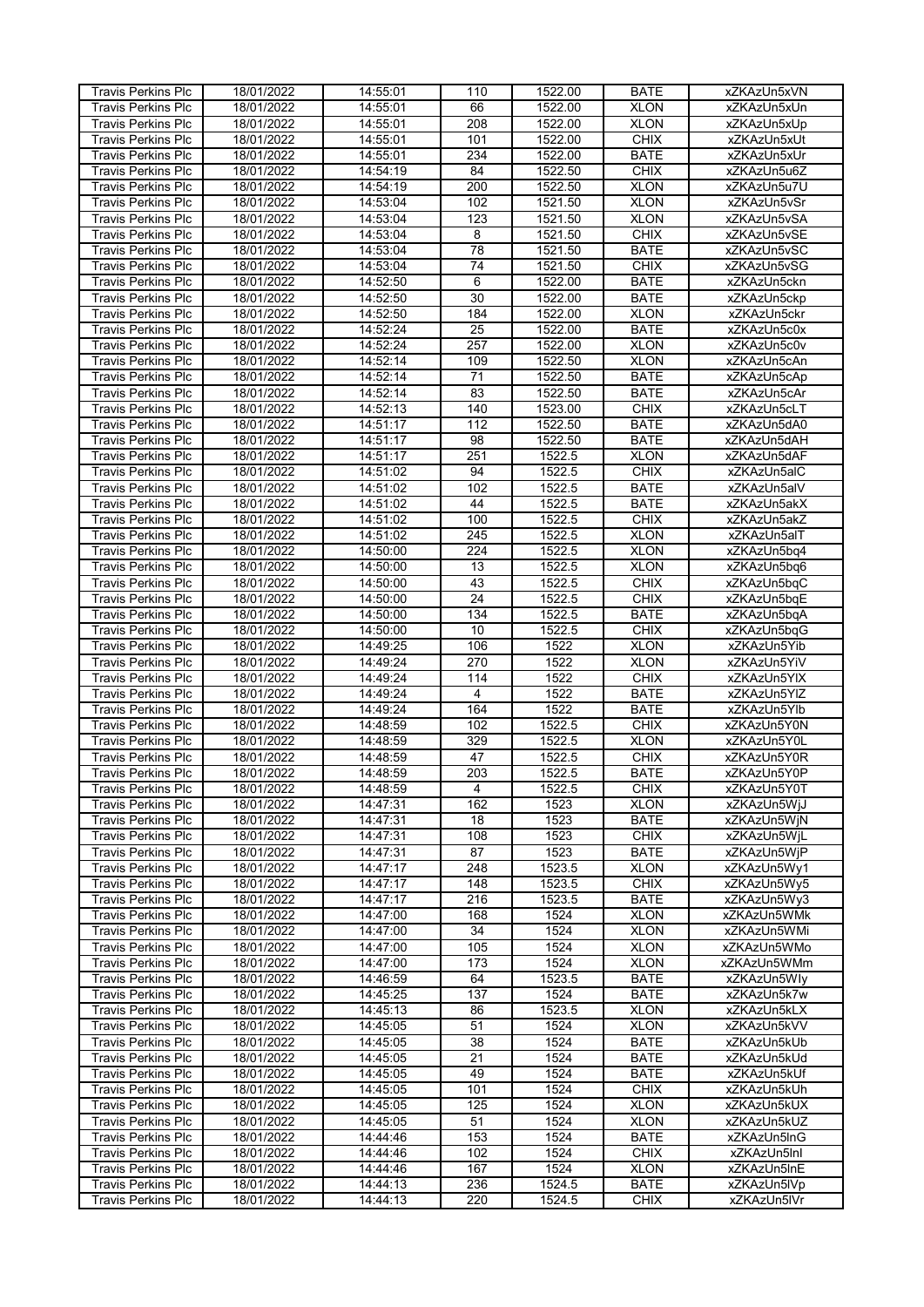| <b>Travis Perkins Plc</b> | 18/01/2022 | 14:44:13 | 50              | 1524.5 | <b>CHIX</b> | xZKAzUn5IVt  |
|---------------------------|------------|----------|-----------------|--------|-------------|--------------|
|                           |            |          | $\overline{11}$ |        | <b>BATE</b> |              |
| <b>Travis Perkins Plc</b> | 18/01/2022 | 14:44:13 |                 | 1524.5 |             | xZKAzUn5IVv  |
| <b>Travis Perkins Plc</b> | 18/01/2022 | 14:44:13 | 52              | 1524.5 | BATE        | xZKAzUn5IVw  |
| <b>Travis Perkins Plc</b> | 18/01/2022 | 14:44:13 | 407             | 1524.5 | <b>XLON</b> | xZKAzUn5IVM  |
| <b>Travis Perkins Plc</b> | 18/01/2022 | 14:44:13 | $\overline{32}$ | 1524.5 | <b>CHIX</b> | xZKAzUn5IVQ  |
| <b>Travis Perkins Plc</b> | 18/01/2022 | 14:44:13 | 118             | 1524.5 | <b>BATE</b> | xZKAzUn5IVO  |
|                           |            |          |                 |        |             |              |
| <b>Travis Perkins Plc</b> | 18/01/2022 | 14:44:13 | 59              | 1524.5 | <b>CHIX</b> | xZKAzUn5IVU  |
| Travis Perkins Plc        | 18/01/2022 | 14:44:13 | 9               | 1524.5 | <b>BATE</b> | xZKAzUn5IVS  |
| <b>Travis Perkins Plc</b> | 18/01/2022 | 14:44:13 | 44              | 1524.5 | <b>CHIX</b> | xZKAzUn5IUW  |
| Travis Perkins Plc        | 18/01/2022 | 14:44:05 | $\overline{17}$ | 1525   | <b>XLON</b> | xZKAzUn5iWR  |
| <b>Travis Perkins Plc</b> | 18/01/2022 | 14:44:05 | 113             | 1525   | <b>XLON</b> | xZKAzUn5iWT  |
|                           | 18/01/2022 | 14:44:05 | 17              | 1525   | <b>XLON</b> |              |
| <b>Travis Perkins Plc</b> |            |          |                 |        |             | xZKAzUn5iWV  |
| <b>Travis Perkins Plc</b> | 18/01/2022 | 14:44:04 | 125             | 1525   | <b>XLON</b> | xZKAzUn5iZD  |
| <b>Travis Perkins Plc</b> | 18/01/2022 | 14:43:55 | 49              | 1525   | <b>XLON</b> | xZKAzUn5itx  |
| Travis Perkins Plc        | 18/01/2022 | 14:43:55 | 15              | 1525   | <b>XLON</b> | xZKAzUn5it\$ |
| <b>Travis Perkins Plc</b> | 18/01/2022 | 14:43:55 | 66              | 1525   | <b>XLON</b> | xZKAzUn5it6  |
| Travis Perkins Plc        | 18/01/2022 | 14:43:55 | 118             | 1525   | <b>XLON</b> | xZKAzUn5itV  |
| <b>Travis Perkins Plc</b> | 18/01/2022 | 14:40:55 | 77              | 1522   | <b>XLON</b> | xZKAzUn5eXE  |
|                           |            |          |                 |        |             |              |
| <b>Travis Perkins Plc</b> | 18/01/2022 | 14:40:55 | 135             | 1522   | <b>BATE</b> | xZKAzUn5eWf  |
| <b>Travis Perkins Plc</b> | 18/01/2022 | 14:40:55 | 118             | 1522   | <b>XLON</b> | xZKAzUn5eWh  |
| <b>Travis Perkins Plc</b> | 18/01/2022 | 14:40:38 | 97              | 1522   | <b>XLON</b> | xZKAzUn5eul  |
| <b>Travis Perkins Plc</b> | 18/01/2022 | 14:40:23 | 135             | 1522   | <b>BATE</b> | xZKAzUn5eBB  |
| <b>Travis Perkins Plc</b> | 18/01/2022 | 14:40:23 | 121             | 1522   | <b>XLON</b> | xZKAzUn5eBG  |
| <b>Travis Perkins Plc</b> | 18/01/2022 | 14:40:08 | 113             | 1522.5 | <b>BATE</b> | xZKAzUn5fWp  |
|                           |            |          |                 |        |             |              |
| <b>Travis Perkins Plc</b> | 18/01/2022 | 14:40:08 | 101             | 1522.5 | <b>CHIX</b> | xZKAzUn5fWr  |
| <b>Travis Perkins Plc</b> | 18/01/2022 | 14:40:08 | 131             | 1522   | <b>XLON</b> | xZKAzUn5fWI  |
| <b>Travis Perkins Plc</b> | 18/01/2022 | 14:40:08 | 301             | 1522.5 | <b>XLON</b> | xZKAzUn5fWn  |
| <b>Travis Perkins Plc</b> | 18/01/2022 | 14:39:48 | 113             | 1523   | <b>CHIX</b> | xZKAzUn5f3z  |
| <b>Travis Perkins Plc</b> | 18/01/2022 | 14:39:48 | 167             | 1523   | <b>BATE</b> | xZKAzUn5f3x  |
| Travis Perkins Plc        | 18/01/2022 | 14:39:48 | 306             | 1523   | <b>XLON</b> | xZKAzUn5f3v  |
|                           |            |          |                 |        |             |              |
| <b>Travis Perkins Plc</b> | 18/01/2022 | 14:38:26 | 25              | 1522.5 | <b>BATE</b> | xZKAzUn5N35  |
| <b>Travis Perkins Plc</b> | 18/01/2022 | 14:38:26 | $\overline{52}$ | 1522.5 | <b>XLON</b> | xZKAzUn5N31  |
| <b>Travis Perkins Plc</b> | 18/01/2022 | 14:38:26 | 196             | 1522.5 | <b>XLON</b> | xZKAzUn5N33  |
| Travis Perkins Plc        | 18/01/2022 | 14:38:25 | 8               | 1523   | <b>XLON</b> | xZKAzUn5NCL  |
| Travis Perkins Plc        | 18/01/2022 | 14:38:25 | 240             | 1523   | <b>XLON</b> | xZKAzUn5NCN  |
| <b>Travis Perkins Plc</b> | 18/01/2022 | 14:38:25 | 3               | 1523   | <b>CHIX</b> | xZKAzUn5NCP  |
|                           |            |          |                 |        |             |              |
| <b>Travis Perkins Plc</b> | 18/01/2022 | 14:38:25 | 156             | 1523   | <b>BATE</b> | xZKAzUn5NCR  |
| <b>Travis Perkins Plc</b> | 18/01/2022 | 14:38:25 | 94              | 1523   | <b>CHIX</b> | xZKAzUn5NCT  |
| <b>Travis Perkins Plc</b> | 18/01/2022 | 14:37:46 | 174             | 1523.5 | <b>XLON</b> | xZKAzUn5K0f  |
| <b>Travis Perkins Plc</b> | 18/01/2022 | 14:37:46 | 54              | 1523.5 | <b>CHIX</b> | xZKAzUn5K0I  |
| <b>Travis Perkins Plc</b> | 18/01/2022 | 14:37:46 | 152             | 1523.5 | <b>BATE</b> | xZKAzUn5K0h  |
| <b>Travis Perkins Plc</b> | 18/01/2022 | 14:37:46 | $\overline{27}$ | 1523.5 | <b>CHIX</b> | xZKAzUn5K0n  |
|                           | 18/01/2022 | 14:37:46 | $\overline{3}$  | 1523.5 | <b>BATE</b> | xZKAzUn5K0j  |
| Travis Perkins Plc        |            |          |                 |        |             |              |
| <b>Travis Perkins Plc</b> | 18/01/2022 | 14:37:46 | $\overline{17}$ | 1523.5 | <b>CHIX</b> | xZKAzUn5K0p  |
| <b>Travis Perkins Plc</b> | 18/01/2022 | 14:37:12 | 128             | 1524   | <b>BATE</b> | xZKAzUn5Lr8  |
| <b>Travis Perkins Plc</b> | 18/01/2022 | 14:37:12 | $\overline{79}$ | 1524   | <b>CHIX</b> | xZKAzUn5Lr6  |
| Travis Perkins Plc        | 18/01/2022 | 14:37:12 | 160             | 1524   | <b>XLON</b> | xZKAzUn5Lr4  |
| <b>Travis Perkins Plc</b> | 18/01/2022 | 14:37:11 | 116             | 1524.5 | <b>CHIX</b> | xZKAzUn5LqU  |
| <b>Travis Perkins Plc</b> | 18/01/2022 | 14:37:11 | 107             | 1524.5 | <b>BATE</b> | xZKAzUn5LqS  |
|                           |            |          |                 |        |             |              |
| <b>Travis Perkins Plc</b> | 18/01/2022 | 14:37:11 | 196             | 1524.5 | <b>XLON</b> | xZKAzUn5LqQ  |
| <b>Travis Perkins Plc</b> | 18/01/2022 | 14:37:02 | 35              | 1524.5 | <b>XLON</b> | xZKAzUn5L5D  |
| <b>Travis Perkins Plc</b> | 18/01/2022 | 14:37:02 | $\overline{77}$ | 1524.5 | <b>BATE</b> | xZKAzUn5L5E  |
| <b>Travis Perkins Plc</b> | 18/01/2022 | 14:35:59 | 158             | 1523.5 | <b>XLON</b> | xZKAzUn5IO1  |
| <b>Travis Perkins Plc</b> | 18/01/2022 | 14:35:59 | 11              | 1523.5 | <b>CHIX</b> | xZKAzUn5IO5  |
| <b>Travis Perkins Plc</b> | 18/01/2022 | 14:35:59 | 89              | 1523.5 | <b>BATE</b> | xZKAzUn5IO3  |
| <b>Travis Perkins Plc</b> | 18/01/2022 |          | 75              |        | <b>CHIX</b> |              |
|                           |            | 14:35:59 |                 | 1523.5 |             | xZKAzUn5IO7  |
| <b>Travis Perkins Plc</b> | 18/01/2022 | 14:35:52 | 257             | 1524   | <b>XLON</b> | xZKAzUn5JZM  |
| <b>Travis Perkins Plc</b> | 18/01/2022 | 14:35:52 | 105             | 1524   | <b>XLON</b> | xZKAzUn5JZO  |
| <b>Travis Perkins Plc</b> | 18/01/2022 | 14:35:52 | 18              | 1524   | <b>CHIX</b> | xZKAzUn5JZS  |
| Travis Perkins Plc        | 18/01/2022 | 14:35:52 | 132             | 1524   | <b>BATE</b> | xZKAzUn5JZQ  |
| <b>Travis Perkins Plc</b> | 18/01/2022 | 14:35:52 | 107             | 1524   | <b>CHIX</b> | xZKAzUn5JZU  |
| <b>Travis Perkins Plc</b> | 18/01/2022 | 14:35:48 | 25              | 1524   | <b>XLON</b> | xZKAzUn5Jg0  |
|                           |            |          |                 |        |             |              |
| <b>Travis Perkins Plc</b> | 18/01/2022 | 14:35:48 | $\overline{2}$  | 1524   | <b>XLON</b> | xZKAzUn5Jg6  |
| <b>Travis Perkins Plc</b> | 18/01/2022 | 14:35:48 | 107             | 1524   | <b>XLON</b> | xZKAzUn5Jg4  |
| <b>Travis Perkins Plc</b> | 18/01/2022 | 14:35:04 | 114             | 1524   | <b>CHIX</b> | xZKAzUn5Ghn  |
| <b>Travis Perkins Plc</b> | 18/01/2022 | 14:35:04 | 81              | 1524   | <b>BATE</b> | xZKAzUn5Ghl  |
| Travis Perkins Plc        | 18/01/2022 | 14:35:04 | 183             | 1524   | <b>XLON</b> | xZKAzUn5Ghh  |
| <b>Travis Perkins Plc</b> | 18/01/2022 | 14:35:04 | 213             | 1524   | <b>XLON</b> | xZKAzUn5Ghj  |
|                           |            |          |                 | 1524   |             |              |
| <b>Travis Perkins Plc</b> | 18/01/2022 | 14:35:04 | 49              |        | <b>CHIX</b> | xZKAzUn5Ghr  |
| <b>Travis Perkins Plc</b> | 18/01/2022 | 14:35:04 | 72              | 1524   | <b>BATE</b> | xZKAzUn5Ghp  |
| <b>Travis Perkins Plc</b> | 18/01/2022 | 14:34:46 | 69              | 1524.5 | <b>CHIX</b> | xZKAzUn5G9g  |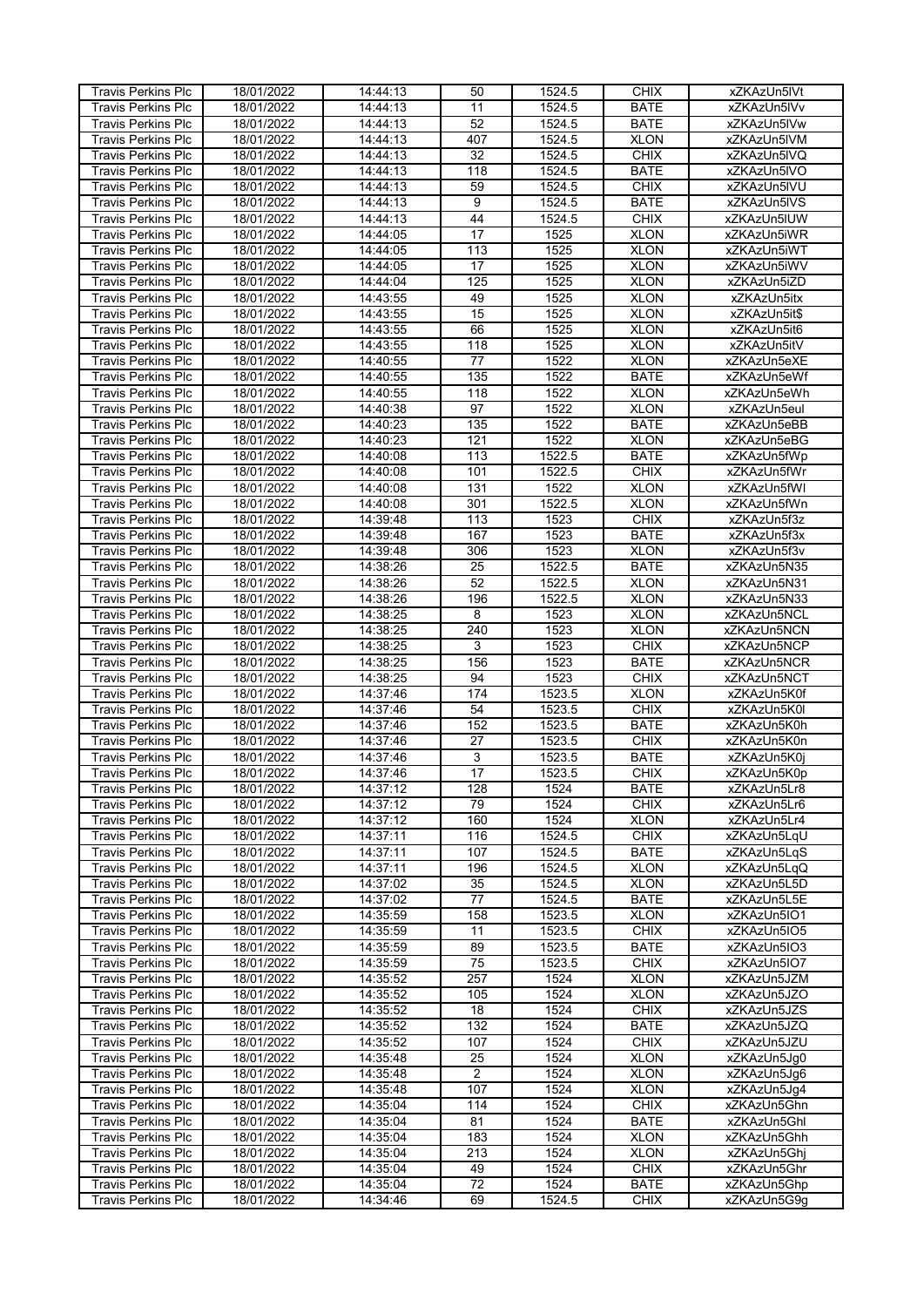| <b>Travis Perkins Plc</b> | 18/01/2022 | 14:34:46 | 77              | 1524.5 | <b>XLON</b> | xZKAzUn5G9c  |
|---------------------------|------------|----------|-----------------|--------|-------------|--------------|
| <b>Travis Perkins Plc</b> | 18/01/2022 | 14:34:46 | 128             | 1524.5 | <b>XLON</b> | xZKAzUn5G9e  |
|                           |            |          |                 |        |             |              |
| <b>Travis Perkins Plc</b> | 18/01/2022 | 14:34:46 | 150             | 1524.5 | <b>XLON</b> | xZKAzUn5G9n  |
| Travis Perkins Plc        | 18/01/2022 | 14:34:46 | 186             | 1524.5 | <b>XLON</b> | xZKAzUn5G9I  |
| <b>Travis Perkins Plc</b> | 18/01/2022 | 14:34:46 | 81              | 1524.5 | <b>BATE</b> | xZKAzUn5G9q  |
| <b>Travis Perkins Plc</b> | 18/01/2022 | 14:34:46 | 250             | 1524.5 | <b>BATE</b> | xZKAzUn5G9u  |
|                           |            |          |                 |        |             |              |
| <b>Travis Perkins Plc</b> | 18/01/2022 | 14:32:58 | 120             | 1523   | <b>XLON</b> | xZKAzUn5URO  |
| <b>Travis Perkins Plc</b> | 18/01/2022 | 14:32:58 | 120             | 1523   | <b>CHIX</b> | xZKAzUn5URQ  |
| <b>Travis Perkins Plc</b> | 18/01/2022 | 14:32:45 | 143             | 1523   | <b>XLON</b> | xZKAzUn5Vqu  |
| Travis Perkins Plc        | 18/01/2022 | 14:32:45 | 50              | 1523   | <b>BATE</b> | xZKAzUn5Vqw  |
| <b>Travis Perkins Plc</b> | 18/01/2022 | 14:32:42 | 110             | 1523   | <b>BATE</b> | xZKAzUn5VmU  |
| <b>Travis Perkins Plc</b> | 18/01/2022 |          | 280             | 1523   | <b>XLON</b> | xZKAzUn5VBC  |
|                           |            | 14:32:24 |                 |        |             |              |
| <b>Travis Perkins Plc</b> | 18/01/2022 | 14:32:24 | 102             | 1523   | <b>BATE</b> | xZKAzUn5VBK  |
| <b>Travis Perkins Plc</b> | 18/01/2022 | 14:32:11 | 107             | 1523.5 | <b>CHIX</b> | xZKAzUn5VQV  |
| Travis Perkins Plc        | 18/01/2022 | 14:32:11 | 47              | 1523.5 | <b>BATE</b> | xZKAzUn5VQR  |
| <b>Travis Perkins Plc</b> | 18/01/2022 | 14:32:11 | 49              | 1523.5 | <b>BATE</b> | xZKAzUn5VQT  |
| <b>Travis Perkins Plc</b> | 18/01/2022 | 14:32:11 | 11              | 1523.5 | <b>CHIX</b> | xZKAzUn5SbX  |
| <b>Travis Perkins Plc</b> | 18/01/2022 | 14:32:11 | 36              | 1523.5 | <b>XLON</b> | xZKAzUn5VQN  |
|                           |            |          |                 |        |             |              |
| <b>Travis Perkins Plc</b> | 18/01/2022 | 14:32:11 | 126             | 1523.5 | <b>XLON</b> | xZKAzUn5VQP  |
| <b>Travis Perkins Plc</b> | 18/01/2022 | 14:31:34 | 114             | 1524   | <b>XLON</b> | xZKAzUn5SSt  |
| <b>Travis Perkins Plc</b> | 18/01/2022 | 14:31:25 | 118             | 1524.5 | <b>BATE</b> | xZKAzUn5TXf  |
| <b>Travis Perkins Plc</b> | 18/01/2022 | 14:31:25 | 128             | 1524.5 | <b>CHIX</b> | xZKAzUn5TXh  |
| <b>Travis Perkins Plc</b> | 18/01/2022 | 14:31:25 | 204             | 1524.5 | <b>XLON</b> | xZKAzUn5TXb  |
| <b>Travis Perkins Plc</b> | 18/01/2022 |          | 60              |        | <b>XLON</b> |              |
|                           |            | 14:31:25 |                 | 1524.5 |             | xZKAzUn5TXd  |
| <b>Travis Perkins Plc</b> | 18/01/2022 | 14:31:13 | 411             | 1525   | <b>XLON</b> | xZKAzUn5Tql  |
| <b>Travis Perkins Plc</b> | 18/01/2022 | 14:31:13 | 184             | 1525   | <b>CHIX</b> | xZKAzUn5TqM  |
| Travis Perkins Plc        | 18/01/2022 | 14:31:13 | 132             | 1525   | <b>BATE</b> | xZKAzUn5TqK  |
| <b>Travis Perkins Plc</b> | 18/01/2022 | 14:31:06 | 61              | 1525.5 | <b>BATE</b> | xZKAzUn5Tyh  |
| <b>Travis Perkins Plc</b> | 18/01/2022 | 14:31:06 | 250             | 1525.5 | <b>BATE</b> | xZKAzUn5Tyj  |
|                           |            | 14:30:20 | 61              |        | <b>CHIX</b> | xZKAzUn5Qpe  |
| Travis Perkins Plc        | 18/01/2022 |          |                 | 1525.5 |             |              |
| <b>Travis Perkins Plc</b> | 18/01/2022 | 14:30:20 | 205             | 1525.5 | <b>BATE</b> | xZKAzUn5Qpc  |
| <b>Travis Perkins Plc</b> | 18/01/2022 | 14:30:20 | 45              | 1525.5 | <b>CHIX</b> | xZKAzUn5Qpg  |
| <b>Travis Perkins Plc</b> | 18/01/2022 | 14:30:20 | 386             | 1525.5 | <b>XLON</b> | xZKAzUn5Qpa  |
| <b>Travis Perkins Plc</b> | 18/01/2022 | 14:29:04 | 84              | 1525.5 | <b>XLON</b> | xZKAzUn5RVc  |
| Travis Perkins Plc        | 18/01/2022 | 14:29:04 | 127             | 1525.5 | <b>CHIX</b> | xZKAzUn5RVe  |
| <b>Travis Perkins Plc</b> |            |          | 94              |        |             |              |
|                           | 18/01/2022 | 14:29:03 |                 | 1525.5 | <b>XLON</b> | xZKAzUn5RVN  |
| Travis Perkins Plc        | 18/01/2022 | 14:28:19 | 9               | 1524.5 | <b>BATE</b> | xZKAzUn5O3\$ |
| <b>Travis Perkins Plc</b> | 18/01/2022 | 14:28:19 | $\overline{35}$ | 1524.5 | <b>BATE</b> | xZKAzUn5O33  |
| <b>Travis Perkins Plc</b> | 18/01/2022 | 14:27:29 | 114             | 1524.5 | <b>XLON</b> | xZKAzUn5Pti  |
| <b>Travis Perkins Plc</b> | 18/01/2022 | 14:27:24 | 179             | 1525   | <b>XLON</b> | xZKAzUn5Pua  |
| <b>Travis Perkins Plc</b> | 18/01/2022 | 14:27:24 | 73              | 1525   | <b>BATE</b> | xZKAzUn5Puf  |
| <b>Travis Perkins Plc</b> | 18/01/2022 | 14:27:24 | 101             | 1525   | <b>BATE</b> | xZKAzUn5Puq  |
|                           |            |          |                 |        |             |              |
| <b>Travis Perkins Plc</b> | 18/01/2022 | 14:27:24 | 127             | 1525   | <b>CHIX</b> | xZKAzUn5Pus  |
| <b>Travis Perkins Plc</b> | 18/01/2022 | 14:27:24 | 164             | 1525   | <b>XLON</b> | xZKAzUn5Puo  |
| <b>Travis Perkins Plc</b> | 18/01/2022 | 14:26:13 | 99              | 1525.5 | <b>BATE</b> | xZKAzUn5674  |
| <b>Travis Perkins Plc</b> | 18/01/2022 | 14:26:13 | 111             | 1525.5 | <b>XLON</b> | xZKAzUn5672  |
| <b>Travis Perkins Plc</b> | 18/01/2022 | 14:26:13 | 3               | 1525.5 | <b>BATE</b> | xZKAzUn5676  |
|                           |            |          | 100             |        | <b>XLON</b> | xZKAzUn56LC  |
| <b>Travis Perkins Plc</b> | 18/01/2022 | 14:25:59 |                 | 1525.5 |             |              |
| <b>Travis Perkins Plc</b> | 18/01/2022 | 14:25:59 | 148             | 1526   | <b>XLON</b> | xZKAzUn56LJ  |
| <b>Travis Perkins Plc</b> | 18/01/2022 | 14:25:59 | 53              | 1526   | BATE        | xZKAzUn56LL  |
| <b>Travis Perkins Plc</b> | 18/01/2022 | 14:25:59 | 65              | 1526   | <b>CHIX</b> | xZKAzUn56LP  |
| <b>Travis Perkins Plc</b> | 18/01/2022 | 14:25:59 | $\overline{35}$ | 1526   | <b>BATE</b> | xZKAzUn56LN  |
| <b>Travis Perkins Plc</b> | 18/01/2022 | 14:25:11 | 146             | 1526.5 | <b>XLON</b> | xZKAzUn57Dn  |
| <b>Travis Perkins Plc</b> | 18/01/2022 | 14:25:11 | 2               | 1526.5 | <b>BATE</b> | xZKAzUn57Dp  |
|                           |            |          | $\overline{7}$  |        | <b>CHIX</b> |              |
| <b>Travis Perkins Plc</b> | 18/01/2022 | 14:25:11 |                 | 1526.5 |             | xZKAzUn57Dr  |
| <b>Travis Perkins Plc</b> | 18/01/2022 | 14:25:11 | 67              | 1526.5 | <b>CHIX</b> | xZKAzUn57Dt  |
| <b>Travis Perkins Plc</b> | 18/01/2022 | 14:25:04 | 10              | 1526.5 | <b>CHIX</b> | xZKAzUn5785  |
| <b>Travis Perkins Plc</b> | 18/01/2022 | 14:25:04 | 130             | 1526.5 | <b>BATE</b> | xZKAzUn578F  |
| <b>Travis Perkins Plc</b> | 18/01/2022 | 14:24:53 | 44              | 1526.5 | <b>CHIX</b> | xZKAzUn57IV  |
| <b>Travis Perkins Plc</b> | 18/01/2022 | 14:24:53 | 74              | 1526.5 | <b>CHIX</b> | xZKAzUn57TX  |
| <b>Travis Perkins Plc</b> | 18/01/2022 | 14:24:53 | 176             | 1526.5 | <b>BATE</b> | xZKAzUn57IT  |
|                           |            |          |                 |        |             |              |
| <b>Travis Perkins Plc</b> | 18/01/2022 | 14:24:53 | 352             | 1526.5 | <b>XLON</b> | xZKAzUn57IR  |
| <b>Travis Perkins Plc</b> | 18/01/2022 | 14:24:36 | 63              | 1527   | <b>CHIX</b> | xZKAzUn54ZT  |
| <b>Travis Perkins Plc</b> | 18/01/2022 | 14:24:36 | 36              | 1527   | CHIX        | xZKAzUn54YZ  |
| <b>Travis Perkins Plc</b> | 18/01/2022 | 14:24:36 | 71              | 1527   | <b>CHIX</b> | xZKAzUn54YX  |
| <b>Travis Perkins Plc</b> | 18/01/2022 | 14:24:36 | 42              | 1527   | <b>BATE</b> | xZKAzUn54Ya  |
| Travis Perkins Plc        | 18/01/2022 | 14:24:36 | 173             | 1527   | <b>BATE</b> | xZKAzUn54Yc  |
|                           |            |          |                 |        |             |              |
| <b>Travis Perkins Plc</b> | 18/01/2022 | 14:24:36 | 226             | 1527   | <b>XLON</b> | xZKAzUn54Yk  |
| <b>Travis Perkins Plc</b> | 18/01/2022 | 14:24:36 | 1               | 1527   | <b>XLON</b> | xZKAzUn54Ym  |
| <b>Travis Perkins Plc</b> | 18/01/2022 | 14:24:12 | 35              | 1527   | <b>CHIX</b> | xZKAzUn547J  |
| Travis Perkins Plc        | 18/01/2022 | 14:24:12 | 2               | 1527   | <b>CHIX</b> | xZKAzUn547O  |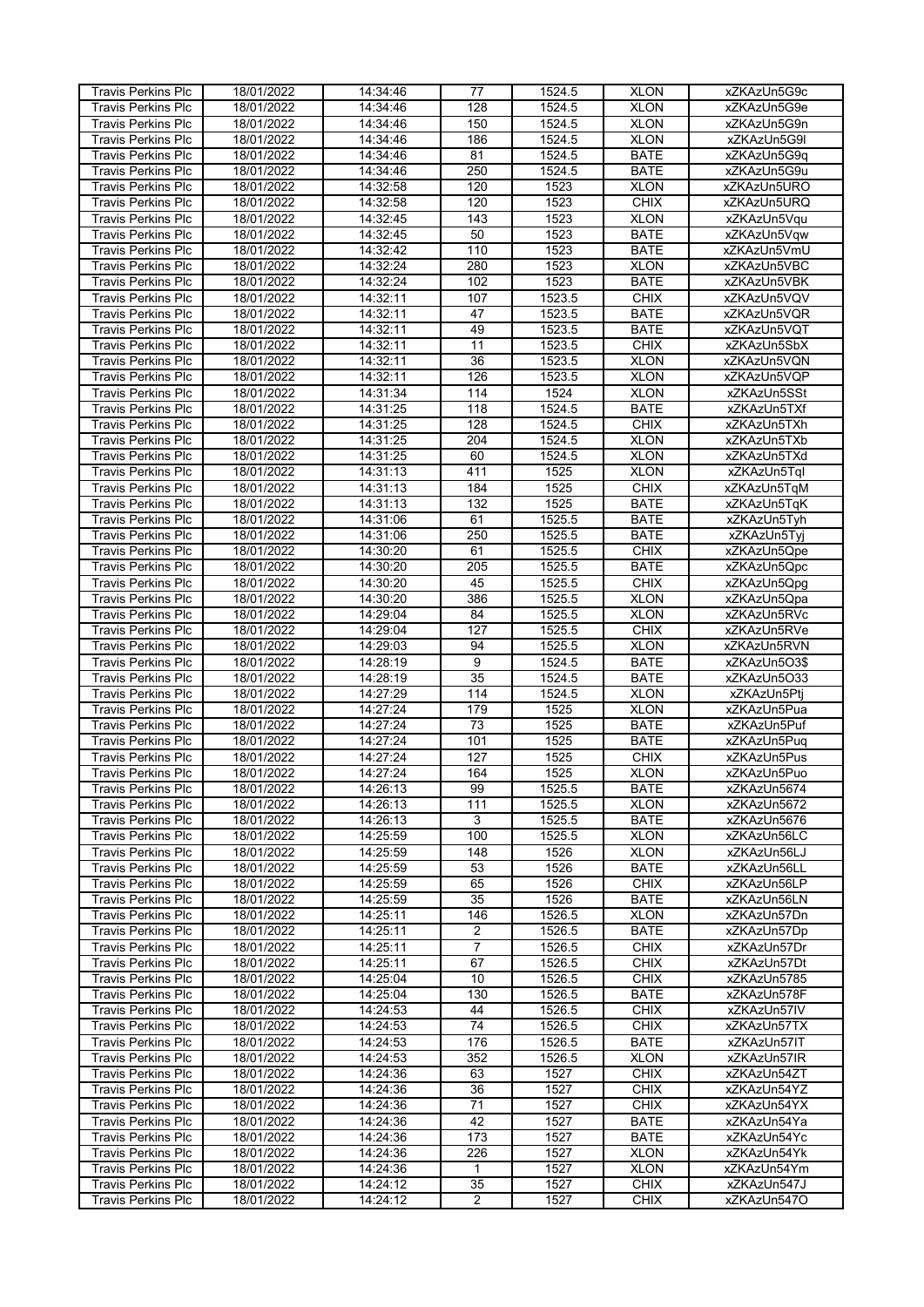| <b>Travis Perkins Plc</b> | 18/01/2022 | 14:24:06 | 24               | 1527   | <b>BATE</b> | xZKAzUn542z  |
|---------------------------|------------|----------|------------------|--------|-------------|--------------|
|                           |            |          | 6                |        |             |              |
| <b>Travis Perkins Plc</b> | 18/01/2022 | 14:24:06 |                  | 1527   | <b>BATE</b> | xZKAzUn542\$ |
| <b>Travis Perkins Plc</b> | 18/01/2022 | 14:23:24 | 79               | 1526.5 | <b>BATE</b> | xZKAzUn55cA  |
| <b>Travis Perkins Plc</b> | 18/01/2022 | 14:23:12 | 67               | 1526.5 | <b>XLON</b> | xZKAzUn55Ir  |
| <b>Travis Perkins Plc</b> | 18/01/2022 | 14:23:12 | $\overline{27}$  | 1526.5 | <b>XLON</b> | xZKAzUn55lp  |
| <b>Travis Perkins Plc</b> | 18/01/2022 | 14:23:12 | $\overline{2}$   | 1526.5 | <b>XLON</b> | xZKAzUn55lj  |
|                           |            |          |                  |        |             |              |
| <b>Travis Perkins Plc</b> | 18/01/2022 | 14:23:12 | $\overline{27}$  | 1526.5 | <b>XLON</b> | xZKAzUn55ln  |
| <b>Travis Perkins Plc</b> | 18/01/2022 | 14:23:12 | 123              | 1526.5 | <b>XLON</b> | xZKAzUn55lf  |
| <b>Travis Perkins Plc</b> | 18/01/2022 | 14:23:12 | 31               | 1526.5 | <b>XLON</b> | xZKAzUn55lh  |
| Travis Perkins Plc        | 18/01/2022 | 14:23:12 | 104              | 1526.5 | <b>XLON</b> | xZKAzUn55lt  |
| <b>Travis Perkins Plc</b> | 18/01/2022 | 14:20:31 | 87               | 1526.5 | <b>BATE</b> | xZKAzUn52Jx  |
|                           | 18/01/2022 | 14:20:29 | $\overline{7}$   | 1526.5 | <b>XLON</b> | xZKAzUn52lq  |
| <b>Travis Perkins Plc</b> |            |          |                  |        |             |              |
| <b>Travis Perkins Plc</b> | 18/01/2022 | 14:20:29 | 139              | 1526.5 | <b>XLON</b> | xZKAzUn52Is  |
| <b>Travis Perkins Plc</b> | 18/01/2022 | 14:20:09 | 27               | 1526   | <b>BATE</b> | xZKAzUn53Xq  |
| Travis Perkins Plc        | 18/01/2022 | 14:20:09 | 143              | 1526.5 | <b>XLON</b> | xZKAzUn53XE  |
| <b>Travis Perkins Plc</b> | 18/01/2022 | 14:20:09 | $\overline{127}$ | 1526.5 | <b>CHIX</b> | xZKAzUn53XO  |
| Travis Perkins Plc        | 18/01/2022 | 14:20:09 | 58               | 1526.5 | <b>BATE</b> | xZKAzUn53XQ  |
| <b>Travis Perkins Plc</b> | 18/01/2022 | 14:20:09 | 64               | 1526.5 | <b>BATE</b> | xZKAzUn53XV  |
|                           |            |          |                  |        |             |              |
| <b>Travis Perkins Plc</b> | 18/01/2022 | 14:19:45 | 312              | 1527   | <b>XLON</b> | xZKAzUn53m2  |
| <b>Travis Perkins Plc</b> | 18/01/2022 | 14:19:45 | 105              | 1527   | <b>CHIX</b> | xZKAzUn53m6  |
| <b>Travis Perkins Plc</b> | 18/01/2022 | 14:19:45 | 165              | 1527   | <b>BATE</b> | xZKAzUn53m4  |
| <b>Travis Perkins Plc</b> | 18/01/2022 | 14:18:20 | $\overline{39}$  | 1527   | <b>XLON</b> | xZKAzUn50qG  |
| <b>Travis Perkins Plc</b> | 18/01/2022 | 14:17:28 | 139              | 1527   | <b>XLON</b> | xZKAzUn50HM  |
|                           |            |          | 97               |        | <b>BATE</b> |              |
| <b>Travis Perkins Plc</b> | 18/01/2022 | 14:17:28 |                  | 1527.5 |             | xZKAzUn50Gq  |
| <b>Travis Perkins Plc</b> | 18/01/2022 | 14:17:28 | 151              | 1527.5 | <b>CHIX</b> | xZKAzUn50Gi  |
| <b>Travis Perkins Plc</b> | 18/01/2022 | 14:17:28 | 156              | 1527.5 | <b>XLON</b> | xZKAzUn50Ge  |
| Travis Perkins Plc        | 18/01/2022 | 14:17:23 | 92               | 1528   | <b>XLON</b> | xZKAzUn50Te  |
| <b>Travis Perkins Plc</b> | 18/01/2022 | 14:17:23 | 87               | 1528   | <b>BATE</b> | xZKAzUn50Tv  |
| <b>Travis Perkins Plc</b> | 18/01/2022 | 14:17:23 | 134              | 1528   | <b>XLON</b> | xZKAzUn50Tq  |
|                           | 18/01/2022 | 14:17:23 | 55               | 1528   | <b>BATE</b> |              |
| Travis Perkins Plc        |            |          |                  |        |             | xZKAzUn50Tx  |
| <b>Travis Perkins Plc</b> | 18/01/2022 | 14:16:38 | 138              | 1528   | <b>CHIX</b> | xZKAzUn51xi  |
| <b>Travis Perkins Plc</b> | 18/01/2022 | 14:16:38 | 213              | 1528   | <b>BATE</b> | xZKAzUn51xg  |
| <b>Travis Perkins Plc</b> | 18/01/2022 | 14:16:38 | 299              | 1528   | <b>XLON</b> | xZKAzUn51xe  |
| <b>Travis Perkins Plc</b> | 18/01/2022 | 14:14:15 | 31               | 1528   | <b>BATE</b> | xZKAzUn5Fx2  |
| Travis Perkins Plc        | 18/01/2022 | 14:14:15 | 267              | 1528   | <b>XLON</b> | xZKAzUn5Fx0  |
|                           |            |          |                  |        |             |              |
| <b>Travis Perkins Plc</b> | 18/01/2022 | 14:14:14 | 40               | 1528   | <b>BATE</b> | xZKAzUn5Fwc  |
| Travis Perkins Plc        | 18/01/2022 | 14:14:14 | 31               | 1528   | <b>BATE</b> | xZKAzUn5Fwe  |
| <b>Travis Perkins Plc</b> | 18/01/2022 | 14:14:12 | 147              | 1528.5 | <b>BATE</b> | xZKAzUn5FwT  |
| <b>Travis Perkins Plc</b> | 18/01/2022 | 14:14:12 | 104              | 1528.5 | <b>CHIX</b> | xZKAzUn5FwV  |
| <b>Travis Perkins Plc</b> | 18/01/2022 | 14:14:12 | 263              | 1528.5 | <b>XLON</b> | xZKAzUn5FwP  |
| <b>Travis Perkins Plc</b> | 18/01/2022 | 14:14:12 | 87               | 1528.5 | <b>XLON</b> | xZKAzUn5FwR  |
| <b>Travis Perkins Plc</b> | 18/01/2022 | 14:12:11 | 68               | 1529   | <b>CHIX</b> | xZKAzUn5DaX  |
|                           |            |          |                  |        |             |              |
| Travis Perkins Plc        | 18/01/2022 | 14:12:11 | 125              | 1529   | <b>XLON</b> | xZKAzUn5Das  |
| <b>Travis Perkins Plc</b> | 18/01/2022 | 14:12:11 | 128              | 1529   | <b>BATE</b> | xZKAzUn5Dau  |
| <b>Travis Perkins Plc</b> | 18/01/2022 | 14:12:11 | 124              | 1529.5 | <b>CHIX</b> | xZKAzUn5Da@  |
| <b>Travis Perkins Plc</b> | 18/01/2022 | 14:12:11 | 185              | 1529.5 | <b>BATE</b> | xZKAzUn5Day  |
| Travis Perkins Plc        | 18/01/2022 | 14:12:11 | 287              | 1529.5 | <b>XLON</b> | xZKAzUn5Daw  |
| <b>Travis Perkins Plc</b> | 18/01/2022 | 14:12:00 | 64               | 1530   | <b>XLON</b> | xZKAzUn5Dq@  |
|                           |            |          |                  |        |             |              |
| <b>Travis Perkins Plc</b> | 18/01/2022 | 14:12:00 | 150              | 1530   | <b>XLON</b> | xZKAzUn5Dq0  |
| <b>Travis Perkins Plc</b> | 18/01/2022 | 14:12:00 | 62               | 1530   | <b>XLON</b> | xZKAzUn5Dq2  |
| <b>Travis Perkins Plc</b> | 18/01/2022 | 14:11:45 | $\overline{7}$   | 1530   | <b>BATE</b> | xZKAzUn5Du9  |
| <b>Travis Perkins Plc</b> | 18/01/2022 | 14:11:45 | 79               | 1530   | <b>BATE</b> | xZKAzUn5DuB  |
| <b>Travis Perkins Plc</b> | 18/01/2022 | 14:11:45 | 132              | 1530   | <b>BATE</b> | xZKAzUn5DuD  |
| <b>Travis Perkins Plc</b> | 18/01/2022 | 14:11:30 | 12               | 1530   | <b>BATE</b> | xZKAzUn5DBQ  |
| <b>Travis Perkins Plc</b> | 18/01/2022 | 14:11:28 | 118              | 1530   | <b>BATE</b> | xZKAzUn5DNI  |
|                           |            |          |                  |        |             |              |
| <b>Travis Perkins Plc</b> | 18/01/2022 | 14:11:27 | 118              | 1530   | <b>XLON</b> | xZKAzUn5DMF  |
| <b>Travis Perkins Plc</b> | 18/01/2022 | 14:11:27 | 17               | 1530   | <b>BATE</b> | xZKAzUn5DHX  |
| <b>Travis Perkins Plc</b> | 18/01/2022 | 14:11:27 | 28               | 1530   | <b>BATE</b> | xZKAzUn5DHY  |
| <b>Travis Perkins Plc</b> | 18/01/2022 | 14:11:27 | 74               | 1529.5 | <b>CHIX</b> | xZKAzUn5DHk  |
| <b>Travis Perkins Plc</b> | 18/01/2022 | 14:11:27 | 99               | 1529.5 | <b>BATE</b> | xZKAzUn5DHg  |
| <b>Travis Perkins Plc</b> | 18/01/2022 | 14:11:27 | 31               | 1529.5 | <b>BATE</b> | xZKAzUn5DHi  |
|                           |            |          | 38               |        | <b>CHIX</b> |              |
| <b>Travis Perkins Plc</b> | 18/01/2022 | 14:11:27 |                  | 1529.5 |             | xZKAzUn5DHm  |
| <b>Travis Perkins Plc</b> | 18/01/2022 | 14:11:27 | 231              | 1530   | <b>XLON</b> | xZKAzUn5DHo  |
| <b>Travis Perkins Plc</b> | 18/01/2022 | 14:11:27 | 149              | 1530   | <b>CHIX</b> | xZKAzUn5DHq  |
| <b>Travis Perkins Plc</b> | 18/01/2022 | 14:11:02 | 1                | 1530   | <b>CHIX</b> | xZKAzUn5Azp  |
| <b>Travis Perkins Plc</b> | 18/01/2022 | 14:10:03 | $\overline{9}$   | 1529.5 | <b>BATE</b> | xZKAzUn5Bzf  |
| <b>Travis Perkins Plc</b> | 18/01/2022 | 14:09:54 | 123              | 1529.5 | <b>XLON</b> | xZKAzUn5B6t  |
|                           |            |          |                  |        | <b>CHIX</b> |              |
| <b>Travis Perkins Plc</b> | 18/01/2022 | 14:08:46 | 15               | 1529.5 |             | xZKAzUn58yk  |
| <b>Travis Perkins Plc</b> | 18/01/2022 | 14:08:46 | $\overline{71}$  | 1529.5 | <b>CHIX</b> | xZKAzUn58ym  |
| <b>Travis Perkins Plc</b> | 18/01/2022 | 14:08:46 | 86               | 1529.5 | <b>XLON</b> | xZKAzUn58yi  |
| <b>Travis Perkins Plc</b> | 18/01/2022 | 14:08:45 | 240              | 1529.5 | <b>XLON</b> | xZKAzUn58yM  |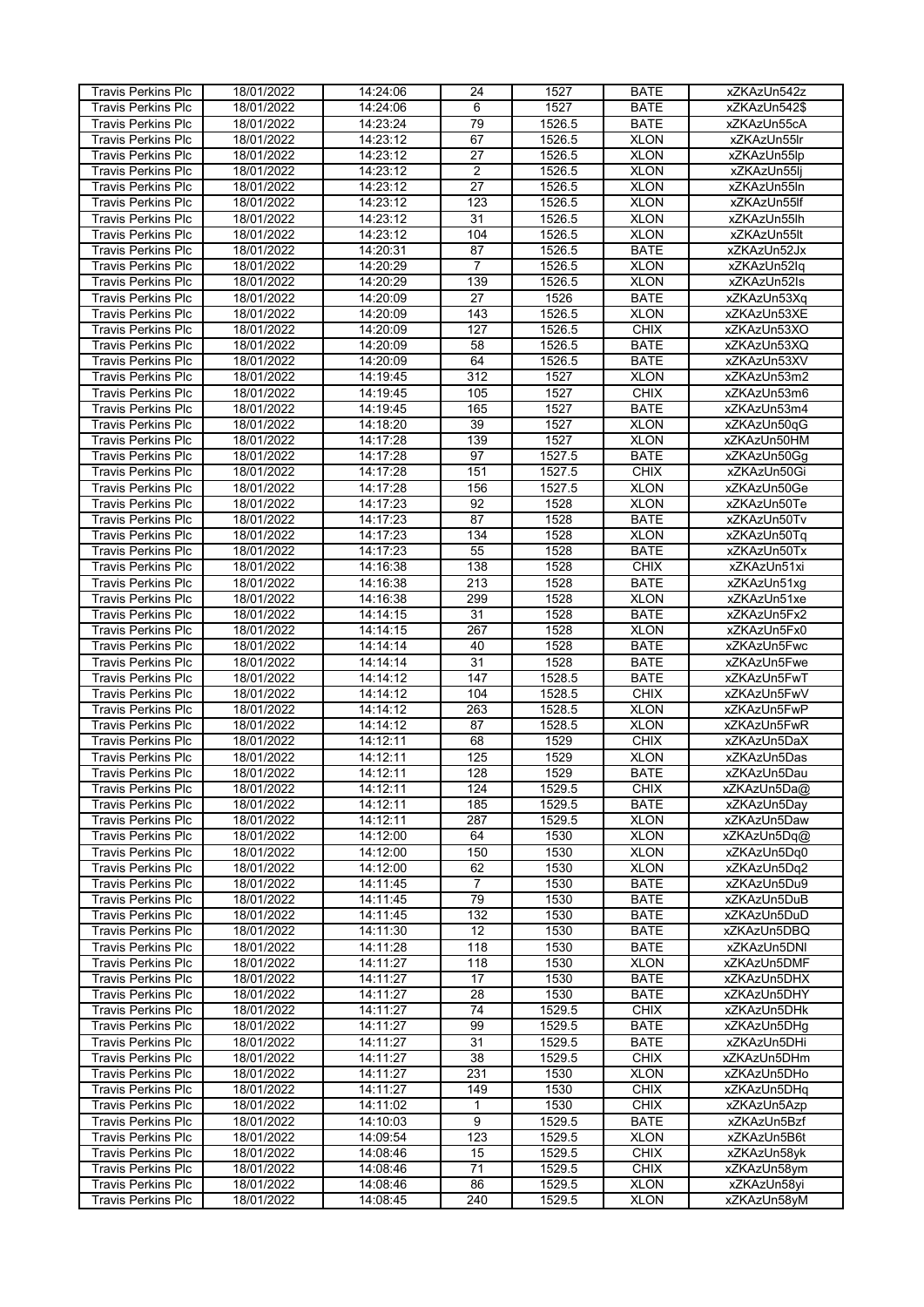| <b>Travis Perkins Plc</b> | 18/01/2022 | 14:08:45 | 150             | 1529.5 | <b>XLON</b> | xZKAzUn58yO  |
|---------------------------|------------|----------|-----------------|--------|-------------|--------------|
|                           |            |          |                 |        |             | xZKAzUn597f  |
| <b>Travis Perkins Plc</b> | 18/01/2022 | 14:07:05 | 36              | 1528   | <b>CHIX</b> |              |
| <b>Travis Perkins Plc</b> | 18/01/2022 | 14:06:05 | 198             | 1528   | <b>XLON</b> | xZKAzUn6sqj  |
| <b>Travis Perkins Plc</b> | 18/01/2022 | 14:06:05 | 95              | 1528   | <b>BATE</b> | xZKAzUn6sqn  |
| <b>Travis Perkins Plc</b> | 18/01/2022 | 14:06:05 | $\overline{25}$ | 1528   | <b>CHIX</b> | xZKAzUn6sqp  |
| <b>Travis Perkins Plc</b> | 18/01/2022 | 14:06:05 | $\overline{12}$ | 1528   | <b>BATE</b> | xZKAzUn6sqr  |
|                           |            |          |                 |        |             |              |
| Travis Perkins Plc        | 18/01/2022 | 14:06:05 | $\overline{9}$  | 1528   | <b>BATE</b> | xZKAzUn6sqx  |
| <b>Travis Perkins Plc</b> | 18/01/2022 | 14:06:05 | 19              | 1528   | <b>CHIX</b> | xZKAzUn6sqt  |
| <b>Travis Perkins Plc</b> | 18/01/2022 | 14:06:05 | 26              | 1528   | <b>BATE</b> | xZKAzUn6sqz  |
| Travis Perkins Plc        | 18/01/2022 | 14:06:05 | 59              | 1528   | <b>CHIX</b> | xZKAzUn6sqv  |
| <b>Travis Perkins Plc</b> | 18/01/2022 | 14:06:05 | 43              | 1528   | <b>XLON</b> | xZKAzUn6sql  |
|                           | 18/01/2022 | 14:04:28 | 36              | 1528   | <b>XLON</b> | xZKAzUn6tss  |
| <b>Travis Perkins Plc</b> |            |          |                 |        |             |              |
| <b>Travis Perkins Plc</b> | 18/01/2022 | 14:04:28 | 60              | 1528   | <b>XLON</b> | xZKAzUn6tsu  |
| <b>Travis Perkins Plc</b> | 18/01/2022 | 14:04:05 | 134             | 1528.5 | <b>XLON</b> | xZKAzUn6t11  |
| Travis Perkins Plc        | 18/01/2022 | 14:04:01 | 151             | 1529   | <b>CHIX</b> | xZKAzUn6tDD  |
| <b>Travis Perkins Plc</b> | 18/01/2022 | 14:04:01 | $\overline{97}$ | 1529   | <b>BATE</b> | xZKAzUn6tDL  |
| Travis Perkins Plc        | 18/01/2022 | 14:04:01 | 91              | 1528.5 | <b>XLON</b> | xZKAzUn6tDO  |
| <b>Travis Perkins Plc</b> | 18/01/2022 | 14:04:01 | 74              | 1528.5 | <b>BATE</b> | xZKAzUn6tDQ  |
|                           |            |          |                 |        |             |              |
| <b>Travis Perkins Plc</b> | 18/01/2022 | 14:04:01 | 316             | 1529   | <b>XLON</b> | xZKAzUn6tDS  |
| Travis Perkins Plc        | 18/01/2022 | 14:04:01 | 198             | 1529   | <b>BATE</b> | xZKAzUn6tDU  |
| <b>Travis Perkins Plc</b> | 18/01/2022 | 14:04:01 | 131             | 1529   | <b>CHIX</b> | xZKAzUn6tCW  |
| <b>Travis Perkins Plc</b> | 18/01/2022 | 14:04:01 | $\overline{37}$ | 1529   | <b>CHIX</b> | xZKAzUn6tCY  |
| <b>Travis Perkins Plc</b> | 18/01/2022 | 14:02:16 | 278             | 1529   | <b>XLON</b> | xZKAzUn6rX@  |
| <b>Travis Perkins Plc</b> | 18/01/2022 | 14:02:12 | 89              | 1528.5 | <b>BATE</b> | xZKAzUn6rYg  |
|                           |            |          |                 |        |             |              |
| <b>Travis Perkins Plc</b> | 18/01/2022 | 14:02:12 | $\overline{7}$  | 1528.5 | <b>BATE</b> | xZKAzUn6rYi  |
| <b>Travis Perkins Plc</b> | 18/01/2022 | 14:01:14 | 167             | 1528.5 | <b>XLON</b> | xZKAzUn6rAj  |
| <b>Travis Perkins Plc</b> | 18/01/2022 | 14:01:14 | 108             | 1528.5 | <b>BATE</b> | xZKAzUn6rAI  |
| <b>Travis Perkins Plc</b> | 18/01/2022 | 14:01:14 | 125             | 1528.5 | <b>CHIX</b> | xZKAzUn6rAn  |
| <b>Travis Perkins Plc</b> | 18/01/2022 | 14:00:32 | 110             | 1528.5 | <b>XLON</b> | xZKAzUn6omb  |
| <b>Travis Perkins Plc</b> | 18/01/2022 | 14:00:32 | 14              | 1528.5 | <b>XLON</b> | xZKAzUn6omi  |
|                           |            |          |                 |        |             |              |
| <b>Travis Perkins Plc</b> | 18/01/2022 | 13:59:36 | 129             | 1528.5 | <b>BATE</b> | xZKAzUn6pa\$ |
| <b>Travis Perkins Plc</b> | 18/01/2022 | 13:59:26 | 84              | 1528.5 | <b>XLON</b> | xZKAzUn6plp  |
| <b>Travis Perkins Plc</b> | 18/01/2022 | 13:59:26 | $\overline{34}$ | 1528.5 | <b>XLON</b> | xZKAzUn6plr  |
| Travis Perkins Plc        | 18/01/2022 | 13:58:28 | 14              | 1530   | <b>BATE</b> | xZKAzUn6pQc  |
| Travis Perkins Plc        | 18/01/2022 | 13:58:28 | $\overline{27}$ | 1530   | <b>XLON</b> | xZKAzUn6pQa  |
| <b>Travis Perkins Plc</b> | 18/01/2022 | 13:58:28 | 82              | 1530.5 | <b>CHIX</b> | xZKAzUn6pQu  |
|                           |            |          |                 |        |             | xZKAzUn6pQs  |
| <b>Travis Perkins Plc</b> | 18/01/2022 | 13:58:28 | 65              | 1530.5 | <b>BATE</b> |              |
| <b>Travis Perkins Plc</b> | 18/01/2022 | 13:58:28 | 83              | 1530.5 | <b>XLON</b> | xZKAzUn6pQq  |
| <b>Travis Perkins Plc</b> | 18/01/2022 | 13:58:20 | $\overline{74}$ | 1531   | <b>XLON</b> | xZKAzUn6mZo  |
| <b>Travis Perkins Plc</b> | 18/01/2022 | 13:58:20 | 49              | 1531   | <b>XLON</b> | xZKAzUn6mZq  |
| <b>Travis Perkins Plc</b> | 18/01/2022 | 13:58:20 | 100             | 1531   | <b>BATE</b> | xZKAzUn6mZw  |
| <b>Travis Perkins Plc</b> | 18/01/2022 | 13:58:20 | 123             | 1531   | <b>CHIX</b> | xZKAzUn6mZ5  |
| <b>Travis Perkins Plc</b> | 18/01/2022 | 13:58:20 | 207             | 1531   | <b>BATE</b> | xZKAzUn6mZ3  |
|                           |            |          |                 |        |             |              |
| <b>Travis Perkins Plc</b> | 18/01/2022 | 13:58:20 | 207             | 1531   | <b>XLON</b> | xZKAzUn6mZ1  |
| <b>Travis Perkins Plc</b> | 18/01/2022 | 13:57:23 | 122             | 1529   | <b>BATE</b> | xZKAzUn6mVO  |
| <b>Travis Perkins Plc</b> | 18/01/2022 | 13:57:23 | 185             | 1529   | <b>XLON</b> | xZKAzUn6mVM  |
| <b>Travis Perkins Plc</b> | 18/01/2022 | 13:57:23 | 8               | 1529   | <b>BATE</b> | xZKAzUn6mVQ  |
| <b>Travis Perkins Plc</b> | 18/01/2022 | 13:57:23 | 67              | 1529   | <b>BATE</b> | xZKAzUn6mVS  |
| <b>Travis Perkins Plc</b> | 18/01/2022 | 13:57:23 | 163             | 1529   | <b>CHIX</b> | xZKAzUn6mUW  |
| <b>Travis Perkins Plc</b> |            |          | 120             |        | <b>XLON</b> | xZKAzUn6mVU  |
|                           | 18/01/2022 | 13:57:23 |                 | 1529   |             |              |
| <b>Travis Perkins Plc</b> | 18/01/2022 | 13:56:36 | 81              | 1529   | <b>XLON</b> | xZKAzUn6nyL  |
| <b>Travis Perkins Plc</b> | 18/01/2022 | 13:56:36 | 116             | 1529   | <b>XLON</b> | xZKAzUn6nyJ  |
| <b>Travis Perkins Plc</b> | 18/01/2022 | 13:56:36 | 18              | 1529   | <b>XLON</b> | xZKAzUn6nyH  |
| <b>Travis Perkins Plc</b> | 18/01/2022 | 13:56:36 | $\overline{2}$  | 1529   | <b>XLON</b> | xZKAzUn6nyF  |
| <b>Travis Perkins Plc</b> | 18/01/2022 | 13:56:36 | 172             | 1529   | <b>XLON</b> | xZKAzUn6nyD  |
| <b>Travis Perkins Plc</b> | 18/01/2022 | 13:55:12 | 129             | 1529   | <b>XLON</b> | xZKAzUn6@YY  |
|                           |            |          |                 |        |             |              |
| <b>Travis Perkins Plc</b> | 18/01/2022 | 13:55:12 | 114             | 1529   | <b>XLON</b> | xZKAzUn6@YW  |
| <b>Travis Perkins Plc</b> | 18/01/2022 | 13:54:38 | 221             | 1529   | <b>XLON</b> | xZKAzUn6@\$D |
| <b>Travis Perkins Plc</b> | 18/01/2022 | 13:54:38 | 168             | 1529   | <b>BATE</b> | xZKAzUn6@\$F |
| <b>Travis Perkins Plc</b> | 18/01/2022 | 13:54:38 | 132             | 1529   | <b>CHIX</b> | xZKAzUn6@\$H |
| <b>Travis Perkins Plc</b> | 18/01/2022 | 13:51:18 | 194             | 1529   | <b>XLON</b> | xZKAzUn6y3S  |
| <b>Travis Perkins Plc</b> | 18/01/2022 | 13:51:18 | 88              | 1529   | <b>CHIX</b> | xZKAzUn6y2W  |
| <b>Travis Perkins Plc</b> | 18/01/2022 | 13:51:18 | 147             | 1529   | <b>BATE</b> | xZKAzUn6y3U  |
|                           |            |          |                 |        |             |              |
| <b>Travis Perkins Plc</b> | 18/01/2022 | 13:50:23 | 278             | 1529   | <b>XLON</b> | xZKAzUn6zXh  |
| <b>Travis Perkins Plc</b> | 18/01/2022 | 13:50:20 | 98              | 1529   | <b>BATE</b> | xZKAzUn6zWV  |
| <b>Travis Perkins Plc</b> | 18/01/2022 | 13:50:19 | 94              | 1529.5 | <b>BATE</b> | xZKAzUn6zYk  |
| Travis Perkins Plc        | 18/01/2022 | 13:50:19 | 42              | 1529.5 | <b>BATE</b> | xZKAzUn6zYm  |
| <b>Travis Perkins Plc</b> | 18/01/2022 | 13:49:27 | 199             | 1527.5 | <b>BATE</b> | xZKAzUn6z2@  |
| <b>Travis Perkins Plc</b> | 18/01/2022 | 13:49:27 | 147             | 1527.5 | <b>CHIX</b> | xZKAzUn6z20  |
|                           |            |          |                 |        |             |              |
| <b>Travis Perkins Plc</b> | 18/01/2022 | 13:49:27 | 290             | 1527.5 | <b>XLON</b> | xZKAzUn6z2y  |
| <b>Travis Perkins Plc</b> | 18/01/2022 | 13:49:07 | 6               | 1527.5 | <b>BATE</b> | xZKAzUn6zKd  |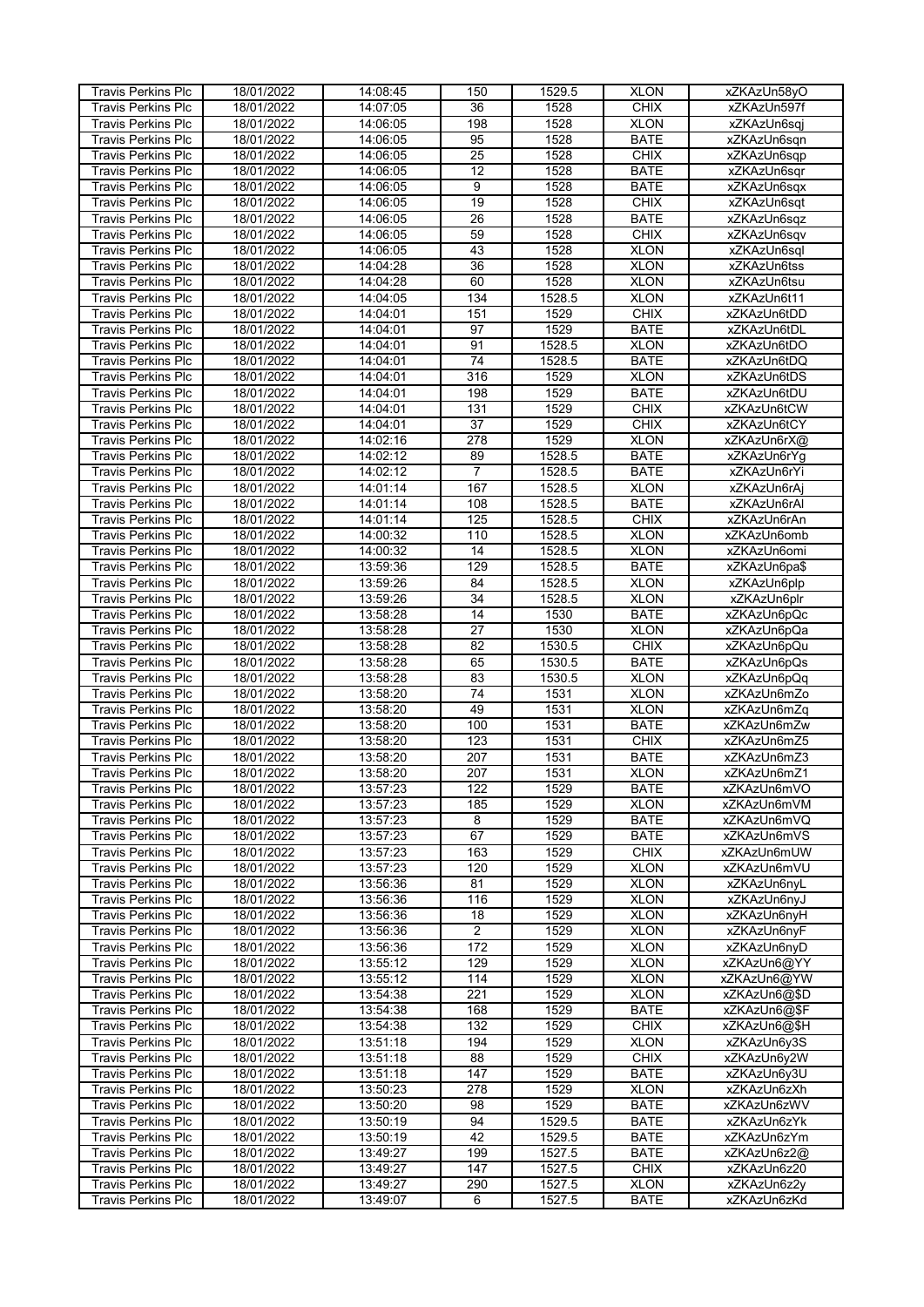| Travis Perkins Plc        | 18/01/2022 | 13:47:18 | 130                    | 1526.5  | <b>CHIX</b> | xZKAzUn6wJb                |
|---------------------------|------------|----------|------------------------|---------|-------------|----------------------------|
| <b>Travis Perkins Plc</b> | 18/01/2022 | 13:47:18 | 5                      | 1526.5  | <b>BATE</b> | xZKAzUn6wJX                |
|                           |            |          |                        |         |             |                            |
| <b>Travis Perkins Plc</b> | 18/01/2022 | 13:47:18 | 210                    | 1526.5  | <b>BATE</b> | xZKAzUn6wJZ                |
| Travis Perkins Plc        | 18/01/2022 | 13:47:05 | 149                    | 1526.5  | <b>XLON</b> | xZKAzUn6wR4                |
| <b>Travis Perkins Plc</b> | 18/01/2022 | 13:47:05 | 43                     | 1526.5  | <b>BATE</b> | xZKAzUn6wR6                |
| <b>Travis Perkins Plc</b> | 18/01/2022 | 13:47:00 | 89                     | 1526.5  | <b>CHIX</b> | xZKAzUn6xa5                |
| Travis Perkins Plc        | 18/01/2022 | 13:47:00 | 108                    | 1526.5  | <b>BATE</b> | xZKAzUn6xa3                |
| Travis Perkins Plc        | 18/01/2022 | 13:47:00 | 40                     | 1526.5  | <b>CHIX</b> | xZKAzUn6xaB                |
| <b>Travis Perkins Plc</b> | 18/01/2022 | 13:47:00 | $\overline{5}$         | 1526.5  | <b>BATE</b> | xZKAzUn6xa9                |
| <b>Travis Perkins Plc</b> | 18/01/2022 | 13:47:00 | 304                    | 1526.5  | <b>XLON</b> | xZKAzUn6xa7                |
|                           |            |          |                        |         |             |                            |
| <b>Travis Perkins Plc</b> | 18/01/2022 | 13:46:41 | 86                     | 1527    | <b>XLON</b> | xZKAzUn6xe\$               |
| <b>Travis Perkins Plc</b> | 18/01/2022 | 13:46:41 | 59                     | 1527    | <b>XLON</b> | xZKAzUn6xez                |
| <b>Travis Perkins Plc</b> | 18/01/2022 | 13:46:41 | $\overline{37}$        | 1527    | <b>XLON</b> | xZKAzUn6xe3                |
| Travis Perkins Plc        | 18/01/2022 | 13:46:41 | 30                     | 1527    | <b>XLON</b> | xZKAzUn6xe1                |
| <b>Travis Perkins Plc</b> | 18/01/2022 | 13:46:41 | 154                    | 1527    | <b>XLON</b> | xZKAzUn6xe9                |
| <b>Travis Perkins Plc</b> | 18/01/2022 | 13:46:40 | 14                     | 1527    | <b>XLON</b> | xZKAzUn6xeJ                |
| <b>Travis Perkins Plc</b> | 18/01/2022 | 13:46:40 | 85                     | 1527    | <b>XLON</b> | xZKAzUn6xeR                |
| <b>Travis Perkins Plc</b> | 18/01/2022 | 13:46:40 | 129                    | 1527    | <b>XLON</b> | xZKAzUn6xhd                |
| <b>Travis Perkins Plc</b> | 18/01/2022 | 13:46:26 | 123                    | 1526.75 | <b>XLON</b> | xZKAzUn6xoo                |
| <b>Travis Perkins Plc</b> | 18/01/2022 | 13:46:26 | 104                    | 1526.5  | BATE        | xZKAzUn6xov                |
|                           |            |          |                        |         |             |                            |
| <b>Travis Perkins Plc</b> | 18/01/2022 | 13:46:19 | 96                     | 1526.5  | <b>BATE</b> | xZKAzUn6x@o                |
| <b>Travis Perkins Plc</b> | 18/01/2022 | 13:45:33 | 113                    | 1527    | <b>BATE</b> | xZKAzUn6xG5                |
| <b>Travis Perkins Plc</b> | 18/01/2022 | 13:45:33 | 162                    | 1527    | <b>CHIX</b> | xZKAzUn6xG7                |
| Travis Perkins Plc        | 18/01/2022 | 13:45:33 | 215                    | 1527    | <b>XLON</b> | xZKAzUn6xG3                |
| <b>Travis Perkins Plc</b> | 18/01/2022 | 13:44:05 | 100                    | 1527    | <b>CHIX</b> | xZKAzUn6uS2                |
| <b>Travis Perkins Plc</b> | 18/01/2022 | 13:44:05 | 118                    | 1527    | <b>XLON</b> | xZKAzUn6uSD                |
| <b>Travis Perkins Plc</b> | 18/01/2022 | 13:44:05 | 1                      | 1527    | <b>BATE</b> | xZKAzUn6uSG                |
| <b>Travis Perkins Plc</b> | 18/01/2022 | 13:44:05 | 122                    | 1527    | <b>BATE</b> | xZKAzUn6uSL                |
| <b>Travis Perkins Plc</b> | 18/01/2022 | 13:41:05 | 106                    | 1527    | <b>XLON</b> | xZKAzUn6dfB                |
| <b>Travis Perkins Plc</b> | 18/01/2022 | 13:41:05 | 132                    | 1527    | <b>XLON</b> | xZKAzUn6dfD                |
| Travis Perkins Plc        | 18/01/2022 | 13:41:05 | 41                     | 1527    | <b>XLON</b> | xZKAzUn6dfF                |
| Travis Perkins Plc        | 18/01/2022 | 13:41:05 | 236                    | 1527    | <b>XLON</b> | xZKAzUn6dfG                |
| <b>Travis Perkins Plc</b> | 18/01/2022 | 13:41:05 | 12                     | 1527    | <b>XLON</b> | xZKAzUn6dfM                |
|                           |            |          |                        |         |             |                            |
| Travis Perkins Plc        | 18/01/2022 | 13:41:05 | 88                     | 1527    | <b>XLON</b> | xZKAzUn6dfK                |
| Travis Perkins Plc        | 18/01/2022 | 13:41:05 | $\mathbf{1}$           | 1527    | <b>XLON</b> | xZKAzUn6dfl                |
| <b>Travis Perkins Plc</b> | 18/01/2022 | 13:41:05 | 26                     | 1527    | <b>XLON</b> | xZKAzUn6dfQ                |
| <b>Travis Perkins Plc</b> | 18/01/2022 | 13:41:05 | 30                     | 1527    | <b>BATE</b> | xZKAzUn6deX                |
| <b>Travis Perkins Plc</b> | 18/01/2022 | 13:41:05 | 40                     | 1527    | <b>BATE</b> | xZKAzUn6deZ                |
| <b>Travis Perkins Plc</b> | 18/01/2022 | 13:41:05 | 29                     | 1527    | <b>BATE</b> | xZKAzUn6deb                |
| <b>Travis Perkins Plc</b> | 18/01/2022 | 13:41:05 | 147                    | 1526.5  | <b>XLON</b> | xZKAzUn6dew                |
| Travis Perkins Plc        | 18/01/2022 | 13:41:04 | 17                     | 1526.5  | <b>XLON</b> | xZKAzUn6deT                |
| <b>Travis Perkins Plc</b> | 18/01/2022 | 13:41:04 | 88                     | 1526.5  | <b>XLON</b> | xZKAzUn6dho                |
| <b>Travis Perkins Plc</b> | 18/01/2022 | 13:41:04 | 377                    | 1526.5  | <b>XLON</b> | xZKAzUn6dh@                |
| <b>Travis Perkins Plc</b> | 18/01/2022 | 13:41:04 | 93                     | 1526.5  | <b>BATE</b> | xZKAzUn6dh3                |
| <b>Travis Perkins Plc</b> | 18/01/2022 | 13:39:55 | 152                    | 1526.5  | <b>XLON</b> | xZKAzUn6arq                |
| Travis Perkins Plc        | 18/01/2022 | 13:39:55 | 114                    | 1526.5  | <b>BATE</b> | xZKAzUn6arv                |
| <b>Travis Perkins Plc</b> | 18/01/2022 | 13:39:52 | 160                    | 1526.5  | <b>BATE</b> | xZKAzUn6asr                |
| <b>Travis Perkins Plc</b> | 18/01/2022 | 13:39:52 | 214                    | 1526.5  | <b>XLON</b> | xZKAzUn6asx                |
| <b>Travis Perkins Plc</b> | 18/01/2022 | 13:39:52 | 38                     | 1526.5  | <b>CHIX</b> | xZKAzUn6asz                |
| <b>Travis Perkins Plc</b> | 18/01/2022 | 13:39:52 | 21                     | 1526.5  | <b>CHIX</b> | xZKAzUn6as\$               |
| <b>Travis Perkins Plc</b> | 18/01/2022 |          | 56                     |         | <b>CHIX</b> | xZKAzUn6as3                |
|                           |            | 13:39:52 |                        | 1526.5  | <b>BATE</b> |                            |
| <b>Travis Perkins Plc</b> | 18/01/2022 | 13:39:52 | 112<br>$\overline{27}$ | 1526.5  |             | xZKAzUn6as1<br>xZKAzUn6as5 |
| <b>Travis Perkins Plc</b> | 18/01/2022 | 13:39:52 |                        | 1526.5  | <b>CHIX</b> |                            |
| <b>Travis Perkins Plc</b> | 18/01/2022 | 13:39:24 | 187                    | 1527    | <b>CHIX</b> | xZKAzUn6aF3                |
| <b>Travis Perkins Plc</b> | 18/01/2022 | 13:39:24 | 266                    | 1527    | <b>CHIX</b> | xZKAzUn6aF1                |
| <b>Travis Perkins Plc</b> | 18/01/2022 | 13:39:00 | 96                     | 1526.5  | <b>XLON</b> | xZKAzUn6aPe                |
| <b>Travis Perkins Plc</b> | 18/01/2022 | 13:39:00 | 14                     | 1526.5  | <b>XLON</b> | xZKAzUn6aPi                |
| <b>Travis Perkins Plc</b> | 18/01/2022 | 13:39:00 | 12                     | 1526.5  | <b>XLON</b> | xZKAzUn6aPk                |
| <b>Travis Perkins Plc</b> | 18/01/2022 | 13:34:37 | 166                    | 1526.5  | <b>XLON</b> | xZKAzUn6ZRz                |
| <b>Travis Perkins Plc</b> | 18/01/2022 | 13:34:37 | 240                    | 1526.5  | <b>XLON</b> | xZKAzUn6ZR\$               |
| <b>Travis Perkins Plc</b> | 18/01/2022 | 13:34:37 | 212                    | 1526.5  | <b>XLON</b> | xZKAzUn6ZR5                |
| <b>Travis Perkins Plc</b> | 18/01/2022 | 13:34:31 | 391                    | 1527    | <b>BATE</b> | xZKAzUn6Wcw                |
| <b>Travis Perkins Plc</b> | 18/01/2022 | 13:34:31 | 117                    | 1526.5  | <b>CHIX</b> | xZKAzUn6Wc7                |
| Travis Perkins Plc        | 18/01/2022 | 13:34:31 | 112                    | 1526.5  | <b>BATE</b> | xZKAzUn6Wc5                |
| <b>Travis Perkins Plc</b> | 18/01/2022 | 13:34:31 | 210                    | 1526.5  | <b>XLON</b> | xZKAzUn6Wc3                |
| <b>Travis Perkins Plc</b> | 18/01/2022 | 13:33:08 | 165                    | 1527    | <b>BATE</b> | xZKAzUn6XsK                |
| <b>Travis Perkins Plc</b> | 18/01/2022 | 13:32:37 | 59                     | 1527    | <b>CHIX</b> | xZKAzUn6XHg                |
| <b>Travis Perkins Plc</b> |            |          |                        |         |             |                            |
|                           | 18/01/2022 | 13:32:37 | 33                     | 1527    | <b>CHIX</b> | xZKAzUn6XHi                |
| <b>Travis Perkins Plc</b> | 18/01/2022 | 13:32:26 | 170                    | 1526.5  | <b>BATE</b> | xZKAzUn6XRm                |
| <b>Travis Perkins Plc</b> | 18/01/2022 | 13:32:20 | 9                      | 1526.5  | <b>BATE</b> | xZKAzUn6kWG                |
| Travis Perkins Plc        | 18/01/2022 | 13:29:34 | 36                     | 1525    | <b>CHIX</b> | xZKAzUn6inD                |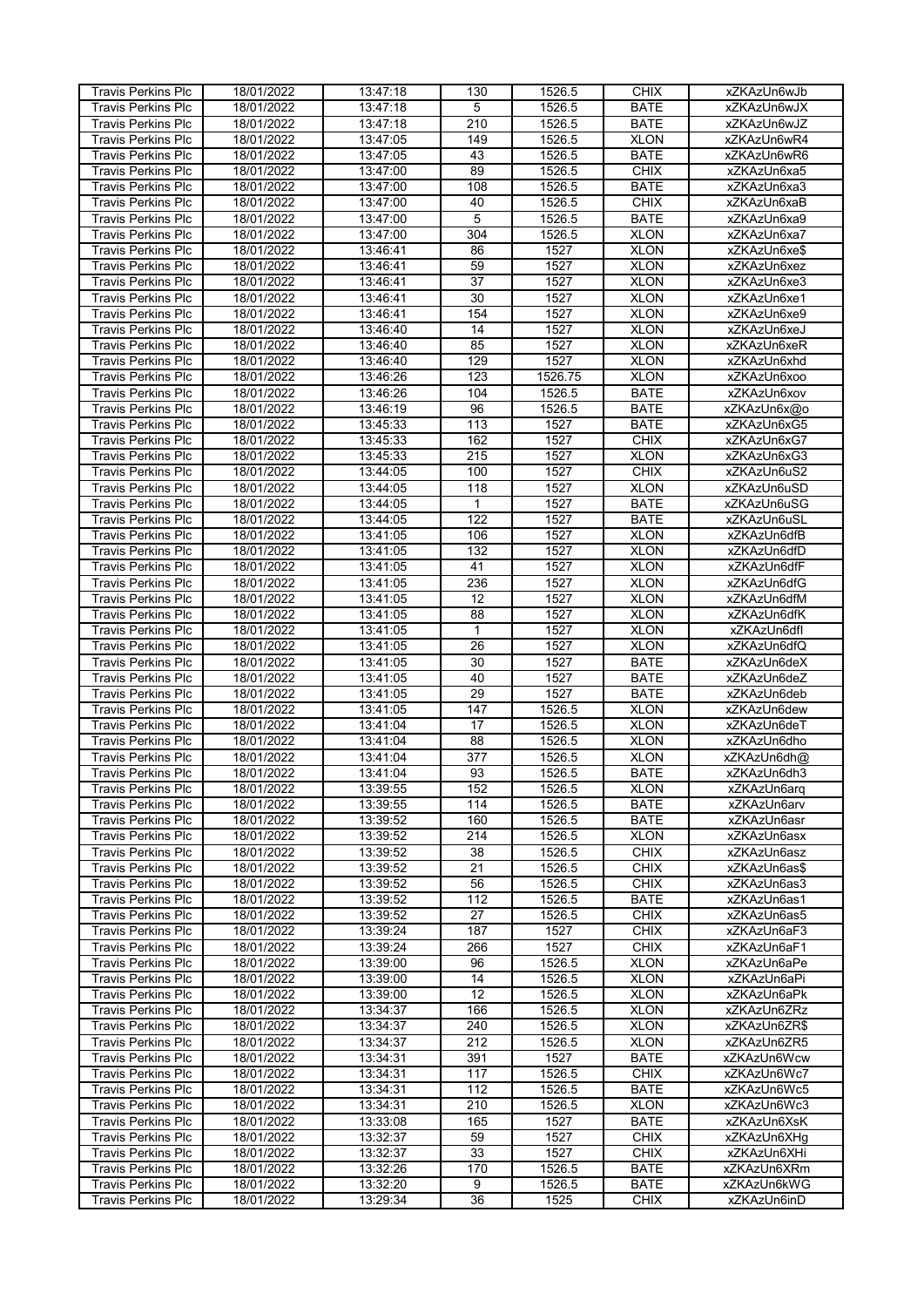| <b>Travis Perkins Plc</b> | 18/01/2022 | 13:29:34 | 79              | 1525   | <b>BATE</b> | xZKAzUn6inB  |
|---------------------------|------------|----------|-----------------|--------|-------------|--------------|
|                           |            |          | 199             |        | <b>XLON</b> |              |
| <b>Travis Perkins Plc</b> | 18/01/2022 | 13:29:34 |                 | 1525   |             | xZKAzUn6in9  |
| <b>Travis Perkins Plc</b> | 18/01/2022 | 13:29:34 | 30              | 1525   | <b>BATE</b> | xZKAzUn6inF  |
| <b>Travis Perkins Plc</b> | 18/01/2022 | 13:29:34 | 64              | 1525   | <b>CHIX</b> | xZKAzUn6inH  |
| <b>Travis Perkins Plc</b> | 18/01/2022 | 13:29:34 | 40              | 1525   | <b>CHIX</b> | xZKAzUn6inJ  |
| <b>Travis Perkins Plc</b> | 18/01/2022 | 13:25:13 | 67              | 1524   | <b>BATE</b> | xZKAzUn6hrW  |
|                           |            |          |                 |        |             |              |
| Travis Perkins Plc        | 18/01/2022 | 13:25:04 | 122             | 1524.5 | <b>XLON</b> | xZKAzUn6hoa  |
| <b>Travis Perkins Plc</b> | 18/01/2022 | 13:25:04 | 113             | 1524.5 | <b>BATE</b> | xZKAzUn6hoc  |
| <b>Travis Perkins Plc</b> | 18/01/2022 | 13:25:01 | 20              | 1525   | <b>XLON</b> | xZKAzUn6hyw  |
| <b>Travis Perkins Plc</b> | 18/01/2022 | 13:25:01 | 156             | 1525   | <b>XLON</b> | xZKAzUn6hyy  |
| <b>Travis Perkins Plc</b> | 18/01/2022 | 13:25:01 | 150             | 1525.5 | <b>BATE</b> | xZKAzUn6hyF  |
|                           | 18/01/2022 | 13:25:01 | $\overline{71}$ | 1525.5 | <b>BATE</b> |              |
| <b>Travis Perkins Plc</b> |            |          |                 |        |             | xZKAzUn6hyD  |
| <b>Travis Perkins Plc</b> | 18/01/2022 | 13:25:01 | 283             | 1525   | <b>XLON</b> | xZKAzUn6hyl  |
| <b>Travis Perkins Plc</b> | 18/01/2022 | 13:25:01 | 77              | 1525   | <b>CHIX</b> | xZKAzUn6hyM  |
| Travis Perkins Plc        | 18/01/2022 | 13:25:01 | 108             | 1525   | <b>BATE</b> | xZKAzUn6hyK  |
| <b>Travis Perkins Plc</b> | 18/01/2022 | 13:23:28 | 168             | 1525.5 | <b>XLON</b> | xZKAzUn6eCx  |
| Travis Perkins Plc        | 18/01/2022 | 13:23:28 | 108             | 1525.5 | <b>CHIX</b> | xZKAzUn6eC1  |
| <b>Travis Perkins Plc</b> | 18/01/2022 | 13:23:28 | 108             | 1525.5 | <b>BATE</b> | xZKAzUn6eC\$ |
|                           |            |          |                 |        |             |              |
| <b>Travis Perkins Plc</b> | 18/01/2022 | 13:23:28 | 176             | 1525.5 | <b>XLON</b> | xZKAzUn6eCz  |
| <b>Travis Perkins Plc</b> | 18/01/2022 | 13:23:20 | 137             | 1525.5 | <b>CHIX</b> | xZKAzUn6eLQ  |
| <b>Travis Perkins Plc</b> | 18/01/2022 | 13:23:18 | $\overline{c}$  | 1526.5 | <b>CHIX</b> | xZKAzUn6eNk  |
| <b>Travis Perkins Plc</b> | 18/01/2022 | 13:23:18 | 12              | 1526.5 | <b>CHIX</b> | xZKAzUn6eNm  |
| <b>Travis Perkins Plc</b> | 18/01/2022 | 13:23:18 | $\overline{77}$ | 1526.5 | <b>CHIX</b> | xZKAzUn6eNg  |
| <b>Travis Perkins Plc</b> | 18/01/2022 |          | 20              | 1526.5 | <b>XLON</b> | xZKAzUn6fV5  |
|                           |            | 13:21:36 |                 |        |             |              |
| <b>Travis Perkins Plc</b> | 18/01/2022 | 13:21:36 | 84              | 1526.5 | <b>XLON</b> | xZKAzUn6fV1  |
| <b>Travis Perkins Plc</b> | 18/01/2022 | 13:21:36 | 84              | 1526.5 | <b>XLON</b> | xZKAzUn6fV3  |
| <b>Travis Perkins Plc</b> | 18/01/2022 | 13:21:36 | 84              | 1526.5 | <b>XLON</b> | xZKAzUn6fVz  |
| <b>Travis Perkins Plc</b> | 18/01/2022 | 13:21:36 | $\overline{72}$ | 1526.5 | <b>XLON</b> | xZKAzUn6fV\$ |
| <b>Travis Perkins Plc</b> | 18/01/2022 | 13:21:36 | 19              | 1526.5 | <b>XLON</b> | xZKAzUn6fVx  |
|                           |            | 13:20:48 | $\overline{12}$ |        | <b>BATE</b> | xZKAzUn6M8V  |
| Travis Perkins Plc        | 18/01/2022 |          |                 | 1525.5 |             |              |
| <b>Travis Perkins Plc</b> | 18/01/2022 | 13:20:47 | 29              | 1525.5 | <b>BATE</b> | xZKAzUn6MAz  |
| <b>Travis Perkins Plc</b> | 18/01/2022 | 13:20:46 | 108             | 1526   | <b>BATE</b> | xZKAzUn6MAN  |
| <b>Travis Perkins Plc</b> | 18/01/2022 | 13:20:46 | 168             | 1526.5 | <b>XLON</b> | xZKAzUn6MAT  |
| <b>Travis Perkins Plc</b> | 18/01/2022 | 13:20:46 | 20              | 1526.5 | <b>XLON</b> | xZKAzUn6MLX  |
| Travis Perkins Plc        | 18/01/2022 | 13:20:27 | 143             | 1525.5 | <b>CHIX</b> | xZKAzUn6MPr  |
|                           |            |          |                 |        |             |              |
| <b>Travis Perkins Plc</b> | 18/01/2022 | 13:18:11 | 43              | 1526   | <b>BATE</b> | xZKAzUn6Kpy  |
| Travis Perkins Plc        | 18/01/2022 | 13:18:11 | 93              | 1526   | <b>BATE</b> | xZKAzUn6Kp1  |
| <b>Travis Perkins Plc</b> | 18/01/2022 | 13:18:11 | 6               | 1526   | <b>BATE</b> | xZKAzUn6KpE  |
| <b>Travis Perkins Plc</b> | 18/01/2022 | 13:18:11 | 120             | 1526   | <b>XLON</b> | xZKAzUn6KpB  |
| <b>Travis Perkins Plc</b> | 18/01/2022 | 13:18:11 | 120             | 1526   | <b>XLON</b> | xZKAzUn6KpD  |
| <b>Travis Perkins Plc</b> | 18/01/2022 | 13:18:11 | 209             | 1526.5 | <b>BATE</b> | xZKAzUn6KpN  |
| <b>Travis Perkins Plc</b> | 18/01/2022 | 13:18:11 | 33              | 1526.5 | <b>BATE</b> | xZKAzUn6KpR  |
|                           |            |          |                 |        |             |              |
| <b>Travis Perkins Plc</b> | 18/01/2022 | 13:18:11 | $\overline{8}$  | 1526.5 | <b>BATE</b> | xZKAzUn6KpP  |
| <b>Travis Perkins Plc</b> | 18/01/2022 | 13:18:11 | 31              | 1526.5 | <b>BATE</b> | xZKAzUn6KpV  |
| <b>Travis Perkins Plc</b> | 18/01/2022 | 13:18:11 | 14              | 1526.5 | <b>BATE</b> | xZKAzUn6KpT  |
| <b>Travis Perkins Plc</b> | 18/01/2022 | 13:18:11 | 158             | 1525.5 | <b>CHIX</b> | xZKAzUn6Koc  |
| Travis Perkins Plc        | 18/01/2022 | 13:18:11 | 200             | 1525.5 | <b>XLON</b> | xZKAzUn6Koa  |
| <b>Travis Perkins Plc</b> | 18/01/2022 | 13:17:03 | 107             | 1526   | <b>XLON</b> | xZKAzUn6LtY  |
|                           |            |          |                 |        |             |              |
| <b>Travis Perkins Plc</b> | 18/01/2022 | 13:17:03 | 240             | 1526   | <b>XLON</b> | xZKAzUn6Lta  |
| <b>Travis Perkins Plc</b> | 18/01/2022 | 13:17:03 | 90              | 1526   | <b>XLON</b> | xZKAzUn6LtW  |
| <b>Travis Perkins Plc</b> | 18/01/2022 | 13:17:03 | 117             | 1525.5 | <b>XLON</b> | xZKAzUn6Ltg  |
| <b>Travis Perkins Plc</b> | 18/01/2022 | 13:17:03 | 81              | 1525.5 | <b>XLON</b> | xZKAzUn6Lti  |
| <b>Travis Perkins Plc</b> | 18/01/2022 | 13:17:03 | 76              | 1525.5 | <b>BATE</b> | xZKAzUn6Ltk  |
| <b>Travis Perkins Plc</b> | 18/01/2022 | 13:17:03 | 14              | 1525.5 | <b>BATE</b> | xZKAzUn6Ltm  |
| <b>Travis Perkins Plc</b> | 18/01/2022 | 13:17:03 | 30              | 1525.5 | <b>CHIX</b> | xZKAzUn6Ltq  |
|                           |            |          |                 |        |             |              |
| <b>Travis Perkins Plc</b> | 18/01/2022 | 13:17:03 | 16              | 1525.5 | <b>BATE</b> | xZKAzUn6Lto  |
| <b>Travis Perkins Plc</b> | 18/01/2022 | 13:17:03 | 81              | 1525.5 | <b>CHIX</b> | xZKAzUn6Lts  |
| <b>Travis Perkins Plc</b> | 18/01/2022 | 13:12:29 | 32              | 1524.5 | <b>BATE</b> | xZKAzUn6Hgk  |
| <b>Travis Perkins Plc</b> | 18/01/2022 | 13:12:29 | 62              | 1524.5 | <b>CHIX</b> | xZKAzUn6HgB  |
| <b>Travis Perkins Plc</b> | 18/01/2022 | 13:12:08 | 1               | 1525.5 | <b>XLON</b> | xZKAzUn6Hw8  |
| <b>Travis Perkins Plc</b> | 18/01/2022 | 13:12:08 | 45              | 1525.5 | <b>XLON</b> | xZKAzUn6HwE  |
| <b>Travis Perkins Plc</b> |            |          | 152             |        | <b>XLON</b> | xZKAzUn6HwA  |
|                           | 18/01/2022 | 13:12:08 |                 | 1525.5 |             |              |
| <b>Travis Perkins Plc</b> | 18/01/2022 | 13:12:08 | 177             | 1525.5 | <b>XLON</b> | xZKAzUn6HwC  |
| <b>Travis Perkins Plc</b> | 18/01/2022 | 13:08:59 | 112             | 1525   | <b>BATE</b> | xZKAzUn6SgT  |
| <b>Travis Perkins Plc</b> | 18/01/2022 | 13:08:59 | 153             | 1525   | <b>CHIX</b> | xZKAzUn6SgV  |
| <b>Travis Perkins Plc</b> | 18/01/2022 | 13:08:59 | 127             | 1525   | <b>XLON</b> | xZKAzUn6SgP  |
| <b>Travis Perkins Plc</b> | 18/01/2022 | 13:08:59 | 66              | 1525   | <b>XLON</b> | xZKAzUn6SgR  |
| <b>Travis Perkins Plc</b> | 18/01/2022 | 13:06:28 | 65              | 1526   | <b>XLON</b> | xZKAzUn6QhX  |
|                           |            |          |                 |        |             |              |
| <b>Travis Perkins Plc</b> | 18/01/2022 | 13:06:27 | 109             | 1526.5 | <b>XLON</b> | xZKAzUn6Qhk  |
| <b>Travis Perkins Plc</b> | 18/01/2022 | 13:06:27 | 125             | 1527   | <b>BATE</b> | xZKAzUn6Qhr  |
| <b>Travis Perkins Plc</b> | 18/01/2022 | 13:06:27 | 251             | 1527   | <b>XLON</b> | xZKAzUn6Qhp  |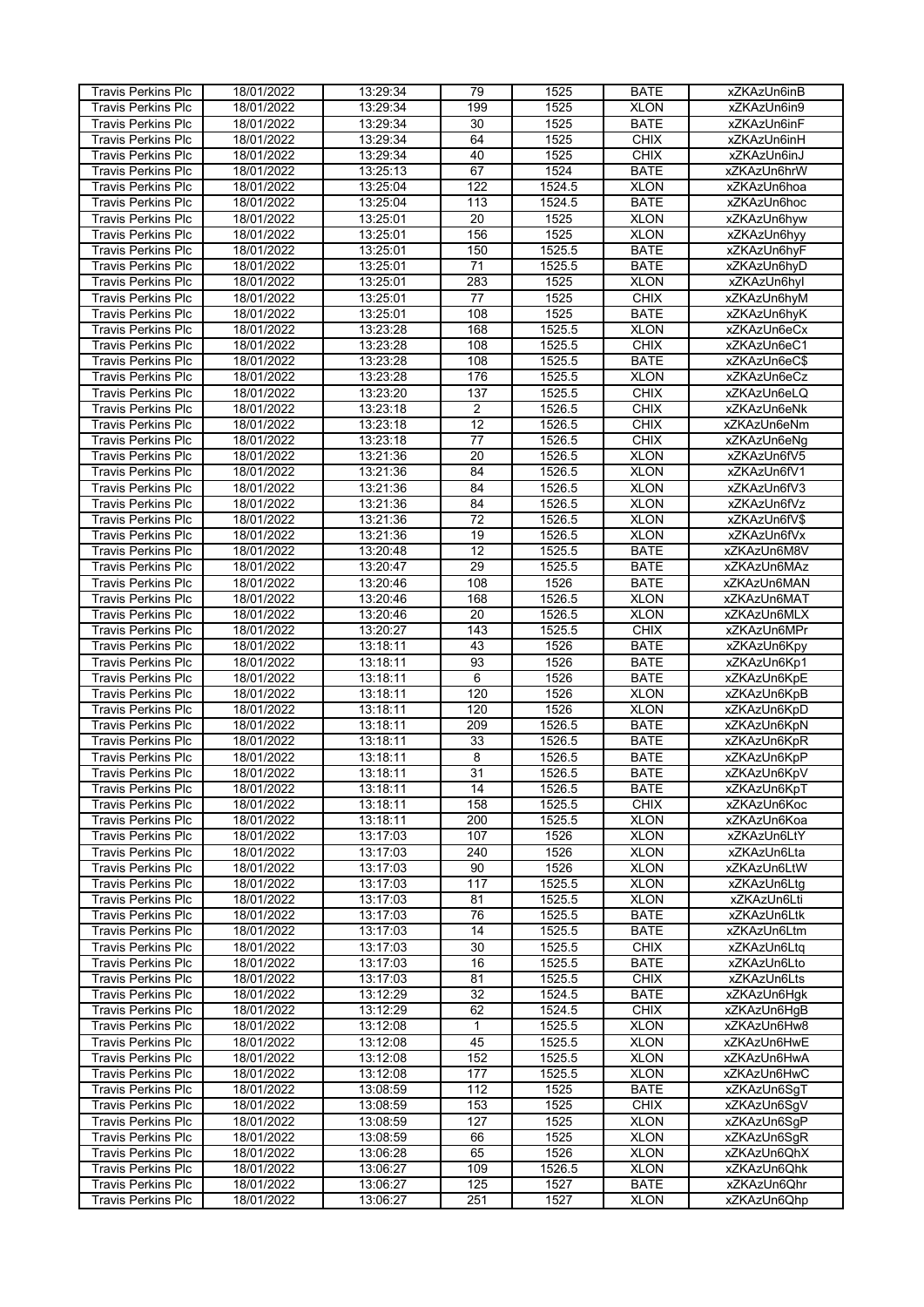| <b>Travis Perkins Plc</b> | 18/01/2022 | 13:06:21 | 120             | 1527.5 | <b>BATE</b> | xZKAzUn6QsT  |
|---------------------------|------------|----------|-----------------|--------|-------------|--------------|
| <b>Travis Perkins Plc</b> | 18/01/2022 | 13:06:21 | 48              | 1527.5 | <b>XLON</b> |              |
|                           |            |          |                 |        |             | xZKAzUn6QsR  |
| <b>Travis Perkins Plc</b> | 18/01/2022 | 13:06:21 | 280             | 1528   | <b>XLON</b> | xZKAzUn6QsV  |
| <b>Travis Perkins Plc</b> | 18/01/2022 | 13:06:21 | 158             | 1528   | <b>CHIX</b> | xZKAzUn6QnX  |
| <b>Travis Perkins Plc</b> | 18/01/2022 | 13:05:06 | 119             | 1524.5 | <b>BATE</b> | xZKAzUn6Rj0  |
| <b>Travis Perkins Plc</b> | 18/01/2022 | 13:03:06 | 105             | 1524   | <b>BATE</b> | xZKAzUn6Os0  |
|                           |            |          |                 |        |             |              |
| Travis Perkins Plc        | 18/01/2022 | 13:03:06 | 87              | 1524   | <b>CHIX</b> | xZKAzUn6Os2  |
| <b>Travis Perkins Plc</b> | 18/01/2022 | 13:03:06 | 105             | 1524   | <b>XLON</b> | xZKAzUn6Os@  |
| <b>Travis Perkins Plc</b> | 18/01/2022 | 13:02:18 | 168             | 1524   | <b>XLON</b> | xZKAzUn6OMW  |
| Travis Perkins Plc        | 18/01/2022 | 13:02:18 | 96              | 1524   | <b>BATE</b> | xZKAzUn6OMY  |
| <b>Travis Perkins Plc</b> | 18/01/2022 | 13:01:51 | 131             | 1524   | <b>CHIX</b> | xZKAzUn6Pjn  |
| <b>Travis Perkins Plc</b> | 18/01/2022 |          | 168             | 1524   | <b>BATE</b> | xZKAzUn6Pjg  |
|                           |            | 13:01:51 |                 |        |             |              |
| <b>Travis Perkins Plc</b> | 18/01/2022 | 13:01:51 | 198             | 1524   | <b>XLON</b> | xZKAzUn6Pje  |
| Travis Perkins Plc        | 18/01/2022 | 13:01:51 | 80              | 1524   | <b>XLON</b> | xZKAzUn6Pjl  |
| Travis Perkins Plc        | 18/01/2022 | 13:01:29 | 138             | 1524.5 | <b>XLON</b> | xZKAzUn6Poi  |
| <b>Travis Perkins Plc</b> | 18/01/2022 | 13:01:29 | 192             | 1524.5 | <b>XLON</b> | xZKAzUn6Poz  |
| <b>Travis Perkins Plc</b> | 18/01/2022 | 13:01:29 | 140             | 1524.5 | <b>CHIX</b> | xZKAzUn6Po1  |
| <b>Travis Perkins Plc</b> | 18/01/2022 | 13:01:29 | 168             | 1524.5 | <b>BATE</b> | xZKAzUn6Po\$ |
|                           |            |          |                 |        |             |              |
| <b>Travis Perkins Plc</b> | 18/01/2022 | 12:58:20 | 76              | 1524.5 | <b>BATE</b> | xZKAzUn674m  |
| <b>Travis Perkins Plc</b> | 18/01/2022 | 12:58:20 | 149             | 1524.5 | <b>XLON</b> | xZKAzUn674y  |
| <b>Travis Perkins Plc</b> | 18/01/2022 | 12:58:20 | 91              | 1524.5 | <b>XLON</b> | xZKAzUn674@  |
| Travis Perkins Plc        | 18/01/2022 | 12:57:09 | 86              | 1524   | <b>CHIX</b> | xZKAzUn64ge  |
| <b>Travis Perkins Plc</b> | 18/01/2022 | 12:56:50 | 179             | 1524.5 | <b>XLON</b> | xZKAzUn64xA  |
|                           | 18/01/2022 | 12:56:50 |                 |        | <b>BATE</b> | xZKAzUn64xG  |
| <b>Travis Perkins Plc</b> |            |          | 101             | 1524.5 |             |              |
| <b>Travis Perkins Plc</b> | 18/01/2022 | 12:56:50 | 39              | 1524.5 | <b>CHIX</b> | xZKAzUn64xM  |
| <b>Travis Perkins Plc</b> | 18/01/2022 | 12:56:50 | $\overline{23}$ | 1524.5 | <b>BATE</b> | xZKAzUn64xl  |
| <b>Travis Perkins Plc</b> | 18/01/2022 | 12:56:50 | 88              | 1524.5 | <b>CHIX</b> | xZKAzUn64xO  |
| <b>Travis Perkins Plc</b> | 18/01/2022 | 12:56:50 | $\overline{22}$ | 1524.5 | <b>BATE</b> | xZKAzUn64xK  |
| <b>Travis Perkins Plc</b> | 18/01/2022 | 12:56:50 | 15              | 1524.5 | <b>XLON</b> | xZKAzUn64xC  |
|                           |            | 12:56:50 | 51              |        | <b>XLON</b> |              |
| Travis Perkins Plc        | 18/01/2022 |          |                 | 1524.5 |             | xZKAzUn64xE  |
| <b>Travis Perkins Plc</b> | 18/01/2022 | 12:54:10 | 121             | 1524   | <b>XLON</b> | xZKAzUn62qW  |
| <b>Travis Perkins Plc</b> | 18/01/2022 | 12:54:04 | 107             | 1524   | <b>XLON</b> | xZKAzUn62mY  |
| <b>Travis Perkins Plc</b> | 18/01/2022 | 12:54:04 | 131             | 1524   | <b>BATE</b> | xZKAzUn62ma  |
| <b>Travis Perkins Plc</b> | 18/01/2022 | 12:52:49 | 129             | 1524.5 | <b>XLON</b> | xZKAzUn63gY  |
| Travis Perkins Plc        | 18/01/2022 | 12:52:30 | 119             | 1525   | <b>BATE</b> | xZKAzUn634z  |
| <b>Travis Perkins Plc</b> | 18/01/2022 | 12:52:30 | 131             | 1525   | <b>XLON</b> | xZKAzUn634x  |
|                           |            |          |                 |        |             |              |
| Travis Perkins Plc        | 18/01/2022 | 12:52:15 | 306             | 1525   | <b>XLON</b> | xZKAzUn63Gp  |
| <b>Travis Perkins Plc</b> | 18/01/2022 | 12:52:15 | 109             | 1525   | <b>BATE</b> | xZKAzUn63Gr  |
| <b>Travis Perkins Plc</b> | 18/01/2022 | 12:51:00 | 29              | 1526   | <b>BATE</b> | xZKAzUn60HL  |
| <b>Travis Perkins Plc</b> | 18/01/2022 | 12:51:00 | $\overline{72}$ | 1526   | <b>BATE</b> | xZKAzUn60HN  |
| <b>Travis Perkins Plc</b> | 18/01/2022 | 12:51:00 | 250             | 1526   | <b>BATE</b> | xZKAzUn60HP  |
| <b>Travis Perkins Plc</b> | 18/01/2022 | 12:51:00 | 124             | 1526   | <b>BATE</b> | xZKAzUn60HR  |
|                           |            |          |                 |        |             |              |
| <b>Travis Perkins Plc</b> | 18/01/2022 | 12:51:00 | 187             | 1525.5 | <b>XLON</b> | xZKAzUn60GW  |
| <b>Travis Perkins Plc</b> | 18/01/2022 | 12:51:00 | 8               | 1525.5 | <b>CHIX</b> | xZKAzUn60GY  |
| <b>Travis Perkins Plc</b> | 18/01/2022 | 12:51:00 | 119             | 1525.5 | <b>CHIX</b> | xZKAzUn60Gc  |
| <b>Travis Perkins Plc</b> | 18/01/2022 | 12:51:00 | 67              | 1525.5 | <b>BATE</b> | xZKAzUn60Ga  |
| Travis Perkins Plc        | 18/01/2022 | 12:51:00 | 100             | 1526   | <b>BATE</b> | xZKAzUn60Gw  |
| <b>Travis Perkins Plc</b> | 18/01/2022 | 12:51:00 | 127             | 1526   | <b>CHIX</b> | xZKAzUn60Gv  |
|                           |            |          |                 |        |             |              |
| <b>Travis Perkins Plc</b> | 18/01/2022 | 12:51:00 | 187             | 1526   | <b>XLON</b> | xZKAzUn60Gs  |
| <b>Travis Perkins Plc</b> | 18/01/2022 | 12:49:46 | 180             | 1525   | <b>XLON</b> | xZKAzUn61Ve  |
| <b>Travis Perkins Plc</b> | 18/01/2022 | 12:49:46 | 119             | 1525   | <b>XLON</b> | xZKAzUn61Vc  |
| <b>Travis Perkins Plc</b> | 18/01/2022 | 12:49:46 | 92              | 1525   | <b>XLON</b> | xZKAzUn61Vw  |
| <b>Travis Perkins Plc</b> | 18/01/2022 | 12:49:46 | $\overline{32}$ | 1525   | <b>XLON</b> | xZKAzUn61V2  |
| <b>Travis Perkins Plc</b> | 18/01/2022 | 12:49:46 | 200             | 1525   | <b>XLON</b> | xZKAzUn61V0  |
| <b>Travis Perkins Plc</b> | 18/01/2022 | 12:49:46 | 119             | 1525   | <b>XLON</b> | xZKAzUn61V@  |
|                           |            |          |                 |        |             |              |
| <b>Travis Perkins Plc</b> | 18/01/2022 | 12:49:46 | 191             | 1525   | <b>XLON</b> | xZKAzUn61VQ  |
| <b>Travis Perkins Plc</b> | 18/01/2022 | 12:49:46 | 134             | 1525   | <b>CHIX</b> | xZKAzUn61VU  |
| <b>Travis Perkins Plc</b> | 18/01/2022 | 12:49:46 | 99              | 1525   | <b>BATE</b> | xZKAzUn61UW  |
| <b>Travis Perkins Plc</b> | 18/01/2022 | 12:49:46 | 24              | 1524.5 | <b>BATE</b> | xZKAzUn61VS  |
| <b>Travis Perkins Plc</b> | 18/01/2022 | 12:49:42 | 24              | 1525.5 | <b>CHIX</b> | xZKAzUn61Op  |
| <b>Travis Perkins Plc</b> | 18/01/2022 | 12:49:42 | 83              | 1525.5 | <b>CHIX</b> | xZKAzUn61Ot  |
| <b>Travis Perkins Plc</b> |            |          |                 |        | <b>CHIX</b> | xZKAzUn6FSM  |
|                           | 18/01/2022 | 12:47:36 | 65              | 1525.5 |             |              |
| <b>Travis Perkins Plc</b> | 18/01/2022 | 12:47:36 | $\overline{3}$  | 1525.5 | <b>CHIX</b> | xZKAzUn6FSI  |
| <b>Travis Perkins Plc</b> | 18/01/2022 | 12:47:36 | 44              | 1525.5 | <b>CHIX</b> | xZKAzUn6FSK  |
| <b>Travis Perkins Plc</b> | 18/01/2022 | 12:43:58 | 19              | 1523.5 | <b>BATE</b> | xZKAzUn6BkM  |
| <b>Travis Perkins Plc</b> | 18/01/2022 | 12:43:48 | $\overline{7}$  | 1524   | <b>XLON</b> | xZKAzUn6Byj  |
| Travis Perkins Plc        | 18/01/2022 | 12:43:48 | 23              | 1524   | <b>XLON</b> | xZKAzUn6Byf  |
| <b>Travis Perkins Plc</b> | 18/01/2022 | 12:43:48 | $\overline{22}$ | 1524   | <b>XLON</b> | xZKAzUn6Byb  |
|                           |            |          |                 |        |             |              |
| <b>Travis Perkins Plc</b> | 18/01/2022 | 12:43:48 | 49              | 1524   | <b>XLON</b> | xZKAzUn6ByZ  |
| <b>Travis Perkins Plc</b> | 18/01/2022 | 12:43:46 | 88              | 1524   | <b>BATE</b> | xZKAzUn6B@J  |
| Travis Perkins Plc        | 18/01/2022 | 12:43:30 | 108             | 1523.5 | <b>CHIX</b> | xZKAzUn6BCe  |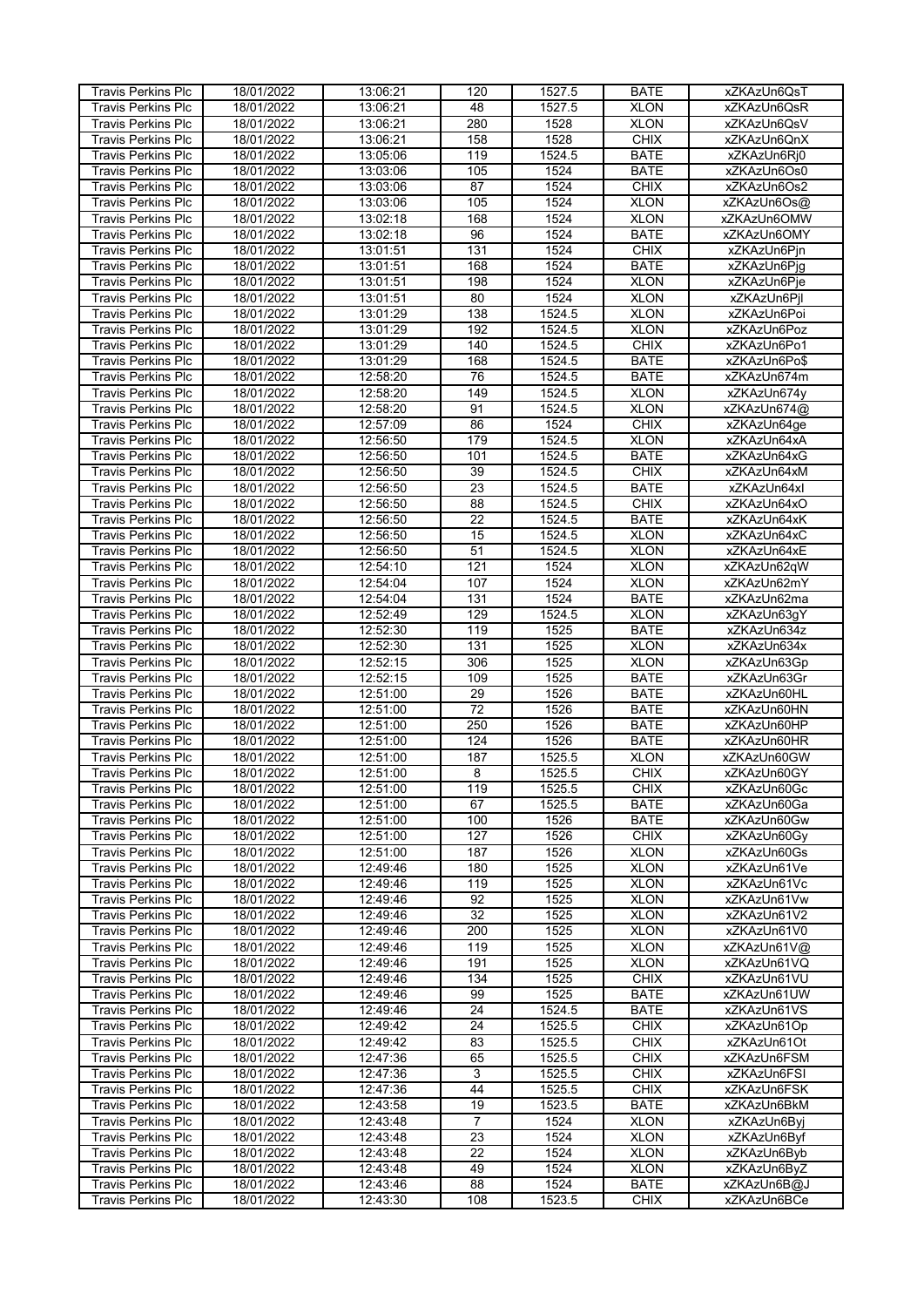| <b>Travis Perkins Plc</b> | 18/01/2022 | 12:43:22 | 46              | 1523.5 | <b>BATE</b> | xZKAzUn6BA\$ |
|---------------------------|------------|----------|-----------------|--------|-------------|--------------|
|                           |            |          | $\overline{90}$ |        |             |              |
| <b>Travis Perkins Plc</b> | 18/01/2022 | 12:43:06 |                 | 1523.5 | <b>XLON</b> | xZKAzUn6BPp  |
| <b>Travis Perkins Plc</b> | 18/01/2022 | 12:43:06 | 109             | 1523.5 | <b>XLON</b> | xZKAzUn6BPt  |
| <b>Travis Perkins Plc</b> | 18/01/2022 | 12:43:06 | 29              | 1523.5 | <b>XLON</b> | xZKAzUn6BPv  |
| <b>Travis Perkins Plc</b> | 18/01/2022 | 12:43:06 | 123             | 1523.5 | <b>XLON</b> | xZKAzUn6BP9  |
| <b>Travis Perkins Plc</b> | 18/01/2022 | 12:39:49 | $\overline{34}$ | 1523   | <b>BATE</b> | xZKAzUn7sKH  |
|                           |            |          |                 |        | <b>XLON</b> |              |
| Travis Perkins Plc        | 18/01/2022 | 12:39:49 | 150             | 1523.5 |             | xZKAzUn7sKK  |
| <b>Travis Perkins Plc</b> | 18/01/2022 | 12:39:49 | 52              | 1523.5 | <b>BATE</b> | xZKAzUn7sKM  |
| <b>Travis Perkins Plc</b> | 18/01/2022 | 12:39:49 | 61              | 1523.5 | <b>BATE</b> | xZKAzUn7sKO  |
| Travis Perkins Plc        | 18/01/2022 | 12:39:49 | 113             | 1523.5 | <b>CHIX</b> | xZKAzUn7sKQ  |
| <b>Travis Perkins Plc</b> | 18/01/2022 | 12:39:49 | $\overline{22}$ | 1523.5 | <b>CHIX</b> | xZKAzUn7sNb  |
|                           | 18/01/2022 | 12:36:57 | 102             |        | <b>XLON</b> |              |
| <b>Travis Perkins Plc</b> |            |          |                 | 1523.5 |             | xZKAzUn7r\$K |
| <b>Travis Perkins Plc</b> | 18/01/2022 | 12:36:43 | 79              | 1523.5 | <b>BATE</b> | xZKAzUn7rDI  |
| <b>Travis Perkins Plc</b> | 18/01/2022 | 12:36:37 | 121             | 1523.5 | <b>XLON</b> | xZKAzUn7r85  |
| Travis Perkins Plc        | 18/01/2022 | 12:36:37 | $\overline{32}$ | 1523.5 | <b>XLON</b> | xZKAzUn7r87  |
| <b>Travis Perkins Plc</b> | 18/01/2022 | 12:36:37 | 118             | 1523.5 | <b>CHIX</b> | xZKAzUn7r89  |
| Travis Perkins Plc        | 18/01/2022 | 12:36:37 | 107             | 1523.5 | <b>BATE</b> | xZKAzUn7r8B  |
| <b>Travis Perkins Plc</b> | 18/01/2022 | 12:35:14 | 114             | 1523.5 | <b>XLON</b> | xZKAzUn7pf2  |
|                           |            |          |                 |        |             |              |
| <b>Travis Perkins Plc</b> | 18/01/2022 | 12:35:14 | 43              | 1523.5 | <b>XLON</b> | xZKAzUn7pf4  |
| <b>Travis Perkins Plc</b> | 18/01/2022 | 12:35:05 | 157             | 1524   | <b>XLON</b> | xZKAzUn7pzJ  |
| <b>Travis Perkins Plc</b> | 18/01/2022 | 12:34:14 | 83              | 1524   | <b>BATE</b> | xZKAzUn7mqH  |
| <b>Travis Perkins Plc</b> | 18/01/2022 | 12:34:04 | 181             | 1524   | <b>XLON</b> | xZKAzUn7m\$D |
| <b>Travis Perkins Plc</b> | 18/01/2022 | 12:33:59 | 86              | 1524.5 | <b>BATE</b> | xZKAzUn7m4F  |
| <b>Travis Perkins Plc</b> | 18/01/2022 | 12:33:59 | 118             | 1524.5 | <b>CHIX</b> | xZKAzUn7m4H  |
|                           |            |          |                 |        |             |              |
| <b>Travis Perkins Plc</b> | 18/01/2022 | 12:33:59 | 190             | 1524.5 | <b>XLON</b> | xZKAzUn7m67  |
| <b>Travis Perkins Plc</b> | 18/01/2022 | 12:33:59 | 240             | 1524.5 | <b>XLON</b> | xZKAzUn7m69  |
| Travis Perkins Plc        | 18/01/2022 | 12:33:59 | 150             | 1524.5 | <b>XLON</b> | xZKAzUn7m6B  |
| <b>Travis Perkins Plc</b> | 18/01/2022 | 12:33:59 | 179             | 1524.5 | <b>XLON</b> | xZKAzUn7m6Q  |
| <b>Travis Perkins Plc</b> | 18/01/2022 | 12:33:59 | 141             | 1524.5 | <b>CHIX</b> | xZKAzUn7m1Z  |
| Travis Perkins Plc        | 18/01/2022 | 12:33:59 | 97              | 1524.5 | <b>BATE</b> | xZKAzUn7m6V  |
|                           |            |          |                 |        |             |              |
| <b>Travis Perkins Plc</b> | 18/01/2022 | 12:33:59 | 66              | 1524.5 | <b>BATE</b> | xZKAzUn7m1X  |
| <b>Travis Perkins Plc</b> | 18/01/2022 | 12:33:30 | 64              | 1525   | <b>BATE</b> | xZKAzUn7nXq  |
| <b>Travis Perkins Plc</b> | 18/01/2022 | 12:33:30 | 53              | 1525   | <b>BATE</b> | xZKAzUn7nXo  |
| <b>Travis Perkins Plc</b> | 18/01/2022 | 12:29:40 | 35              | 1524   | <b>BATE</b> | xZKAzUn7zdB  |
| <b>Travis Perkins Plc</b> | 18/01/2022 | 12:29:40 | 115             | 1524   | <b>CHIX</b> | xZKAzUn7zdF  |
| <b>Travis Perkins Plc</b> | 18/01/2022 | 12:29:40 | 67              | 1524   | <b>BATE</b> | xZKAzUn7zdD  |
|                           |            |          |                 |        |             |              |
| Travis Perkins Plc        | 18/01/2022 | 12:29:17 | 150             | 1524.5 | <b>XLON</b> | xZKAzUn7zp2  |
| <b>Travis Perkins Plc</b> | 18/01/2022 | 12:29:17 | $\overline{38}$ | 1524.5 | <b>CHIX</b> | xZKAzUn7zp6  |
| <b>Travis Perkins Plc</b> | 18/01/2022 | 12:29:17 | 112             | 1524.5 | <b>BATE</b> | xZKAzUn7zp4  |
| <b>Travis Perkins Plc</b> | 18/01/2022 | 12:29:17 | 98              | 1524.5 | <b>CHIX</b> | xZKAzUn7zp8  |
| <b>Travis Perkins Plc</b> | 18/01/2022 | 12:29:14 | 119             | 1525   | <b>XLON</b> | xZKAzUn7zyk  |
| <b>Travis Perkins Plc</b> | 18/01/2022 | 12:29:14 | 119             | 1525   | <b>XLON</b> | xZKAzUn7zyy  |
| <b>Travis Perkins Plc</b> | 18/01/2022 | 12:25:06 | 86              | 1523.5 | <b>CHIX</b> | xZKAzUn7vHz  |
|                           |            |          |                 |        |             |              |
| <b>Travis Perkins Plc</b> | 18/01/2022 | 12:25:06 | 117             | 1523.5 | <b>BATE</b> | xZKAzUn7vHx  |
| <b>Travis Perkins Plc</b> | 18/01/2022 | 12:25:06 | 89              | 1523.5 | <b>XLON</b> | xZKAzUn7vHv  |
| <b>Travis Perkins Plc</b> | 18/01/2022 | 12:25:06 | 131             | 1524   | <b>XLON</b> | xZKAzUn7vH5  |
| <b>Travis Perkins Plc</b> | 18/01/2022 | 12:25:06 | 117             | 1524   | <b>BATE</b> | xZKAzUn7vH7  |
| <b>Travis Perkins Plc</b> | 18/01/2022 | 12:24:11 | 81              | 1523.5 | <b>XLON</b> | xZKAzUn7cwR  |
| <b>Travis Perkins Plc</b> | 18/01/2022 | 12:24:11 | 42              | 1523.5 | <b>XLON</b> | xZKAzUn7cwT  |
|                           |            | 12:24:08 |                 |        |             |              |
| <b>Travis Perkins Plc</b> | 18/01/2022 |          | 179             | 1524   | <b>XLON</b> | xZKAzUn7c7H  |
| <b>Travis Perkins Plc</b> | 18/01/2022 | 12:24:08 | 86              | 1524   | <b>BATE</b> | xZKAzUn7c7J  |
| <b>Travis Perkins Plc</b> | 18/01/2022 | 12:24:08 | $\overline{9}$  | 1524   | <b>BATE</b> | xZKAzUn7c7L  |
| <b>Travis Perkins Plc</b> | 18/01/2022 | 12:23:31 | $\overline{24}$ | 1524   | <b>BATE</b> | xZKAzUn7dW1  |
| <b>Travis Perkins Plc</b> | 18/01/2022 | 12:23:31 | 95              | 1524.5 | <b>CHIX</b> | xZKAzUn7dWE  |
| <b>Travis Perkins Plc</b> | 18/01/2022 | 12:23:31 | 118             | 1525   | <b>BATE</b> | xZKAzUn7dWO  |
| <b>Travis Perkins Plc</b> | 18/01/2022 | 12:23:31 | 184             | 1524.5 | <b>BATE</b> | xZKAzUn7dZX  |
|                           |            |          |                 |        |             |              |
| <b>Travis Perkins Plc</b> | 18/01/2022 | 12:23:31 | 87              | 1524.5 | <b>CHIX</b> | xZKAzUn7dZZ  |
| <b>Travis Perkins Plc</b> | 18/01/2022 | 12:23:31 | 298             | 1524.5 | <b>XLON</b> | xZKAzUn7dWV  |
| <b>Travis Perkins Plc</b> | 18/01/2022 | 12:23:29 | 46              | 1525   | <b>XLON</b> | xZKAzUn7dYa  |
| <b>Travis Perkins Plc</b> | 18/01/2022 | 12:23:29 | 41              | 1525   | <b>XLON</b> | xZKAzUn7dYc  |
| <b>Travis Perkins Plc</b> | 18/01/2022 | 12:23:29 | 185             | 1525   | <b>XLON</b> | xZKAzUn7dYC  |
| <b>Travis Perkins Plc</b> | 18/01/2022 | 12:23:29 | 128             | 1525   | <b>CHIX</b> | xZKAzUn7dYK  |
|                           |            |          |                 |        |             |              |
| <b>Travis Perkins Plc</b> | 18/01/2022 | 12:23:29 | $\overline{37}$ | 1525   | <b>BATE</b> | xZKAzUn7dYG  |
| <b>Travis Perkins Plc</b> | 18/01/2022 | 12:23:29 | 120             | 1525   | <b>BATE</b> | xZKAzUn7dYM  |
| <b>Travis Perkins Plc</b> | 18/01/2022 | 12:19:18 | 144             | 1525   | <b>XLON</b> | xZKAzUn7Yie  |
| <b>Travis Perkins Plc</b> | 18/01/2022 | 12:19:18 | 102             | 1525.5 | <b>XLON</b> | xZKAzUn7Yin  |
| Travis Perkins Plc        | 18/01/2022 | 12:19:18 | 91              | 1525.5 | <b>XLON</b> | xZKAzUn7Yir  |
| <b>Travis Perkins Plc</b> | 18/01/2022 | 12:19:18 | 14              | 1525.5 | <b>XLON</b> | xZKAzUn7Yip  |
| <b>Travis Perkins Plc</b> | 18/01/2022 | 12:18:37 | 121             | 1525.5 | <b>XLON</b> | xZKAzUn7YCp  |
|                           |            |          |                 |        |             |              |
| <b>Travis Perkins Plc</b> | 18/01/2022 | 12:17:15 | $\overline{2}$  | 1525.5 | <b>CHIX</b> | xZKAzUn7Z2p  |
| Travis Perkins Plc        | 18/01/2022 | 12:17:15 | 23              | 1525.5 | <b>CHIX</b> | xZKAzUn7Z2r  |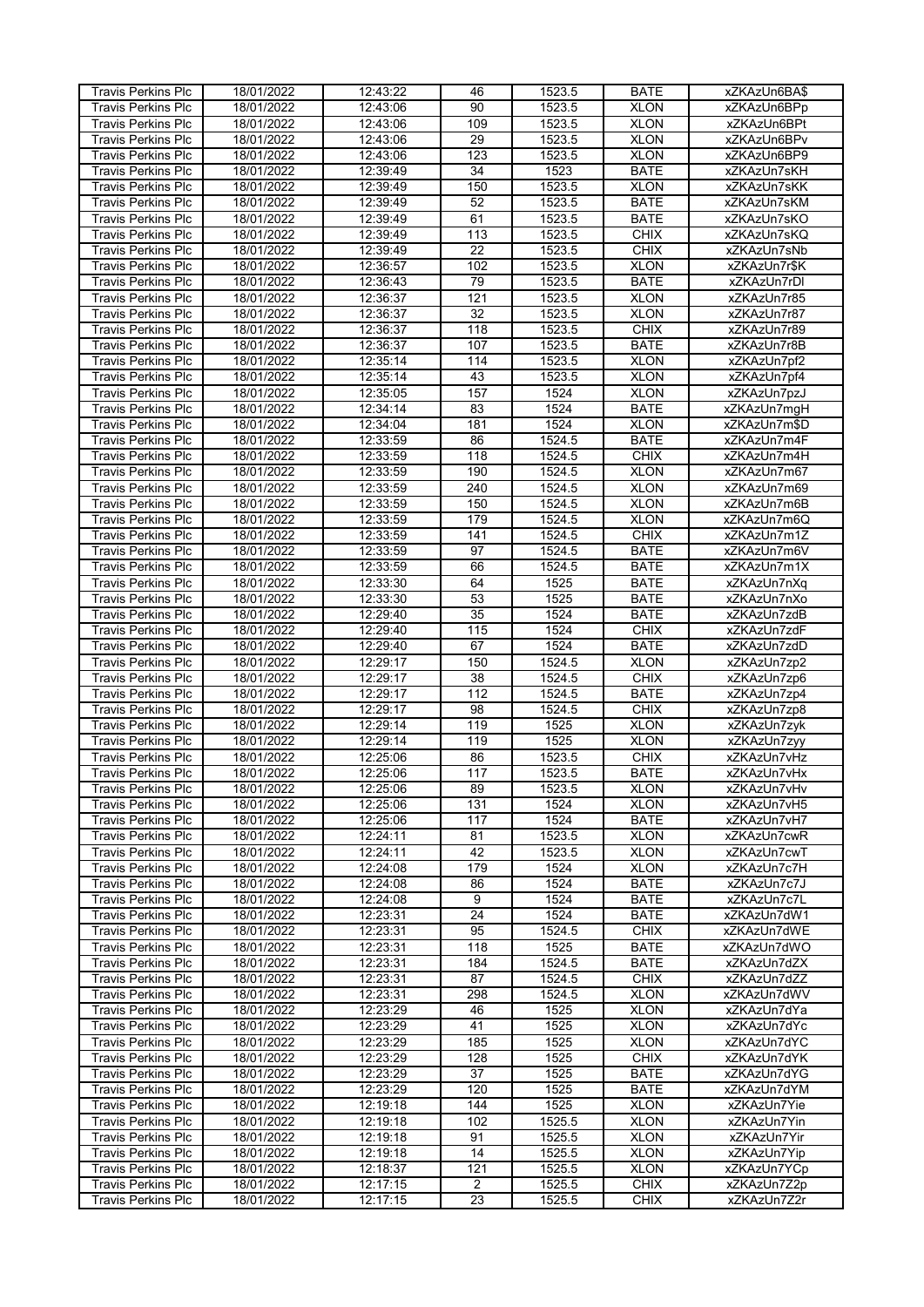| <b>Travis Perkins Plc</b> | 18/01/2022 | 12:17:15 | 119             | 1525.5 | <b>CHIX</b> | xZKAzUn7Z2v  |
|---------------------------|------------|----------|-----------------|--------|-------------|--------------|
|                           |            |          |                 |        |             |              |
| <b>Travis Perkins Plc</b> | 18/01/2022 | 12:17:15 | 125             | 1525.5 | <b>BATE</b> | xZKAzUn7Z2t  |
| <b>Travis Perkins Plc</b> | 18/01/2022 | 12:17:15 | 213             | 1525.5 | <b>XLON</b> | xZKAzUn7Z2n  |
| <b>Travis Perkins Plc</b> | 18/01/2022 | 12:16:38 | 3               | 1525.5 | <b>CHIX</b> | xZKAzUn7WiO  |
| <b>Travis Perkins Plc</b> | 18/01/2022 | 12:16:38 | 105             | 1525.5 | <b>BATE</b> | xZKAzUn7WIZ  |
| <b>Travis Perkins Plc</b> | 18/01/2022 | 12:14:44 | 184             | 1525.5 | <b>XLON</b> | xZKAzUn7Xsi  |
|                           |            |          |                 |        |             |              |
| Travis Perkins Plc        | 18/01/2022 | 12:14:44 | 77              | 1525.5 | <b>CHIX</b> | xZKAzUn7Xsm  |
| <b>Travis Perkins Plc</b> | 18/01/2022 | 12:14:44 | 98              | 1525.5 | <b>BATE</b> | xZKAzUn7Xsk  |
| <b>Travis Perkins Plc</b> | 18/01/2022 | 12:13:11 | 97              | 1525   | <b>BATE</b> | xZKAzUn7ksR  |
| Travis Perkins Plc        | 18/01/2022 | 12:13:11 | 143             | 1525   | <b>XLON</b> | xZKAzUn7ksP  |
| <b>Travis Perkins Plc</b> | 18/01/2022 | 12:13:11 | 27              | 1525   | <b>BATE</b> | xZKAzUn7ksT  |
|                           | 18/01/2022 |          | 85              | 1525.5 | <b>BATE</b> |              |
| <b>Travis Perkins Plc</b> |            | 12:12:40 |                 |        |             | xZKAzUn7k3b  |
| <b>Travis Perkins Plc</b> | 18/01/2022 | 12:12:40 | 197             | 1525.5 | <b>XLON</b> | xZKAzUn7k3Z  |
| <b>Travis Perkins Plc</b> | 18/01/2022 | 12:12:40 | 72              | 1525.5 | <b>BATE</b> | xZKAzUn7k3d  |
| Travis Perkins Plc        | 18/01/2022 | 12:12:40 | 66              | 1525.5 | <b>CHIX</b> | xZKAzUn7k3f  |
| <b>Travis Perkins Plc</b> | 18/01/2022 | 12:12:40 | $\overline{3}$  | 1525.5 | <b>BATE</b> | xZKAzUn7k3h  |
| Travis Perkins Plc        | 18/01/2022 | 12:12:28 | $\overline{8}$  | 1526   | <b>CHIX</b> | xZKAzUn7kB6  |
| <b>Travis Perkins Plc</b> | 18/01/2022 | 12:12:28 | 90              | 1526   | <b>CHIX</b> | xZKAzUn7kB8  |
|                           |            |          |                 |        |             |              |
| <b>Travis Perkins Plc</b> | 18/01/2022 | 12:12:28 | 130             | 1526   | <b>BATE</b> | xZKAzUn7kAX  |
| Travis Perkins Plc        | 18/01/2022 | 12:12:27 | 209             | 1526   | <b>BATE</b> | xZKAzUn7kAi  |
| <b>Travis Perkins Plc</b> | 18/01/2022 | 12:12:27 | 17              | 1526   | <b>BATE</b> | xZKAzUn7kAm  |
| <b>Travis Perkins Plc</b> | 18/01/2022 | 12:12:27 | 22              | 1526   | <b>BATE</b> | xZKAzUn7kAs  |
| <b>Travis Perkins Plc</b> | 18/01/2022 | 12:12:27 | 13              | 1526   | <b>BATE</b> | xZKAzUn7kAu  |
|                           | 18/01/2022 |          | 158             | 1526   | <b>XLON</b> | xZKAzUn7lb0  |
| <b>Travis Perkins Plc</b> |            | 12:12:05 |                 |        |             |              |
| <b>Travis Perkins Plc</b> | 18/01/2022 | 12:12:05 | 67              | 1526   | <b>XLON</b> | xZKAzUn7lb2  |
| <b>Travis Perkins Plc</b> | 18/01/2022 | 12:12:05 | 94              | 1526   | <b>XLON</b> | xZKAzUn7lb@  |
| Travis Perkins Plc        | 18/01/2022 | 12:12:05 | 173             | 1526   | <b>XLON</b> | xZKAzUn7lbD  |
| <b>Travis Perkins Plc</b> | 18/01/2022 | 12:12:05 | 110             | 1526   | <b>CHIX</b> | xZKAzUn7lbG  |
| <b>Travis Perkins Plc</b> | 18/01/2022 | 12:12:05 | 40              | 1526   | <b>CHIX</b> | xZKAzUn7lbE  |
|                           | 18/01/2022 | 12:09:03 |                 |        | <b>BATE</b> |              |
| Travis Perkins Plc        |            |          | 6               | 1525.5 |             | xZKAzUn7je7  |
| <b>Travis Perkins Plc</b> | 18/01/2022 | 12:09:03 | 6               | 1525.5 | <b>BATE</b> | xZKAzUn7je9  |
| <b>Travis Perkins Plc</b> | 18/01/2022 | 12:08:55 | 333             | 1525.5 | <b>XLON</b> | xZKAzUn7jnl  |
| <b>Travis Perkins Plc</b> | 18/01/2022 | 12:08:12 | 111             | 1525   | <b>CHIX</b> | xZKAzUn7jMu  |
| <b>Travis Perkins Plc</b> | 18/01/2022 | 12:06:54 | 77              | 1525   | <b>BATE</b> | xZKAzUn7hni  |
| Travis Perkins Plc        | 18/01/2022 | 12:06:54 | 97              | 1525   | <b>BATE</b> | xZKAzUn7hnc  |
|                           | 18/01/2022 | 12:06:42 | 309             | 1525   | <b>XLON</b> |              |
| <b>Travis Perkins Plc</b> |            |          |                 |        |             | xZKAzUn7hup  |
| <b>Travis Perkins Plc</b> | 18/01/2022 | 12:04:48 | 92              | 1525   | <b>CHIX</b> | xZKAzUn7eTF  |
| <b>Travis Perkins Plc</b> | 18/01/2022 | 12:04:48 | $\overline{3}$  | 1525   | <b>CHIX</b> | xZKAzUn7eTH  |
| <b>Travis Perkins Plc</b> | 18/01/2022 | 12:04:48 | $\overline{75}$ | 1525   | <b>BATE</b> | xZKAzUn7eTP  |
| <b>Travis Perkins Plc</b> | 18/01/2022 | 12:04:48 | $\overline{32}$ | 1525   | <b>BATE</b> | xZKAzUn7eTT  |
| <b>Travis Perkins Plc</b> | 18/01/2022 | 12:04:48 | 68              | 1525   | <b>BATE</b> | xZKAzUn7eTR  |
| <b>Travis Perkins Plc</b> | 18/01/2022 | 12:03:38 | $\overline{5}$  | 1525   | <b>BATE</b> | xZKAzUn7f73  |
|                           |            |          |                 |        |             |              |
| Travis Perkins Plc        | 18/01/2022 | 12:03:38 | 83              | 1525   | <b>XLON</b> | xZKAzUn7f77  |
| <b>Travis Perkins Plc</b> | 18/01/2022 | 12:03:38 | 100             | 1525   | <b>CHIX</b> | xZKAzUn7f79  |
| <b>Travis Perkins Plc</b> | 18/01/2022 | 12:03:38 | 123             | 1525.5 | <b>XLON</b> | xZKAzUn7f7B  |
| <b>Travis Perkins Plc</b> | 18/01/2022 | 12:03:38 | 146             | 1525.5 | <b>CHIX</b> | xZKAzUn7f7D  |
| Travis Perkins Plc        | 18/01/2022 | 12:03:36 | 119             | 1526   | <b>BATE</b> | xZKAzUn7f6I  |
| <b>Travis Perkins Plc</b> | 18/01/2022 | 12:03:36 | 121             | 1526   | <b>BATE</b> | xZKAzUn7f1n  |
|                           |            |          |                 |        |             |              |
| <b>Travis Perkins Plc</b> | 18/01/2022 | 12:03:33 | 61              | 1526   | <b>BATE</b> | xZKAzUn7f2m  |
| <b>Travis Perkins Plc</b> | 18/01/2022 | 12:03:33 | 6               | 1526   | <b>BATE</b> | xZKAzUn7f2o  |
| <b>Travis Perkins Plc</b> | 18/01/2022 | 12:03:30 | 6               | 1526   | <b>BATE</b> | xZKAzUn7fD9  |
| <b>Travis Perkins Plc</b> | 18/01/2022 | 12:03:30 | 6               | 1526   | <b>BATE</b> | xZKAzUn7fDB  |
| <b>Travis Perkins Plc</b> | 18/01/2022 | 12:03:26 | 116             | 1525.5 | <b>BATE</b> | xZKAzUn7f9\$ |
| <b>Travis Perkins Plc</b> | 18/01/2022 | 12:02:56 | 92              | 1525.5 | <b>CHIX</b> | xZKAzUn7MdC  |
| <b>Travis Perkins Plc</b> | 18/01/2022 | 12:02:56 | 29              | 1525.5 | <b>CHIX</b> | xZKAzUn7MdE  |
|                           |            |          |                 |        |             |              |
| <b>Travis Perkins Plc</b> | 18/01/2022 | 12:02:53 | 89              | 1525.5 | <b>XLON</b> | xZKAzUn7Mjg  |
| <b>Travis Perkins Plc</b> | 18/01/2022 | 12:02:53 | 29              | 1525.5 | <b>XLON</b> | xZKAzUn7Mjk  |
| <b>Travis Perkins Plc</b> | 18/01/2022 | 12:02:41 | 121             | 1525.5 | <b>BATE</b> | xZKAzUn7Mye  |
| <b>Travis Perkins Plc</b> | 18/01/2022 | 12:02:41 | 123             | 1525.5 | <b>CHIX</b> | xZKAzUn7Myl  |
| <b>Travis Perkins Plc</b> | 18/01/2022 | 12:02:35 | 31              | 1525.5 | <b>BATE</b> | xZKAzUn7M5X  |
| <b>Travis Perkins Plc</b> | 18/01/2022 | 12:02:35 | 76              | 1525.5 | <b>BATE</b> | xZKAzUn7M5Z  |
| <b>Travis Perkins Plc</b> | 18/01/2022 | 12:02:35 | 268             |        | <b>XLON</b> | xZKAzUn7MwV  |
|                           |            |          |                 | 1525.5 |             |              |
| <b>Travis Perkins Plc</b> | 18/01/2022 | 12:02:35 | 45              | 1525.5 | <b>BATE</b> | xZKAzUn7M5b  |
| <b>Travis Perkins Plc</b> | 18/01/2022 | 12:02:35 | 95              | 1525.5 | <b>CHIX</b> | xZKAzUn7M5d  |
| <b>Travis Perkins Plc</b> | 18/01/2022 | 12:01:50 | $\overline{7}$  | 1526   | <b>XLON</b> | xZKAzUn7Nk\$ |
| <b>Travis Perkins Plc</b> | 18/01/2022 | 12:01:50 | 250             | 1526   | <b>XLON</b> | xZKAzUn7Nk1  |
| Travis Perkins Plc        | 18/01/2022 | 12:01:50 | 135             | 1526   | <b>XLON</b> | xZKAzUn7NkB  |
| <b>Travis Perkins Plc</b> | 18/01/2022 | 12:01:50 | 24              | 1526   | <b>XLON</b> | xZKAzUn7NkD  |
|                           |            |          |                 |        |             |              |
| <b>Travis Perkins Plc</b> | 18/01/2022 | 12:01:50 | 152             | 1526   | <b>XLON</b> | xZKAzUn7Nk9  |
| <b>Travis Perkins Plc</b> | 18/01/2022 | 12:01:50 | 19              | 1526   | <b>XLON</b> | xZKAzUn7Nk5  |
| Travis Perkins Plc        | 18/01/2022 | 12:01:50 | 363             | 1526   | <b>XLON</b> | xZKAzUn7Nk7  |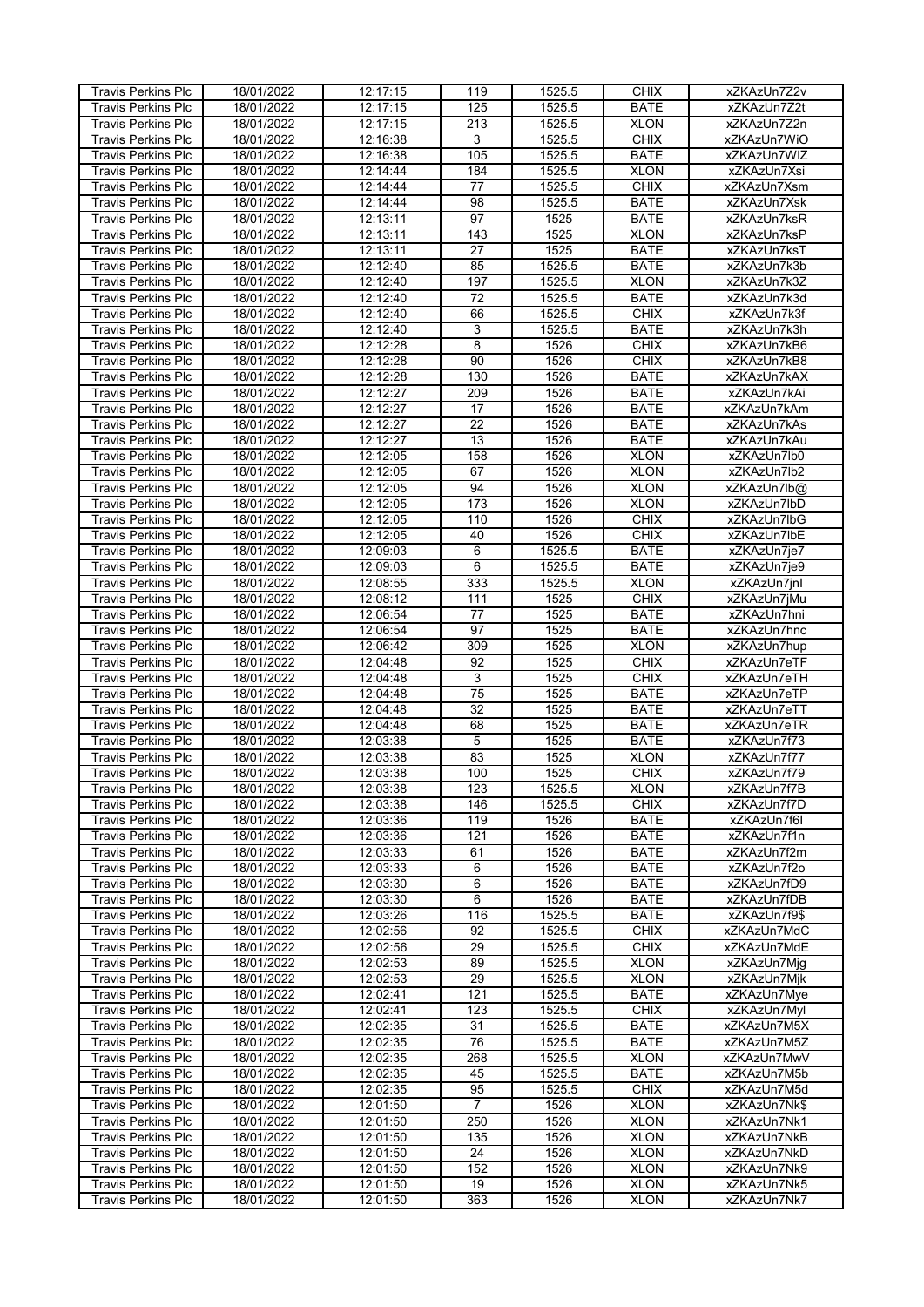| <b>Travis Perkins Plc</b> | 18/01/2022 | 12:01:50 | 395              | 1526   | <b>XLON</b> | xZKAzUn7NkF  |
|---------------------------|------------|----------|------------------|--------|-------------|--------------|
| Travis Perkins Plc        | 18/01/2022 | 12:00:44 | 100              | 1525   | <b>BATE</b> | xZKAzUn7Kdq  |
| <b>Travis Perkins Plc</b> | 18/01/2022 | 11:54:48 | $\overline{97}$  | 1525   | <b>XLON</b> | xZKAzUn7Ugo  |
|                           |            |          |                  |        |             |              |
| Travis Perkins Plc        | 18/01/2022 | 11:54:48 | 70               | 1525   | <b>XLON</b> | xZKAzUn7Uqq  |
| <b>Travis Perkins Plc</b> | 18/01/2022 | 11:53:10 | 274              | 1524.5 | <b>XLON</b> | xZKAzUn7SZJ  |
| <b>Travis Perkins Plc</b> | 18/01/2022 | 11:53:10 | 114              | 1524.5 | <b>CHIX</b> | xZKAzUn7SZN  |
| Travis Perkins Plc        | 18/01/2022 | 11:53:10 | 35               | 1524.5 | <b>CHIX</b> | xZKAzUn7SZP  |
| <b>Travis Perkins Plc</b> | 18/01/2022 | 11:53:10 | 124              | 1524.5 | <b>BATE</b> | xZKAzUn7SZL  |
| <b>Travis Perkins Plc</b> | 18/01/2022 | 11:50:53 | 157              | 1525   | <b>XLON</b> | xZKAzUn7TM0  |
| <b>Travis Perkins Plc</b> | 18/01/2022 | 11:50:53 | 28               | 1525   | <b>CHIX</b> | xZKAzUn7TM4  |
| <b>Travis Perkins Plc</b> |            |          | 124              |        | <b>BATE</b> |              |
|                           | 18/01/2022 | 11:50:53 |                  | 1525   |             | xZKAzUn7TM2  |
| Travis Perkins Plc        | 18/01/2022 | 11:50:53 | 61               | 1525   | <b>CHIX</b> | xZKAzUn7TM6  |
| <b>Travis Perkins Plc</b> | 18/01/2022 | 11:50:20 | 237              | 1525.5 | <b>XLON</b> | xZKAzUn7QoP  |
| <b>Travis Perkins Plc</b> | 18/01/2022 | 11:50:20 | 123              | 1525.5 | <b>CHIX</b> | xZKAzUn7QoT  |
| <b>Travis Perkins Plc</b> | 18/01/2022 | 11:50:20 | 110              | 1525.5 | <b>BATE</b> | xZKAzUn7QoR  |
| <b>Travis Perkins Plc</b> | 18/01/2022 | 11:50:00 | 162              | 1526   | <b>BATE</b> | xZKAzUn7Q9h  |
| Travis Perkins Plc        | 18/01/2022 | 11:50:00 | 177              | 1526   | <b>XLON</b> | xZKAzUn7Q9f  |
| <b>Travis Perkins Plc</b> | 18/01/2022 | 11:49:12 | 117              | 1526   | <b>XLON</b> | xZKAzUn7Ruz  |
| <b>Travis Perkins Plc</b> | 18/01/2022 | 11:46:52 | 145              | 1524   | <b>BATE</b> | xZKAzUn7P@o  |
| <b>Travis Perkins Plc</b> | 18/01/2022 | 11:46:52 | 79               | 1524   | <b>CHIX</b> |              |
|                           |            |          |                  |        |             | xZKAzUn7P@q  |
| <b>Travis Perkins Plc</b> | 18/01/2022 | 11:46:52 | 109              | 1524   | <b>XLON</b> | xZKAzUn7P@m  |
| <b>Travis Perkins Plc</b> | 18/01/2022 | 11:46:32 | $\overline{132}$ | 1524   | <b>BATE</b> | xZKAzUn7PNB  |
| <b>Travis Perkins Plc</b> | 18/01/2022 | 11:46:32 | 218              | 1524   | <b>XLON</b> | xZKAzUn7PN9  |
| <b>Travis Perkins Plc</b> | 18/01/2022 | 11:46:32 | 115              | 1524   | <b>CHIX</b> | xZKAzUn7PND  |
| <b>Travis Perkins Plc</b> | 18/01/2022 | 11:45:56 | $\overline{22}$  | 1524.5 | <b>XLON</b> | xZKAzUn76\$m |
| <b>Travis Perkins Plc</b> | 18/01/2022 | 11:45:56 | 11               | 1524.5 | <b>BATE</b> | xZKAzUn76\$t |
| <b>Travis Perkins Plc</b> | 18/01/2022 | 11:45:01 | 6                | 1524   | <b>BATE</b> | xZKAzUn77dF  |
| <b>Travis Perkins Plc</b> | 18/01/2022 | 11:45:01 | 6                | 1524   | <b>XLON</b> | xZKAzUn77dH  |
| Travis Perkins Plc        | 18/01/2022 | 11:44:20 | 86               | 1524.5 | <b>XLON</b> | xZKAzUn77CI  |
| <b>Travis Perkins Plc</b> | 18/01/2022 | 11:44:09 | $\overline{74}$  | 1524.5 | <b>XLON</b> | xZKAzUn77Kn  |
| Travis Perkins Plc        | 18/01/2022 | 11:43:29 | 132              | 1524.5 | <b>XLON</b> | xZKAzUn74sk  |
| <b>Travis Perkins Plc</b> | 18/01/2022 | 11:43:29 | 105              | 1524.5 | <b>CHIX</b> | xZKAzUn74so  |
|                           |            |          |                  |        |             |              |
| <b>Travis Perkins Plc</b> | 18/01/2022 | 11:43:29 | $\overline{20}$  | 1524.5 | <b>BATE</b> | xZKAzUn74sm  |
| Travis Perkins Plc        | 18/01/2022 | 11:43:20 | 51               | 1525   | <b>XLON</b> | xZKAzUn74y4  |
| <b>Travis Perkins Plc</b> | 18/01/2022 | 11:43:20 | $\overline{78}$  | 1525   | <b>XLON</b> | xZKAzUn74y6  |
| <b>Travis Perkins Plc</b> | 18/01/2022 | 11:43:20 | 125              | 1525   | <b>BATE</b> | xZKAzUn74y8  |
| <b>Travis Perkins Plc</b> | 18/01/2022 | 11:43:20 | 142              | 1525   | <b>CHIX</b> | xZKAzUn74yA  |
| <b>Travis Perkins Plc</b> | 18/01/2022 | 11:42:20 | 150              | 1526   | <b>XLON</b> | xZKAzUn75W4  |
| <b>Travis Perkins Plc</b> | 18/01/2022 | 11:42:20 | $\overline{82}$  | 1526   | <b>XLON</b> | xZKAzUn75W8  |
| <b>Travis Perkins Plc</b> | 18/01/2022 | 11:42:20 | 75               | 1526   | <b>XLON</b> | xZKAzUn75W6  |
| <b>Travis Perkins Plc</b> | 18/01/2022 | 11:42:20 | 150              | 1526   | <b>XLON</b> | xZKAzUn75WA  |
| Travis Perkins Plc        | 18/01/2022 | 11:42:20 | $\overline{30}$  | 1526   | <b>BATE</b> | xZKAzUn75WG  |
| <b>Travis Perkins Plc</b> | 18/01/2022 | 11:42:20 | $\overline{118}$ | 1526   | <b>BATE</b> | xZKAzUn75WI  |
| <b>Travis Perkins Plc</b> | 18/01/2022 | 11:42:20 | 140              | 1526   | <b>BATE</b> | xZKAzUn75WK  |
| <b>Travis Perkins Plc</b> | 18/01/2022 | 11:42:20 | 171              | 1525.5 | <b>XLON</b> | xZKAzUn75WR  |
| <b>Travis Perkins Plc</b> | 18/01/2022 | 11:42:20 | 146              | 1525.5 | <b>BATE</b> | xZKAzUn75WT  |
|                           | 18/01/2022 |          | 129              | 1525.5 | <b>CHIX</b> |              |
| Travis Perkins Plc        |            | 11:42:20 |                  |        |             | xZKAzUn75WV  |
| <b>Travis Perkins Plc</b> | 18/01/2022 | 11:42:20 | 6                | 1525.5 | <b>CHIX</b> | xZKAzUn75ZX  |
| <b>Travis Perkins Plc</b> | 18/01/2022 | 11:39:24 | 86               | 1526   | <b>BATE</b> | xZKAzUn72OS  |
| <b>Travis Perkins Plc</b> | 18/01/2022 | 11:39:24 | 82               | 1526.5 | <b>XLON</b> | xZKAzUn72Rd  |
| <b>Travis Perkins Plc</b> | 18/01/2022 | 11:39:24 | 186              | 1526.5 | <b>XLON</b> | xZKAzUn72Rf  |
| <b>Travis Perkins Plc</b> | 18/01/2022 | 11:36:39 | 146              | 1524   | <b>XLON</b> | xZKAzUn70Hh  |
| <b>Travis Perkins Plc</b> | 18/01/2022 | 11:36:39 | 101              | 1524   | <b>BATE</b> | xZKAzUn70Hi  |
| <b>Travis Perkins Plc</b> | 18/01/2022 | 11:36:27 | 86               | 1524.5 | <b>BATE</b> | xZKAzUn71bz  |
| <b>Travis Perkins Plc</b> | 18/01/2022 | 11:36:27 | 10               | 1524   | <b>BATE</b> | xZKAzUn71bx  |
| <b>Travis Perkins Plc</b> | 18/01/2022 | 11:36:25 | 97               | 1524.5 | <b>CHIX</b> | xZKAzUn71aT  |
| <b>Travis Perkins Plc</b> | 18/01/2022 | 11:36:25 | 21               | 1524.5 | <b>CHIX</b> | xZKAzUn71aV  |
| <b>Travis Perkins Plc</b> | 18/01/2022 | 11:36:25 | 137              | 1524.5 | <b>BATE</b> | xZKAzUn71aR  |
| <b>Travis Perkins Plc</b> | 18/01/2022 | 11:36:25 | 248              | 1524.5 | <b>XLON</b> | xZKAzUn71aP  |
| <b>Travis Perkins Plc</b> | 18/01/2022 | 11:36:21 | 34               | 1525.5 | <b>XLON</b> | xZKAzUn71ZI  |
| <b>Travis Perkins Plc</b> | 18/01/2022 | 11:36:21 | 53               | 1525.5 | <b>XLON</b> | xZKAzUn71ZK  |
| <b>Travis Perkins Plc</b> | 18/01/2022 | 11:36:11 | 52               | 1525   | <b>XLON</b> | xZKAzUn71fK  |
| <b>Travis Perkins Plc</b> | 18/01/2022 | 11:36:11 | 52               | 1525   | <b>XLON</b> | xZKAzUn71fV  |
|                           |            |          |                  |        |             |              |
| <b>Travis Perkins Plc</b> | 18/01/2022 | 11:36:11 | 337              | 1525   | <b>XLON</b> | xZKAzUn71ea  |
| <b>Travis Perkins Plc</b> | 18/01/2022 | 11:36:11 | 60               | 1525   | <b>CHIX</b> | xZKAzUn71ei  |
| <b>Travis Perkins Plc</b> | 18/01/2022 | 11:36:11 | 32               | 1525   | <b>CHIX</b> | xZKAzUn71ek  |
| <b>Travis Perkins Plc</b> | 18/01/2022 | 11:36:06 | 30               | 1525   | <b>CHIX</b> | xZKAzUn71g6  |
| <b>Travis Perkins Plc</b> | 18/01/2022 | 11:36:06 | 11               | 1525   | <b>XLON</b> | xZKAzUn71gN  |
| <b>Travis Perkins Plc</b> | 18/01/2022 | 11:36:06 | 61               | 1525   | <b>XLON</b> | xZKAzUn71gV  |
| <b>Travis Perkins Plc</b> | 18/01/2022 | 11:36:06 | 52               | 1525   | <b>XLON</b> | xZKAzUn71rX  |
| Travis Perkins Plc        | 18/01/2022 | 11:36:06 | 14               | 1525   | <b>XLON</b> | xZKAzUn71rw  |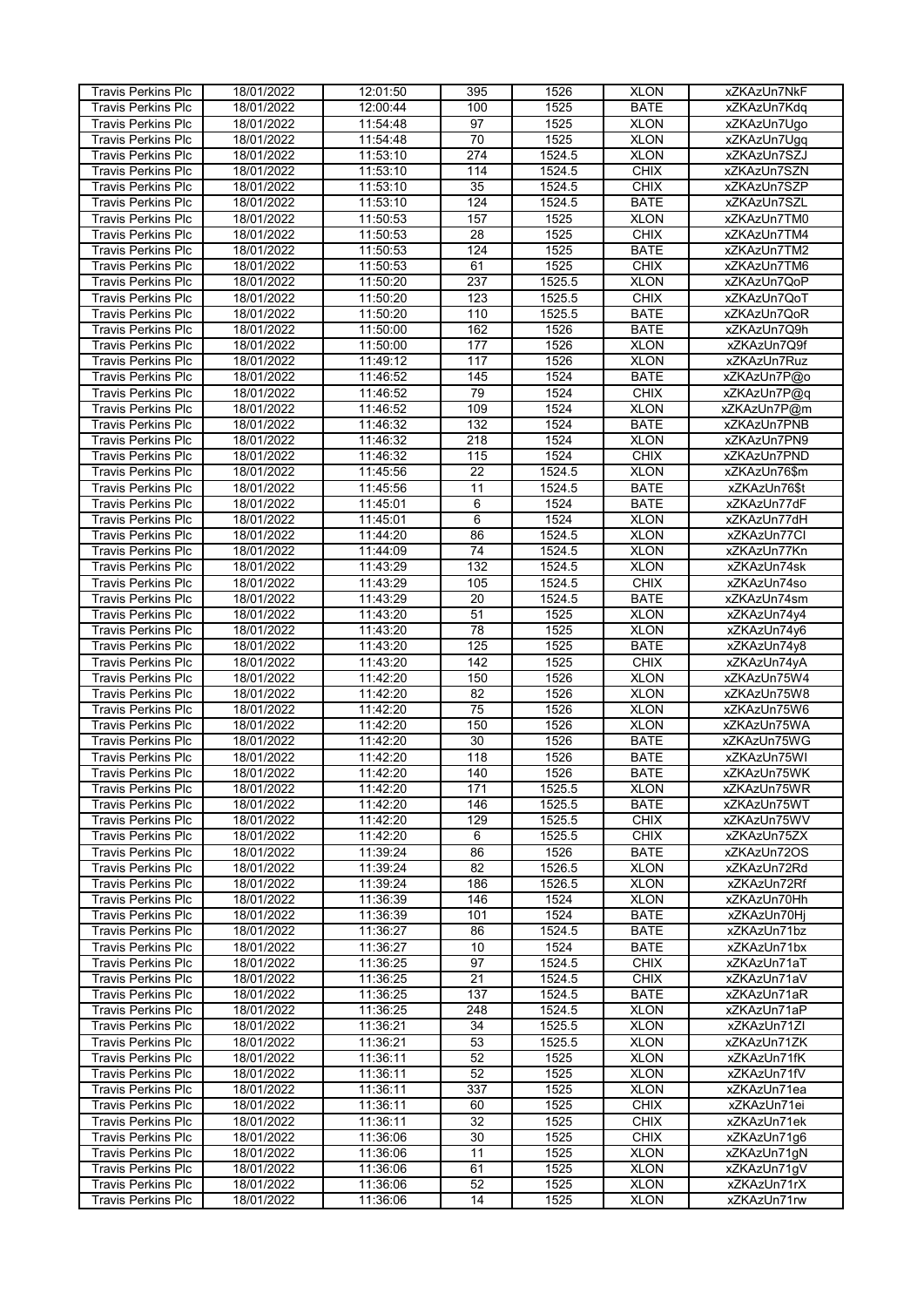| <b>Travis Perkins Plc</b> | 18/01/2022 | 11:36:06 | 76               | 1525   | <b>XLON</b> | xZKAzUn71ry |
|---------------------------|------------|----------|------------------|--------|-------------|-------------|
| Travis Perkins Plc        | 18/01/2022 | 11:36:06 | 178              | 1525   | <b>BATE</b> | xZKAzUn71r9 |
|                           |            |          |                  |        |             |             |
| <b>Travis Perkins Plc</b> | 18/01/2022 | 11:36:06 | 33               | 1525   | <b>BATE</b> | xZKAzUn71rB |
| <b>Travis Perkins Plc</b> | 18/01/2022 | 11:36:06 | 3                | 1525   | <b>BATE</b> | xZKAzUn71rD |
| <b>Travis Perkins Plc</b> | 18/01/2022 | 11:33:54 | 69               | 1525   | <b>CHIX</b> | xZKAzUn7EGR |
| <b>Travis Perkins Plc</b> | 18/01/2022 | 11:33:54 | 145              | 1525   | <b>BATE</b> | xZKAzUn7EJZ |
|                           |            |          |                  |        |             |             |
| Travis Perkins Plc        | 18/01/2022 | 11:33:54 | 118              | 1525   | <b>CHIX</b> | xZKAzUn7EJb |
| <b>Travis Perkins Plc</b> | 18/01/2022 | 11:33:54 | $\overline{28}$  | 1525   | <b>CHIX</b> | xZKAzUn7EJd |
| <b>Travis Perkins Plc</b> | 18/01/2022 | 11:32:45 | 163              | 1525   | <b>XLON</b> | xZKAzUn7F27 |
| <b>Travis Perkins Plc</b> | 18/01/2022 | 11:29:00 | 119              | 1524   | <b>XLON</b> | xZKAzUn7Ark |
| Travis Perkins Plc        | 18/01/2022 | 11:28:50 | 47               | 1524   | <b>CHIX</b> | xZKAzUn7Aos |
|                           |            |          |                  |        |             |             |
| Travis Perkins Plc        | 18/01/2022 | 11:28:50 | $\overline{147}$ | 1524   | <b>XLON</b> | xZKAzUn7Aoq |
| <b>Travis Perkins Plc</b> | 18/01/2022 | 11:28:00 | 200              | 1524   | <b>XLON</b> | xZKAzUn7AVc |
| Travis Perkins Plc        | 18/01/2022 | 11:28:00 | 113              | 1524   | <b>BATE</b> | xZKAzUn7AVh |
| <b>Travis Perkins Plc</b> | 18/01/2022 | 11:27:15 | 17               | 1524   | <b>CHIX</b> | xZKAzUn7Bwu |
| <b>Travis Perkins Plc</b> | 18/01/2022 | 11:27:11 | 72               | 1524   | <b>CHIX</b> | xZKAzUn7B1e |
|                           |            |          |                  |        |             |             |
| Travis Perkins Plc        | 18/01/2022 | 11:27:11 | 59               | 1524   | <b>BATE</b> | xZKAzUn7B1g |
| <b>Travis Perkins Plc</b> | 18/01/2022 | 11:27:10 | 43               | 1524   | <b>BATE</b> | xZKAzUn7B1s |
| <b>Travis Perkins Plc</b> | 18/01/2022 | 11:27:10 | 246              | 1525   | <b>XLON</b> | xZKAzUn7B0v |
| <b>Travis Perkins Plc</b> | 18/01/2022 | 11:27:10 | 11               | 1525   | <b>XLON</b> | xZKAzUn7B0z |
| <b>Travis Perkins Plc</b> | 18/01/2022 | 11:27:10 | 64               | 1525   | <b>XLON</b> | xZKAzUn7B0x |
|                           |            |          |                  |        |             |             |
| Travis Perkins Plc        | 18/01/2022 | 11:27:10 | $\overline{87}$  | 1524.5 | <b>BATE</b> | xZKAzUn7B00 |
| <b>Travis Perkins Plc</b> | 18/01/2022 | 11:27:10 | 131              | 1524.5 | <b>CHIX</b> | xZKAzUn7B02 |
| <b>Travis Perkins Plc</b> | 18/01/2022 | 11:27:10 | 69               | 1524.5 | <b>BATE</b> | xZKAzUn7B04 |
| <b>Travis Perkins Plc</b> | 18/01/2022 | 11:27:10 | 126              | 1525   | <b>XLON</b> | xZKAzUn7B0H |
| <b>Travis Perkins Plc</b> | 18/01/2022 | 11:27:10 | 26               | 1525   | <b>XLON</b> | xZKAzUn7B0J |
| <b>Travis Perkins Plc</b> |            |          | 70               |        | <b>BATE</b> |             |
|                           | 18/01/2022 | 11:27:10 |                  | 1524.5 |             | xZKAzUn7B0V |
| <b>Travis Perkins Plc</b> | 18/01/2022 | 11:23:10 | $\overline{75}$  | 1524.5 | <b>CHIX</b> | xZKAzUn79In |
| <b>Travis Perkins Plc</b> | 18/01/2022 | 11:22:49 | $\overline{48}$  | 1525   | <b>BATE</b> | xZKAzUn0sY2 |
| <b>Travis Perkins Plc</b> | 18/01/2022 | 11:22:49 | $\overline{38}$  | 1525   | <b>BATE</b> | xZKAzUn0sY4 |
| Travis Perkins Plc        | 18/01/2022 | 11:22:36 | 70               | 1525.5 | <b>XLON</b> | xZKAzUn0sgz |
| <b>Travis Perkins Plc</b> | 18/01/2022 | 11:22:36 | 107              | 1526   | <b>XLON</b> | xZKAzUn0sgK |
|                           |            |          |                  |        |             |             |
| <b>Travis Perkins Plc</b> | 18/01/2022 | 11:22:26 | 134              | 1526   | <b>XLON</b> | xZKAzUn0sm0 |
| Travis Perkins Plc        | 18/01/2022 | 11:21:54 | 61               | 1526   | <b>BATE</b> | xZKAzUn0sFC |
| <b>Travis Perkins Plc</b> | 18/01/2022 | 11:21:53 | 45               | 1526.5 | <b>CHIX</b> | xZKAzUn0sEZ |
| <b>Travis Perkins Plc</b> | 18/01/2022 | 11:21:53 | 103              | 1526.5 | <b>BATE</b> | xZKAzUn0sEX |
| Travis Perkins Plc        | 18/01/2022 | 11:21:53 | 61               | 1526.5 | <b>CHIX</b> | xZKAzUn0sEb |
|                           |            |          | 5                |        |             |             |
| <b>Travis Perkins Plc</b> | 18/01/2022 | 11:21:53 |                  | 1526.5 | <b>CHIX</b> | xZKAzUn0sEd |
| <b>Travis Perkins Plc</b> | 18/01/2022 | 11:21:53 | 140              | 1526.5 | <b>XLON</b> | xZKAzUn0sFV |
| <b>Travis Perkins Plc</b> | 18/01/2022 | 11:19:45 | 69               | 1527   | <b>XLON</b> | xZKAzUn0qlT |
| <b>Travis Perkins Plc</b> | 18/01/2022 | 11:19:45 | 79               | 1527   | <b>XLON</b> | xZKAzUn0qkX |
| Travis Perkins Plc        | 18/01/2022 | 11:19:39 | 145              | 1527   | <b>XLON</b> | xZKAzUn0qrv |
| <b>Travis Perkins Plc</b> | 18/01/2022 | 11:19:39 | 94               | 1527   | <b>BATE</b> | xZKAzUn0qrz |
|                           |            |          | $\overline{50}$  |        |             |             |
| <b>Travis Perkins Plc</b> | 18/01/2022 | 11:19:39 |                  | 1527   | <b>BATE</b> | xZKAzUn0qr@ |
| <b>Travis Perkins Plc</b> | 18/01/2022 | 11:19:39 | 136              | 1527   | <b>CHIX</b> | xZKAzUn0qr0 |
| <b>Travis Perkins Plc</b> | 18/01/2022 | 11:19:19 | 69               | 1527   | <b>BATE</b> | xZKAzUn0quq |
| <b>Travis Perkins Plc</b> | 18/01/2022 | 11:19:19 | 136              | 1527   | <b>XLON</b> | xZKAzUn0quw |
| <b>Travis Perkins Plc</b> | 18/01/2022 | 11:19:19 | 9                | 1527   | <b>BATE</b> | xZKAzUn0quy |
| <b>Travis Perkins Plc</b> | 18/01/2022 | 11:17:05 | 66               | 1527   | <b>XLON</b> | xZKAzUn0oWa |
|                           |            |          |                  |        |             |             |
| <b>Travis Perkins Plc</b> | 18/01/2022 | 11:17:05 | 72               | 1527.5 | <b>BATE</b> | xZKAzUn0oWo |
| <b>Travis Perkins Plc</b> | 18/01/2022 | 11:17:05 | 107              | 1527.5 | <b>CHIX</b> | xZKAzUn0oWq |
| <b>Travis Perkins Plc</b> | 18/01/2022 | 11:17:05 | 98               | 1527.5 | <b>XLON</b> | xZKAzUn0oWm |
| <b>Travis Perkins Plc</b> | 18/01/2022 | 11:16:51 | 120              | 1527.5 | <b>BATE</b> | xZKAzUn0oh3 |
| <b>Travis Perkins Plc</b> | 18/01/2022 | 11:16:50 | 81               | 1528   | <b>BATE</b> | xZKAzUn0oq4 |
| <b>Travis Perkins Plc</b> | 18/01/2022 | 11:16:50 | 138              | 1528   | <b>CHIX</b> | xZKAzUn0og6 |
|                           |            |          |                  |        |             |             |
| <b>Travis Perkins Plc</b> | 18/01/2022 | 11:16:50 | 138              | 1528   | <b>XLON</b> | xZKAzUn0og@ |
| <b>Travis Perkins Plc</b> | 18/01/2022 | 11:16:50 | 54               | 1528.5 | <b>XLON</b> | xZKAzUn0og0 |
| <b>Travis Perkins Plc</b> | 18/01/2022 | 11:16:50 | 250              | 1528.5 | <b>XLON</b> | xZKAzUn0og2 |
| <b>Travis Perkins Plc</b> | 18/01/2022 | 11:16:50 | 19               | 1528.5 | <b>XLON</b> | xZKAzUn0ogA |
| <b>Travis Perkins Plc</b> | 18/01/2022 | 11:16:50 | 9                | 1528.5 | <b>XLON</b> | xZKAzUn0og8 |
| <b>Travis Perkins Plc</b> | 18/01/2022 | 11:16:46 | 93               | 1528   | <b>BATE</b> | xZKAzUn0os4 |
|                           |            |          |                  |        |             |             |
| <b>Travis Perkins Plc</b> | 18/01/2022 | 11:15:47 | 93               | 1527.5 | <b>XLON</b> | xZKAzUn0oGW |
| <b>Travis Perkins Plc</b> | 18/01/2022 | 11:13:31 | 233              | 1527.5 | <b>XLON</b> | xZKAzUn0m4d |
| <b>Travis Perkins Plc</b> | 18/01/2022 | 11:12:41 | 113              | 1527.5 | <b>BATE</b> | xZKAzUn0nbY |
| <b>Travis Perkins Plc</b> | 18/01/2022 | 11:12:41 | 113              | 1528   | <b>BATE</b> | xZKAzUn0nbC |
| <b>Travis Perkins Plc</b> | 18/01/2022 | 11:12:41 | 123              | 1528   | <b>CHIX</b> | xZKAzUn0nbE |
| <b>Travis Perkins Plc</b> | 18/01/2022 | 11:12:41 | 179              | 1528   | <b>XLON</b> | xZKAzUn0nbA |
|                           |            |          |                  |        |             |             |
| <b>Travis Perkins Plc</b> | 18/01/2022 | 11:12:00 | 68               | 1528   | <b>BATE</b> | xZKAzUn0n1A |
| <b>Travis Perkins Plc</b> | 18/01/2022 | 11:12:00 | 186              | 1528   | <b>XLON</b> | xZKAzUn0n1H |
| <b>Travis Perkins Plc</b> | 18/01/2022 | 11:11:27 | 66               | 1528   | <b>XLON</b> | xZKAzUn0nO3 |
| <b>Travis Perkins Plc</b> | 18/01/2022 | 11:11:15 | 95               | 1528   | <b>CHIX</b> | xZKAzUn0@Z@ |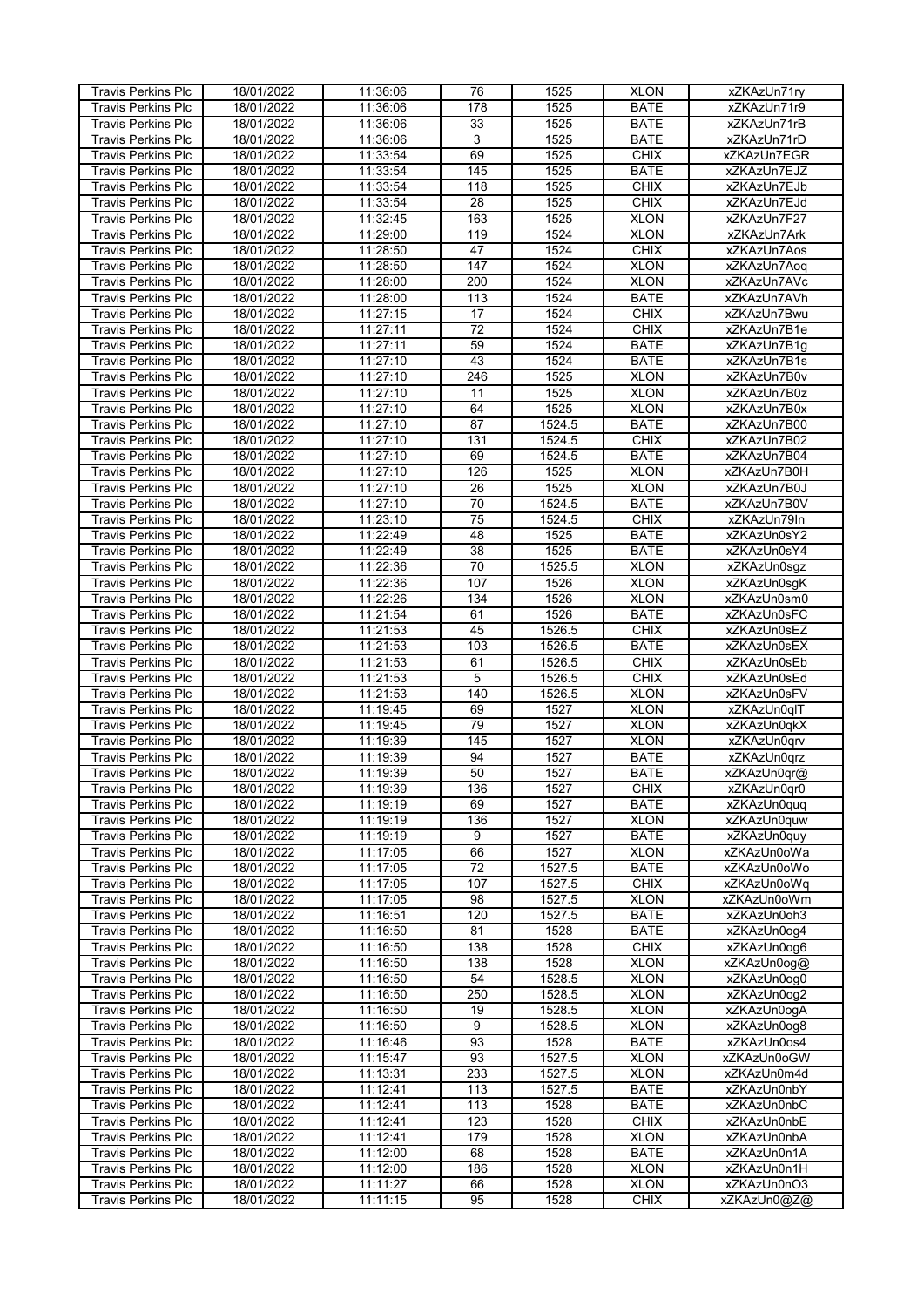| <b>Travis Perkins Plc</b> | 18/01/2022               | 11:09:42             | 56              | 1528.5           | <b>BATE</b>                | xZKAzUn0\$fO               |
|---------------------------|--------------------------|----------------------|-----------------|------------------|----------------------------|----------------------------|
| Travis Perkins Plc        | 18/01/2022               | 11:09:42             | 120             | 1528.5           | <b>XLON</b>                | xZKAzUn0\$fM               |
| <b>Travis Perkins Plc</b> | 18/01/2022               | 11:09:31             | $\overline{22}$ | 1528.5           | <b>BATE</b>                | xZKAzUn0\$u\$              |
|                           |                          |                      |                 |                  |                            |                            |
| Travis Perkins Plc        | 18/01/2022               | 11:09:02             | 13              | 1528.5           | <b>XLON</b>                | xZKAzUn0yWn                |
| <b>Travis Perkins Plc</b> | 18/01/2022               | 11:08:40             | 45              | 1528.5           | <b>XLON</b>                | xZKAzUn0yyJ                |
| <b>Travis Perkins Plc</b> | 18/01/2022               | 11:08:40             | 103             | 1528.5           | <b>XLON</b>                | xZKAzUn0yyP                |
| <b>Travis Perkins Plc</b> | 18/01/2022               | 11:08:40             | 88              | 1528.5           | <b>CHIX</b>                | xZKAzUn0yyR                |
| <b>Travis Perkins Plc</b> | 18/01/2022               | 11:08:39             | $\overline{4}$  | 1528.5           | <b>CHIX</b>                | xZKAzUn0y\$1               |
| <b>Travis Perkins Plc</b> | 18/01/2022               | 11:08:39             | 145             | 1528.5           | <b>BATE</b>                | xZKAzUn0y\$2               |
| <b>Travis Perkins Plc</b> | 18/01/2022               | 11:08:39             | $\overline{7}$  | 1529             | <b>CHIX</b>                | xZKAzUn0y@f                |
| <b>Travis Perkins Plc</b> | 18/01/2022               | 11:08:39             | 139             | 1529             | <b>XLON</b>                | xZKAzUn0y@d                |
|                           |                          |                      |                 |                  |                            |                            |
| Travis Perkins Plc        | 18/01/2022               | 11:08:39             | 105             | 1529             | <b>XLON</b>                | xZKAzUn0y@h                |
| <b>Travis Perkins Plc</b> | 18/01/2022               | 11:08:39             | 138             | 1529             | <b>BATE</b>                | xZKAzUn0y@j                |
| Travis Perkins Plc        | 18/01/2022               | 11:08:39             | 95              | 1529             | <b>CHIX</b>                | xZKAzUn0y@l                |
| <b>Travis Perkins Plc</b> | 18/01/2022               | 11:06:00             | 86              | 1529             | <b>BATE</b>                | xZKAzUn0wtV                |
| <b>Travis Perkins Plc</b> | 18/01/2022               | 11:05:58             | 153             | 1529.5           | <b>XLON</b>                | xZKAzUn0wnj                |
| <b>Travis Perkins Plc</b> | 18/01/2022               | 11:05:45             | 67              | 1529.5           | <b>CHIX</b>                | xZKAzUn0w@3                |
| <b>Travis Perkins Plc</b> | 18/01/2022               | 11:04:55             | 80              | 1530.5           | <b>XLON</b>                | xZKAzUn0xXd                |
| <b>Travis Perkins Plc</b> | 18/01/2022               | 11:04:55             | 69              | 1531             | <b>BATE</b>                | xZKAzUn0xXq                |
| <b>Travis Perkins Plc</b> | 18/01/2022               | 11:04:55             | 133             | 1531             | <b>XLON</b>                | xZKAzUn0xXo                |
|                           |                          |                      |                 |                  |                            |                            |
| <b>Travis Perkins Plc</b> | 18/01/2022               | 11:04:28             | 152             | 1531             | <b>XLON</b>                | xZKAzUn0xm2                |
| Travis Perkins Plc        | 18/01/2022               | 11:04:17             | 58              | 1531             | <b>XLON</b>                | xZKAzUn0xy0                |
| <b>Travis Perkins Plc</b> | 18/01/2022               | 11:04:17             | 145             | 1531             | <b>XLON</b>                | xZKAzUn0xy2                |
| <b>Travis Perkins Plc</b> | 18/01/2022               | 11:04:17             | 143             | 1531             | <b>BATE</b>                | xZKAzUn0xy4                |
| <b>Travis Perkins Plc</b> | 18/01/2022               | 11:02:55             | $\overline{72}$ | 1531             | <b>BATE</b>                | xZKAzUn0ui1                |
| <b>Travis Perkins Plc</b> | 18/01/2022               | 11:01:57             | 66              | 1530             | <b>XLON</b>                | xZKAzUn0u2@                |
| <b>Travis Perkins Plc</b> | 18/01/2022               | 11:01:57             | 6               | 1530.5           | <b>BATE</b>                | xZKAzUn0u2B                |
| <b>Travis Perkins Plc</b> | 18/01/2022               | 11:01:57             | 111             | 1530.5           | <b>XLON</b>                | xZKAzUn0u2D                |
| <b>Travis Perkins Plc</b> | 18/01/2022               | 11:01:57             | $\overline{17}$ | 1530.5           | <b>BATE</b>                | xZKAzUn0u2J                |
| <b>Travis Perkins Plc</b> | 18/01/2022               | 11:01:57             | 64              | 1530.5           | <b>BATE</b>                | xZKAzUn0u2O                |
| Travis Perkins Plc        | 18/01/2022               | 11:01:57             | 5               | 1531.5           | <b>CHIX</b>                | xZKAzUn0uDy                |
| <b>Travis Perkins Plc</b> | 18/01/2022               | 11:01:57             | 137             | 1531.5           | <b>CHIX</b>                | xZKAzUn0uD@                |
| <b>Travis Perkins Plc</b> | 18/01/2022               | 11:01:57             | $\overline{8}$  | 1531             | <b>XLON</b>                | xZKAzUn0uD3                |
|                           |                          |                      | 81              | 1531             | <b>XLON</b>                | xZKAzUn0uD5                |
| Travis Perkins Plc        | 18/01/2022               | 11:01:57             |                 |                  |                            |                            |
| <b>Travis Perkins Plc</b> | 18/01/2022               | 11:01:57             | 61              | 1531             | <b>XLON</b>                | xZKAzUn0uD7                |
| <b>Travis Perkins Plc</b> | 18/01/2022               | 11:01:57             | 13              | 1531             | <b>XLON</b>                | xZKAzUn0uD9                |
| Travis Perkins Plc        | 18/01/2022               | 11:01:57             | $\overline{7}$  | 1531             | <b>CHIX</b>                | xZKAzUn0uDI                |
| <b>Travis Perkins Plc</b> | 18/01/2022               | 11:01:57             | 13              | 1531             | <b>CHIX</b>                | xZKAzUn0uDK                |
| <b>Travis Perkins Plc</b> | 18/01/2022               | 11:01:57             | 122             | 1531             | <b>CHIX</b>                | xZKAzUn0uDO                |
| <b>Travis Perkins Plc</b> | 18/01/2022               | 11:01:57             | 128             | 1531             | <b>BATE</b>                | xZKAzUn0uDM                |
| <b>Travis Perkins Plc</b> | 18/01/2022               | 11:00:12             | 69              | 1531.5           | <b>XLON</b>                | xZKAzUn0v7V                |
| Travis Perkins Plc        | 18/01/2022               | 11:00:05             | 110             | 1531.5           | <b>XLON</b>                | xZKAzUn0vDx                |
| <b>Travis Perkins Plc</b> | 18/01/2022               | 10:59:48             | 68              | 1531.5           | <b>XLON</b>                | xZKAzUn0vJk                |
| <b>Travis Perkins Plc</b> | 18/01/2022               | 10:59:48             | $\overline{20}$ | 1531.5           | <b>XLON</b>                | xZKAzUn0vJm                |
| <b>Travis Perkins Plc</b> | 18/01/2022               | 10:59:48             | 87              | 1531.5           | <b>CHIX</b>                | xZKAzUn0vJq                |
| <b>Travis Perkins Plc</b> | 18/01/2022               | 10:59:48             | 69              | 1531.5           | <b>BATE</b>                | xZKAzUn0vJo                |
| <b>Travis Perkins Plc</b> | 18/01/2022               | 10:59:42             | 81              | 1531.5           | <b>BATE</b>                | xZKAzUn0vVi                |
| <b>Travis Perkins Plc</b> | 18/01/2022               | 10:59:40             | 42              | 1531.5           | <b>CHIX</b>                | xZKAzUn0vUF                |
| <b>Travis Perkins Plc</b> |                          |                      | 193             |                  |                            |                            |
| <b>Travis Perkins Plc</b> | 18/01/2022<br>18/01/2022 | 10:59:40<br>10:59:08 | 32              | 1531.5<br>1531.5 | <b>XLON</b><br><b>XLON</b> | xZKAzUn0vUD<br>xZKAzUn0ckS |
|                           |                          |                      |                 |                  |                            |                            |
| <b>Travis Perkins Plc</b> | 18/01/2022               | 10:58:25             | 40              | 1531             | <b>XLON</b>                | xZKAzUn0c7c                |
| <b>Travis Perkins Plc</b> | 18/01/2022               | 10:58:15             | 24              | 1531.5           | <b>XLON</b>                | xZKAzUn0c2t                |
| <b>Travis Perkins Plc</b> | 18/01/2022               | 10:58:14             | 22              | 1531.5           | <b>XLON</b>                | xZKAzUn0c21                |
| <b>Travis Perkins Plc</b> | 18/01/2022               | 10:58:14             | 67              | 1531.5           | <b>BATE</b>                | xZKAzUn0c25                |
| <b>Travis Perkins Plc</b> | 18/01/2022               | 10:58:14             | 133             | 1531.5           | <b>XLON</b>                | xZKAzUn0c2V                |
| <b>Travis Perkins Plc</b> | 18/01/2022               | 10:58:14             | 66              | 1531.5           | <b>CHIX</b>                | xZKAzUn0cDe                |
| <b>Travis Perkins Plc</b> | 18/01/2022               | 10:58:14             | 65              | 1531.5           | <b>BATE</b>                | xZKAzUn0cDq                |
| <b>Travis Perkins Plc</b> | 18/01/2022               | 10:57:10             | 100             | 1531             | <b>BATE</b>                | xZKAzUn0de4                |
| <b>Travis Perkins Plc</b> | 18/01/2022               | 10:56:58             | 116             | 1532             | <b>BATE</b>                | xZKAzUn0doi                |
| <b>Travis Perkins Plc</b> | 18/01/2022               | 10:56:58             | 10              | 1532             | <b>BATE</b>                | xZKAzUn0dok                |
| <b>Travis Perkins Plc</b> | 18/01/2022               | 10:56:58             | 37              | 1532             | <b>BATE</b>                | xZKAzUn0dom                |
| <b>Travis Perkins Plc</b> | 18/01/2022               | 10:56:57             | 62              | 1533             | <b>BATE</b>                | xZKAzUn0dzZ                |
| <b>Travis Perkins Plc</b> | 18/01/2022               | 10:56:57             | 100             | 1533             | <b>BATE</b>                | xZKAzUn0dzd                |
| Travis Perkins Plc        | 18/01/2022               | 10:56:57             | 116             | 1533             | <b>BATE</b>                | xZKAzUn0dzb                |
| <b>Travis Perkins Plc</b> | 18/01/2022               | 10:56:57             | 10              | 1532.5           | CHIX                       | xZKAzUn0dzg                |
|                           | 18/01/2022               |                      | $\overline{37}$ |                  | <b>CHIX</b>                |                            |
| <b>Travis Perkins Plc</b> |                          | 10:56:57             |                 | 1532.5           |                            | xZKAzUn0dzi                |
| <b>Travis Perkins Plc</b> | 18/01/2022               | 10:56:57             | 44              | 1532.5           | CHIX                       | xZKAzUn0dzk                |
| <b>Travis Perkins Plc</b> | 18/01/2022               | 10:56:57             | 140             | 1532.5           | <b>BATE</b>                | xZKAzUn0dzm                |
| <b>Travis Perkins Plc</b> | 18/01/2022               | 10:56:40             | 111             | 1533             | <b>XLON</b>                | xZKAzUn0d5o                |
| <b>Travis Perkins Plc</b> | 18/01/2022               | 10:56:40             | 86              | 1533             | <b>CHIX</b>                | xZKAzUn0d5q                |
| Travis Perkins Plc        | 18/01/2022               | 10:56:40             | 86              | 1533             | <b>BATE</b>                | xZKAzUn0d5s                |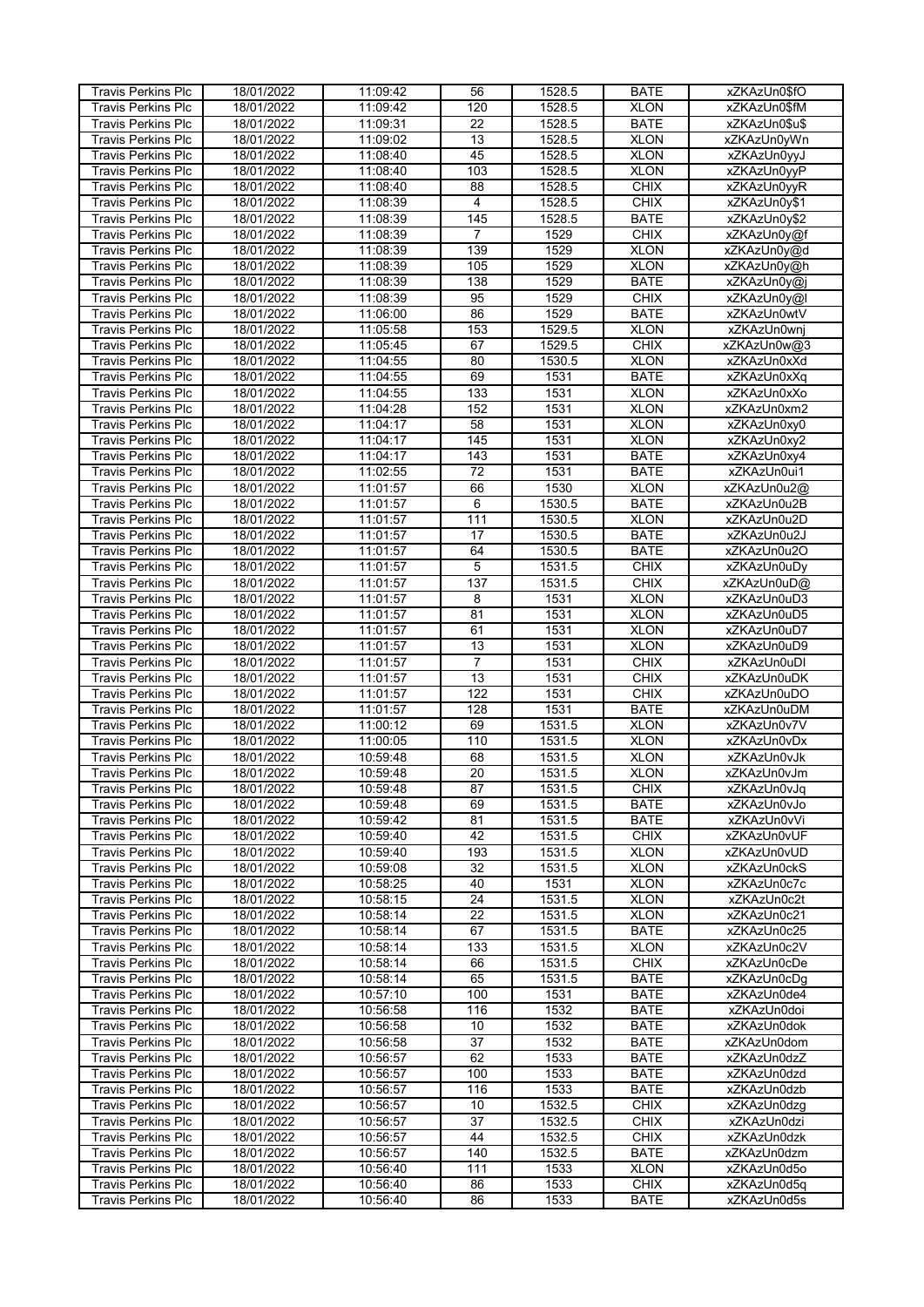| <b>Travis Perkins Plc</b> | 18/01/2022 | 10:56:34 | $\overline{4}$   | 1533.5 | <b>CHIX</b> | xZKAzUn0d1e  |
|---------------------------|------------|----------|------------------|--------|-------------|--------------|
| <b>Travis Perkins Plc</b> |            | 10:56:34 | $\overline{127}$ |        | <b>CHIX</b> | xZKAzUn0d1o  |
|                           | 18/01/2022 |          |                  | 1533.5 |             |              |
| <b>Travis Perkins Plc</b> | 18/01/2022 | 10:56:34 | 90               | 1533.5 | <b>CHIX</b> | xZKAzUn0d1q  |
| <b>Travis Perkins Plc</b> | 18/01/2022 | 10:56:34 | 72               | 1533   | <b>BATE</b> | xZKAzUn0d14  |
| <b>Travis Perkins Plc</b> | 18/01/2022 | 10:56:34 | 68               | 1533   | <b>BATE</b> | xZKAzUn0d16  |
| <b>Travis Perkins Plc</b> | 18/01/2022 | 10:56:34 | 51               | 1533   | <b>XLON</b> | xZKAzUn0d10  |
|                           |            |          |                  |        |             |              |
| Travis Perkins Plc        | 18/01/2022 | 10:56:34 | 69               | 1533.5 | <b>XLON</b> | xZKAzUn0d18  |
| Travis Perkins Plc        | 18/01/2022 | 10:56:34 | 89               | 1533.5 | <b>XLON</b> | xZKAzUn0d1A  |
| <b>Travis Perkins Plc</b> | 18/01/2022 | 10:56:34 | 87               | 1533.5 | <b>CHIX</b> | xZKAzUn0d1C  |
| Travis Perkins Plc        | 18/01/2022 | 10:56:22 | 321              | 1534.5 | <b>XLON</b> | xZKAzUn0d8m  |
| <b>Travis Perkins Plc</b> | 18/01/2022 | 10:56:21 | 655              | 1534.5 | <b>XLON</b> | xZKAzUn0d82  |
|                           |            | 10:56:21 |                  |        |             |              |
| <b>Travis Perkins Plc</b> | 18/01/2022 |          | 40               | 1534.5 | <b>XLON</b> | xZKAzUn0d84  |
| <b>Travis Perkins Plc</b> | 18/01/2022 | 10:55:45 | 150              | 1533   | <b>XLON</b> | xZKAzUn0aYC  |
| <b>Travis Perkins Plc</b> | 18/01/2022 | 10:48:39 | 205              | 1528   | <b>XLON</b> | xZKAzUn0Zlw  |
| <b>Travis Perkins Plc</b> | 18/01/2022 | 10:48:36 | 245              | 1528.5 | <b>XLON</b> | xZKAzUn0ZTA  |
| <b>Travis Perkins Plc</b> | 18/01/2022 | 10:48:36 | 136              | 1528.5 | <b>CHIX</b> | xZKAzUn0ZTE  |
| Travis Perkins Plc        | 18/01/2022 | 10:48:36 | 138              | 1528.5 | <b>BATE</b> | xZKAzUn0ZTC  |
| <b>Travis Perkins Plc</b> | 18/01/2022 | 10:47:12 | 90               | 1529   | <b>CHIX</b> | xZKAzUn0WCB  |
|                           |            |          |                  |        |             |              |
| <b>Travis Perkins Plc</b> | 18/01/2022 | 10:47:12 | 129              | 1529   | <b>BATE</b> | xZKAzUn0WC9  |
| <b>Travis Perkins Plc</b> | 18/01/2022 | 10:47:12 | 221              | 1529   | <b>XLON</b> | xZKAzUn0WC7  |
| <b>Travis Perkins Plc</b> | 18/01/2022 | 10:45:10 | 25               | 1527.5 | <b>XLON</b> | xZKAzUn0XFU  |
| <b>Travis Perkins Plc</b> | 18/01/2022 | 10:45:10 | 127              | 1527.5 | <b>XLON</b> | xZKAzUn0XEW  |
| <b>Travis Perkins Plc</b> | 18/01/2022 | 10:45:10 | 95               | 1527.5 | <b>XLON</b> | xZKAzUn0XEY  |
|                           |            |          |                  |        | <b>BATE</b> | xZKAzUn0XEa  |
| <b>Travis Perkins Plc</b> | 18/01/2022 | 10:45:10 | 72               | 1527.5 |             |              |
| <b>Travis Perkins Plc</b> | 18/01/2022 | 10:45:07 | 247              | 1528   | <b>XLON</b> | xZKAzUn0X9U  |
| <b>Travis Perkins Plc</b> | 18/01/2022 | 10:45:07 | 115              | 1528   | <b>CHIX</b> | xZKAzUn0X8W  |
| <b>Travis Perkins Plc</b> | 18/01/2022 | 10:45:07 | 15               | 1528   | <b>CHIX</b> | xZKAzUn0X8a  |
| <b>Travis Perkins Plc</b> | 18/01/2022 | 10:45:07 | 135              | 1528   | <b>BATE</b> | xZKAzUn0X8Y  |
| <b>Travis Perkins Plc</b> | 18/01/2022 | 10:43:13 | 35               | 1527.5 | <b>XLON</b> | xZKAzUn0k22  |
|                           |            | 10:43:10 | 78               | 1528   | <b>XLON</b> |              |
| Travis Perkins Plc        | 18/01/2022 |          |                  |        |             | xZKAzUn0kC9  |
| <b>Travis Perkins Plc</b> | 18/01/2022 | 10:43:10 | 68               | 1528   | <b>XLON</b> | xZKAzUn0kCB  |
| <b>Travis Perkins Plc</b> | 18/01/2022 | 10:43:10 | 107              | 1528   | <b>CHIX</b> | xZKAzUn0kCD  |
| <b>Travis Perkins Plc</b> | 18/01/2022 | 10:43:10 | 19               | 1528   | <b>CHIX</b> | xZKAzUn0kCH  |
| <b>Travis Perkins Plc</b> | 18/01/2022 | 10:43:10 | 50               | 1528   | <b>BATE</b> | xZKAzUn0kCF  |
| Travis Perkins Plc        | 18/01/2022 | 10:43:10 | 84               | 1528   | <b>BATE</b> | xZKAzUn0kCJ  |
|                           | 18/01/2022 | 10:41:39 | 85               | 1529   | <b>XLON</b> |              |
| <b>Travis Perkins Plc</b> |            |          |                  |        |             | xZKAzUn0ICy  |
| Travis Perkins Plc        | 18/01/2022 | 10:41:39 | 123              | 1529.5 | <b>XLON</b> | xZKAzUn0IC@  |
| <b>Travis Perkins Plc</b> | 18/01/2022 | 10:41:30 | $\overline{32}$  | 1530   | <b>BATE</b> | xZKAzUn0ILL  |
| <b>Travis Perkins Plc</b> | 18/01/2022 | 10:41:30 | 36               | 1530   | <b>BATE</b> | xZKAzUn0IKe  |
| Travis Perkins Plc        | 18/01/2022 | 10:41:22 | 150              | 1530   | <b>XLON</b> | xZKAzUn0IGT  |
| Travis Perkins Plc        | 18/01/2022 | 10:41:22 | 84               | 1530   | <b>CHIX</b> | xZKAzUn0IGV  |
| <b>Travis Perkins Plc</b> | 18/01/2022 | 10:41:22 | 134              | 1530   | <b>BATE</b> | xZKAzUn0IJZ  |
|                           |            |          |                  |        |             |              |
| <b>Travis Perkins Plc</b> | 18/01/2022 | 10:40:07 | 146              | 1529.5 | <b>XLON</b> | xZKAzUn0i6a  |
| <b>Travis Perkins Plc</b> | 18/01/2022 | 10:40:03 | 83               | 1530   | <b>CHIX</b> | xZKAzUn0i11  |
| <b>Travis Perkins Plc</b> | 18/01/2022 | 10:40:03 | 132              | 1530   | <b>BATE</b> | xZKAzUn0i13  |
| <b>Travis Perkins Plc</b> | 18/01/2022 | 10:40:03 | 160              | 1530   | <b>XLON</b> | xZKAzUn0i1\$ |
| Travis Perkins Plc        | 18/01/2022 | 10:38:34 | 244              | 1529.5 | <b>XLON</b> | xZKAzUn0jpW  |
| <b>Travis Perkins Plc</b> | 18/01/2022 | 10:38:34 | 132              | 1530   | <b>BATE</b> | xZKAzUn0jpY  |
|                           |            |          |                  |        |             |              |
| <b>Travis Perkins Plc</b> | 18/01/2022 | 10:38:34 | 125              | 1530   | <b>CHIX</b> | xZKAzUn0jpa  |
| <b>Travis Perkins Plc</b> | 18/01/2022 | 10:37:48 | 152              | 1528.5 | <b>XLON</b> | xZKAzUn0jAO  |
| <b>Travis Perkins Plc</b> | 18/01/2022 | 10:37:48 | 132              | 1528.5 | <b>XLON</b> | xZKAzUn0jAM  |
| <b>Travis Perkins Plc</b> | 18/01/2022 | 10:37:48 | $\overline{17}$  | 1528.5 | <b>XLON</b> | xZKAzUn0jAK  |
| <b>Travis Perkins Plc</b> | 18/01/2022 | 10:36:40 | 87               | 1527.5 | <b>BATE</b> | xZKAzUn0gnb  |
| <b>Travis Perkins Plc</b> | 18/01/2022 | 10:36:40 | 78               | 1528.5 | <b>XLON</b> | xZKAzUn0gnq  |
| <b>Travis Perkins Plc</b> | 18/01/2022 | 10:36:40 | 133              | 1528.5 | <b>XLON</b> |              |
|                           |            |          |                  |        |             | xZKAzUn0gns  |
| <b>Travis Perkins Plc</b> | 18/01/2022 | 10:36:40 | 105              | 1527.5 | <b>XLON</b> | xZKAzUn0gn6  |
| <b>Travis Perkins Plc</b> | 18/01/2022 | 10:36:40 | 158              | 1528   | <b>CHIX</b> | xZKAzUn0gnC  |
| <b>Travis Perkins Plc</b> | 18/01/2022 | 10:36:40 | 129              | 1528   | <b>BATE</b> | xZKAzUn0gnA  |
| <b>Travis Perkins Plc</b> | 18/01/2022 | 10:36:40 | 154              | 1528   | <b>XLON</b> | xZKAzUn0gn8  |
| <b>Travis Perkins Plc</b> | 18/01/2022 | 10:35:10 | 22               | 1528   | <b>CHIX</b> | xZKAzUn0hlw  |
| <b>Travis Perkins Plc</b> | 18/01/2022 | 10:35:10 | 86               | 1528   | <b>BATE</b> | xZKAzUn0hl@  |
| <b>Travis Perkins Plc</b> |            |          | 136              |        | <b>CHIX</b> | xZKAzUn0hkY  |
|                           | 18/01/2022 | 10:35:10 |                  | 1528   |             |              |
| <b>Travis Perkins Plc</b> | 18/01/2022 | 10:35:10 | 126              | 1528   | <b>BATE</b> | xZKAzUn0hlU  |
| <b>Travis Perkins Plc</b> | 18/01/2022 | 10:35:10 | 154              | 1528   | <b>XLON</b> | xZKAzUn0hIS  |
| <b>Travis Perkins Plc</b> | 18/01/2022 | 10:35:10 | 26               | 1528   | <b>BATE</b> | xZKAzUn0hkW  |
| <b>Travis Perkins Plc</b> | 18/01/2022 | 10:33:24 | 91               | 1526.5 | <b>XLON</b> | xZKAzUn0eZI  |
| <b>Travis Perkins Plc</b> | 18/01/2022 | 10:32:58 | 8                | 1527   | <b>XLON</b> | xZKAzUn0eos  |
|                           |            |          | 88               |        |             |              |
| <b>Travis Perkins Plc</b> | 18/01/2022 | 10:32:58 |                  | 1527   | <b>XLON</b> | xZKAzUn0eou  |
| <b>Travis Perkins Plc</b> | 18/01/2022 | 10:32:58 | 1                | 1527   | <b>XLON</b> | xZKAzUn0eow  |
| <b>Travis Perkins Plc</b> | 18/01/2022 | 10:32:58 | $\overline{2}$   | 1527   | <b>XLON</b> | xZKAzUn0eoy  |
| Travis Perkins Plc        | 18/01/2022 | 10:32:47 | 94               | 1526   | <b>BATE</b> | xZKAzUn0eur  |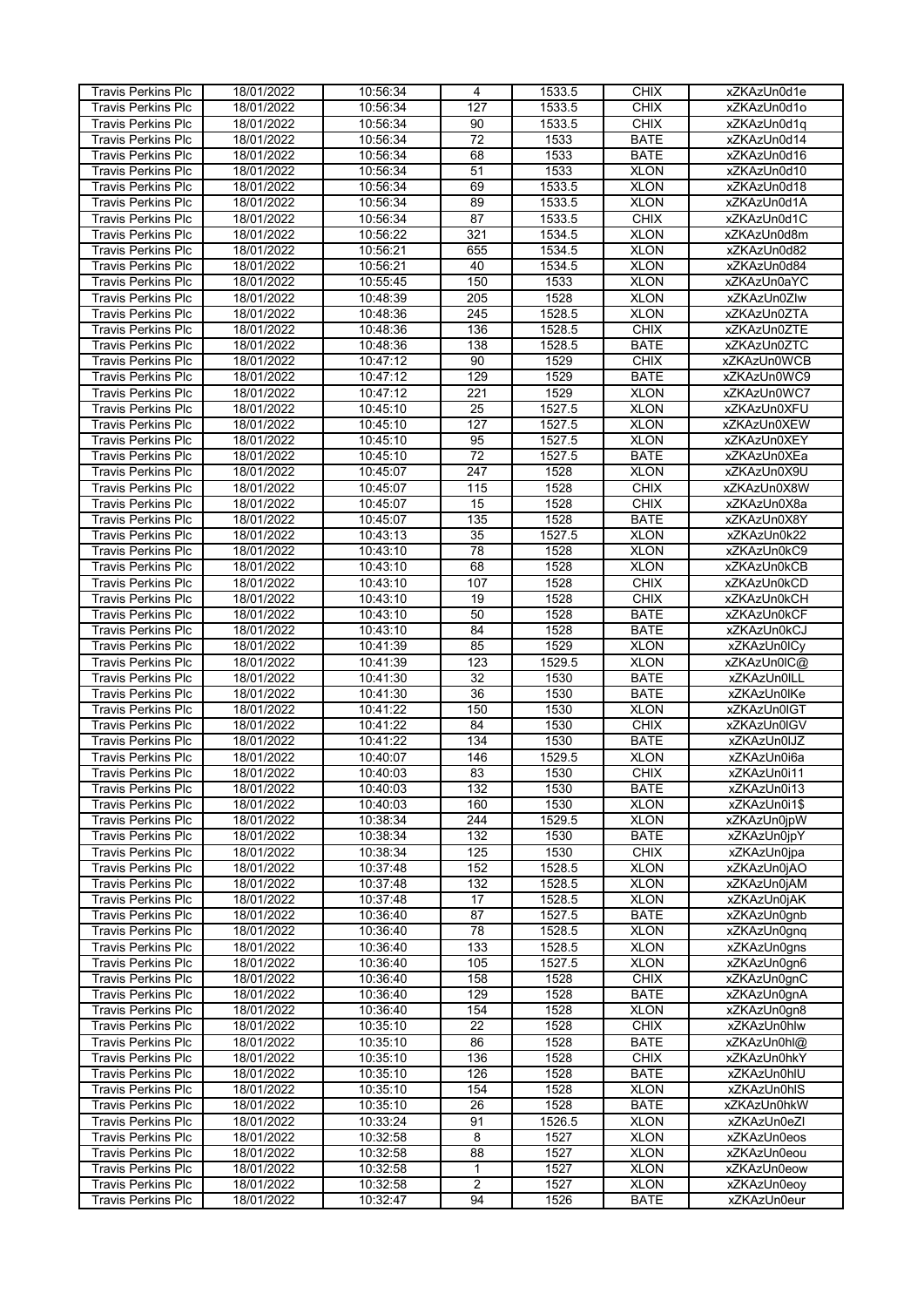| <b>Travis Perkins Plc</b> | 18/01/2022 | 10:32:46 | 136             | 1526   | <b>BATE</b> | xZKAzUn0exB  |
|---------------------------|------------|----------|-----------------|--------|-------------|--------------|
| <b>Travis Perkins Plc</b> | 18/01/2022 | 10:32:46 | 281             | 1527   | <b>XLON</b> | xZKAzUn0ewg  |
|                           |            |          |                 |        |             |              |
| <b>Travis Perkins Plc</b> | 18/01/2022 | 10:32:46 | 56              | 1526.5 | <b>XLON</b> | xZKAzUn0ewr  |
| <b>Travis Perkins Plc</b> | 18/01/2022 | 10:32:46 | 98              | 1526.5 | <b>XLON</b> | xZKAzUn0ewt  |
| <b>Travis Perkins Plc</b> | 18/01/2022 | 10:32:46 | 157             | 1526.5 | <b>CHIX</b> | xZKAzUn0ewx  |
| <b>Travis Perkins Plc</b> | 18/01/2022 | 10:32:46 | 136             | 1526.5 | <b>BATE</b> | xZKAzUn0ewv  |
| Travis Perkins Plc        | 18/01/2022 | 10:29:58 | 82              | 1525.5 | <b>XLON</b> | xZKAzUn0MWa  |
| <b>Travis Perkins Plc</b> | 18/01/2022 | 10:29:58 | 136             | 1526   | <b>XLON</b> | xZKAzUn0MW1  |
|                           |            |          |                 |        |             |              |
| <b>Travis Perkins Plc</b> | 18/01/2022 | 10:29:58 | 69              | 1526   | <b>BATE</b> | xZKAzUn0MW2  |
| Travis Perkins Plc        | 18/01/2022 | 10:29:58 | 70              | 1526.5 | <b>CHIX</b> | xZKAzUn0MWB  |
| <b>Travis Perkins Plc</b> | 18/01/2022 | 10:28:55 | 9               | 1526.5 | <b>BATE</b> | xZKAzUn0MAu  |
| Travis Perkins Plc        | 18/01/2022 | 10:28:55 | 151             | 1526.5 | <b>XLON</b> | xZKAzUn0MAs  |
| <b>Travis Perkins Plc</b> | 18/01/2022 | 10:28:55 | 57              | 1526.5 | <b>BATE</b> | xZKAzUn0MAw  |
|                           |            |          |                 |        |             |              |
| <b>Travis Perkins Plc</b> | 18/01/2022 | 10:28:55 | 56              | 1526.5 | <b>BATE</b> | xZKAzUn0MAv  |
| <b>Travis Perkins Plc</b> | 18/01/2022 | 10:27:26 | 10              | 1526   | <b>CHIX</b> | xZKAzUn0NLh  |
| <b>Travis Perkins Plc</b> | 18/01/2022 | 10:27:26 | 15              | 1526   | <b>BATE</b> | xZKAzUn0NLv  |
| Travis Perkins Plc        | 18/01/2022 | 10:27:26 | 140             | 1526   | <b>XLON</b> | xZKAzUn0NLI  |
| <b>Travis Perkins Plc</b> | 18/01/2022 | 10:27:26 | 78              | 1526.5 | <b>BATE</b> | xZKAzUn0NLM  |
|                           |            |          |                 |        |             |              |
| <b>Travis Perkins Plc</b> | 18/01/2022 | 10:27:26 | 106             | 1526.5 | <b>CHIX</b> | xZKAzUn0NLO  |
| <b>Travis Perkins Plc</b> | 18/01/2022 | 10:27:26 | 204             | 1526.5 | <b>XLON</b> | xZKAzUn0NLK  |
| <b>Travis Perkins Plc</b> | 18/01/2022 | 10:27:26 | 58              | 1526.5 | <b>BATE</b> | xZKAzUn0NLU  |
| <b>Travis Perkins Plc</b> | 18/01/2022 | 10:25:46 | 127             | 1527   | <b>BATE</b> | xZKAzUn0KV1  |
| <b>Travis Perkins Plc</b> | 18/01/2022 | 10:25:46 | 154             | 1527   | <b>XLON</b> | xZKAzUn0KV\$ |
|                           |            |          | 112             | 1527.5 | <b>XLON</b> |              |
| <b>Travis Perkins Plc</b> | 18/01/2022 | 10:25:00 |                 |        |             | xZKAzUn0Log  |
| <b>Travis Perkins Plc</b> | 18/01/2022 | 10:24:41 | 164             | 1528   | <b>XLON</b> | xZKAzUn0L39  |
| <b>Travis Perkins Plc</b> | 18/01/2022 | 10:24:41 | 93              | 1528   | <b>XLON</b> | xZKAzUn0L3B  |
| Travis Perkins Plc        | 18/01/2022 | 10:24:41 | 54              | 1528   | <b>BATE</b> | xZKAzUn0L3D  |
| <b>Travis Perkins Plc</b> | 18/01/2022 | 10:24:41 | $\overline{75}$ | 1528   | <b>BATE</b> | xZKAzUn0L3F  |
|                           | 18/01/2022 | 10:24:29 | 116             | 1528.5 | <b>XLON</b> |              |
| <b>Travis Perkins Plc</b> |            |          |                 |        |             | xZKAzUn0LLL  |
| Travis Perkins Plc        | 18/01/2022 | 10:24:21 | 27              | 1528.5 | <b>CHIX</b> | xZKAzUn0LGh  |
| <b>Travis Perkins Plc</b> | 18/01/2022 | 10:24:19 | 31              | 1528.5 | <b>XLON</b> | xZKAzUn0LJt  |
| Travis Perkins Plc        | 18/01/2022 | 10:24:19 | 65              | 1528.5 | <b>BATE</b> | xZKAzUn0LJv  |
| <b>Travis Perkins Plc</b> | 18/01/2022 | 10:24:19 | 111             | 1528.5 | <b>CHIX</b> | xZKAzUn0LJz  |
| <b>Travis Perkins Plc</b> | 18/01/2022 | 10:24:19 | 97              | 1528.5 | <b>BATE</b> | xZKAzUn0LJx  |
|                           |            |          |                 |        |             |              |
| Travis Perkins Plc        | 18/01/2022 | 10:24:17 | 64              | 1529   | <b>BATE</b> | xZKAzUn0Llh  |
| <b>Travis Perkins Plc</b> | 18/01/2022 | 10:24:17 | 138             | 1529   | <b>XLON</b> | xZKAzUn0LIc  |
| Travis Perkins Plc        | 18/01/2022 | 10:20:31 | 80              | 1527.5 | <b>XLON</b> | xZKAzUn0Gdm  |
| <b>Travis Perkins Plc</b> | 18/01/2022 | 10:20:31 | 86              | 1527.5 | <b>CHIX</b> | xZKAzUn0Gdq  |
| <b>Travis Perkins Plc</b> | 18/01/2022 | 10:20:31 | 123             | 1527.5 | <b>BATE</b> | xZKAzUn0Gdo  |
|                           |            |          |                 |        |             |              |
| <b>Travis Perkins Plc</b> | 18/01/2022 | 10:19:47 | 48              | 1530   | <b>XLON</b> | xZKAzUn0Go8  |
| <b>Travis Perkins Plc</b> | 18/01/2022 | 10:19:42 | 38              | 1530.5 | <b>XLON</b> | xZKAzUn0GyD  |
| <b>Travis Perkins Plc</b> | 18/01/2022 | 10:19:42 | 39              | 1530.5 | <b>XLON</b> | xZKAzUn0GyF  |
| <b>Travis Perkins Plc</b> | 18/01/2022 | 10:19:07 | $\overline{27}$ | 1531   | <b>BATE</b> | xZKAzUn0GK2  |
| <b>Travis Perkins Plc</b> | 18/01/2022 | 10:19:07 | 10              | 1531   | <b>XLON</b> | xZKAzUn0GKD  |
| <b>Travis Perkins Plc</b> | 18/01/2022 | 10:19:07 |                 | 1531   | <b>XLON</b> | xZKAzUn0GKF  |
|                           |            |          | 207             |        |             |              |
| <b>Travis Perkins Plc</b> | 18/01/2022 | 10:19:05 | 140             | 1531.5 | <b>BATE</b> | xZKAzUn0GM\$ |
| Travis Perkins Plc        | 18/01/2022 | 10:19:05 | 217             | 1531.5 | <b>XLON</b> | xZKAzUn0GMz  |
| <b>Travis Perkins Plc</b> | 18/01/2022 | 10:18:50 | 112             | 1532   | <b>BATE</b> | xZKAzUn0GPA  |
| <b>Travis Perkins Plc</b> | 18/01/2022 | 10:18:50 | 49              | 1532   | <b>BATE</b> | xZKAzUn0GPF  |
| <b>Travis Perkins Plc</b> | 18/01/2022 | 10:18:50 | 94              | 1532   | <b>BATE</b> | xZKAzUn0GPK  |
| <b>Travis Perkins Plc</b> |            |          |                 |        |             |              |
|                           | 18/01/2022 | 10:18:42 | 86              | 1531.5 | <b>XLON</b> | xZKAzUn0HbL  |
| <b>Travis Perkins Plc</b> | 18/01/2022 | 10:18:31 | 171             | 1532   | <b>XLON</b> | xZKAzUn0HkM  |
| <b>Travis Perkins Plc</b> | 18/01/2022 | 10:18:31 | 150             | 1532   | <b>XLON</b> | xZKAzUn0HkO  |
| <b>Travis Perkins Plc</b> | 18/01/2022 | 10:17:58 | 29              | 1531.5 | <b>CHIX</b> | xZKAzUn0H6v  |
| <b>Travis Perkins Plc</b> | 18/01/2022 | 10:17:58 | 72              | 1531.5 | <b>CHIX</b> | xZKAzUn0H6y  |
| <b>Travis Perkins Plc</b> | 18/01/2022 |          | 147             |        | <b>CHIX</b> |              |
|                           |            | 10:17:58 |                 | 1531.5 |             | xZKAzUn0H1i  |
| <b>Travis Perkins Plc</b> | 18/01/2022 | 10:17:58 | 159             | 1531.5 | <b>BATE</b> | xZKAzUn0H1g  |
| <b>Travis Perkins Plc</b> | 18/01/2022 | 10:17:58 | 146             | 1531.5 | <b>XLON</b> | xZKAzUn0H1e  |
| <b>Travis Perkins Plc</b> | 18/01/2022 | 10:17:19 | 146             | 1531.5 | <b>XLON</b> | xZKAzUn0HPI  |
| <b>Travis Perkins Plc</b> | 18/01/2022 | 10:15:37 | 94              | 1531.5 | <b>BATE</b> | xZKAzUn0UUd  |
| <b>Travis Perkins Plc</b> | 18/01/2022 | 10:15:37 | 146             | 1531.5 | <b>XLON</b> | xZKAzUn0UUp  |
|                           |            |          |                 |        |             |              |
| <b>Travis Perkins Plc</b> | 18/01/2022 | 10:12:47 | 71              | 1532.5 | <b>BATE</b> | xZKAzUn0SL4  |
| <b>Travis Perkins Plc</b> | 18/01/2022 | 10:12:46 | 90              | 1532.5 | <b>XLON</b> | xZKAzUn0SK5  |
| <b>Travis Perkins Plc</b> | 18/01/2022 | 10:12:33 | 83              | 1533   | <b>CHIX</b> | xZKAzUn0SQf  |
| <b>Travis Perkins Plc</b> | 18/01/2022 | 10:12:33 | 44              | 1533   | <b>BATE</b> | xZKAzUn0SQh  |
| <b>Travis Perkins Plc</b> | 18/01/2022 | 10:12:33 | $\overline{72}$ | 1533   | <b>XLON</b> | xZKAzUn0SQd  |
|                           |            |          |                 |        |             |              |
| Travis Perkins Plc        | 18/01/2022 | 10:12:33 | 61              | 1533   | <b>BATE</b> | xZKAzUn0SQI  |
| <b>Travis Perkins Plc</b> | 18/01/2022 | 10:12:33 | 63              | 1533   | <b>XLON</b> | xZKAzUn0SQi  |
| <b>Travis Perkins Plc</b> | 18/01/2022 | 10:11:21 | 87              | 1534   | <b>XLON</b> | xZKAzUn0TGD  |
| <b>Travis Perkins Plc</b> | 18/01/2022 | 10:11:12 | 75              | 1534   | <b>BATE</b> | xZKAzUn0TUr  |
| Travis Perkins Plc        | 18/01/2022 | 10:11:12 | 98              | 1534   | <b>XLON</b> | xZKAzUn0TUy  |
|                           |            |          |                 |        |             |              |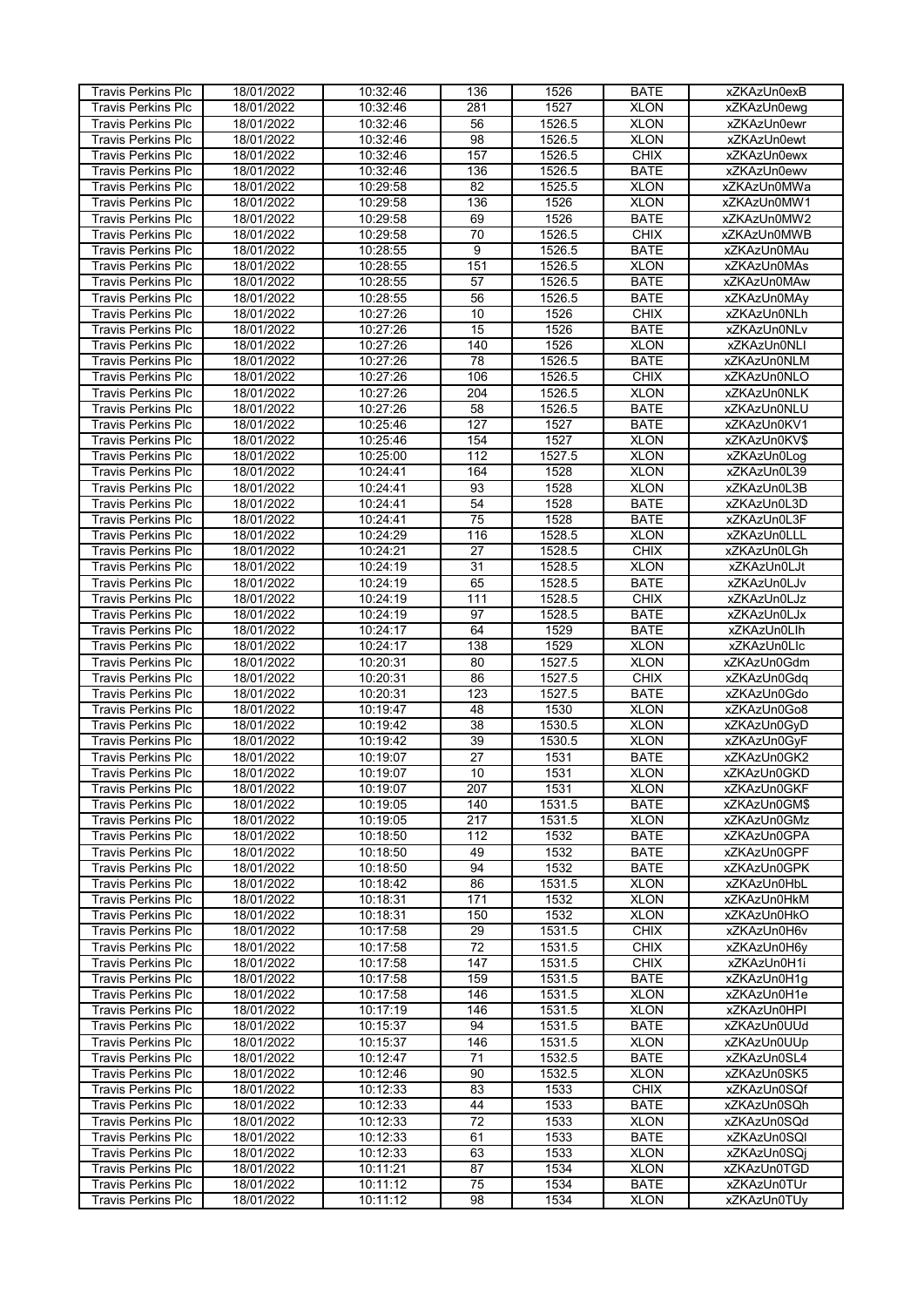| <b>Travis Perkins Plc</b> | 18/01/2022 | 10:11:05 | 213             | 1534.5 | <b>XLON</b> | xZKAzUn0Qax  |
|---------------------------|------------|----------|-----------------|--------|-------------|--------------|
| Travis Perkins Plc        | 18/01/2022 | 10:11:05 | 143             | 1534.5 | <b>BATE</b> | xZKAzUn0Qaz  |
|                           |            |          |                 |        |             |              |
| <b>Travis Perkins Plc</b> | 18/01/2022 | 10:11:03 | 61              | 1534.5 | <b>BATE</b> | xZKAzUn0QXX  |
| Travis Perkins Plc        | 18/01/2022 | 10:09:52 | $\overline{71}$ | 1535   | <b>XLON</b> | xZKAzUn0Q8o  |
| <b>Travis Perkins Plc</b> | 18/01/2022 | 10:09:52 | $\overline{57}$ | 1535   | <b>XLON</b> | xZKAzUn0Q8q  |
| <b>Travis Perkins Plc</b> | 18/01/2022 | 10:09:52 | 10              | 1535   | <b>XLON</b> | xZKAzUn0Q8s  |
|                           |            |          |                 |        |             |              |
| <b>Travis Perkins Plc</b> | 18/01/2022 | 10:09:52 | 103             | 1535   | <b>CHIX</b> | xZKAzUn0Q8u  |
| <b>Travis Perkins Plc</b> | 18/01/2022 | 10:09:13 | 174             | 1535   | <b>XLON</b> | xZKAzUn0Rle  |
| <b>Travis Perkins Plc</b> | 18/01/2022 | 10:09:13 | 136             | 1535   | <b>BATE</b> | xZKAzUn0Rli  |
| Travis Perkins Plc        | 18/01/2022 | 10:09:13 | 110             | 1535   | <b>CHIX</b> | xZKAzUn0Rlk  |
| <b>Travis Perkins Plc</b> | 18/01/2022 | 10:08:51 | 6               | 1535   | <b>XLON</b> | xZKAzUn0Ryd  |
|                           |            |          |                 |        |             |              |
| Travis Perkins Plc        | 18/01/2022 | 10:08:51 | $\overline{86}$ | 1535   | <b>XLON</b> | xZKAzUn0Ryf  |
| <b>Travis Perkins Plc</b> | 18/01/2022 | 10:08:51 | 106             | 1535   | <b>XLON</b> | xZKAzUn0Ryh  |
| <b>Travis Perkins Plc</b> | 18/01/2022 | 10:08:51 | 144             | 1535   | <b>XLON</b> | xZKAzUn0Ryl  |
| Travis Perkins Plc        | 18/01/2022 | 10:08:51 | 13              | 1535   | <b>XLON</b> | xZKAzUn0Ryn  |
| <b>Travis Perkins Plc</b> | 18/01/2022 | 10:08:51 | 78              | 1534.5 | <b>BATE</b> | xZKAzUn0Ryz  |
|                           |            |          |                 |        |             |              |
| Travis Perkins Plc        | 18/01/2022 | 10:08:51 | 8               | 1534.5 | <b>BATE</b> | xZKAzUn0Ry@  |
| <b>Travis Perkins Plc</b> | 18/01/2022 | 10:06:14 | 91              | 1534.5 | <b>XLON</b> | xZKAzUn0ORI  |
| <b>Travis Perkins Plc</b> | 18/01/2022 | 10:06:14 | $\overline{28}$ | 1534.5 | <b>XLON</b> | xZKAzUn0ORy  |
| <b>Travis Perkins Plc</b> | 18/01/2022 | 10:06:14 | 79              | 1534.5 | <b>BATE</b> | xZKAzUn0OR@  |
| <b>Travis Perkins Plc</b> | 18/01/2022 | 10:05:26 | 123             | 1535   | <b>BATE</b> | xZKAzUn0Pvx  |
|                           |            |          |                 |        |             |              |
| <b>Travis Perkins Plc</b> | 18/01/2022 | 10:04:55 | 150             | 1535.5 | <b>XLON</b> | xZKAzUn0PBN  |
| <b>Travis Perkins Plc</b> | 18/01/2022 | 10:04:32 | 90              | 1535.5 | <b>CHIX</b> | xZKAzUn0POs  |
| <b>Travis Perkins Plc</b> | 18/01/2022 | 10:04:32 | 99              | 1535.5 | <b>XLON</b> | xZKAzUn0POq  |
| <b>Travis Perkins Plc</b> | 18/01/2022 | 10:04:03 | 39              | 1535.5 | <b>XLON</b> | xZKAzUn06f\$ |
| <b>Travis Perkins Plc</b> | 18/01/2022 | 10:03:53 | $\overline{32}$ | 1536   | <b>BATE</b> | xZKAzUn06ny  |
|                           |            |          |                 |        |             |              |
| <b>Travis Perkins Plc</b> | 18/01/2022 | 10:03:50 | 153             | 1536   | <b>XLON</b> | xZKAzUn06pd  |
| <b>Travis Perkins Plc</b> | 18/01/2022 | 10:03:49 | $\overline{77}$ | 1536.5 | <b>BATE</b> | xZKAzUn06py  |
| <b>Travis Perkins Plc</b> | 18/01/2022 | 10:03:49 | 223             | 1536.5 | <b>XLON</b> | xZKAzUn06pw  |
| Travis Perkins Plc        | 18/01/2022 | 10:02:58 | 68              | 1536.5 | <b>BATE</b> | xZKAzUn06Uq  |
| <b>Travis Perkins Plc</b> | 18/01/2022 | 10:02:37 | $\overline{78}$ | 1536   | <b>BATE</b> | xZKAzUn07lr  |
|                           |            |          | $\overline{8}$  |        |             |              |
| <b>Travis Perkins Plc</b> | 18/01/2022 | 10:02:37 |                 | 1536   | <b>BATE</b> | xZKAzUn07l@  |
| <b>Travis Perkins Plc</b> | 18/01/2022 | 10:02:22 | 177             | 1536.5 | <b>XLON</b> | xZKAzUn07sN  |
| <b>Travis Perkins Plc</b> | 18/01/2022 | 10:02:22 | 127             | 1536.5 | <b>BATE</b> | xZKAzUn07sP  |
| Travis Perkins Plc        | 18/01/2022 | 10:02:22 | 62              | 1536.5 | <b>CHIX</b> | xZKAzUn07sR  |
| <b>Travis Perkins Plc</b> | 18/01/2022 | 10:02:22 | $\overline{28}$ | 1536.5 | <b>CHIX</b> | xZKAzUn07sT  |
|                           |            |          |                 |        |             |              |
| Travis Perkins Plc        | 18/01/2022 | 10:02:03 | 22              | 1537   | <b>XLON</b> | xZKAzUn07xD  |
| <b>Travis Perkins Plc</b> | 18/01/2022 | 10:02:03 | 82              | 1537   | <b>XLON</b> | xZKAzUn07xF  |
| <b>Travis Perkins Plc</b> | 18/01/2022 | 10:01:59 | $\overline{27}$ | 1537   | <b>XLON</b> | xZKAzUn0745  |
| <b>Travis Perkins Plc</b> | 18/01/2022 | 10:01:59 | 152             | 1537   | <b>XLON</b> | xZKAzUn074E  |
| <b>Travis Perkins Plc</b> | 18/01/2022 | 09:59:57 | 106             | 1536.5 | <b>BATE</b> | xZKAzUn05d5  |
|                           | 18/01/2022 |          | $\overline{77}$ |        |             |              |
| <b>Travis Perkins Plc</b> |            | 09:59:56 |                 | 1537   | <b>CHIX</b> | xZKAzUn05co  |
| <b>Travis Perkins Plc</b> | 18/01/2022 | 09:59:56 | 133             | 1537   | <b>BATE</b> | xZKAzUn05cm  |
| <b>Travis Perkins Plc</b> | 18/01/2022 | 09:59:56 | $\overline{47}$ | 1537   | <b>CHIX</b> | xZKAzUn05cq  |
| <b>Travis Perkins Plc</b> | 18/01/2022 | 09:59:56 | 173             | 1537   | <b>XLON</b> | xZKAzUn05ck  |
| <b>Travis Perkins Plc</b> | 18/01/2022 | 09:58:15 | 202             | 1537.5 | <b>XLON</b> | xZKAzUn05SC  |
|                           |            |          |                 |        |             |              |
| Travis Perkins Plc        | 18/01/2022 | 09:58:03 | 142             | 1538   | <b>XLON</b> | xZKAzUn05Qq  |
| <b>Travis Perkins Plc</b> | 18/01/2022 | 09:57:42 | 73              | 1538.5 | <b>BATE</b> | xZKAzUn02kh  |
| <b>Travis Perkins Plc</b> | 18/01/2022 | 09:57:42 | 33              | 1538.5 | <b>BATE</b> | xZKAzUn02kj  |
| <b>Travis Perkins Plc</b> | 18/01/2022 | 09:57:37 | 184             | 1539   | <b>XLON</b> | xZKAzUn02hc  |
| <b>Travis Perkins Plc</b> | 18/01/2022 | 09:57:37 | 30              | 1539   | <b>XLON</b> | xZKAzUn02he  |
| <b>Travis Perkins Plc</b> | 18/01/2022 | 09:57:37 | 120             | 1539   | <b>XLON</b> | xZKAzUn02hx  |
|                           |            |          |                 |        |             |              |
| <b>Travis Perkins Plc</b> | 18/01/2022 | 09:57:37 | 144             | 1538.5 | <b>XLON</b> | xZKAzUn02h1  |
| <b>Travis Perkins Plc</b> | 18/01/2022 | 09:57:37 | 103             | 1538.5 | <b>BATE</b> | xZKAzUn02h3  |
| <b>Travis Perkins Plc</b> | 18/01/2022 | 09:56:24 | 144             | 1539   | <b>XLON</b> | xZKAzUn02Uw  |
| <b>Travis Perkins Plc</b> | 18/01/2022 | 09:56:13 | 144             | 1539.5 | <b>XLON</b> | xZKAzUn03ZK  |
| <b>Travis Perkins Plc</b> | 18/01/2022 | 09:56:11 | 79              | 1539.5 | <b>BATE</b> | xZKAzUn03YM  |
|                           |            |          |                 |        |             |              |
| <b>Travis Perkins Plc</b> | 18/01/2022 | 09:56:06 | $\overline{31}$ | 1539.5 | <b>BATE</b> | xZKAzUn03ig  |
| <b>Travis Perkins Plc</b> | 18/01/2022 | 09:56:06 | 75              | 1539.5 | <b>BATE</b> | xZKAzUn03ii  |
| <b>Travis Perkins Plc</b> | 18/01/2022 | 09:55:46 | 14              | 1539.5 | <b>XLON</b> | xZKAzUn03n0  |
| <b>Travis Perkins Plc</b> | 18/01/2022 | 09:55:46 | 158             | 1539.5 | <b>BATE</b> | xZKAzUn03n2  |
| <b>Travis Perkins Plc</b> | 18/01/2022 | 09:53:43 | 4               | 1540   | <b>XLON</b> | xZKAzUn00re  |
|                           |            |          |                 |        |             |              |
| <b>Travis Perkins Plc</b> | 18/01/2022 | 09:53:43 | 111             | 1540   | <b>XLON</b> | xZKAzUn00ri  |
| <b>Travis Perkins Plc</b> | 18/01/2022 | 09:53:43 | 125             | 1540   | <b>BATE</b> | xZKAzUn00rk  |
| <b>Travis Perkins Plc</b> | 18/01/2022 | 09:53:09 | 131             | 1541   | <b>CHIX</b> | xZKAzUn0009  |
| <b>Travis Perkins Plc</b> | 18/01/2022 | 09:53:09 | 131             | 1542   | <b>CHIX</b> | xZKAzUn000K  |
| Travis Perkins Plc        | 18/01/2022 | 09:52:58 | 122             | 1542.5 | <b>XLON</b> | xZKAzUn00Bn  |
| <b>Travis Perkins Plc</b> | 18/01/2022 | 09:52:22 | 112             | 1543   | <b>XLON</b> | xZKAzUn01dH  |
|                           |            |          |                 |        |             |              |
| <b>Travis Perkins Plc</b> | 18/01/2022 | 09:52:04 | 109             | 1543.5 | <b>XLON</b> | xZKAzUn01ge  |
| <b>Travis Perkins Plc</b> | 18/01/2022 | 09:52:04 | 122             | 1543.5 | <b>BATE</b> | xZKAzUn01gk  |
| Travis Perkins Plc        | 18/01/2022 | 09:51:57 | 134             | 1543   | <b>XLON</b> | xZKAzUn01mE  |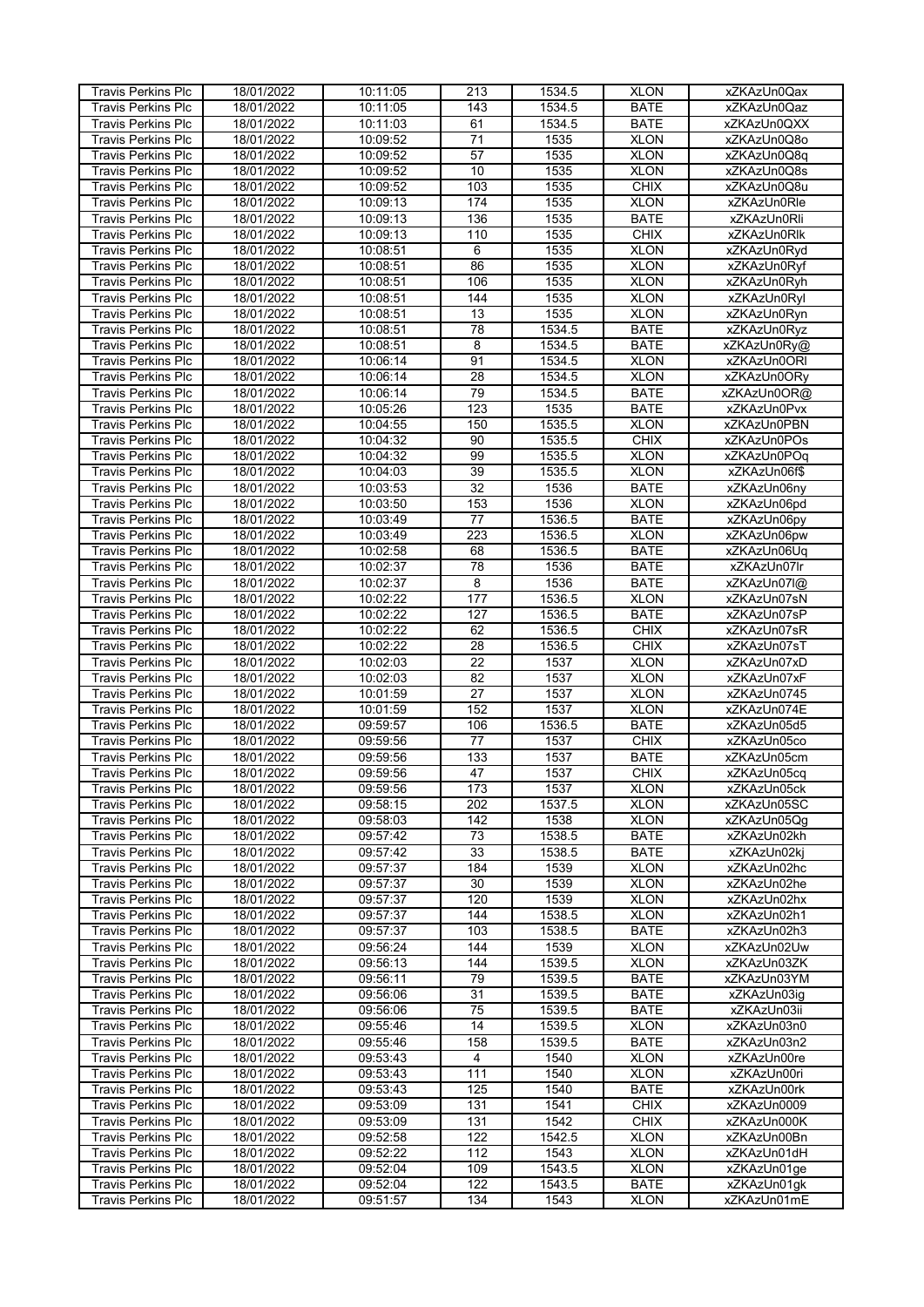| <b>Travis Perkins Plc</b> | 18/01/2022 | 09:51:50 | 163             | 1543.5 | <b>BATE</b> | xZKAzUn01@@  |
|---------------------------|------------|----------|-----------------|--------|-------------|--------------|
| <b>Travis Perkins Plc</b> | 18/01/2022 | 09:51:50 | 150             | 1544   | <b>XLON</b> | xZKAzUn01@K  |
| Travis Perkins Plc        | 18/01/2022 | 09:51:50 | 50              | 1544   | <b>XLON</b> | xZKAzUn01@J  |
|                           |            |          |                 |        |             |              |
| <b>Travis Perkins Plc</b> | 18/01/2022 | 09:51:50 | 144             | 1543.5 | <b>XLON</b> | xZKAzUn01@Q  |
| <b>Travis Perkins Plc</b> | 18/01/2022 | 09:51:50 | 123             | 1543.5 | <b>BATE</b> | xZKAzUn01va  |
| <b>Travis Perkins Plc</b> | 18/01/2022 | 09:49:43 | 63              | 1544.5 | <b>XLON</b> | xZKAzUn0EDy  |
| Travis Perkins Plc        | 18/01/2022 | 09:49:43 | 72              | 1544   | <b>XLON</b> | xZKAzUn0ED8  |
| <b>Travis Perkins Plc</b> | 18/01/2022 | 09:49:43 | 92              | 1544   | <b>XLON</b> | xZKAzUn0ED6  |
| <b>Travis Perkins Plc</b> | 18/01/2022 | 09:49:43 | 118             | 1544   | <b>XLON</b> | xZKAzUn0ED4  |
| <b>Travis Perkins Plc</b> | 18/01/2022 | 09:49:43 | 110             | 1544.5 | <b>XLON</b> | xZKAzUn0ED2  |
| <b>Travis Perkins Plc</b> | 18/01/2022 | 09:49:43 | 118             | 1544.5 | <b>XLON</b> | xZKAzUn0ED0  |
|                           |            |          |                 |        |             |              |
| <b>Travis Perkins Plc</b> | 18/01/2022 | 09:49:43 | 160             | 1544.5 | <b>XLON</b> | xZKAzUn0ED@  |
| <b>Travis Perkins Plc</b> | 18/01/2022 | 09:49:43 | 78              | 1544   | <b>XLON</b> | xZKAzUn0EDN  |
| Travis Perkins Plc        | 18/01/2022 | 09:49:43 | 145             | 1543.5 | <b>XLON</b> | xZKAzUn0EDT  |
| Travis Perkins Plc        | 18/01/2022 | 09:49:17 | 124             | 1544   | <b>BATE</b> | xZKAzUn0FWW  |
| <b>Travis Perkins Plc</b> | 18/01/2022 | 09:47:58 | $\overline{5}$  | 1541   | <b>XLON</b> | xZKAzUn0CaQ  |
| Travis Perkins Plc        | 18/01/2022 | 09:43:20 | 199             | 1540   | <b>XLON</b> | xZKAzUn0BZ1  |
| <b>Travis Perkins Plc</b> | 18/01/2022 | 09:43:14 | 194             | 1540.5 | <b>XLON</b> | xZKAzUn0BeB  |
| <b>Travis Perkins Plc</b> | 18/01/2022 | 09:42:14 | 245             | 1541   | <b>XLON</b> | xZKAzUn0BTa  |
| <b>Travis Perkins Plc</b> | 18/01/2022 | 09:42:14 | 57              | 1541   | <b>BATE</b> | xZKAzUn0BTc  |
|                           |            |          |                 |        |             |              |
| <b>Travis Perkins Plc</b> | 18/01/2022 | 09:42:14 | 16              | 1541   | <b>BATE</b> | xZKAzUn0BTe  |
| <b>Travis Perkins Plc</b> | 18/01/2022 | 09:42:14 | 81              | 1541   | <b>BATE</b> | xZKAzUn0BTg  |
| <b>Travis Perkins Plc</b> | 18/01/2022 | 09:40:19 | 126             | 1541.5 | <b>XLON</b> | xZKAzUn08Q7  |
| <b>Travis Perkins Plc</b> | 18/01/2022 | 09:40:19 | 128             | 1541.5 | <b>XLON</b> | xZKAzUn08Q5  |
| <b>Travis Perkins Plc</b> | 18/01/2022 | 09:39:42 | 66              | 1541.5 | <b>BATE</b> | xZKAzUn09qf  |
| <b>Travis Perkins Plc</b> | 18/01/2022 | 09:39:42 | 140             | 1541.5 | <b>XLON</b> | xZKAzUn09qb  |
| <b>Travis Perkins Plc</b> | 18/01/2022 | 09:39:42 | 3               | 1541.5 | <b>XLON</b> | xZKAzUn09qd  |
| <b>Travis Perkins Plc</b> | 18/01/2022 | 09:39:22 | $\overline{11}$ | 1541.5 | <b>XLON</b> | xZKAzUn09u2  |
| <b>Travis Perkins Plc</b> | 18/01/2022 | 09:39:22 | $\overline{27}$ | 1541.5 | <b>BATE</b> | xZKAzUn09uD  |
| <b>Travis Perkins Plc</b> | 18/01/2022 | 09:39:22 | 114             | 1542   | <b>BATE</b> | xZKAzUn09uH  |
| <b>Travis Perkins Plc</b> | 18/01/2022 | 09:39:22 | 143             | 1542   | <b>XLON</b> | xZKAzUn09uF  |
| <b>Travis Perkins Plc</b> | 18/01/2022 | 09:36:55 | 89              | 1542.5 | <b>XLON</b> | xZKAzUn1tfK  |
|                           |            |          |                 |        |             |              |
| <b>Travis Perkins Plc</b> | 18/01/2022 | 09:36:55 | 14              | 1542.5 | <b>XLON</b> | xZKAzUn1tfM  |
| Travis Perkins Plc        | 18/01/2022 | 09:36:18 | 42              | 1543   | <b>BATE</b> | xZKAzUn1t6k  |
| Travis Perkins Plc        | 18/01/2022 | 09:36:18 | 242             | 1543   | <b>XLON</b> | xZKAzUn1t6r  |
| <b>Travis Perkins Plc</b> | 18/01/2022 | 09:36:18 | $\overline{78}$ | 1543   | <b>BATE</b> | xZKAzUn1t6t  |
| Travis Perkins Plc        | 18/01/2022 | 09:36:16 | 6               | 1543   | <b>BATE</b> | xZKAzUn1t1w  |
| <b>Travis Perkins Plc</b> | 18/01/2022 | 09:36:16 | 155             | 1543   | <b>XLON</b> | xZKAzUn1t1u  |
| <b>Travis Perkins Plc</b> | 18/01/2022 | 09:35:55 | 97              | 1543.5 | <b>BATE</b> | xZKAzUn1tG@  |
| <b>Travis Perkins Plc</b> | 18/01/2022 | 09:35:12 | 67              | 1543.5 | <b>XLON</b> | xZKAzUn1qv5  |
| <b>Travis Perkins Plc</b> | 18/01/2022 | 09:35:12 | 166             | 1543.5 | <b>XLON</b> | xZKAzUn1qv7  |
| <b>Travis Perkins Plc</b> | 18/01/2022 | 09:35:12 | 137             | 1543.5 | <b>BATE</b> | xZKAzUn1qv9  |
| <b>Travis Perkins Plc</b> | 18/01/2022 | 09:33:34 | 76              | 1543.5 | <b>XLON</b> | xZKAzUn1r9v  |
| <b>Travis Perkins Plc</b> | 18/01/2022 | 09:33:34 | 10              | 1543.5 | <b>XLON</b> | xZKAzUn1r9x  |
| <b>Travis Perkins Plc</b> | 18/01/2022 | 09:33:32 | 35              | 1544   | <b>XLON</b> | xZKAzUn1r8K  |
| <b>Travis Perkins Plc</b> | 18/01/2022 | 09:33:32 | 138             | 1544   | <b>XLON</b> | xZKAzUn1r8M  |
|                           |            |          |                 |        | <b>XLON</b> |              |
| Travis Perkins Plc        | 18/01/2022 | 09:33:32 | 150             | 1544   |             | xZKAzUn1r8O  |
| <b>Travis Perkins Plc</b> | 18/01/2022 | 09:31:13 | 189             | 1543   | <b>XLON</b> | xZKAzUn1ppv  |
| <b>Travis Perkins Plc</b> | 18/01/2022 | 09:31:13 | 101             | 1543   | <b>BATE</b> | xZKAzUn1ppx  |
| <b>Travis Perkins Plc</b> | 18/01/2022 | 09:30:28 | 210             | 1543   | <b>XLON</b> | xZKAzUn1pLF  |
| <b>Travis Perkins Plc</b> | 18/01/2022 | 09:29:29 | 110             | 1543.5 | <b>XLON</b> | xZKAzUn1mxP  |
| <b>Travis Perkins Plc</b> | 18/01/2022 | 09:29:14 | 43              | 1543   | <b>XLON</b> | xZKAzUn1mDI  |
| <b>Travis Perkins Plc</b> | 18/01/2022 | 09:29:03 | 27              | 1544   | <b>XLON</b> | xZKAzUn1mLv  |
| <b>Travis Perkins Plc</b> | 18/01/2022 | 09:29:03 | 64              | 1544   | <b>XLON</b> | xZKAzUn1mLx  |
| <b>Travis Perkins Plc</b> | 18/01/2022 | 09:29:03 | 49              | 1544   | <b>XLON</b> | xZKAzUn1mLz  |
| <b>Travis Perkins Plc</b> | 18/01/2022 | 09:29:03 | 197             | 1543.5 | <b>XLON</b> | xZKAzUn1mL0  |
| Travis Perkins Plc        | 18/01/2022 | 09:29:03 | 151             | 1543.5 | <b>BATE</b> | xZKAzUn1mL2  |
| <b>Travis Perkins Plc</b> | 18/01/2022 | 09:29:02 | 181             | 1544   | <b>XLON</b> | xZKAzUn1mLC  |
| <b>Travis Perkins Plc</b> | 18/01/2022 | 09:29:02 | 76              | 1544   | <b>XLON</b> | xZKAzUn1mK2  |
| Travis Perkins Plc        | 18/01/2022 | 09:29:02 | 240             | 1544   | <b>XLON</b> | xZKAzUn1mK4  |
| <b>Travis Perkins Plc</b> | 18/01/2022 | 09:29:02 | 143             | 1544   | <b>XLON</b> | xZKAzUn1mKD  |
| <b>Travis Perkins Plc</b> | 18/01/2022 | 09:29:02 | 144             | 1544   | <b>BATE</b> | xZKAzUn1mKF  |
|                           |            |          |                 |        |             |              |
| <b>Travis Perkins Plc</b> | 18/01/2022 | 09:27:36 | 10              | 1543.5 | <b>XLON</b> | xZKAzUn1nG9  |
| <b>Travis Perkins Plc</b> | 18/01/2022 | 09:27:36 | 152             | 1543.5 | <b>XLON</b> | xZKAzUn1nGB  |
| <b>Travis Perkins Plc</b> | 18/01/2022 | 09:25:11 | 150             | 1543.5 | <b>XLON</b> | xZKAzUn1\$hu |
| <b>Travis Perkins Plc</b> | 18/01/2022 | 09:25:11 | 124             | 1543.5 | <b>BATE</b> | xZKAzUn1\$hw |
| <b>Travis Perkins Plc</b> | 18/01/2022 | 09:24:51 | 101             | 1543.5 | <b>XLON</b> | xZKAzUn1\$@0 |
| <b>Travis Perkins Plc</b> | 18/01/2022 | 09:24:51 | 96              | 1543.5 | <b>BATE</b> | xZKAzUn1\$@2 |
| <b>Travis Perkins Plc</b> | 18/01/2022 | 09:24:31 | 84              | 1544   | <b>XLON</b> | xZKAzUn1\$DY |
| Travis Perkins Plc        | 18/01/2022 | 09:24:31 | 66              | 1544   | <b>XLON</b> | xZKAzUn1\$Da |
| <b>Travis Perkins Plc</b> | 18/01/2022 | 09:24:31 | 150             | 1544   | <b>XLON</b> | xZKAzUn1\$Dc |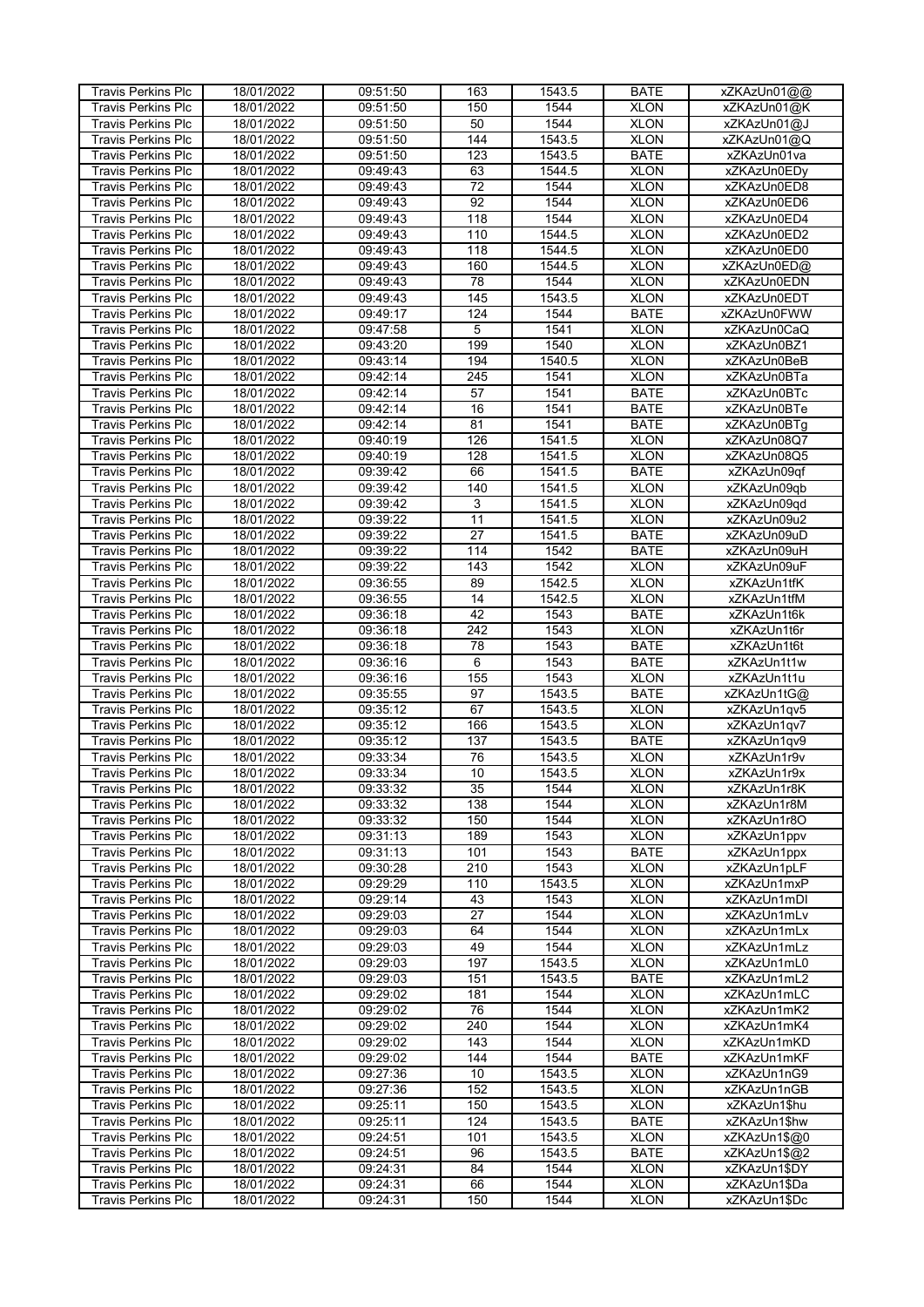| <b>Travis Perkins Plc</b> | 18/01/2022 | 09:23:10 | 142             | 1543.5 | <b>XLON</b> | xZKAzUn1y\$d |
|---------------------------|------------|----------|-----------------|--------|-------------|--------------|
|                           |            |          |                 |        |             | xZKAzUn1y\$f |
| <b>Travis Perkins Plc</b> | 18/01/2022 | 09:23:10 | 136             | 1543.5 | <b>BATE</b> |              |
| <b>Travis Perkins Plc</b> | 18/01/2022 | 09:19:38 | 43              | 1541.5 | <b>XLON</b> | xZKAzUn1w6V  |
| <b>Travis Perkins Plc</b> | 18/01/2022 | 09:19:38 | 98              | 1541.5 | <b>XLON</b> | xZKAzUn1w1X  |
| <b>Travis Perkins Plc</b> | 18/01/2022 | 09:19:38 | 101             | 1541.5 | <b>BATE</b> | xZKAzUn1w1Z  |
| <b>Travis Perkins Plc</b> | 18/01/2022 | 09:19:27 | 124             | 1542   | <b>BATE</b> | xZKAzUn1wEb  |
|                           |            |          |                 |        |             |              |
| Travis Perkins Plc        | 18/01/2022 | 09:19:27 | 141             | 1542   | <b>XLON</b> | xZKAzUn1wEZ  |
| <b>Travis Perkins Plc</b> | 18/01/2022 | 09:16:15 | 153             | 1543.5 | <b>XLON</b> | xZKAzUn1upp  |
| <b>Travis Perkins Plc</b> | 18/01/2022 | 09:16:15 | $\overline{9}$  | 1543.5 | <b>BATE</b> | xZKAzUn1upr  |
| Travis Perkins Plc        | 18/01/2022 | 09:16:15 | 5               | 1543.5 | <b>BATE</b> | xZKAzUn1upt  |
| <b>Travis Perkins Plc</b> | 18/01/2022 | 09:16:10 | 272             | 1544.5 | <b>XLON</b> | xZKAzUn1uz1  |
|                           | 18/01/2022 | 09:16:10 | 93              | 1544.5 | <b>XLON</b> |              |
| <b>Travis Perkins Plc</b> |            |          |                 |        |             | xZKAzUn1uz3  |
| Travis Perkins Plc        | 18/01/2022 | 09:16:10 | 64              | 1544.5 | <b>XLON</b> | xZKAzUn1uz5  |
| <b>Travis Perkins Plc</b> | 18/01/2022 | 09:16:10 | 240             | 1544.5 | <b>XLON</b> | xZKAzUn1uz7  |
| <b>Travis Perkins Plc</b> | 18/01/2022 | 09:16:10 | 88              | 1544   | <b>XLON</b> | xZKAzUn1uzA  |
| <b>Travis Perkins Plc</b> | 18/01/2022 | 09:16:10 | 118             | 1544   | <b>BATE</b> | xZKAzUn1uzC  |
| <b>Travis Perkins Plc</b> | 18/01/2022 | 09:16:10 | 150             | 1544.5 | <b>XLON</b> | xZKAzUn1uzL  |
| <b>Travis Perkins Plc</b> | 18/01/2022 | 09:16:10 | 118             | 1544.5 | <b>BATE</b> | xZKAzUn1uzN  |
|                           |            |          |                 |        |             |              |
| <b>Travis Perkins Plc</b> | 18/01/2022 | 09:12:38 | 132             | 1544.5 | <b>BATE</b> | xZKAzUn1c4C  |
| <b>Travis Perkins Plc</b> | 18/01/2022 | 09:12:38 | 187             | 1544.5 | <b>XLON</b> | xZKAzUn1c48  |
| <b>Travis Perkins Plc</b> | 18/01/2022 | 09:12:38 | 42              | 1544.5 | <b>XLON</b> | xZKAzUn1c4A  |
| <b>Travis Perkins Plc</b> | 18/01/2022 | 09:10:54 | 145             | 1545   | <b>XLON</b> | xZKAzUn1d79  |
| <b>Travis Perkins Plc</b> | 18/01/2022 | 09:10:54 | 102             | 1545   | <b>XLON</b> | xZKAzUn1d7B  |
| <b>Travis Perkins Plc</b> | 18/01/2022 | 09:10:54 | 38              | 1545   | <b>XLON</b> | xZKAzUn1d7D  |
|                           |            |          |                 |        |             |              |
| <b>Travis Perkins Plc</b> | 18/01/2022 | 09:10:54 | 163             | 1545   | <b>XLON</b> | xZKAzUn1d7F  |
| <b>Travis Perkins Plc</b> | 18/01/2022 | 09:10:54 | $\overline{77}$ | 1545   | <b>XLON</b> | xZKAzUn1d7S  |
| Travis Perkins Plc        | 18/01/2022 | 09:10:54 | 64              | 1545   | <b>XLON</b> | xZKAzUn1d7U  |
| <b>Travis Perkins Plc</b> | 18/01/2022 | 09:10:54 | 97              | 1544.5 | <b>XLON</b> | xZKAzUn1d6a  |
| <b>Travis Perkins Plc</b> | 18/01/2022 | 09:10:54 | 82              | 1544.5 | <b>BATE</b> | xZKAzUn1d6c  |
| Travis Perkins Plc        | 18/01/2022 | 09:10:54 | 120             | 1545   | <b>BATE</b> | xZKAzUn1d6g  |
|                           |            |          |                 |        |             |              |
| <b>Travis Perkins Plc</b> | 18/01/2022 | 09:10:54 | 141             | 1545   | <b>XLON</b> | xZKAzUn1d6e  |
| <b>Travis Perkins Plc</b> | 18/01/2022 | 09:08:00 | $\overline{77}$ | 1544.5 | <b>XLON</b> | xZKAzUn1b@d  |
| <b>Travis Perkins Plc</b> | 18/01/2022 | 09:08:00 | 131             | 1544.5 | <b>BATE</b> | xZKAzUn1b@f  |
| <b>Travis Perkins Plc</b> | 18/01/2022 | 09:07:14 | 31              | 1545   | <b>XLON</b> | xZKAzUn1bTn  |
| <b>Travis Perkins Plc</b> | 18/01/2022 | 09:07:14 | 240             | 1545   | <b>XLON</b> | xZKAzUn1bTp  |
| <b>Travis Perkins Plc</b> | 18/01/2022 | 09:07:14 | 64              | 1545   | <b>XLON</b> | xZKAzUn1bTr  |
|                           |            |          |                 |        |             |              |
| Travis Perkins Plc        | 18/01/2022 | 09:07:14 | 140             | 1544.5 | <b>XLON</b> | xZKAzUn1bTu  |
| <b>Travis Perkins Plc</b> | 18/01/2022 | 09:07:14 | 102             | 1544.5 | <b>BATE</b> | xZKAzUn1bTw  |
| <b>Travis Perkins Plc</b> | 18/01/2022 | 09:06:56 | 140             | 1545   | <b>XLON</b> | xZKAzUn1YeJ  |
| <b>Travis Perkins Plc</b> | 18/01/2022 | 09:06:56 | 135             | 1545   | <b>BATE</b> | xZKAzUn1YeL  |
| <b>Travis Perkins Plc</b> | 18/01/2022 | 09:02:49 | 142             | 1543   | <b>XLON</b> | xZKAzUn1WQg  |
| <b>Travis Perkins Plc</b> | 18/01/2022 | 09:02:49 | 121             | 1543   | <b>BATE</b> | xZKAzUn1WQi  |
| <b>Travis Perkins Plc</b> | 18/01/2022 | 09:02:38 | 31              | 1543   | <b>BATE</b> | xZKAzUn1XYY  |
|                           |            |          |                 |        |             |              |
| <b>Travis Perkins Plc</b> | 18/01/2022 | 09:02:38 | $6\overline{6}$ | 1543   | <b>BATE</b> | xZKAzUn1XYa  |
| <b>Travis Perkins Plc</b> | 18/01/2022 | 09:02:12 | 142             | 1543.5 | <b>XLON</b> | xZKAzUn1Xy6  |
| <b>Travis Perkins Plc</b> | 18/01/2022 | 09:02:12 | 86              | 1543.5 | <b>BATE</b> | xZKAzUn1Xy8  |
| <b>Travis Perkins Plc</b> | 18/01/2022 | 09:01:58 | 175             | 1544.5 | <b>XLON</b> | xZKAzUn1X30  |
| <b>Travis Perkins Plc</b> | 18/01/2022 | 09:01:58 | 150             | 1544.5 | <b>XLON</b> | xZKAzUn1X32  |
| <b>Travis Perkins Plc</b> | 18/01/2022 | 08:59:14 | 28              | 1543.5 | <b>XLON</b> | xZKAzUn1l1H  |
| <b>Travis Perkins Plc</b> | 18/01/2022 | 08:59:14 | 40              | 1543.5 | <b>XLON</b> | xZKAzUn1I1J  |
|                           |            |          |                 |        |             |              |
| <b>Travis Perkins Plc</b> | 18/01/2022 | 08:59:10 | 160             | 1544.5 | <b>XLON</b> | xZKAzUn1l3g  |
| <b>Travis Perkins Plc</b> | 18/01/2022 | 08:59:10 | 32              | 1545   | <b>BATE</b> | xZKAzUn1I3T  |
| <b>Travis Perkins Plc</b> | 18/01/2022 | 08:59:10 | $\overline{4}$  | 1545   | <b>XLON</b> | xZKAzUn1I3P  |
| <b>Travis Perkins Plc</b> | 18/01/2022 | 08:59:10 | 159             | 1545   | <b>XLON</b> | xZKAzUn1I3R  |
| <b>Travis Perkins Plc</b> | 18/01/2022 | 08:59:10 | 56              | 1545   | <b>BATE</b> | xZKAzUn1l3V  |
| <b>Travis Perkins Plc</b> | 18/01/2022 | 08:59:09 | 32              | 1546   | <b>XLON</b> | xZKAzUn1IDg  |
| <b>Travis Perkins Plc</b> | 18/01/2022 | 08:59:09 | 240             | 1546   | <b>XLON</b> | xZKAzUn1IDo  |
|                           |            |          |                 |        |             |              |
| <b>Travis Perkins Plc</b> | 18/01/2022 | 08:59:09 | 150             | 1546   | <b>XLON</b> | xZKAzUn1IDi  |
| <b>Travis Perkins Plc</b> | 18/01/2022 | 08:59:09 | 593             | 1546   | <b>XLON</b> | xZKAzUn1IDm  |
| <b>Travis Perkins Plc</b> | 18/01/2022 | 08:59:09 | 173             | 1545.5 | <b>BATE</b> | xZKAzUn1IDx  |
| <b>Travis Perkins Plc</b> | 18/01/2022 | 08:59:09 | 52              | 1546.5 | <b>BATE</b> | xZKAzUn1ID2  |
| <b>Travis Perkins Plc</b> | 18/01/2022 | 08:59:09 | 120             | 1546.5 | <b>BATE</b> | xZKAzUn1ID4  |
| <b>Travis Perkins Plc</b> | 18/01/2022 | 08:59:09 | 110             | 1546   | <b>BATE</b> | xZKAzUn1ID8  |
| <b>Travis Perkins Plc</b> | 18/01/2022 | 08:59:09 | 97              | 1545.5 | <b>XLON</b> | xZKAzUn1ID6  |
|                           |            |          |                 |        |             |              |
| <b>Travis Perkins Plc</b> | 18/01/2022 | 08:59:09 | 86              | 1546   | <b>BATE</b> | xZKAzUn1IDJ  |
| <b>Travis Perkins Plc</b> | 18/01/2022 | 08:59:09 | $\overline{2}$  | 1546   | <b>XLON</b> | xZKAzUn1IDF  |
| Travis Perkins Plc        | 18/01/2022 | 08:59:09 | 138             | 1546   | <b>XLON</b> | xZKAzUn1IDH  |
| <b>Travis Perkins Plc</b> | 18/01/2022 | 08:56:33 | 19              | 1546.5 | <b>XLON</b> | xZKAzUn1j5Q  |
| <b>Travis Perkins Plc</b> | 18/01/2022 | 08:56:33 | 99              | 1546.5 | <b>XLON</b> | xZKAzUn1j4b  |
| <b>Travis Perkins Plc</b> | 18/01/2022 | 08:56:33 | 27              | 1546.5 | <b>XLON</b> | xZKAzUn1j4d  |
|                           |            |          |                 |        |             |              |
| <b>Travis Perkins Plc</b> | 18/01/2022 | 08:56:33 | 10              | 1546.5 | <b>XLON</b> | xZKAzUn1j4f  |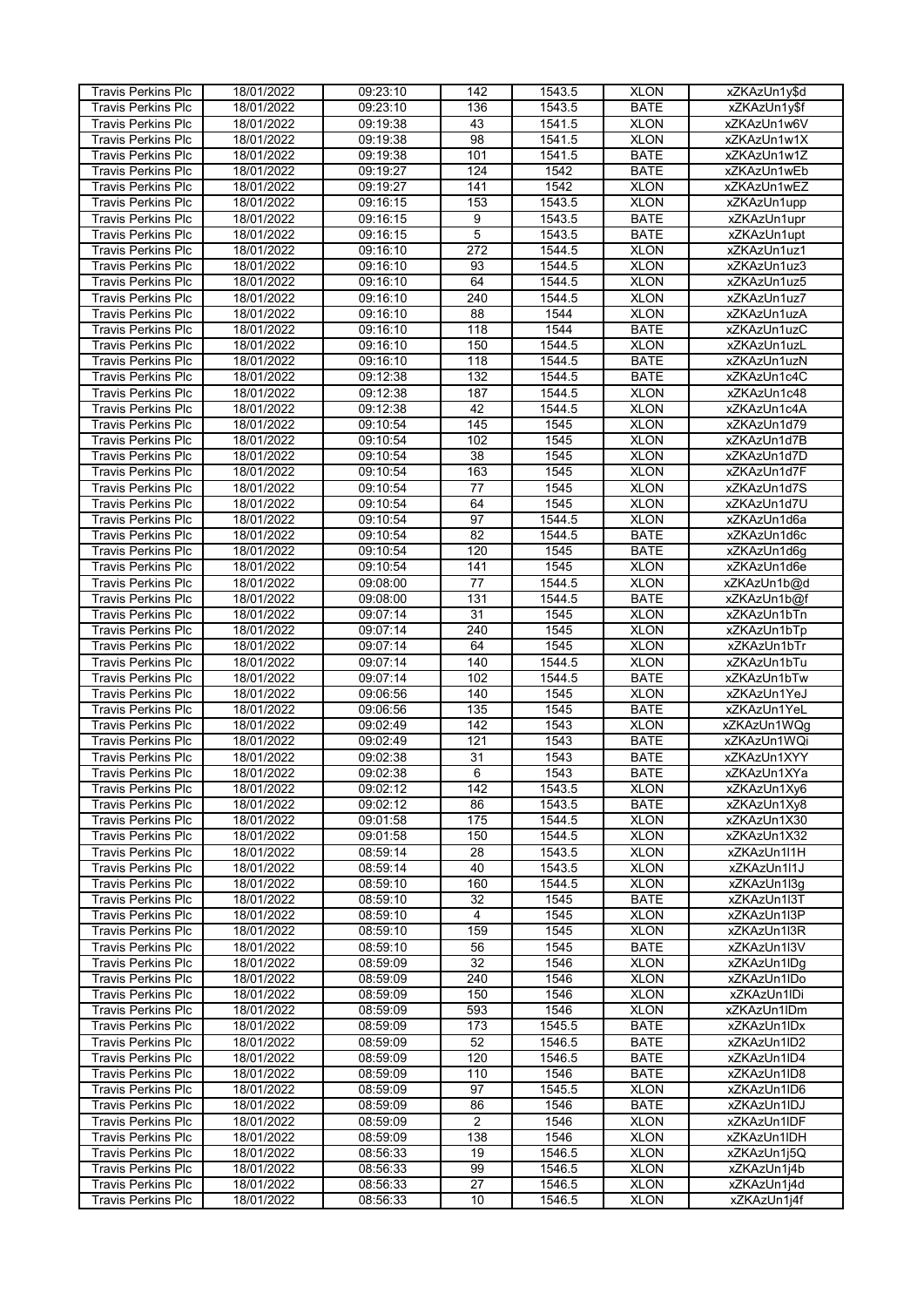| <b>Travis Perkins Plc</b> | 18/01/2022 | 08:56:33 | 72              | 1546.5 | <b>XLON</b> | xZKAzUn1j4\$ |
|---------------------------|------------|----------|-----------------|--------|-------------|--------------|
|                           | 18/01/2022 | 08:56:05 | 124             | 1546.5 | <b>XLON</b> | xZKAzUn1jKo  |
| <b>Travis Perkins Plc</b> |            |          |                 |        |             |              |
| <b>Travis Perkins Plc</b> | 18/01/2022 | 08:55:36 | 37              | 1546.5 | <b>BATE</b> | xZKAzUn1jQS  |
| <b>Travis Perkins Plc</b> | 18/01/2022 | 08:55:36 | 27              | 1546.5 | <b>BATE</b> | xZKAzUn1jQU  |
| <b>Travis Perkins Plc</b> | 18/01/2022 | 08:55:36 | 13              | 1546.5 | <b>BATE</b> | xZKAzUn1gbW  |
| <b>Travis Perkins Plc</b> | 18/01/2022 | 08:55:36 | $\overline{9}$  | 1546.5 | <b>BATE</b> | xZKAzUn1gbY  |
|                           |            |          |                 |        |             |              |
| <b>Travis Perkins Plc</b> | 18/01/2022 | 08:55:35 | 82              | 1546.5 | <b>XLON</b> | xZKAzUn1gaH  |
| <b>Travis Perkins Plc</b> | 18/01/2022 | 08:55:35 | 59              | 1546.5 | <b>XLON</b> | xZKAzUn1gaJ  |
| <b>Travis Perkins Plc</b> | 18/01/2022 | 08:55:34 | 139             | 1547   | <b>XLON</b> | xZKAzUn1gdb  |
| Travis Perkins Plc        | 18/01/2022 | 08:54:44 | 1               | 1547   | <b>XLON</b> | xZKAzUn1gxu  |
| <b>Travis Perkins Plc</b> | 18/01/2022 | 08:49:41 | 90              | 1546.5 | <b>XLON</b> | xZKAzUn1f5A  |
|                           |            |          | 140             |        |             | xZKAzUn1fDZ  |
| <b>Travis Perkins Plc</b> | 18/01/2022 | 08:49:29 |                 | 1546.5 | <b>XLON</b> |              |
| <b>Travis Perkins Plc</b> | 18/01/2022 | 08:49:29 | 144             | 1546.5 | <b>BATE</b> | xZKAzUn1fDb  |
| <b>Travis Perkins Plc</b> | 18/01/2022 | 08:47:18 | 99              | 1545   | <b>BATE</b> | xZKAzUn1MRt  |
| Travis Perkins Plc        | 18/01/2022 | 08:47:18 | $\overline{7}$  | 1545   | <b>BATE</b> | xZKAzUn1MRv  |
| <b>Travis Perkins Plc</b> | 18/01/2022 | 08:47:18 | $\overline{38}$ | 1545   | <b>BATE</b> | xZKAzUn1MRx  |
| Travis Perkins Plc        | 18/01/2022 | 08:47:18 | 158             | 1545   | <b>XLON</b> | xZKAzUn1MRr  |
| <b>Travis Perkins Plc</b> | 18/01/2022 | 08:47:13 | 138             | 1545   | <b>XLON</b> | xZKAzUn1NbK  |
|                           |            |          |                 |        |             |              |
| <b>Travis Perkins Plc</b> | 18/01/2022 | 08:45:53 | 96              | 1545   | <b>XLON</b> | xZKAzUn1NJi  |
| <b>Travis Perkins Plc</b> | 18/01/2022 | 08:45:49 | 96              | 1545.5 | <b>XLON</b> | xZKAzUn1NVa  |
| <b>Travis Perkins Plc</b> | 18/01/2022 | 08:45:13 | 169             | 1546   | <b>XLON</b> | xZKAzUn1KyA  |
| Travis Perkins Plc        | 18/01/2022 | 08:45:13 | 70              | 1546   | <b>BATE</b> | xZKAzUn1KyC  |
| <b>Travis Perkins Plc</b> | 18/01/2022 | 08:45:01 | $\overline{78}$ | 1546   | <b>XLON</b> | xZKAzUn1K0F  |
| <b>Travis Perkins Plc</b> | 18/01/2022 | 08:44:10 | 107             | 1546   | <b>BATE</b> | xZKAzUn1LZG  |
|                           |            |          |                 |        |             |              |
| <b>Travis Perkins Plc</b> | 18/01/2022 | 08:44:10 | 168             | 1546   | <b>XLON</b> | xZKAzUn1LZC  |
| <b>Travis Perkins Plc</b> | 18/01/2022 | 08:44:10 | $\overline{73}$ | 1546   | <b>XLON</b> | xZKAzUn1LZE  |
| <b>Travis Perkins Plc</b> | 18/01/2022 | 08:44:01 | 216             | 1546.5 | <b>XLON</b> | xZKAzUn1Lsf  |
| <b>Travis Perkins Plc</b> | 18/01/2022 | 08:42:59 | 95              | 1547   | <b>XLON</b> | xZKAzUn1LTO  |
| <b>Travis Perkins Plc</b> | 18/01/2022 | 08:42:59 | 140             | 1547.5 | <b>XLON</b> | xZKAzUn1LTV  |
| Travis Perkins Plc        | 18/01/2022 | 08:42:59 | 48              | 1547   | <b>XLON</b> | xZKAzUn1LSp  |
|                           |            |          |                 |        |             |              |
| <b>Travis Perkins Plc</b> | 18/01/2022 | 08:42:59 | 47              | 1547   | <b>XLON</b> | xZKAzUn1LSr  |
| Travis Perkins Plc        | 18/01/2022 | 08:42:59 | 97              | 1547   | <b>BATE</b> | xZKAzUn1LSt  |
| <b>Travis Perkins Plc</b> | 18/01/2022 | 08:42:59 | 67              | 1547.5 | <b>BATE</b> | xZKAzUn1LSx  |
| <b>Travis Perkins Plc</b> | 18/01/2022 | 08:42:59 | 59              | 1547.5 | <b>BATE</b> | xZKAzUn1LSz  |
| <b>Travis Perkins Plc</b> | 18/01/2022 | 08:42:59 | 140             | 1547.5 | <b>XLON</b> | xZKAzUn1LSv  |
| <b>Travis Perkins Plc</b> | 18/01/2022 | 08:42:37 | 87              | 1547.5 | <b>BATE</b> | xZKAzUn1IWH  |
|                           |            |          |                 |        |             |              |
| <b>Travis Perkins Plc</b> | 18/01/2022 | 08:42:37 | $\overline{2}$  | 1547.5 | <b>BATE</b> | xZKAzUn1IWJ  |
| <b>Travis Perkins Plc</b> | 18/01/2022 | 08:39:29 | 154             | 1547   | <b>XLON</b> | xZKAzUn1JST  |
| <b>Travis Perkins Plc</b> | 18/01/2022 | 08:39:29 | 106             | 1547.5 | <b>XLON</b> | xZKAzUn1JSV  |
| <b>Travis Perkins Plc</b> | 18/01/2022 | 08:39:26 | 90              | 1547   | <b>BATE</b> | xZKAzUn1JU5  |
| <b>Travis Perkins Plc</b> | 18/01/2022 | 08:39:26 | 133             | 1547.5 | <b>BATE</b> | xZKAzUn1JU7  |
| <b>Travis Perkins Plc</b> | 18/01/2022 | 08:39:26 | $\overline{95}$ | 1547   | <b>XLON</b> | xZKAzUn1JU1  |
| Travis Perkins Plc        | 18/01/2022 | 08:39:26 | 140             | 1547.5 | <b>XLON</b> | xZKAzUn1JU3  |
|                           |            |          |                 |        |             |              |
| <b>Travis Perkins Plc</b> | 18/01/2022 | 08:37:24 | 150             | 1547   | <b>XLON</b> | xZKAzUn1Hhk  |
| <b>Travis Perkins Plc</b> | 18/01/2022 | 08:37:11 | 138             | 1546.5 | <b>BATE</b> | xZKAzUn1Hpu  |
| <b>Travis Perkins Plc</b> | 18/01/2022 | 08:37:01 | 240             | 1548   | <b>XLON</b> | xZKAzUn1H5P  |
| Travis Perkins Plc        | 18/01/2022 | 08:37:01 | 81              | 1548   | <b>BATE</b> | xZKAzUn1H5U  |
| <b>Travis Perkins Plc</b> | 18/01/2022 | 08:37:01 | 192             | 1548   | <b>XLON</b> | xZKAzUn1H4a  |
| <b>Travis Perkins Plc</b> | 18/01/2022 | 08:37:01 | 94              | 1546.5 | <b>XLON</b> | xZKAzUn1H4w  |
| <b>Travis Perkins Plc</b> | 18/01/2022 | 08:37:01 | 140             | 1547   | <b>XLON</b> | xZKAzUn1H4y  |
|                           |            |          |                 |        |             |              |
| <b>Travis Perkins Plc</b> | 18/01/2022 | 08:34:24 | 223             | 1545   | <b>XLON</b> | xZKAzUn1Vws  |
| <b>Travis Perkins Plc</b> | 18/01/2022 | 08:34:24 | 136             | 1545   | <b>BATE</b> | xZKAzUn1Vwu  |
| <b>Travis Perkins Plc</b> | 18/01/2022 | 08:33:36 | 10              | 1546   | <b>BATE</b> | xZKAzUn1Sa3  |
| <b>Travis Perkins Plc</b> | 18/01/2022 | 08:33:36 | 63              | 1546   | <b>BATE</b> | xZKAzUn1Sa5  |
| <b>Travis Perkins Plc</b> | 18/01/2022 | 08:33:27 | 49              | 1546   | <b>XLON</b> | xZKAzUn1SZC  |
| <b>Travis Perkins Plc</b> | 18/01/2022 | 08:33:27 | 18              | 1546   | <b>XLON</b> | xZKAzUn1SZE  |
| <b>Travis Perkins Plc</b> | 18/01/2022 | 08:32:28 | 303             | 1546   | <b>XLON</b> | xZKAzUn1SAC  |
|                           |            |          |                 |        |             |              |
| <b>Travis Perkins Plc</b> | 18/01/2022 | 08:30:53 | 170             | 1544.5 | <b>XLON</b> | xZKAzUn1T8H  |
| <b>Travis Perkins Plc</b> | 18/01/2022 | 08:30:53 | 55              | 1544.5 | <b>BATE</b> | xZKAzUn1T8J  |
| <b>Travis Perkins Plc</b> | 18/01/2022 | 08:29:39 | 138             | 1544   | <b>XLON</b> | xZKAzUn1QxZ  |
| <b>Travis Perkins Plc</b> | 18/01/2022 | 08:29:10 | 111             | 1544.5 | <b>XLON</b> | xZKAzUn1QTT  |
| <b>Travis Perkins Plc</b> | 18/01/2022 | 08:29:10 | 72              | 1544.5 | <b>BATE</b> | xZKAzUn1QTV  |
| <b>Travis Perkins Plc</b> | 18/01/2022 | 08:28:02 | 182             | 1545   | <b>XLON</b> | xZKAzUn1RDr  |
| <b>Travis Perkins Plc</b> | 18/01/2022 |          |                 | 1545.5 |             | xZKAzUn1RD9  |
|                           |            | 08:28:02 | 199             |        | <b>XLON</b> |              |
| <b>Travis Perkins Plc</b> | 18/01/2022 | 08:28:02 | 80              | 1546   | <b>BATE</b> | xZKAzUn1RDB  |
| <b>Travis Perkins Plc</b> | 18/01/2022 | 08:27:44 | 95              | 1546.5 | <b>XLON</b> | xZKAzUn1RGF  |
| Travis Perkins Plc        | 18/01/2022 | 08:27:39 | 84              | 1547   | <b>XLON</b> | xZKAzUn1RTr  |
| <b>Travis Perkins Plc</b> | 18/01/2022 | 08:27:39 | 150             | 1547.5 | <b>XLON</b> | xZKAzUn1RTt  |
| <b>Travis Perkins Plc</b> | 18/01/2022 | 08:26:51 | 64              | 1547.5 | <b>BATE</b> | xZKAzUn1O5j  |
| <b>Travis Perkins Plc</b> | 18/01/2022 | 08:26:51 | 72              | 1547.5 | <b>BATE</b> | xZKAzUn1O5t  |
|                           |            |          |                 |        |             |              |
| Travis Perkins Plc        | 18/01/2022 | 08:25:15 | 65              | 1547   | <b>XLON</b> | xZKAzUn1P5Y  |